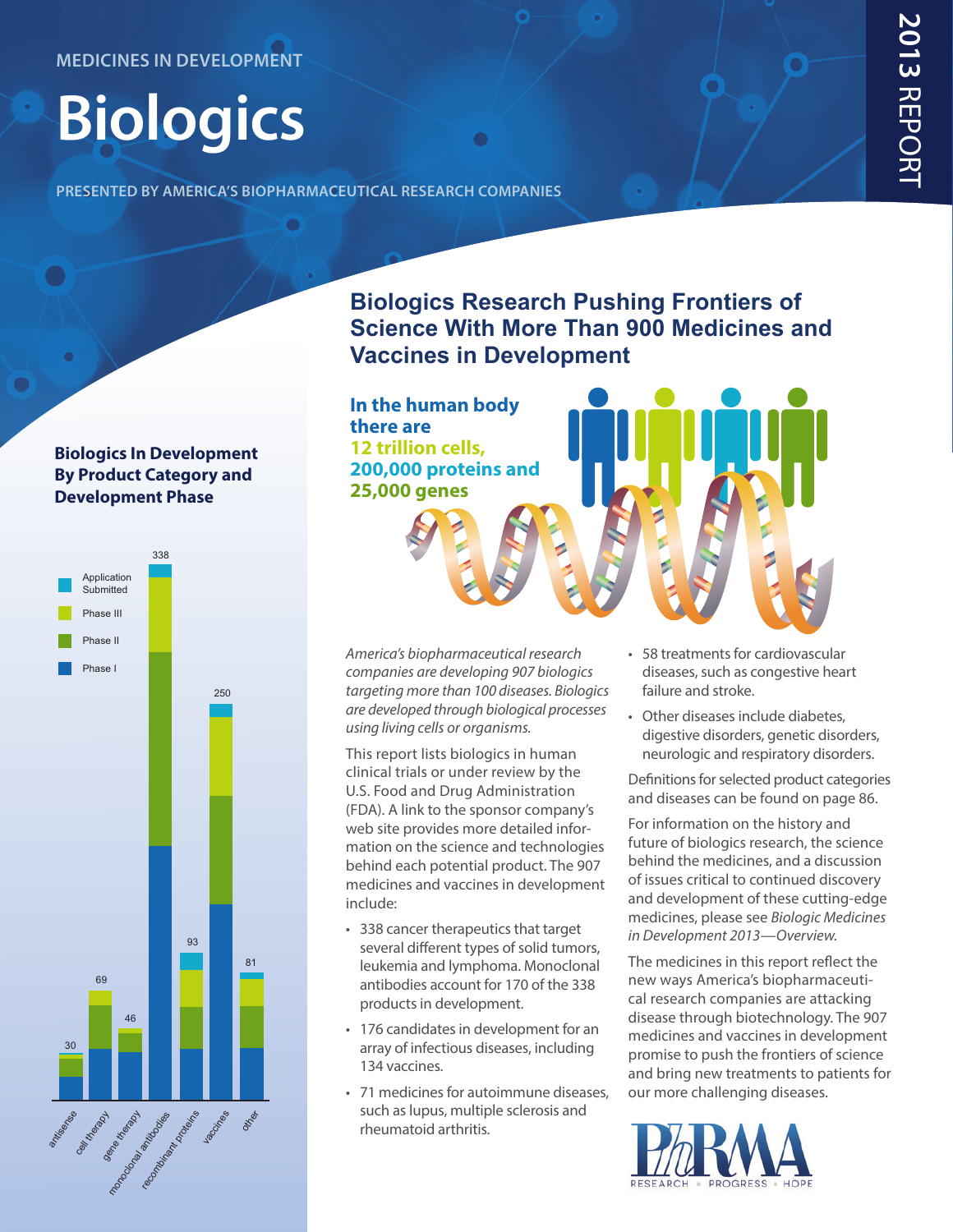| <b>Product Name</b>                                         | <b>Sponsor</b>                                                                               | <b>Product</b><br><b>Category</b> | <b>Indication</b>                                      | <b>Development Phase*</b>                                |
|-------------------------------------------------------------|----------------------------------------------------------------------------------------------|-----------------------------------|--------------------------------------------------------|----------------------------------------------------------|
| <b>ABT-122</b>                                              | AbbVie<br>North Chicago, IL                                                                  | mAb                               | rheumatoid arthritis                                   | Phase I<br>abbvie.com                                    |
| Actemra <sup>®</sup><br>tocilizumab                         | Genentech<br>South San Francisco, CA<br>Roche<br>Nutley, NJ                                  | mAb                               | early rheumatoid arthritis<br>systemic sclerosis       | Phase III<br>gene.com<br>Phase II<br>gene.com            |
| AGS-009                                                     | <b>Argos Therapeutics</b><br>Durham, NC                                                      | mAb                               | systemic lupus erythematosus<br>(SLE)                  | Phase I<br>argostherapeutics.com                         |
| alemtuzumab                                                 | Genzyme<br>Cambridge, MA                                                                     | mAb                               | relapsing-remitting multiple<br>sclerosis (Fast Track) | application submitted<br>genzyme.com                     |
| Alferon N Injection®<br>interferon-alpha-n3<br>subcutaneous | Hemispherx Bioscience<br>Philadelphia, PA                                                    | interferon                        | multiple sclerosis                                     | Phase II<br>hemispherx.net                               |
| AMG 557/MEDI-5872                                           | Amgen<br>Thousand Oaks, CA<br>AstraZeneca<br>Wilmington, DE<br>MedImmune<br>Gaithersburg, MD | mAb                               | <b>SLE</b>                                             | Phase I<br>amgen.com<br>astrazeneca.com<br>medimmune.com |
| <b>AMG 729</b>                                              | Amgen<br>Thousand Oaks, CA                                                                   | mAb                               | autoimmune diseases                                    | Phase I<br>amgen.com                                     |
| <b>AMG 811</b>                                              | Amgen<br>Thousand Oaks, CA                                                                   | mAb                               | discoid lupus erythematosus,<br><b>SLE</b>             | Phase I<br>amgen.com                                     |
| anti-IL17 mAb<br>(RG7624)                                   | Genentech<br>South San Francisco, CA                                                         | mAb                               | autoimmune disorders                                   | Phase I<br>gene.com                                      |
| anti-LINGO<br>(BIIB033)                                     | Biogen Idec<br>Weston, MA                                                                    | mAb                               | multiple sclerosis<br>(see also eye)                   | Phase II<br>biogenidec.com                               |
| <b>ARX424</b><br>(PEGylated interferon<br>beta-1a)          | Ambrx<br>La Jolla, CA                                                                        | interferon                        | multiple sclerosis                                     | Phase I<br>ambrx.com                                     |
| atacicept<br>(TACI-Ig)                                      | <b>EMD Serono</b><br>Rockland, MA                                                            | recombinant<br>fusion<br>protein  | <b>SLE</b>                                             | Phase II/III<br>emdserono.com                            |

6

\*For more information about a specific medicine or company in the report, please click on the provided link.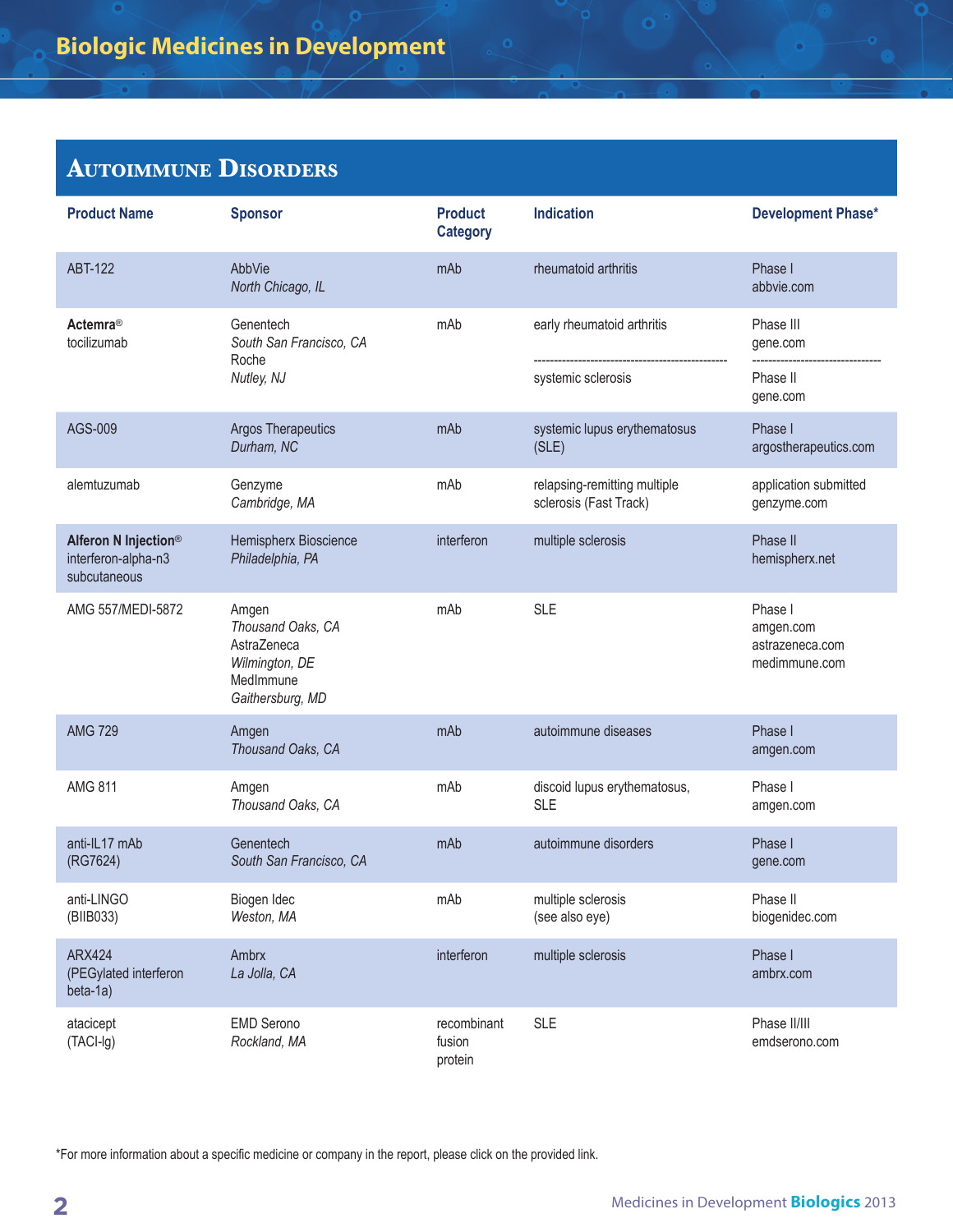| <b>Product Name</b>                                | <b>Sponsor</b>                                                                          | <b>Product</b><br><b>Category</b> | <b>Indication</b>                                                                      | <b>Development Phase</b>                  |
|----------------------------------------------------|-----------------------------------------------------------------------------------------|-----------------------------------|----------------------------------------------------------------------------------------|-------------------------------------------|
| <b>ATX-MS-1467</b>                                 | <b>EMD Serono</b><br>Rockland, MA                                                       | peptide<br>vaccine                | multiple sclerosis                                                                     | Phase I<br>emdserono.com                  |
| AZ01<br>(long-acting pegylated<br>interferon beta) | Allozyne<br>Seattle, WA                                                                 | interferon                        | multiple sclerosis                                                                     | Phase I<br>allozyne.com                   |
| <b>Benlysta®</b><br>belimumab<br>(subcutaneous)    | GlaxoSmithKline<br>Rsch. Triangle Park, NC                                              | mAb                               | <b>SLE</b><br>(see also blood, transplantation)                                        | Phase III<br>gsk.com                      |
|                                                    |                                                                                         |                                   | systemic scleroderma                                                                   | gsk.com                                   |
| BHT-3009                                           | <b>Bayhill Therapeutics</b><br>Palo Alto, CA                                            | <b>DNA</b><br>vaccine             | multiple sclerosis                                                                     | Phase II<br>bayhilltx.com                 |
| BI-695500<br>(rituximab biosimilar)                | Boehringer-Ingelheim<br>Pharmaceuticals<br>Ridgefield, CT                               | mAb                               | rheumatoid arthritis                                                                   | Phase III<br>boehringer-ingelheim.<br>com |
| BI-695501<br>(adalimumab biosimilar)               | Boehringer Ingelheim<br>Pharmaceuticals<br>Ridgefield, CT                               | mAb                               | rheumatoid arthritis                                                                   | Phase I<br>boehringer-ingelheim.<br>com   |
| <b>BIIB017</b><br>(PEG-interferon<br>beta-1a)      | Biogen Idec<br>Weston, MA                                                               | interferon                        | relapsing multiple sclerosis<br>(Fast Track)                                           | Phase III<br>biogenidec.com               |
| <b>BT-061</b>                                      | AbbVie<br>North Chicago, IL<br><b>Biotest</b><br>Dreieich, Germany                      | mAb                               | rheumatoid arthritis<br>(see also skin)                                                | Phase II<br>abbvie.com<br>biotest.de      |
| <b>Cimzia®</b><br>certolizumab pegol               | <b>UCB</b><br>Smyrna, GA                                                                | mAb                               | ankylosing spondylitis,<br>juvenile rheumatoid arthritis<br>(see also musculoskeletal) | Phase III<br>ucb.com                      |
| clazakizumab<br>(anti-IL6)                         | <b>Bristol-Myers Squibb</b><br>Princeton, NJ<br>Alder Biopharmaceuticals<br>Bothell, WA | mAb                               | rheumatoid arthritis<br>(see also digestive,<br>musculoskeletal)                       | Phase II<br>bms.com<br>alderbio.com       |
| <b>CNTO-136</b><br>(sirukumab)                     | Janssen Biotech<br>Horsham, PA                                                          | mAb                               | rheumatoid arthritis<br>(see also other)                                               | Phase III<br>janssenbiotech.com           |
| <b>CNTO-1959</b>                                   | Janssen Biotech<br>Horsham, PA                                                          | mAb                               | rheumatoid arthritis<br>(see also skin)                                                | Phase II<br>janssenbiotech.com            |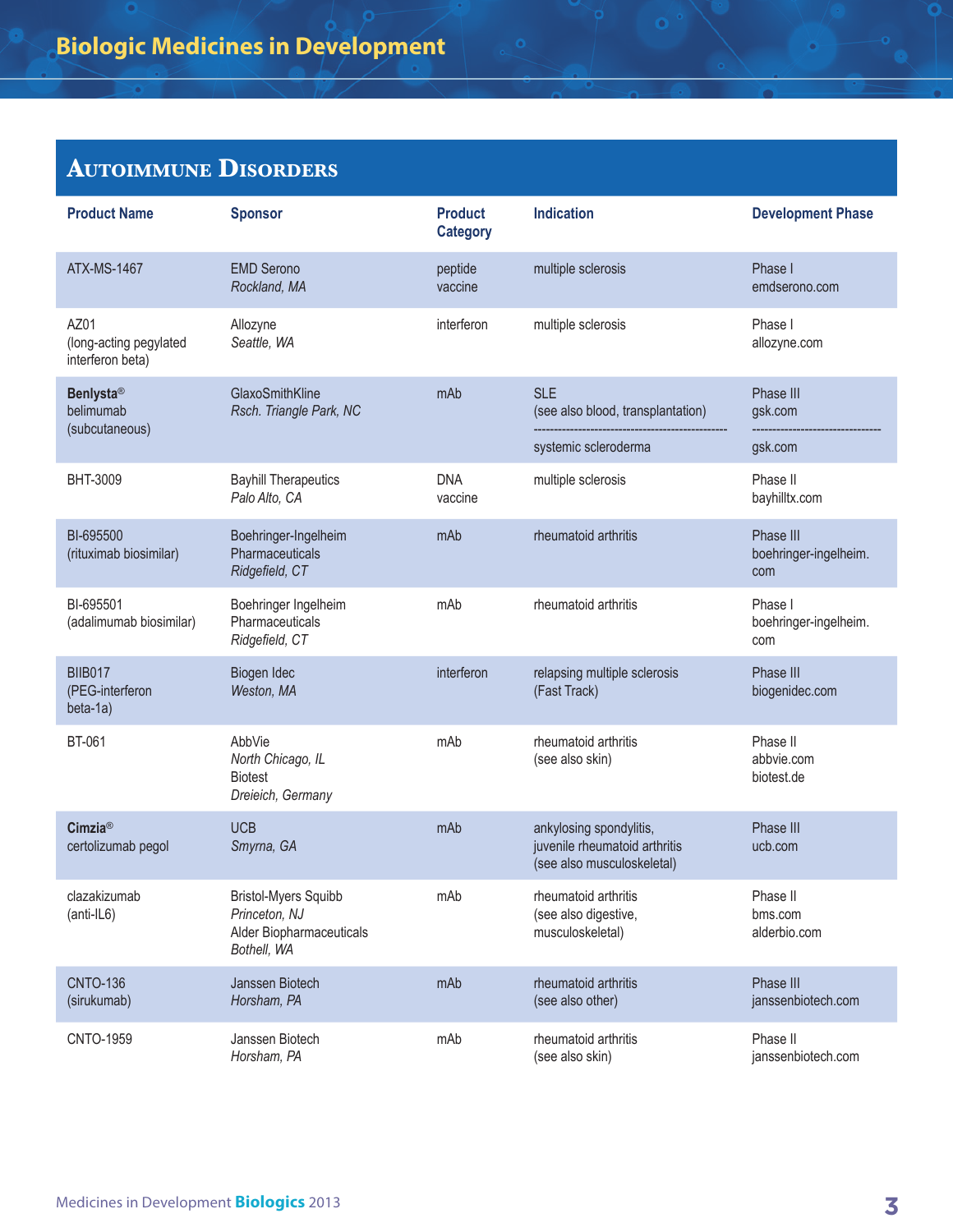| <b>Product Name</b>                            | <b>Sponsor</b>                                                 | <b>Product</b><br><b>Category</b> | <b>Indication</b>                                                                                           | <b>Development Phase</b>                     |
|------------------------------------------------|----------------------------------------------------------------|-----------------------------------|-------------------------------------------------------------------------------------------------------------|----------------------------------------------|
| daclizumab                                     | AbbVie<br>North Chicago, IL<br>Biogen Idec<br>Weston, MA       | mAb                               | multiple sclerosis (relapsing forms)                                                                        | Phase III<br>abbvie.com<br>biogenidec.com    |
| epratuzumab                                    | Immunomedics<br>Morris Plains, NJ<br><b>UCB</b><br>Smyrna, GA  | mAb                               | <b>SLE</b><br>(Fast Track)                                                                                  | Phase III<br>immunomedics.com<br>ucb.com     |
| GSK1223249<br>(NOGO-A mAb)                     | GlaxoSmithKline<br>Rsch. Triangle Park, NC                     | mAb                               | multiple sclerosis<br>(see also neurologic)                                                                 | Phase I<br>gsk.com                           |
| Humira <sup>®</sup><br>adalimumab              | AbbVie<br>North Chicago, IL                                    | mAb                               | rheumatoid arthritis<br>(combination therapy)<br>(see also digestive, eye,<br>musculoskeletal, skin, other) | Phase III<br>abbvie.com                      |
| <b>Ilaris®</b><br>canakinumab<br>(Orphan Drug) | <b>Novartis Pharmaceuticals</b><br>East Hanover, NJ            | mAb                               | systemic juvenile idiopathic arthritis<br>(see also cardiovascular, diabetes,<br>musculoskeletal)           | Phase III<br>novartis.com                    |
| $ISIS-CRP_{Rx}$                                | Isis Pharmaceuticals<br>Carlsbad, CA                           | antisense                         | rheumatoid arthritis<br>(see also cardiovascular)                                                           | Phase II<br>isispharm.com                    |
| mavrilimumab                                   | AstraZeneca<br>Wilmington, DE<br>MedImmune<br>Gaithersburg, MD | mAb                               | rheumatoid arthritis                                                                                        | Phase II<br>astrazeneca.com<br>medimmune.com |
| <b>MEDI-546</b><br>(anti-IFN-alphaR mAb)       | AstraZeneca<br>Wilmington, DE<br>MedImmune<br>Gaithersburg, MD | mAb                               | <b>SLE</b>                                                                                                  | Phase II<br>astrazeneca.com<br>medimmune.com |
| <b>MEDI-551</b><br>(anti-CD19 mAb)             | Astra7eneca<br>Wilmington, DE<br>MedImmune<br>Gaithersburg, MD | mAb                               | scleroderma<br>(see also cancer)                                                                            | Phase I<br>astrazeneca.com<br>medimmune.com  |
| <b>MEDI-570</b><br>(anti-ICOS mAb)             | AstraZeneca<br>Wilmington, DE<br>MedImmune<br>Gaithersburg, MD | mAb                               | <b>SLE</b>                                                                                                  | Phase I<br>astrazeneca.com<br>medimmune.com  |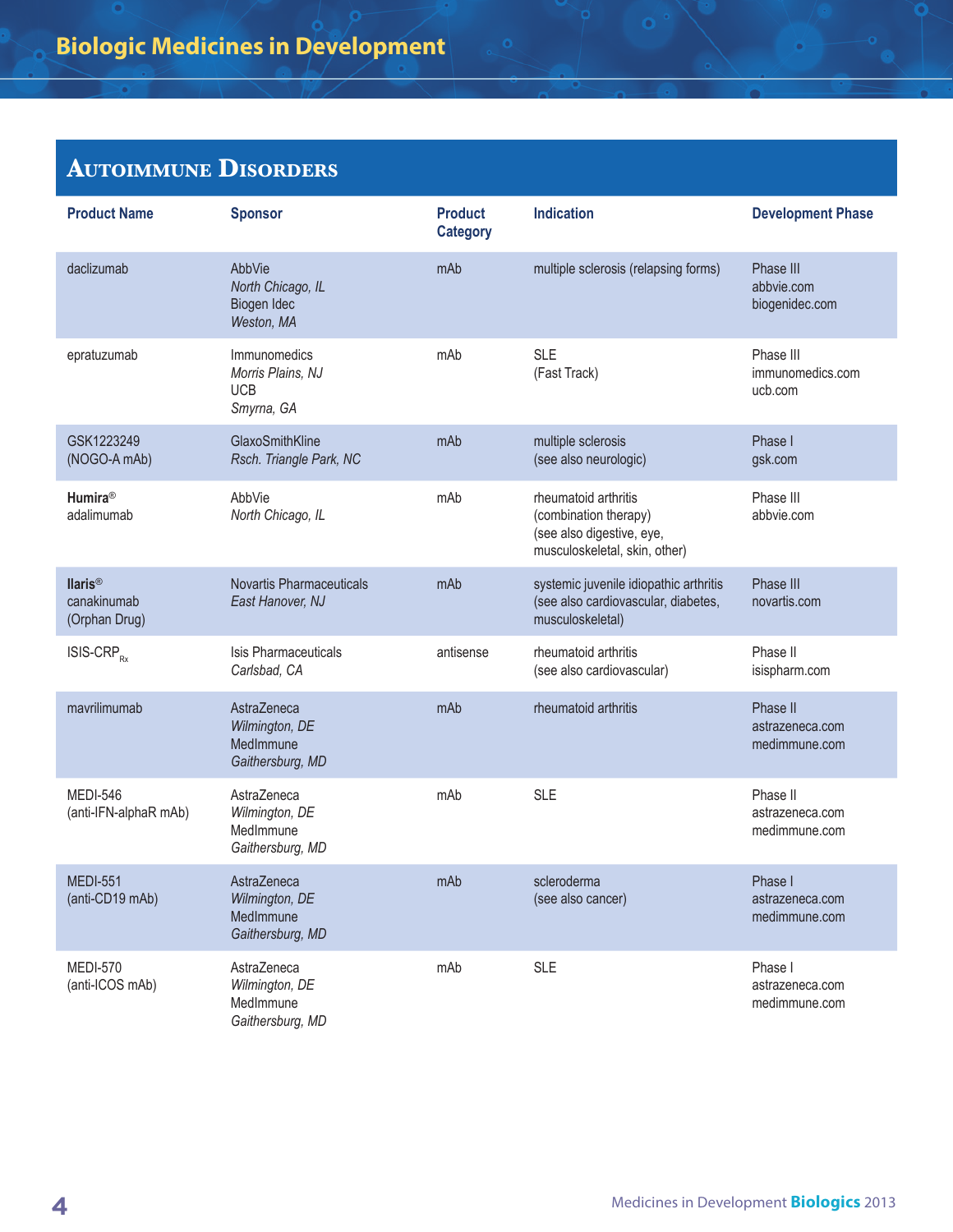| <b>Product Name</b>                     | <b>Sponsor</b>                                                    | <b>Product</b><br><b>Category</b> | <b>Indication</b>                                                   | <b>Development Phase</b>                    |
|-----------------------------------------|-------------------------------------------------------------------|-----------------------------------|---------------------------------------------------------------------|---------------------------------------------|
| NeuroVax™<br>(IR208)                    | Immune Response Biopharma<br>New York, NY                         | peptide<br>vaccine                | multiple sclerosis                                                  | Phase II<br>immuneresponsebio<br>pharma.com |
| <b>NN8209</b><br>(anti-C5aR-151 mAb)    | Novo Nordisk<br>Princeton, NJ                                     | mAb                               | rheumatoid arthritis                                                | Phase II<br>novonordisk.com                 |
| <b>NN8210</b><br>(anti-C5aR-215 mAb)    | Novo Nordisk<br>Princeton, NJ                                     | mAb                               | rheumatoid arthritis                                                | Phase I<br>novonordisk.com                  |
| <b>NN8226</b><br>(anti-IL-20 mAb)       | Novo Nordisk<br>Princeton, NJ                                     | mAb                               | rheumatoid arthritis                                                | Phase II<br>novonordisk.com                 |
| <b>NN8765</b><br>(anti-NKG2 mAb)        | <b>Novo Nordisk</b><br>Princeton, NJ                              | mAb                               | rheumatoid arthritis                                                | Phase I<br>novonordisk.com                  |
| <b>NN8828</b><br>(anti-IL-21 mAb)       | Novo Nordisk<br>Princeton, NJ                                     | mAb                               | rheumatoid arthritis                                                | Phase II<br>novonordisk.com                 |
|                                         |                                                                   |                                   | <b>SLE</b>                                                          | Phase I<br>novonordisk.com                  |
| Nplate™<br>romiplostim<br>(Orphan Drug) | Amgen<br>Thousand Oaks, CA                                        | recombinant<br>fusion<br>protein  | immune thrombocytopenic<br>purpura in children<br>(see also cancer) | Phase III<br>amgen.com                      |
| <b>NU-100</b><br>(interferon beta-1b)   | Nuron Biotech<br>Exton, PA                                        | recombinant<br>interferon         | multiple sclerosis                                                  | Phase III<br>nuronbiotech.com               |
| ocrelizumab<br>(anti-CD20 mAb)          | Biogen Idec<br>Weston, MA<br>Genentech<br>South San Francisco, CA | mAb                               | primary-progressive multiple<br>sclerosis                           | Phase III<br>biogenidec.com<br>gene.com     |
|                                         | Roche<br>Nutley, NJ                                               |                                   | relapsing-remitting multiple<br>sclerosis                           | Phase III<br>biogenidec.com<br>gene.com     |
| ofatumumab<br>(subcutaneous)            | GlaxoSmithKline<br>Rsch. Triangle Park, NC                        | mAb                               | multiple sclerosis,<br>rheumatoid arthritis                         | Phase II<br>gsk.com                         |
| olokizumab                              | <b>UCB</b><br>Smyrna, GA                                          | mAb                               | rheumatoid arthritis                                                | Phase II<br>ucb.com                         |
| Orencia <sup>®</sup><br>abatacept       | <b>Bristol-Myers Squibb</b><br>Princeton, NJ                      | recombinant<br>fusion protein     | early rheumatoid arthritis<br>(see also musculoskeletal, other)     | Phase III<br>bms.com                        |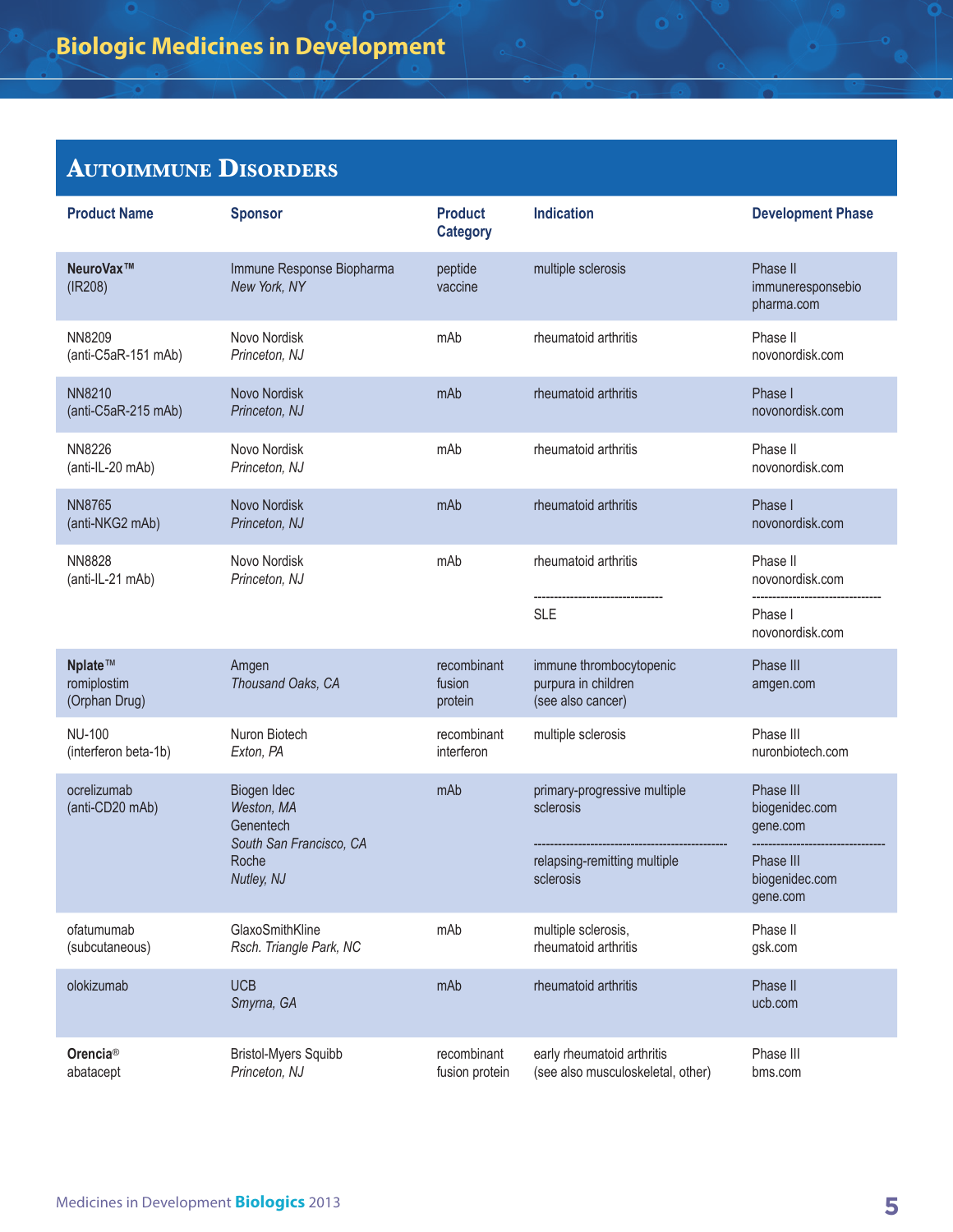| <b>Product Name</b>                                          | <b>Sponsor</b>                                     | <b>Product</b><br><b>Category</b> | <b>Indication</b>                                  | <b>Development Phase</b>                     |
|--------------------------------------------------------------|----------------------------------------------------|-----------------------------------|----------------------------------------------------|----------------------------------------------|
| otelixizumab<br>(anti-CD3 mAb)                               | GlaxoSmithKline<br>Rsch. Triangle Park, NC         | mAb                               | rheumatoid arthritis                               | Phase I<br>gsk.com                           |
| ozoralizumab<br>(ATN-103)                                    | Ablynx<br>Ghent, Belgium                           | mAb                               | rheumatoid arthritis                               | Phase II completed<br>ablynx.com             |
| pateclizumab<br>(anti-LT alpha mAb)                          | Genentech<br>South San Francisco, CA               | mAb                               | rheumatoid arthritis                               | Phase II<br>gene.com                         |
| PD-360324                                                    | Pfizer<br>New York, NY                             | mAb                               | cutaneous lupus erythematosus                      | Phase I<br>pfizer.com                        |
| <b>PDA-001</b><br>(cenplacel-L)                              | <b>Celgene Cellular Therapeutics</b><br>Summit, NJ | stem cell<br>therapy              | rheumatoid arthritis<br>(see also digestive)       | Phase II<br>celgene.com                      |
|                                                              |                                                    |                                   | multiple sclerosis, sarcoidosis                    | Phase I<br>celgene.com                       |
| PF-04236921                                                  | Pfizer<br>New York, NY                             | mAb                               | <b>SLE</b><br>(see also digestive)                 | Phase II<br>pfizer.com                       |
|                                                              |                                                    |                                   | rheumatoid arthritis                               | Phase I<br>pfizer.com                        |
| PF-05280586<br>(rituximab biosimilar)                        | Pfizer<br>New York, NY                             | mAb                               | rheumatoid arthritis                               | Phase I/II<br>pfizer.com                     |
| plovamer acetate<br>(second-generation<br>peptide copolymer) | <b>EMD Serono</b><br>Rockland, MA                  | peptide                           | multiple sclerosis                                 | Phase I<br>emdserono.com                     |
| <b>Prolia®</b><br>denosumab                                  | Amgen<br>Thousand Oaks, CA                         | mAb                               | rheumatoid arthritis<br>(see also musculoskeletal) | Phase II<br>amgen.com                        |
| RAVAX™<br>rheumatoid arthritis<br>vaccine                    | Immune Response BioPharma<br>New York, NY          | vaccine                           | rheumatoid arthritis                               | Phase III<br>immuneresponsebio<br>pharma.com |
| rontalizumab<br>(RG7415)                                     | Genentech<br>South San Francisco, CA               | mAb                               | <b>SLE</b>                                         | Phase II<br>gene.com                         |
| <b>SAN-300</b><br>(anti-VLA-1 antibody)                      | Santarus<br>San Diego, CA                          | mAb                               | rheumatoid arthritis                               | Phase I<br>santarus.com                      |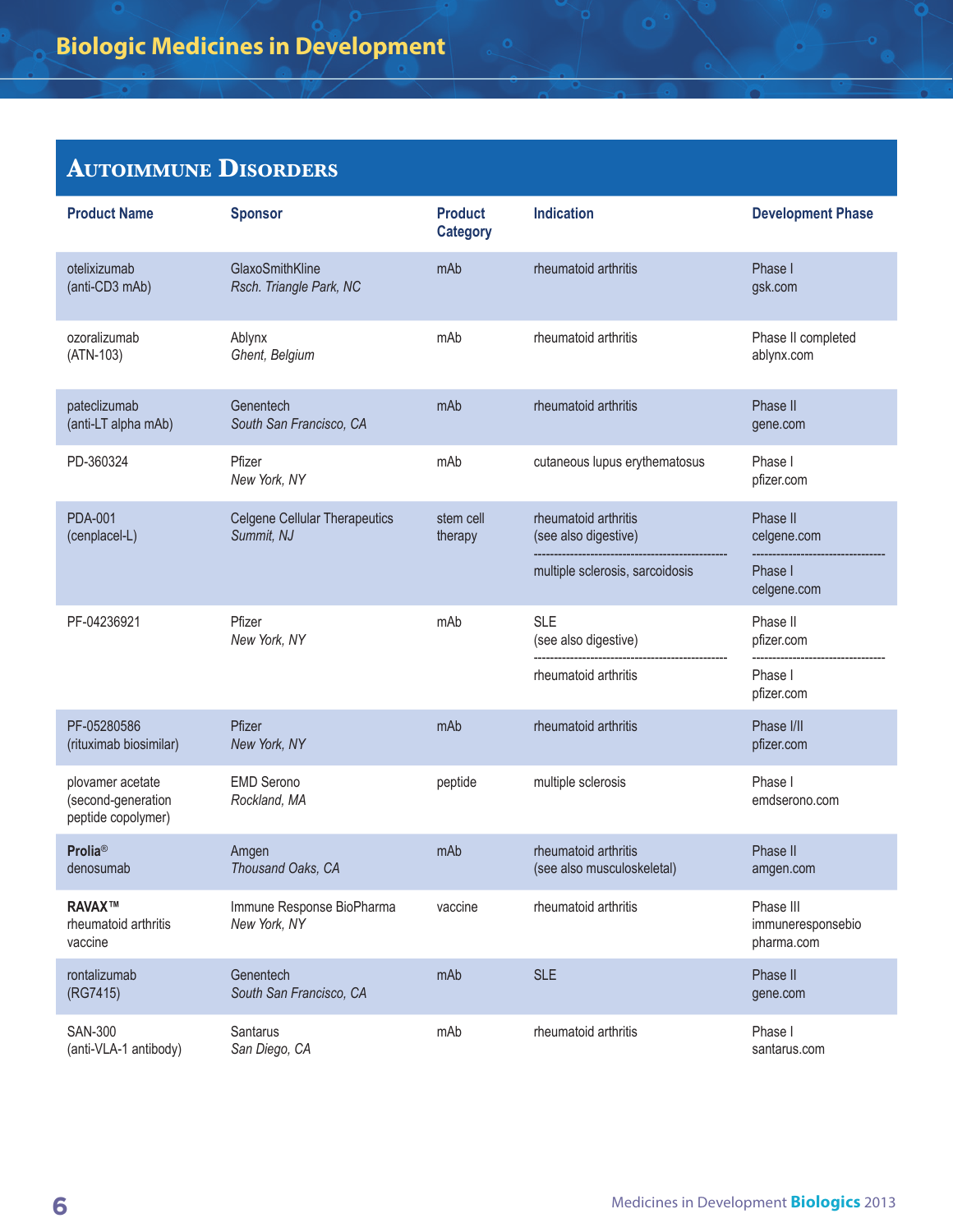| <b>Product Name</b>                            | <b>Sponsor</b>                                                             | <b>Product</b><br><b>Category</b> | <b>Indication</b>                                                                                              | <b>Development Phase</b>                              |
|------------------------------------------------|----------------------------------------------------------------------------|-----------------------------------|----------------------------------------------------------------------------------------------------------------|-------------------------------------------------------|
| SAR113244<br>(anti-CXCR5 mAb)                  | Sanofi US<br>Bridgewater, NJ                                               | mAb                               | <b>SLE</b>                                                                                                     | Phase I<br>sanofi.com                                 |
| sarilumab<br>(SAR153191)                       | Regeneron Pharmaceuticals<br>Tarrytown, NY<br>Sanofi US<br>Bridgewater, NJ | mAb                               | rheumatoid arthritis                                                                                           | Phase III<br>regeneron.com<br>sanofi.com              |
| secukinumab<br>(AIN457)                        | <b>Novartis Pharmaceuticals</b><br>East Hanover, NJ                        | mAb                               | ankylosing spondylitis,<br>rheumatoid arthritis<br>(see also eye, musculoskeletal, skin)<br>multiple sclerosis | Phase III<br>novartis.com<br>Phase II<br>novartis.com |
| sifalimumab<br>(anti-IFN-alpha mAb)            | Astra7eneca<br>Wilmington, DE<br>MedImmune<br>Gaithersburg, MD             | mAb                               | <b>SLE</b>                                                                                                     | Phase II<br>astrazeneca.com<br>medimmune.com          |
| <b>Simponi®</b><br>golimumab<br>(Orphan Drug)  | Janssen Biotech<br>Horsham, PA                                             | mAb                               | rheumatoid arthritis<br>(intravenous)<br>(see also digestive)                                                  | application submitted<br>janssenbiotech.com           |
|                                                |                                                                            |                                   | juvenile rheumatoid arthritis<br>(subcutaneous)                                                                | Phase III<br>janssenbiotech.com                       |
|                                                |                                                                            |                                   | sarcoidosis<br>(subcutaneous)                                                                                  | Phase II completed<br>janssenbiotech.com              |
| <b>Soliris®</b><br>eculizumab<br>(Orphan Drug) | <b>Alexion Pharmaceuticals</b><br>Cheshire, CT                             | mAb                               | severe or refractory myasthenia<br>gravis<br>(see also eye, infectious,<br>transplantation)                    | Phase II<br>alxn.com                                  |
| <b>Stelara®</b><br>ustekinumab                 | Janssen Biotech<br>Horsham, PA                                             | mAb                               | rheumatoid arthritis, sarcoidosis<br>(see also digestive,<br>musculoskeletal, other)                           | Phase II<br>janssenbiotech.com                        |
| tabalumab<br>(BAFF inhibitor)                  | Eli Lilly<br>Indianapolis, IN                                              | mAb                               | <b>SLE</b><br>(see also cancer)                                                                                | Phase III<br>lilly.com                                |
| Tcelna™<br>imilecleucel-T                      | Opexa Therapeutics<br>The Woodlands, TX                                    | cell therapy<br>vaccine           | multiple sclerosis<br>(Fast Track)                                                                             | Phase II<br>opexatherapeutics.com                     |
| <b>Tysarbi®</b><br>natalizumab                 | Biogen Idec<br>Weston, MA                                                  | mAb                               | secondary-progressive multiple<br>sclerosis                                                                    | Phase III<br>biogenidec.com                           |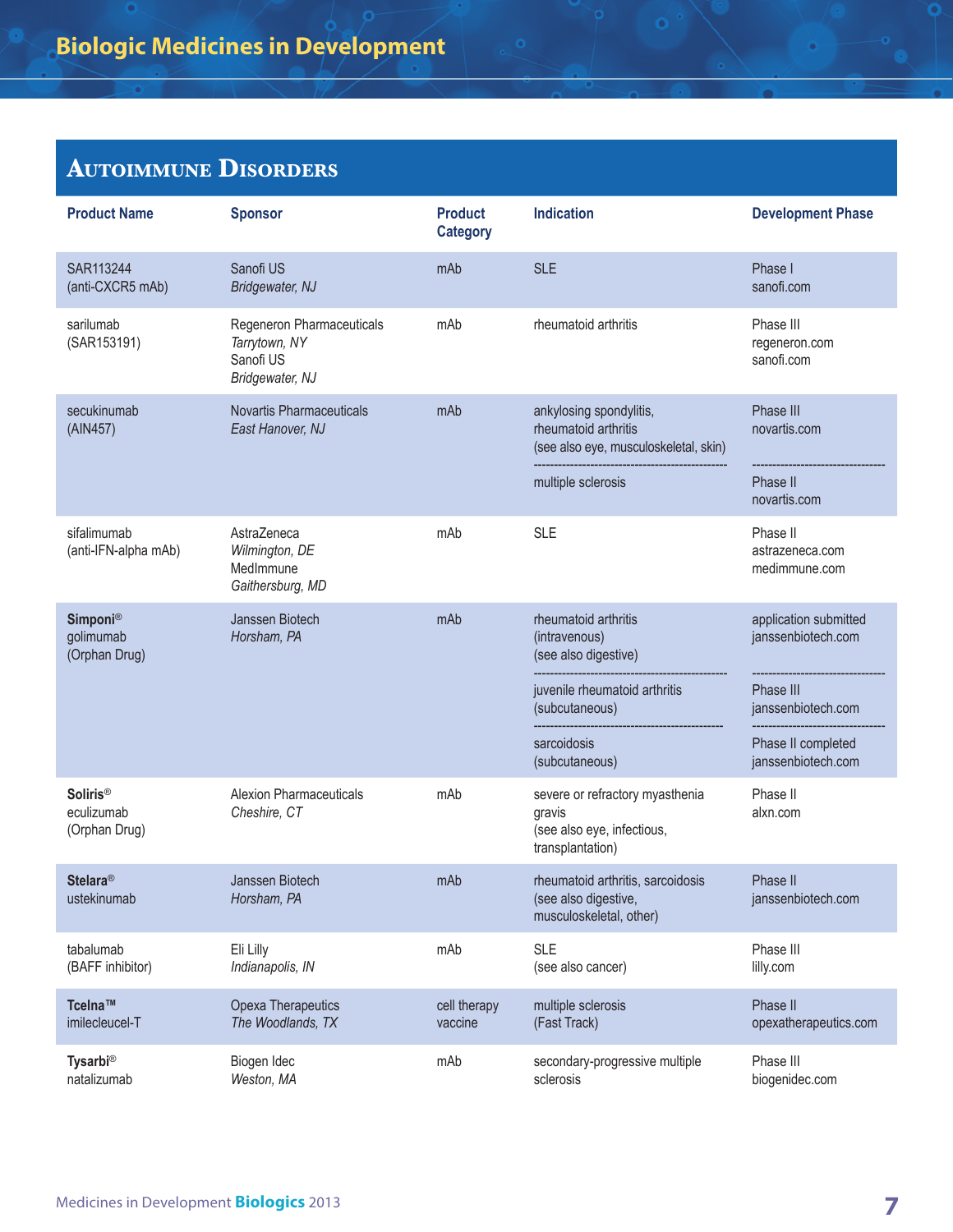| <b>Product Name</b>          | <b>Sponsor</b>                                                                   | <b>Product</b><br><b>Category</b> | <b>Indication</b>                                                             | <b>Development Phase</b>                   |
|------------------------------|----------------------------------------------------------------------------------|-----------------------------------|-------------------------------------------------------------------------------|--------------------------------------------|
| veltuzumab<br>(IMMU-106)     | Immunomedics<br>Morris Plains, NJ<br>Takeda Pharmaceuticals USA<br>Deerfield. IL | mAb                               | immune thrombocytopenic<br>purpura, rheumatoid arthritis<br>(see also cancer) | Phase II<br>immunomedics.com<br>takeda.com |
| VX15                         | <b>Teva Pharmaceuticals</b><br>Tikva, Israel<br>Vaccinex<br>Rochester, NY        | mAb                               | multiple sclerosis<br>(see also cancer)                                       | Phase I<br>tevapharm.com<br>vaccinex.com   |
| XmAb@5871<br>(anti-CD19 mAb) | Xencor<br>Monrovia, CA                                                           | mAb                               | autoimmune disorders                                                          | Phase I<br>xencor.com                      |

 $\bullet$ 

#### **Blood Disorders**

| <b>Product Name</b>                                          | <b>Sponsor</b>                                                                                   | <b>Product</b><br><b>Category</b> | <b>Indication</b>                                           | <b>Development Phase</b>                      |
|--------------------------------------------------------------|--------------------------------------------------------------------------------------------------|-----------------------------------|-------------------------------------------------------------|-----------------------------------------------|
| ACE-536                                                      | <b>Acceleron Pharma</b><br>Cambridge, MA<br>Celgene<br>Summit, NJ                                | recombinant<br>fusion<br>protein  | anemia                                                      | Phase I<br>acceleronpharma.com<br>celgene.com |
| ALXN1102/ALXN1103                                            | <b>Alexion Pharmaceuticals</b><br>Cheshire, CT                                                   | recombinant<br>fusion<br>protein  | paroxysmal nocturnal<br>hemoglobinuria                      | Phase I<br>alxn.com                           |
| AMT-060<br>(Orphan Drug)                                     | uniQure<br>Amsterdam, The Netherlands<br>St. Jude Children's Research<br>Hospital<br>Memphis, TN | gene therapy                      | hemophilia B                                                | Phase I/II<br>uniqure.com                     |
| <b>ART123</b><br>(recombinant human<br>thrombomodulin alpha) | Asahi Kasei Pharma America<br>Waltham, MA                                                        | recombinant<br>protein            | disseminated intravascular<br>coagulation                   | Phase III<br>akpamerica.com                   |
| AskBio009                                                    | Asklepios BioPharmaceutical<br>Chapel Hill, NC<br><b>Baxter International</b><br>Deerfield, IL   | gene therapy                      | hemophilia B                                                | Phase I/II<br>askbio.com<br>baxter.com        |
| <b>ATryn®</b><br>antithrombin alfa<br>(Orphan Drug)          | <b>GTC Biotherapeutics</b><br>Framingham, MA                                                     | recombinant<br>protein            | heparin resistance in patients under-<br>going CABG surgery | Phase III<br>gtc-bio.com                      |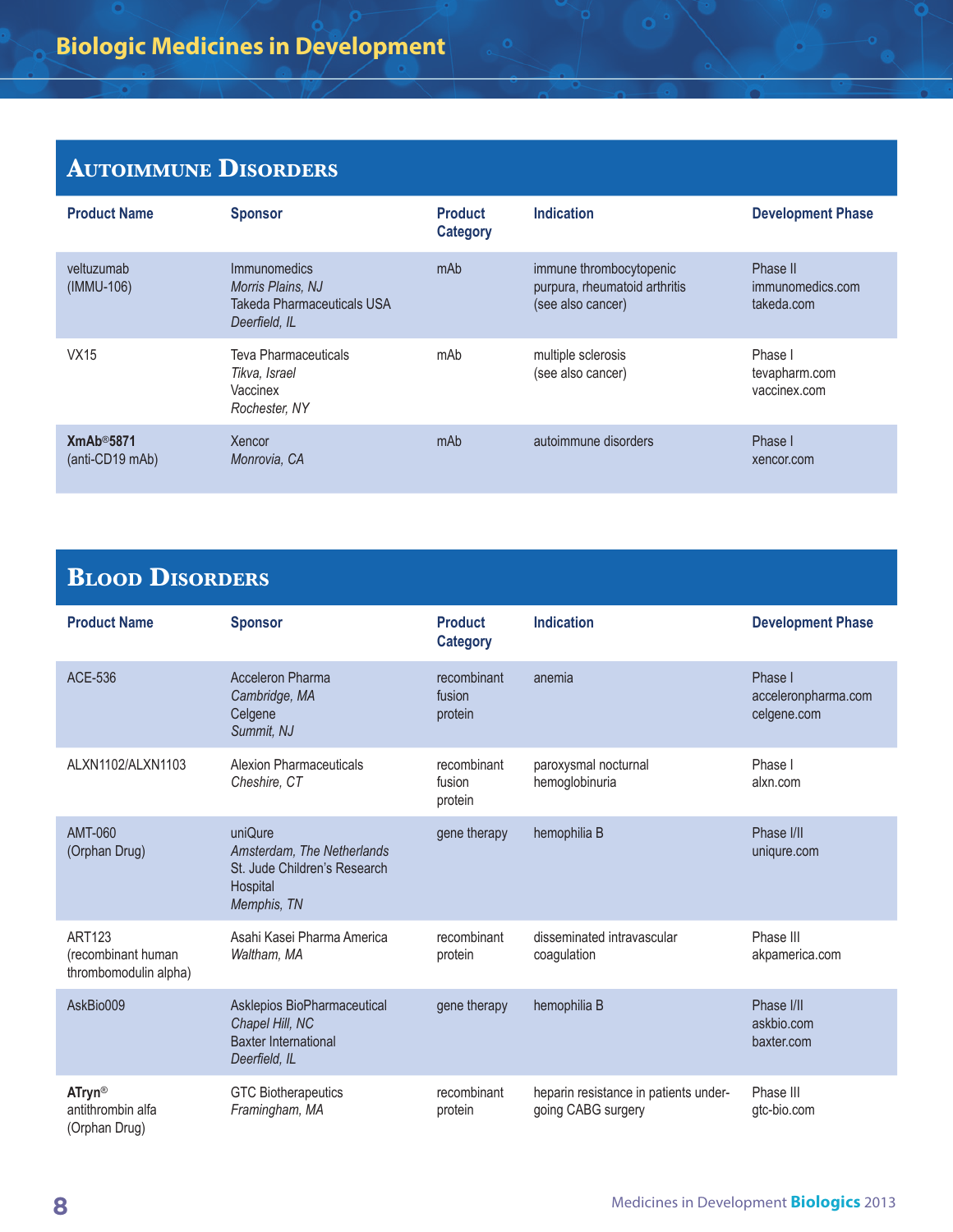## **Blood Disorders**

| <b>Product Name</b>                                                          | <b>Sponsor</b>                                                  | <b>Product</b><br><b>Category</b> | <b>Indication</b>                                       | <b>Development Phase</b>                |
|------------------------------------------------------------------------------|-----------------------------------------------------------------|-----------------------------------|---------------------------------------------------------|-----------------------------------------|
| <b>BAX-111</b><br>(recombinant<br>von Willebrand<br>factor)<br>(Orphan Drug) | <b>Baxter International</b><br>Deerfield, IL                    | recombinant<br>protein            | von Willebrand disease                                  | Phase III<br>baxter.com                 |
| <b>BAX-326</b><br>(rFIX)<br>(Orphan Drug)                                    | <b>Baxter International</b><br>Deerfield, IL                    | recombinant<br>protein            | hemophilia B                                            | application submitted<br>baxter.com     |
| <b>BAX-817</b><br>(rFVIIa)                                                   | <b>Baxter International</b><br>Deerfield, IL                    | recombinant<br>protein            | hemophilia A, hemophilia B                              | Phase I/II<br>baxter.com                |
| <b>BAX-855</b><br>(rFVIII)                                                   | <b>Baxter International</b><br>Deerfield, IL                    | recombinant<br>protein            | hemophilia A                                            | Phase I<br>baxter.com                   |
| BAY 86-6150<br>(rFVIIa)                                                      | <b>Bayer HealthCare</b><br>Pharmaceuticals<br>Wayne, NJ         | recombinant<br>protein            | hemophilia A, hemophilia B                              | Phase II/III<br>bayerpharma.com         |
| BAY 94-9027<br>(rFVIII)                                                      | <b>Bayer HealthCare</b><br>Pharmaceuticals<br>Wayne, NJ         | recombinant<br>protein            | hemophilia A                                            | Phase II/III<br>bayerpharma.com         |
| <b>Benlysta®</b><br>belimumab<br>(oral)                                      | GlaxoSmithKline<br>Rsch. Triangle Park, NC                      | mAb                               | vasculitis<br>(see also autoimmune,<br>transplantation) | Phase I completed<br>gsk.com            |
| beta-globin<br>gene therapy<br>(lentiglobin)                                 | bluebird bio<br>Cambridge, MA<br><b>INSERM</b><br>Paris, France | gene<br>therapy                   | beta-thalassemia,<br>sickle cell anemia                 | Phase I/II<br>bluebirdbio.com           |
| BI-655075                                                                    | Boehringer Ingelheim<br>Pharmaceuticals<br>Ridgefield, CT       | mAb                               | blood coagulation disorders                             | Phase I<br>boehringer-ingelheim.<br>com |
| <b>CSL-627</b><br>(rVIII-SC)                                                 | <b>CSL Behring</b><br>King of Prussia, PA                       | recombinant<br>protein            | hemophilia A                                            | Phase I<br>cslbehring.com               |
| <b>CSL-654</b><br>$(rIX-FP)$<br>(Orphan Drug)                                | <b>CSL Behring</b><br>King of Prussia, PA                       | recombinant<br>fusion<br>protein  | hemophilia B                                            | Phase II/III<br>cslbehring.com          |
| <b>CSL-689</b><br>(rVIIa-FP)<br>(Orphan Drug)                                | <b>CSL Behring</b><br>King of Prussia, PA                       | recombinant<br>fusion<br>protein  | hemophilia A, hemophilia B                              | Phase I<br>cslbehring.com               |

€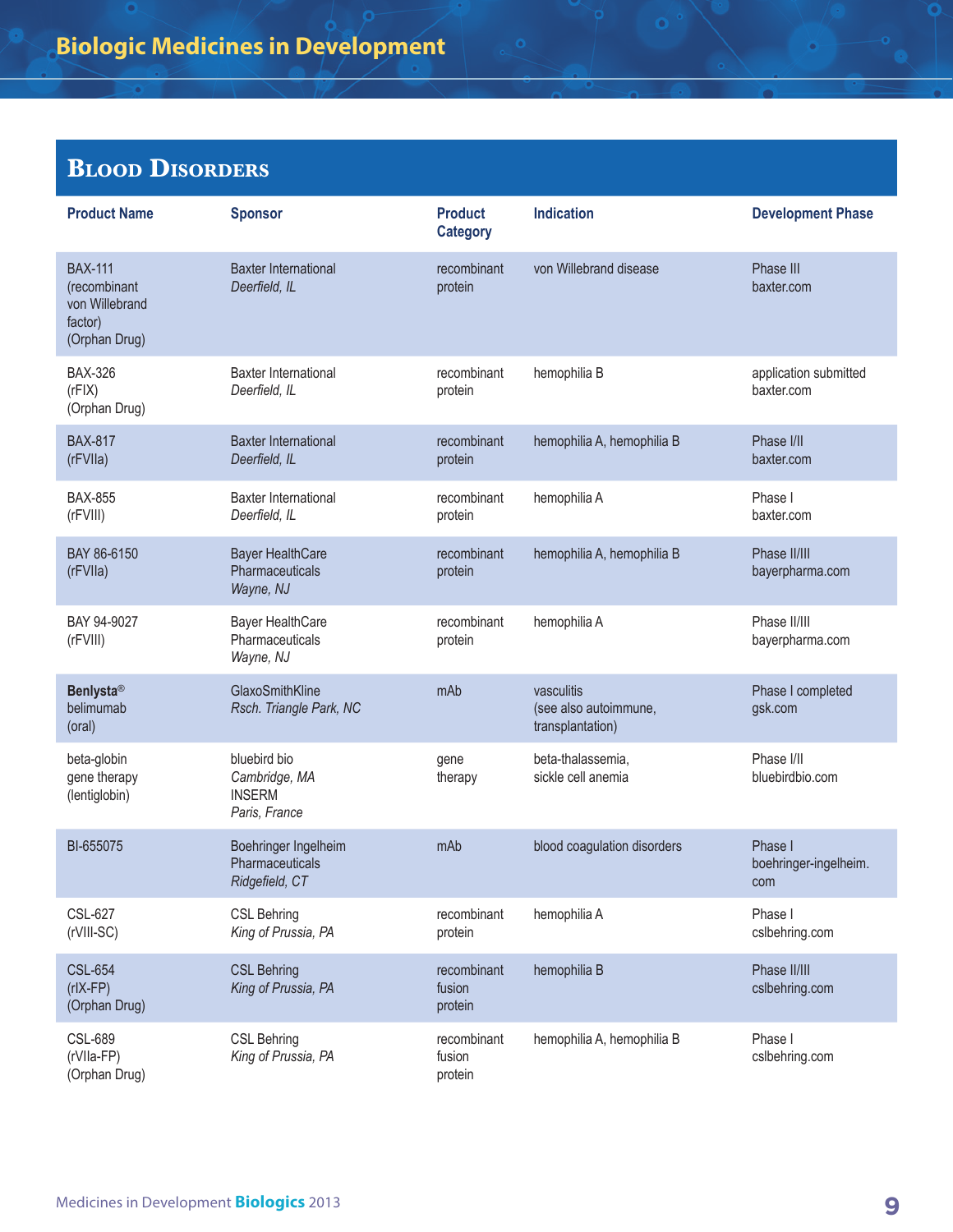## **Blood Disorders**

| <b>Product Name</b>                                         | <b>Sponsor</b>                                                            | <b>Product</b><br><b>Category</b> | <b>Indication</b>                                                                               | <b>Development Phase</b>                    |
|-------------------------------------------------------------|---------------------------------------------------------------------------|-----------------------------------|-------------------------------------------------------------------------------------------------|---------------------------------------------|
| <b>CYT107</b><br>(interleukin-7)                            | Cytheris<br>Rockville, MD                                                 | recombinant<br>interleukin        | idiopathic CD4-positive<br>lymphocytopenia<br>(see also cancer, infectious,<br>transplantation) | Phase I/II<br>cytheris.com                  |
| epoetin alfa biosimilar                                     | Hospira<br>Lake Forest, IL                                                | recombinant<br>erythropoietin     | anemia                                                                                          | Phase III<br>hospira.com                    |
| erythropoietin gene<br>therapy                              | Medgenics<br>San Francisco, CA                                            | gene therapy                      | anemia                                                                                          | Phase II<br>medgenics.com                   |
| factor VIII/<br>von Willebrand<br>factor                    | <b>CSL Behring</b><br>King of Prussia, PA                                 | recombinant<br>protein            | hemophilia A,<br>von Willebrand disease                                                         | Phase III<br>cslbehring.com                 |
| ferroportin mAb                                             | Eli Lilly<br>Indianapolis, IN                                             | mAb                               | anemia                                                                                          | Phase I<br>lilly.com                        |
| hepcidin mAb                                                | Eli Lilly<br>Indianapolis, IN                                             | mAb                               | anemia                                                                                          | Phase I<br>lilly.com                        |
| <b>HM10760A</b>                                             | Hanmi Pharmaceutical<br>Seoul, South Korea                                | long-acting<br>erythropoietin     | anemia                                                                                          | Phase I<br>hanmipharm.com                   |
| human<br>recombinant factor VIII                            | Octapharma USA<br>Hoboken, NJ                                             | recombinant<br>protein            | hemophilia A                                                                                    | Phase II<br>octapharma.com                  |
| <b>IB1001</b><br>(recombinant factor IX<br>biosimilar)      | Inspiration Biopharmaceuticals<br>Cambridge, MA<br>Ipsen<br>Paris, France | recombinant<br>protein            | hemophilia B                                                                                    | application submitted<br>inspirationbio.com |
| $ISIS-FXIRx$                                                | Isis Pharmaceuticals<br>Carlsbad, CA                                      | antisense                         | clotting disorders                                                                              | Phase II<br>isispharm.com                   |
| NAV™ therapeutic                                            | <b>ReGenX Biosciences</b><br>Washington, DC                               | gene therapy                      | hemophilia B<br>(see also genetic)                                                              | Phase I/II<br>regenxbio.com                 |
| <b>NiCord®</b><br>umbilical cord blood<br>stem cell therapy | Gamida Cell<br>Jerusalem, Israel                                          | stem cell<br>therapy              | sickle cell anemia<br>(see also cancer)                                                         | Phase I/II<br>gamida-cell.com               |
| <b>NN1841</b><br>(rFXIII)                                   | Novo Nordisk<br>Princeton, NJ                                             | recombinant<br>protein            | congenital factor XIII deficiency                                                               | application submitted<br>novonordisk.com    |
| <b>NN7008</b><br>(turoctocog alfa)                          | Novo Nordisk<br>Princeton, NJ                                             | recombinant<br>protein            | hemophilia A                                                                                    | application submitted<br>novonordisk.com    |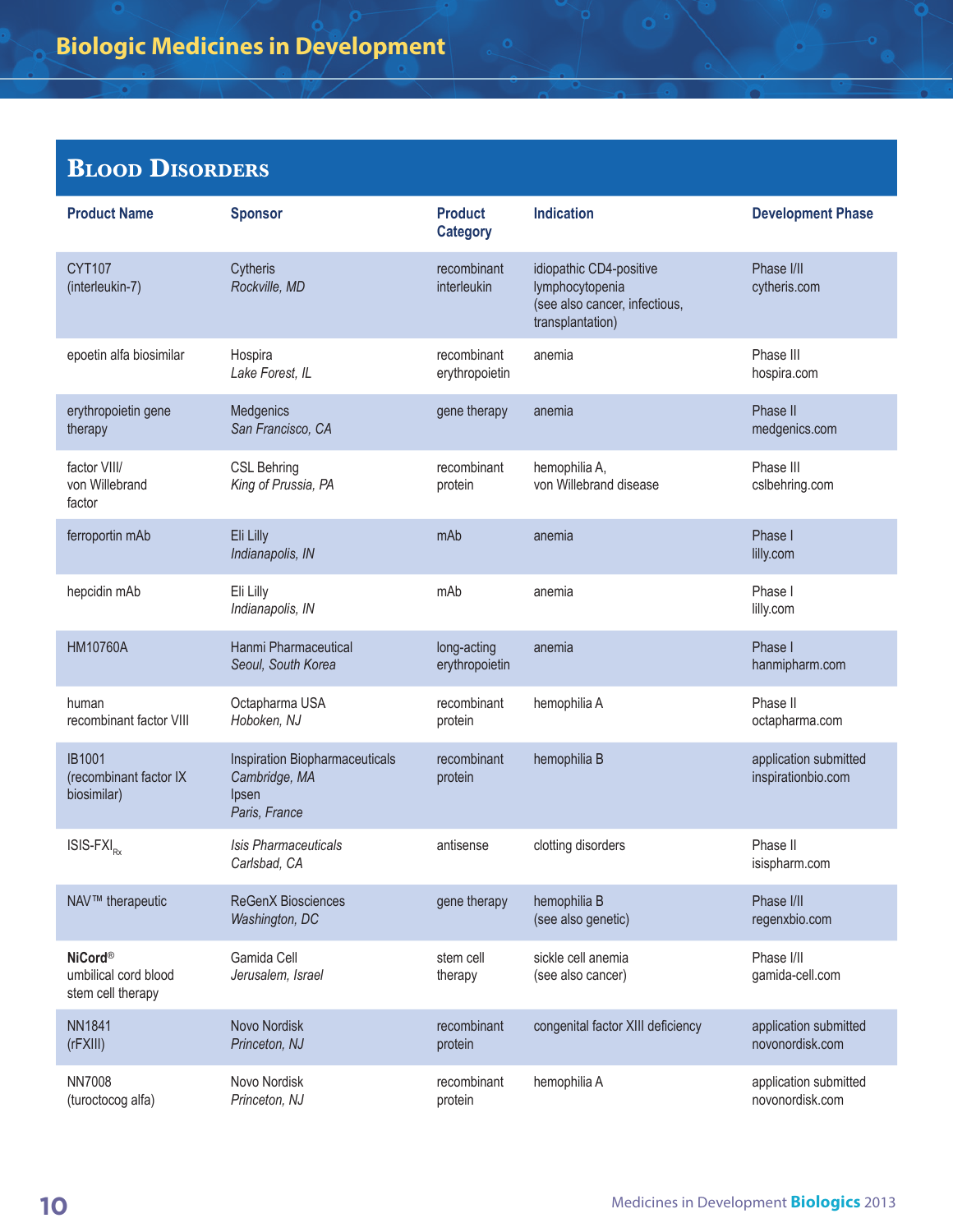## **Blood Disorders**

| <b>Product Name</b>                                                                    | <b>Sponsor</b>                                                                   | <b>Product</b><br><b>Category</b> | <b>Indication</b>                                                       | <b>Development Phase</b>                         |
|----------------------------------------------------------------------------------------|----------------------------------------------------------------------------------|-----------------------------------|-------------------------------------------------------------------------|--------------------------------------------------|
| <b>NN7088</b><br>(N8-GP, rFVIII<br>glycopegylated)                                     | Novo Nordisk<br>Princeton, NJ                                                    | recombinant<br>protein            | hemophilia A                                                            | Phase III<br>novonordisk.com                     |
| <b>NN7999</b><br>(N9-GP, rFIX<br>glycopegylated)                                       | Novo Nordisk<br>Princeton, NJ                                                    | recombinant<br>protein            | hemophilia B                                                            | Phase III<br>novonordisk.com                     |
| OBI-1<br>(recombinant<br>porcine factor VIII)<br>(Orphan Drug)                         | Inspiration Biopharmaceuticals<br>Cambridge, MA<br>Ipsen<br>Paris, France        | recombinant<br>protein            | hemophilia A<br>(Fast Track)                                            | Phase III<br>inspirationbio.com                  |
| PF-05280602<br>(rhFVIIa)                                                               | <b>Catalyst Biosciences</b><br>South San Francisco, CA<br>Pfizer<br>New York, NY | recombinant<br>protein            | hemophilia                                                              | Phase I<br>catalystbiosciences.com<br>pfizer.com |
| <b>PRT4445</b><br>(FXa inhibitor antidote)                                             | Portola Pharmaceuticals<br>South San Francisco, CA                               | recombinant<br>protein            | hemorrhage                                                              | Phase II<br>portola.com                          |
| recombinant<br>factor VIII-Fc<br>(Orphan Drug)                                         | Biogen Idec<br>Weston, MA                                                        | recombinant<br>fusion<br>protein  | hemophilia A<br>(Fast Track)                                            | Phase III<br>biogenidec.com                      |
| recombinant<br>factor IX-Fc<br>(Orphan Drug)                                           | Biogen Idec<br>Weston, MA                                                        | recombinant<br>fusion<br>protein  | hemophilia B<br>(Fast Track)                                            | application submitted<br>biogenidec.com          |
|                                                                                        |                                                                                  |                                   | hemophilia B in children<br>(Fast Track)                                | Phase III<br>biogenidec.com                      |
| SelG1                                                                                  | Selexys Pharmaceuticals<br>Oklahoma City, OK                                     | mAb                               | sickle cell anemia                                                      | Phase I completed<br>selexys.com                 |
| sotatercept<br>(ACE-011)                                                               | <b>Acceleron Pharma</b><br>Cambridge, MA<br>Celgene<br>Summit, NJ                | recombinant<br>fusion<br>protein  | anemia in patients with end-stage<br>renal disease<br>(see also cancer) | Phase II<br>acceleronpharma.com<br>celgene.com   |
| TT-173                                                                                 | Thrombotargets<br>Durham, NC                                                     | recombinant<br>protein            | blood coagulation disorders                                             | Phase I<br>thrombotargets.com                    |
| <b>Wilate®</b><br>von Willebrand factor/<br>coagulation factor VIII<br>complex (human) | Octapharma USA<br>Hoboken, NJ                                                    | recombinant<br>protein            | surgical blood loss                                                     | Phase III<br>octapharma.com                      |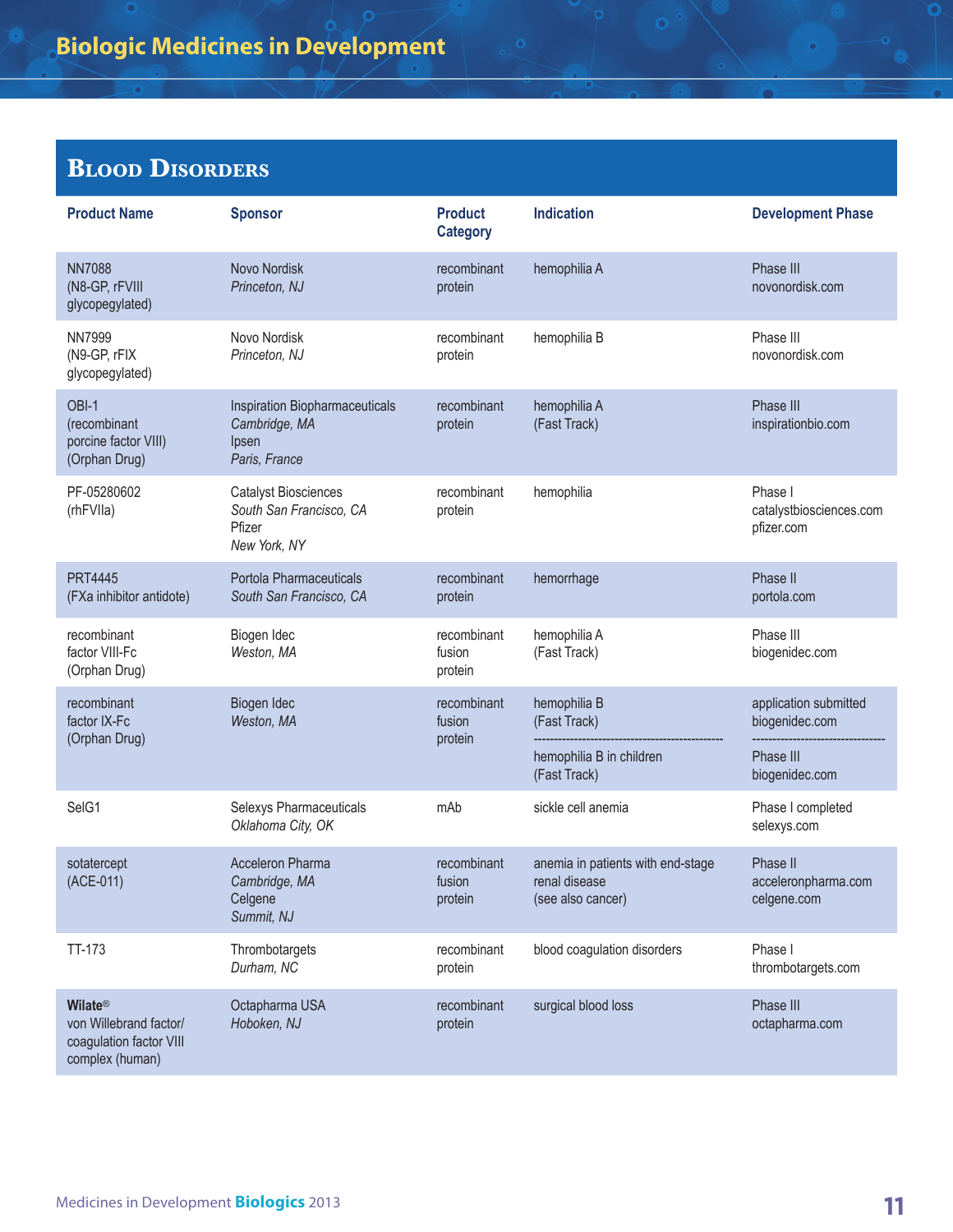| <b>Product Name</b>                                      | <b>Sponsor</b>                                  | <b>Product</b><br><b>Category</b> | <b>Indication</b>                                                                                                                                                                                                                                          | <b>Development Phase</b>                                            |
|----------------------------------------------------------|-------------------------------------------------|-----------------------------------|------------------------------------------------------------------------------------------------------------------------------------------------------------------------------------------------------------------------------------------------------------|---------------------------------------------------------------------|
| 8H9 mAb                                                  | <b>United Therapeutics</b><br>Silver Spring, MD | mAb                               | metastatic brain cancer                                                                                                                                                                                                                                    | Phase I<br>unither.com                                              |
| 212-Pb-TCMC-<br>trastuzumab                              | <b>AREVA Med</b><br>Bethesda, MD                | mAb                               | HER2-positive cancer metastasized<br>to the abdominal region                                                                                                                                                                                               | Phase I<br>arevamed.com                                             |
| AbGn-7                                                   | AbGenomics International<br>Los Altos, CA       | mAb                               | solid tumors                                                                                                                                                                                                                                               | Phase I                                                             |
| ABIO-0501<br>(TALL-104)                                  | Abiogen Pharma<br>Pisa, Italy                   | cell therapy                      | chronic myeloid leukemia (CML)                                                                                                                                                                                                                             | Phase II<br>abiogen.it                                              |
| <b>ABT-806</b>                                           | AbbVie<br>North Chicago, IL                     | mAb                               | solid tumors                                                                                                                                                                                                                                               | Phase I<br>abbvie.com                                               |
| Actimab-A<br>(M195 mAb)                                  | <b>Actinium Pharmaceuticals</b><br>New York, NY | mAb                               | acute myeloid leukemia (AML)                                                                                                                                                                                                                               | Phase I/II<br>actiniumpharmaceuti<br>cals.com                       |
| <b>Adcetris®</b><br>brentuximab vedotin<br>(Orphan Drug) | <b>Seattle Genetics</b><br>Bothell, WA          | mAb                               | cutaneous T-cell lymphoma,<br>front-line Hodgkin lymphoma,<br>post-transplant Hodgkin lymphoma<br>relapse prevention<br>non-Hodgkin lymphoma,<br>non-lymphoma malignancies,<br>CD30-positive hematologic<br>malignancies, CD30-positive T-cell<br>lymphoma | Phase III<br>seattlegenetics.com<br>Phase II<br>seattlegenetics.com |
| AD-IL-12                                                 | ZIOPHARM Oncology<br>New York, NY               | gene therapy                      | malignant melanoma                                                                                                                                                                                                                                         | Phase I/II<br>ziopharm.com                                          |
| ADI-PEG-20                                               | <b>Polaris Pharmaceuticals</b><br>San Diego, CA | pegylated<br>protein              | liver cancer<br>malignant melanoma,<br>mesothelioma, small-cell<br>lung cancer (SCLC)                                                                                                                                                                      | Phase III<br>polarispharma.com<br>Phase II<br>polarispharma.com     |
| ADXS-HPV                                                 | Advaxis<br>Princeton, NJ                        | vaccine                           | cervical cancer, cervical<br>intraepithelial neoplasia                                                                                                                                                                                                     | Phase II<br>advaxis.com                                             |
| <b>AE08</b>                                              | <b>Antigen Express</b><br>Worcester, MA         | peptide<br>vaccine                | malignant melanoma                                                                                                                                                                                                                                         | Phase I<br>antigenexpress.com                                       |
| AE37                                                     | Antigen Express<br>Worcester, MA                | peptide<br>vaccine                | breast cancer                                                                                                                                                                                                                                              | Phase II<br>antigenexpress.com                                      |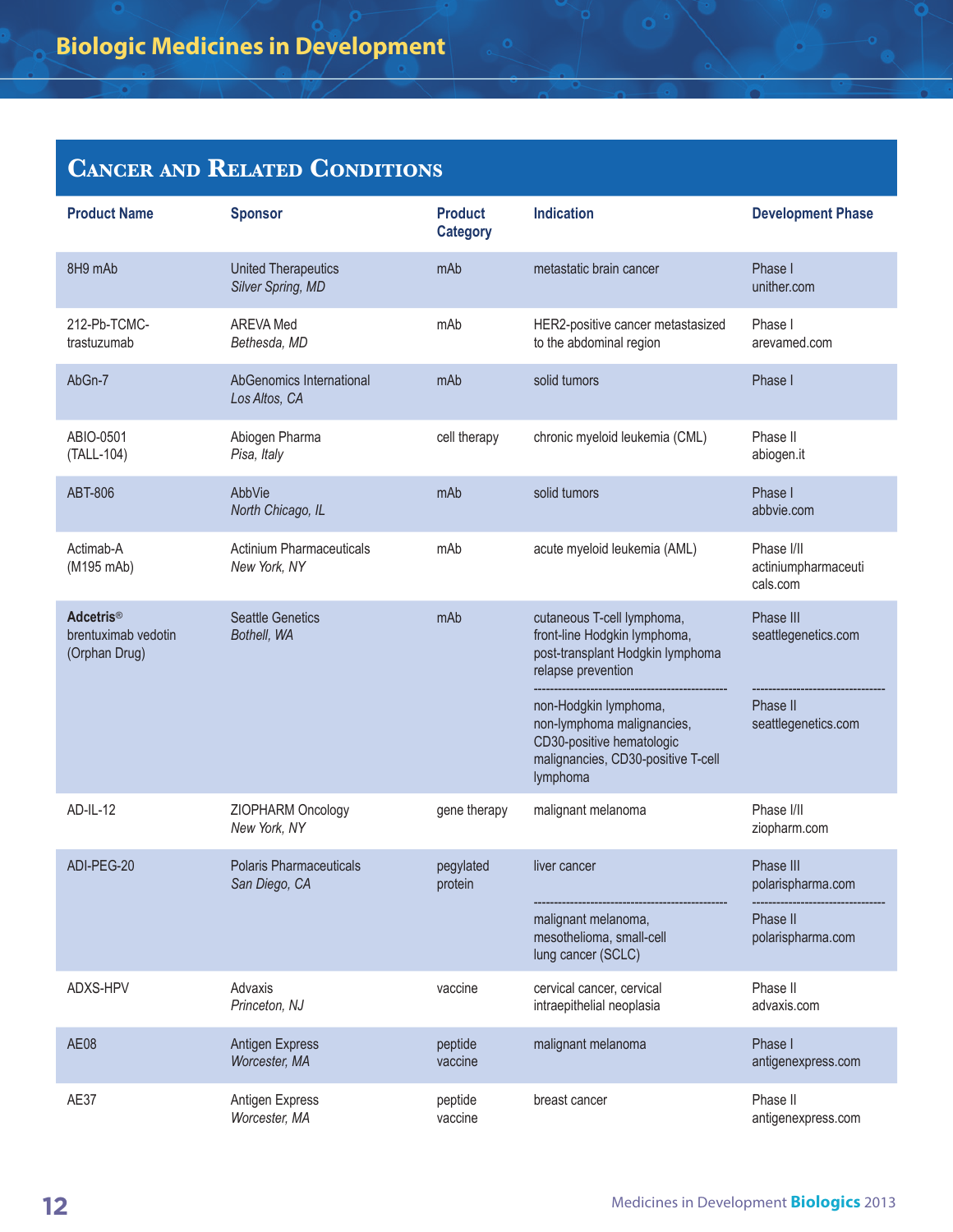| <b>Product Name</b>                                                  | <b>Sponsor</b>                                                                 | <b>Product</b><br><b>Category</b>         | <b>Indication</b>                                                                                     | <b>Development Phase</b>                      |
|----------------------------------------------------------------------|--------------------------------------------------------------------------------|-------------------------------------------|-------------------------------------------------------------------------------------------------------|-----------------------------------------------|
| AGS-003                                                              | <b>Argos Therapeutics</b><br>Durham, NC                                        | personalized<br>dendritic cell<br>vaccine | metastatic renal cancer<br>(Fast Track)                                                               | Phase III<br>argostherapeutics.com            |
| ALD-151                                                              | Cytomedix<br>Gaithersburg, MD<br><b>Duke University</b><br>Durham, NC          | stem cell<br>therapy                      | leukemia                                                                                              | Phase I completed<br>cytomedix.com            |
| AlloStim™<br>cancer vaccine                                          | <b>Immunovative Therapies</b><br>Shoham, Israel                                | cell vaccine                              | hematological malignancies,<br>solid tumors                                                           | Phase I/II<br>immunovative.co.il              |
| Allovectin <sup>®</sup><br>velimogene<br>aliplasmid<br>(Orphan Drug) | Vical<br>San Diego, CA                                                         | <b>DNA</b><br>immunothera-<br>peutic      | malignant melanoma<br>(Fast Track)                                                                    | Phase III<br>vical.com                        |
| <b>ALN-VSP</b>                                                       | <b>Alnylam Pharmaceuticals</b><br>Cambridge, MA                                | <b>RNA</b><br>interference                | liver cancer, liver metastases                                                                        | Phase I<br>alnylam.com                        |
| ALT-801                                                              | Altor BioScience<br>Miramar, FL                                                | recombinant<br>fusion<br>protein          | AML, bladder cancer, malignant<br>melanoma, multiple myeloma                                          | Phase I/II<br>altorbioscience.com             |
| ALT-836                                                              | <b>Altor BioScience</b><br>Miramar, FL<br>Genentech<br>South San Francisco, CA | mAb                                       | cancer<br>(see also respiratory)                                                                      | Phase I/II<br>altorbioscience.com<br>gene.com |
| <b>AME-133v</b>                                                      | <b>MENTRIK Biotech</b><br>Dallas, TX                                           | mAb                                       | non-Hodgkin lymphoma                                                                                  | Phase II<br>mentrik.com                       |
| <b>AMG 386</b>                                                       | Amgen<br>Thousand Oaks, CA                                                     | recombinant<br>fusion<br>protein          | fallopian tube cancer,<br>ovarian cancer, peritoneal cancer                                           | Phase III<br>amgen.com                        |
|                                                                      |                                                                                |                                           | breast cancer, colorectal cancer,<br>gastric cancer, liver cancer,<br>esophageal cancer, renal cancer | Phase II<br>amgen.com                         |
| <b>AMG 780</b>                                                       | Amgen<br>Thousand Oaks, CA                                                     | antibody                                  | solid tumors                                                                                          | Phase I<br>amgen.com                          |
| <b>AMG 820</b>                                                       | Amgen<br>Thousand Oaks, CA                                                     | mAb                                       | solid tumors                                                                                          | Phase I<br>amgen.com                          |
| <b>AMG 888</b><br>$(U3-1287)$                                        | Amgen<br>Thousand Oaks, CA<br>U3 Pharma<br>Martinsried, Germany                | mAb                                       | non-small-cell lung cancer (NSCLC)                                                                    | Phase II<br>amgen.com                         |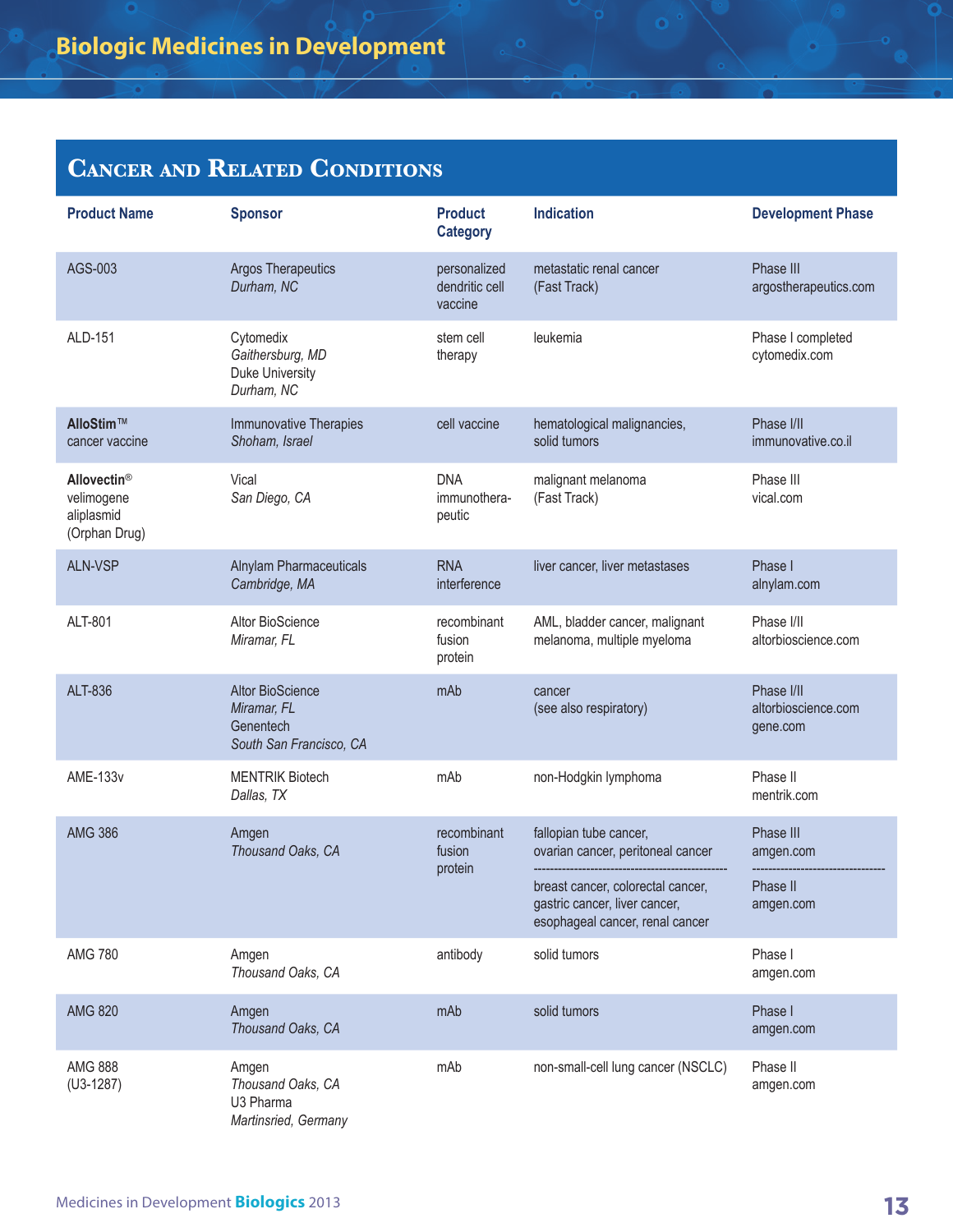| <b>Product Name</b>                          | <b>Sponsor</b>                                                                             | <b>Product</b><br><b>Category</b> | <b>Indication</b>                                                                            | <b>Development Phase</b>                    |
|----------------------------------------------|--------------------------------------------------------------------------------------------|-----------------------------------|----------------------------------------------------------------------------------------------|---------------------------------------------|
| antibody-drug conjugate<br>(RG7600)          | Genentech<br>South San Francisco, CA                                                       | mAb                               | ovarian cancer, pancreatic cancer                                                            | Phase I<br>gene.com                         |
| anti-CD3-anti-HER2/<br>neu-activated T-cells | TransTarget<br>Hillsborough, CA<br>Barbara Ann Karmanos<br>Cancer Institute<br>Detroit, MI | cell<br>therapy                   | metastatic breast cancer                                                                     | Phase II                                    |
| anti-CD22 ADC<br>(RG7593)                    | Genentech<br>South San Francisco, CA<br><b>Seattle Genetics</b><br>Bothell, WA             | mAb                               | diffuse large B-cell lymphoma,<br>non-Hodgkin lymphoma<br>chronic lymphocytic leukemia (CLL) | Phase II<br>gene.com<br>Phase I<br>gene.com |
| anti-CD45 mAb                                | <b>Actinium Pharmaceuticals</b><br>New York, NY                                            | mAb                               | AML                                                                                          | Phase I<br>actiniumpharmaceuti<br>cals.com  |
| anti-CD79b ADC<br>(RG7596)                   | Genentech<br>South San Francisco, CA                                                       | mAb                               | diffuse large B-cell lymphoma,<br>non-Hodgkin lymphoma                                       | Phase II<br>gene.com                        |
|                                              | <b>Seattle Genetics</b><br>Bothell, WA                                                     |                                   | <b>CLL</b>                                                                                   | Phase I<br>gene.com                         |
| anti-CXCR4                                   | <b>Bristol-Myers Squibb</b><br>Princeton, NJ                                               | mAb                               | hematological malignancies                                                                   | Phase I<br>bms.com                          |
| anti-EGFL7 mAb<br>(RG7414)                   | Genentech<br>South San Francisco, CA                                                       | mAb                               | metastatic colorectal cancer,<br><b>NSCLC</b>                                                | Phase II<br>gene.com                        |
|                                              |                                                                                            |                                   | solid tumors                                                                                 | Phase I<br>gene.com                         |
| anti-FGFR3 mAb<br>(RG7444)                   | Genentech<br>South San Francisco, CA                                                       | mAb                               | solid tumors                                                                                 | Phase I<br>gene.com                         |
| anti-HER3/EGFR<br>DAF mAb<br>(RG7597)        | Genentech<br>South San Francisco, CA                                                       | mAb                               | colorectal cancer,<br>head and neck cancer                                                   | Phase II<br>gene.com                        |
| anti-PD-L1                                   | <b>Bristol-Myers Squibb</b><br>Princeton, NJ                                               | mAb                               | cancer<br>(see also infectious)                                                              | Phase I<br>bms.com                          |
| anti-PD-L1 mAb<br>(RG7446)                   | Genentech<br>South San Francisco, CA                                                       | mAb                               | melanoma, solid tumors                                                                       | Phase I<br>gene.com                         |
| anti-STEAP1 ADC<br>(RG7450)                  | Genentech<br>South San Francisco, CA<br><b>Seattle Genetics</b><br>Bothell, WA             | mAb                               | prostate cancer                                                                              | Phase I<br>gene.com                         |

o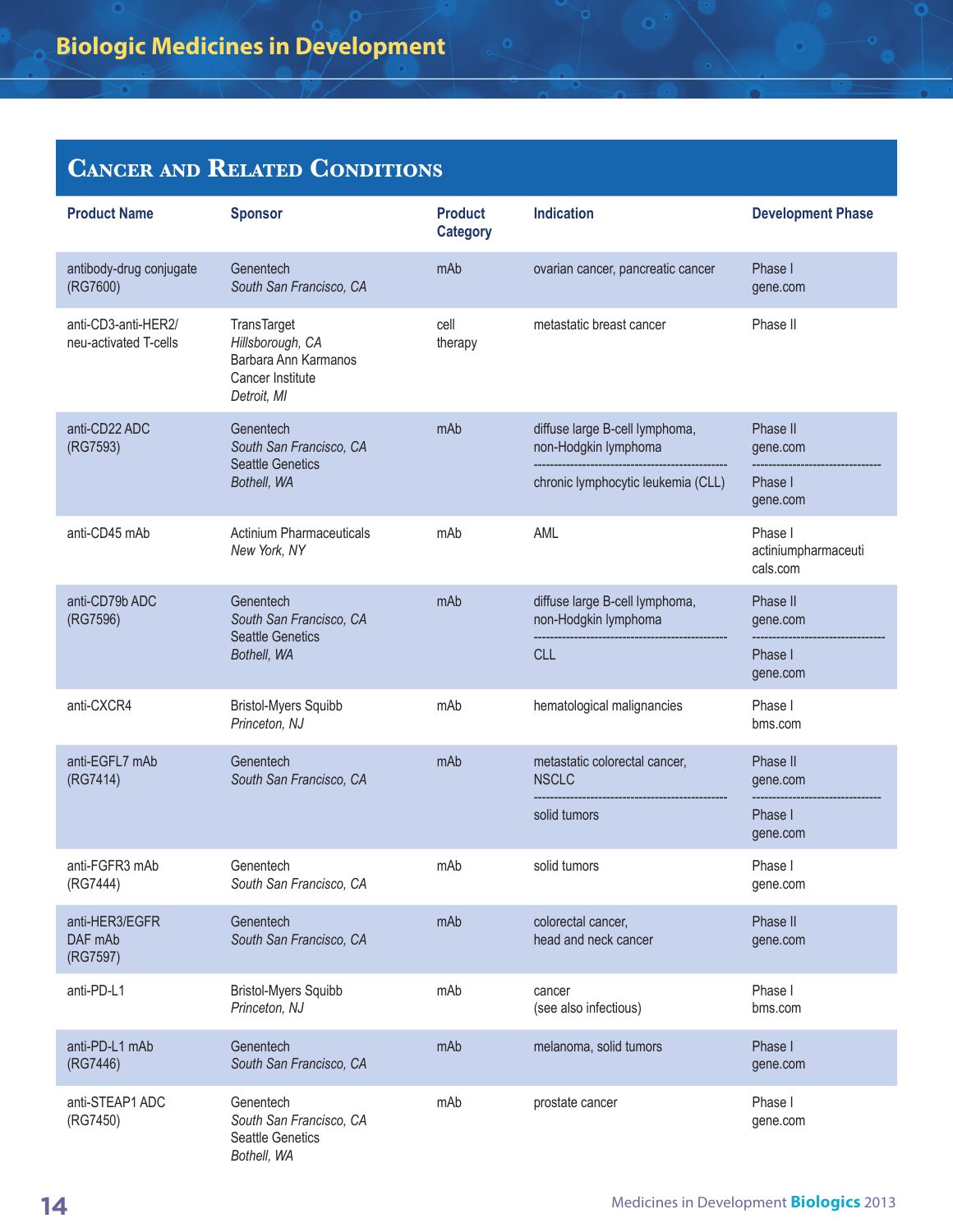| <b>Product Name</b>                                                       | <b>Sponsor</b>                                                        | <b>Product</b><br><b>Category</b>     | <b>Indication</b>                                                                                                                                              | <b>Development Phase</b>                      |
|---------------------------------------------------------------------------|-----------------------------------------------------------------------|---------------------------------------|----------------------------------------------------------------------------------------------------------------------------------------------------------------|-----------------------------------------------|
| <b>APN301</b><br>(hu14.18-IL2)                                            | <b>Apeiron Biologics</b><br>Vienna, Austria                           | mAb                                   | malignant melanoma,<br>neuroblastoma in children                                                                                                               | Phase II completed<br>apeiron-biologics.com   |
| Archexin™<br>RX-0201<br>(Orphan Drug)                                     | Rexahn Pharmaceuticals<br>Rockville, MD                               | antisense                             | pancreatic cancer                                                                                                                                              | Phase II<br>rexahn.com                        |
| Arzerra <sup>®</sup><br>ofatumumab<br>(Orphan Drug)                       | GlaxoSmithKline<br>Rsch. Triangle Park, NC                            | mAb                                   | CLL (first-line therapy),<br>diffuse large B-cell lymphoma,<br>follicular lymphoma                                                                             | Phase III<br>gsk.com                          |
| ASC-101<br>(Orphan Drug)                                                  | America Stem Cell<br>Carlsbad, CA                                     | stem cell<br>therapy                  | myeloablation associated with<br>hematological malignancies                                                                                                    | Phase I/II<br>americastemcell.com             |
| ASG-5ME                                                                   | Agensys<br>Santa Monica, CA<br><b>Seattle Genetics</b><br>Bothell, WA | mAb-drug<br>conjugate                 | pancreatic cancer,<br>castration-resistant<br>prostate cancer                                                                                                  | Phase I<br>agensys.com<br>seattlegenetics.com |
| ASG-22ME                                                                  | Agensys<br>Santa Monica, CA<br><b>Seattle Genetics</b><br>Bothell, WA | mAb-drug<br>conjugate                 | solid tumors                                                                                                                                                   | Phase I<br>agensys.com<br>seattlegenetics.com |
| autologous stem cell<br>therapy                                           | California Stem Cell<br>Irvine, CA                                    | stem cell<br>therapy                  | malignant melanoma                                                                                                                                             | Phase II<br>californiastemcell.com            |
| AV-203                                                                    | <b>AVEO Oncology</b><br>Cambridge, MA                                 | mAb                                   | solid tumors                                                                                                                                                   | Phase I<br>aveooncology.com                   |
| <b>Avastin®</b><br>bevacizumab<br>(Orphan Drug)                           | Genentech<br>South San Francisco, CA<br>Roche                         | mAb                                   | ovarian cancer                                                                                                                                                 | application submitted<br>gene.com             |
|                                                                           | Nutley, NJ                                                            |                                       | HER-2 negative-breast cancer,<br>HER-2 positive breast cancer, high-<br>risk carcinoid tumors, glioblastoma<br>multiforme, metastatic ovarian<br>cancer, NSCLC | Phase III<br>gene.com                         |
| <b>AVX701</b>                                                             | AlphaVax<br>Rsch. Triangle Park, NC                                   | virus replicon<br>particle<br>vaccine | CEA-expressing colorectal cancer                                                                                                                               | Phase I/II<br>alphavax.com                    |
| <b>AVX901</b>                                                             | AlphaVAx<br>Rsch. Triangle Park, NC                                   | virus replicon<br>particle<br>vaccine | HER2-expressing breast cancer                                                                                                                                  | Phase I<br>alphavax.com                       |
| B7-2/GM-CSF cancer<br>gene therapy<br>(combination<br>immunogene therapy) | NuVax Therapeutics<br>(Radient Pharmaceuticals)<br>Tustin, CA         | gene<br>therapy                       | cancer                                                                                                                                                         | Phase I<br>radient-pharma.com                 |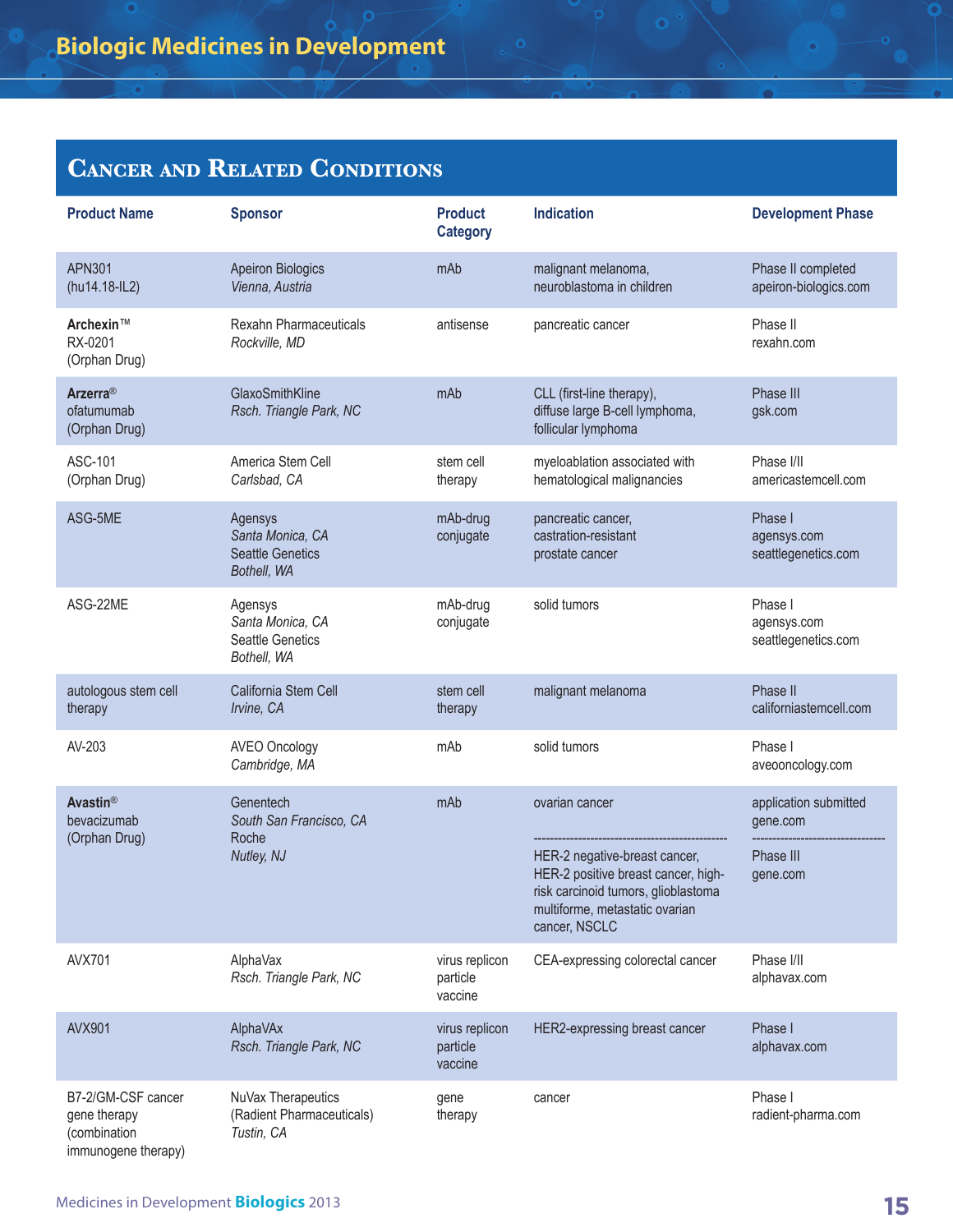| <b>Product Name</b>                 | <b>Sponsor</b>                                                                        | <b>Product</b><br><b>Category</b> | <b>Indication</b>                                                           | <b>Development Phase</b>                |
|-------------------------------------|---------------------------------------------------------------------------------------|-----------------------------------|-----------------------------------------------------------------------------|-----------------------------------------|
| bavituximab                         | Peregrine Pharmaceuticals<br>Tustin, CA                                               | mAb                               | NSCLC, pancreatic cancer                                                    | Phase II<br>peregrineinc.com            |
|                                     |                                                                                       |                                   | breast cancer, liver cancer, prostate<br>cancer, rectal adenocarcinoma      | Phase I/II<br>peregrineinc.com          |
| <b>BAX-69</b>                       | <b>Baxter International</b><br>Deerfield, IL                                          | mAb                               | solid tumors<br>(see also other)                                            | Phase I<br>baxter.com                   |
| BAY 79-4620                         | <b>Bayer HealthCare</b><br>Pharmaceuticals<br>Wayne, NJ                               | mAb                               | solid tumors                                                                | Phase I<br>bayerpharma.com              |
| BAY 94-9343                         | <b>Bayer HealthCare</b><br>Pharmaceuticals<br>Wayne, NJ                               | mAb                               | solid tumors                                                                | Phase I<br>bayerpharma.com              |
| BAY 20-10112                        | Amgen<br>Thousand Oaks, CA<br><b>Bayer HealthCare</b><br>Pharmaceuticals<br>Wayne, PA | mAb                               | solid tumors                                                                | Phase I<br>amgen.com<br>bayerpharma.com |
| <b>BC-819</b><br>(Orphan Drug)      | <b>BioCancell Therapeutics</b><br>Jerusalem, Israel                                   | gene<br>therapy                   | bladder cancer, pancreatic cancer<br>(Fast Track)                           | Phase II<br>biocancell.com              |
|                                     |                                                                                       |                                   | ovarian cancer                                                              | Phase I/II<br>biocancell.com            |
| <b>BHQ880</b>                       | <b>Novartis Pharmaceuticals</b><br>East Hanover, NJ                                   | mAb                               | multiple myeloma                                                            | Phase II<br>novartis.com                |
| <b>BI-505</b><br>(Orphan Drug)      | <b>Biolnvent International</b><br>Lund, Sweden                                        | mAb                               | multiple myeloma                                                            | Phase I<br>bioinvent.com                |
| BI-836845                           | Boehringer Ingelheim<br>Pharmaceuticals<br>Ridgefield, CT                             | mAb                               | solid tumors                                                                | Phase I<br>boehringer-ingelheim.<br>com |
| <b>BiovaxID®</b><br>B-cell lymphoma | <b>Biovest International</b><br>Tampa, FL                                             | autologous<br>idiotype            | follicular lymphoma<br>(Fast Track)                                         | Phase III<br>biovest.com                |
| vaccine                             |                                                                                       | vaccine                           | mantle-cell lymphoma                                                        | Phase II<br>biovest.com                 |
| blinatumomab<br>(Orphan Drug)       | Amgen<br>Thousand Oaks, CA                                                            | mAb                               | leukemia and lymphoma                                                       | Phase II<br>amgen.com                   |
| BP-100-1.01<br>(liposomal Grb-2)    | <b>Bio-Path Holdings</b><br>Houston, TX                                               | antisense                         | acute lymphocytic leukemia (ALL),<br>AML, CML,<br>myelodysplastic syndromes | Phase I<br>biopathholdings.com          |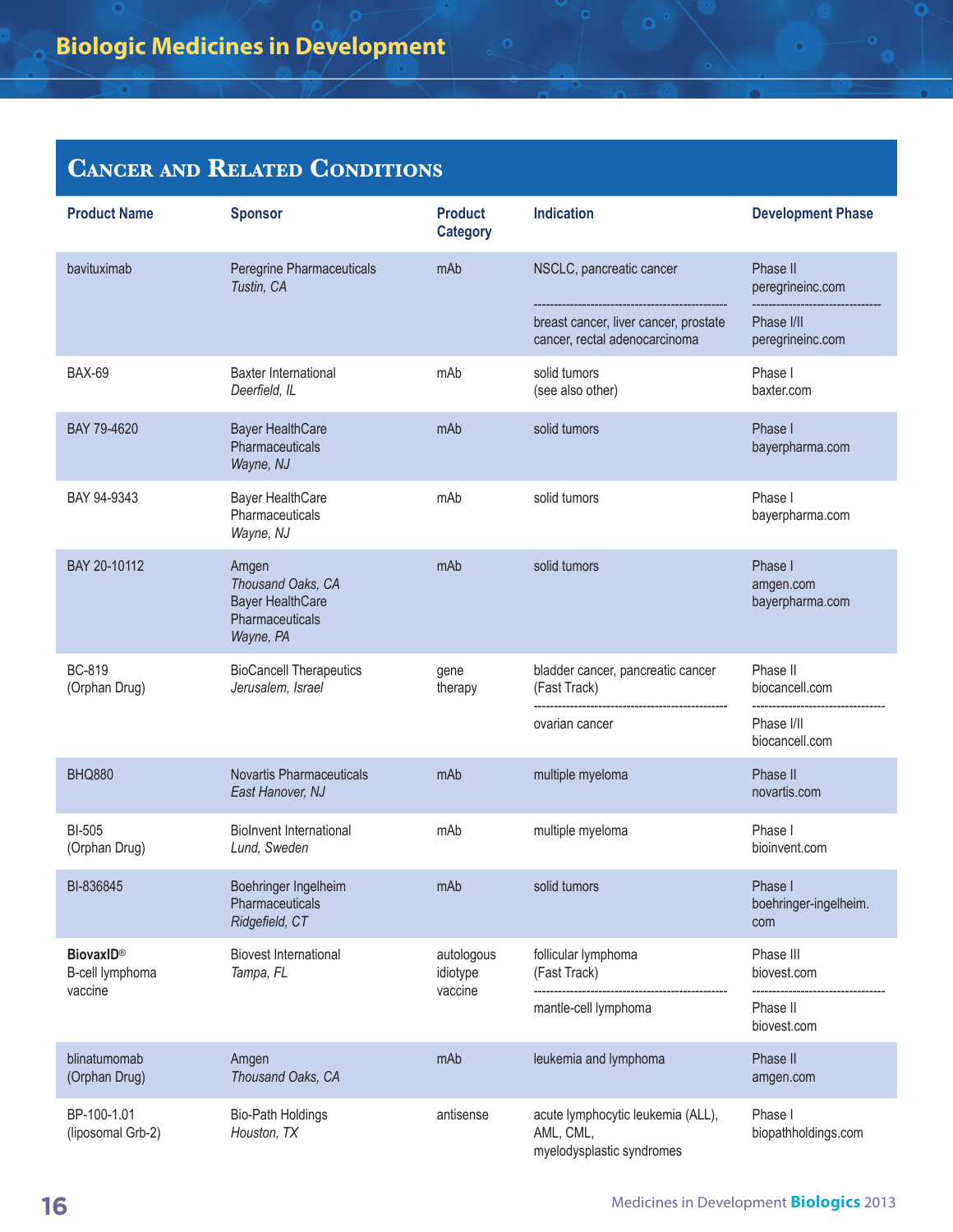| <b>Product Name</b>                                        | <b>Sponsor</b>                                                                                         | <b>Product</b><br><b>Category</b>   | <b>Indication</b>                                     | <b>Development Phase</b>                      |
|------------------------------------------------------------|--------------------------------------------------------------------------------------------------------|-------------------------------------|-------------------------------------------------------|-----------------------------------------------|
| <b>BPX-101</b>                                             | <b>Bellicum Pharmaceuticals</b><br>Houston, TX                                                         | dendritic cell<br>vaccine           | prostate cancer                                       | Phase I/II<br>bellicum.com                    |
| breast cancer vaccine                                      | MabVax Therapeutics<br>San Diego, CA                                                                   | mAb vaccine                         | breast cancer                                         | Phase I<br>mabyax.com                         |
| <b>BT-062</b><br>(indatuximab ravtansine)<br>(Orphan Drug) | <b>Biotest</b><br>Dreieich, Germany                                                                    | mAb                                 | multiple myeloma                                      | Phase I/II<br>biotest.de                      |
| <b>BYM338</b>                                              | Novartis Pharmaceuticals<br>East Hanover, NJ                                                           | mAb                                 | cancer-related cachexia<br>(see also musculoskeletal) | Phase II<br>novartis.com                      |
| CALAA-01                                                   | Calando Pharmaceuticals<br>Pasadena, CA                                                                | <b>RNA</b><br>interference          | solid tumors                                          | Phase I<br>arrowheadresearch.com              |
| calaspargase pegol                                         | Sigma-Tau Pharmaceuticals<br>Gaithersburg, MD                                                          | pegylated<br>enzyme                 | ALL in adolescents and children                       | Phase III<br>sigmatau.com                     |
| cancer medicine                                            | Eli Lilly<br>Indianapolis, IN                                                                          | biologic                            | cancer                                                | Phase I<br>lilly.com                          |
| cancer medicine                                            | Eli Lilly<br>Indianapolis, IN                                                                          | biologic                            | cancer                                                | Phase I<br>lilly.com                          |
| cancer vaccine                                             | <b>Bayer HealthCare</b><br>Pharmaceuticals<br>Wayne, NJ<br>Stellar Biotechnologies<br>Port Hueneme, CA | autologous<br>idiotype<br>vaccine   | follicular lymphoma                                   | Phase I<br>bayerpharma.com                    |
| cancer vaccine                                             | <b>EMD Millipore</b><br>Billerica, MA                                                                  | dendritic cell<br>vaccine           | malignant melanoma                                    | Phase I completed<br>millipore.com            |
| cancer vaccine                                             | Gradalis<br>Carrollton, TX<br>Mary Crowley Cancer<br><b>Research Center</b><br>Dallas, TX              | genetically-<br>modified<br>vaccine | solid tumors                                          | Phase I<br>gradalisinc.com<br>marycrowley.org |
| cancer vaccine                                             | Immunitor<br>Vancouver, Canada                                                                         | vaccine                             | cancer                                                | Phase I/II<br>immunitor.com                   |
| cancer vaccine<br>(AdhTAP)                                 | TapImmune<br>Seattle, WA                                                                               | therapeutic<br>vaccine              | breast cancer                                         | Phase I<br>tapimmune.com                      |
| catumaxomab                                                | Fresenius Biotech<br>North America<br>Waltham, MA                                                      | mAb                                 | malignant ascites,<br>ovarian cancer                  | Phase II completed<br>fresenius-biotech.com   |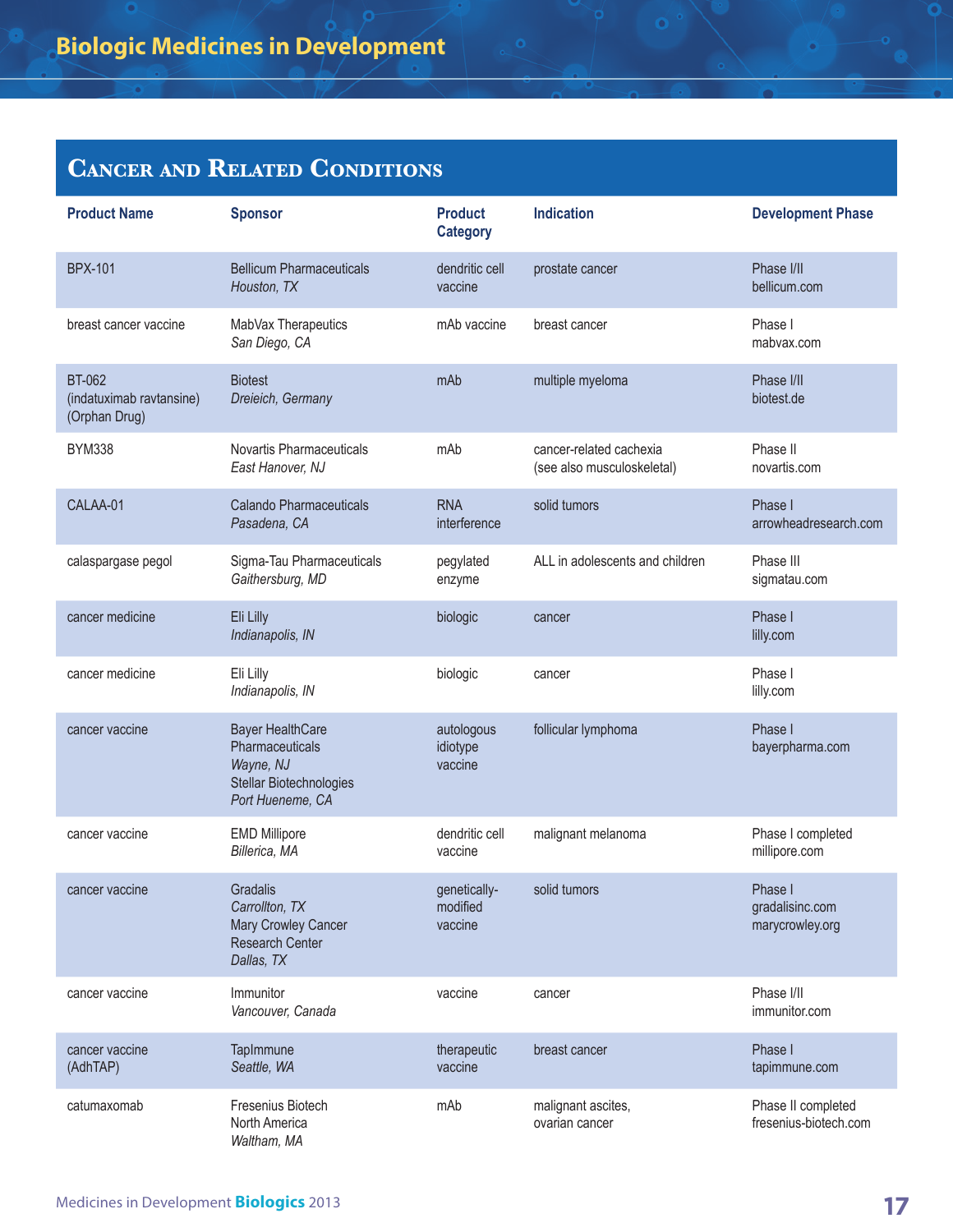| <b>Product Name</b>                       | <b>Sponsor</b>                                                                            | <b>Product</b><br><b>Category</b>   | <b>Indication</b>                                                               | <b>Development Phase</b>                           |
|-------------------------------------------|-------------------------------------------------------------------------------------------|-------------------------------------|---------------------------------------------------------------------------------|----------------------------------------------------|
| <b>CDX-011</b><br>(glembatumumab vedotin) | <b>Celldex Therapeutics</b><br>Needham, MA                                                | mAb                                 | breast cancer (Fast Track),<br>malignant melanoma                               | Phase II<br>celldextherapeutics.com                |
| CDX-1127                                  | <b>Celldex Therapeutics</b><br>Needham, MA                                                | mAb                                 | hematological malignancies,<br>solid tumors                                     | Phase I<br>celldextherapeutics.com                 |
| CDX-1401                                  | <b>Celldex Therapeutics</b><br>Needham, MA                                                | mAb<br>vaccine                      | solid tumors                                                                    | Phase I/II<br>celldextherapeutics.com              |
| cell therapy                              | Cell Medica<br>London, United Kingdom<br>Center for Cell and Gene Therapy<br>Houston, TX  | cell<br>therapy                     | cancer<br>(see also infectious)                                                 | Phase II<br>cellmedica.co.uk                       |
| CEP-37250/KNK-2804                        | <b>Teva North America</b><br>North Wales, PA<br>Kyowa Hakko Kirin Pharma<br>Princeton, NJ | mAb                                 | adenocarcinoma                                                                  | Phase I<br>tevapharm.com<br>kyowa-kirin-pharma.com |
| CG201<br>(anti-hCG vaccine)               | <b>CG Therapeutics</b><br>Seattle, WA                                                     | antibody<br>vaccine                 | solid tumors                                                                    | Phase II<br>cgtherapeutics.com                     |
| ch14.18 mAb<br>(Orphan Drug)              | <b>United Therapeutics</b><br>Silver Spring, MD                                           | mAb                                 | neuroblastoma                                                                   | Phase III<br>unither.com                           |
| cixutumumab<br>(LY3012217)                | Eli Lilly<br>Indianapolis, IN<br>Imclone Systems<br>Princeton, NJ                         | mAb                                 | <b>NSCLC</b>                                                                    | Phase II<br>lilly.com                              |
| <b>CLT-008</b>                            | <b>Cellerant Therapeutics</b><br>San Carlos, CA                                           | cell<br>therapy                     | chemotherapy-induced neutropenia<br>(see also transplantation)                  | Phase I/II<br>cellerant.com                        |
| <b>CNTO-328</b><br>(siltuximab)           | Janssen Biotech<br>Horsham, PA                                                            | mAb                                 | giant lymph node hyperplasia,<br>multiple myeloma, myelodysplastic<br>syndromes | Phase II<br>janssenbiotech.com                     |
|                                           |                                                                                           |                                     | prostate cancer                                                                 | Phase I<br>janssenbiotech.com                      |
| Cotara™<br>mAb TNT<br>(Orphan Drug)       | Peregrine Pharmaceuticals<br>Tustin, CA                                                   | mAb                                 | recurrent glioblastoma<br>(Fast Track)                                          | Phase II<br>peregrineinc.com                       |
| <b>CRS-207</b>                            | Aduro Biotech<br>Berkeley, CA                                                             | genetically-<br>modified<br>vaccine | pancreatic cancer                                                               | Phase II<br>adurobiotech.com                       |
|                                           |                                                                                           |                                     | mesothelioma                                                                    | Phase I<br>adurobiotech.com                        |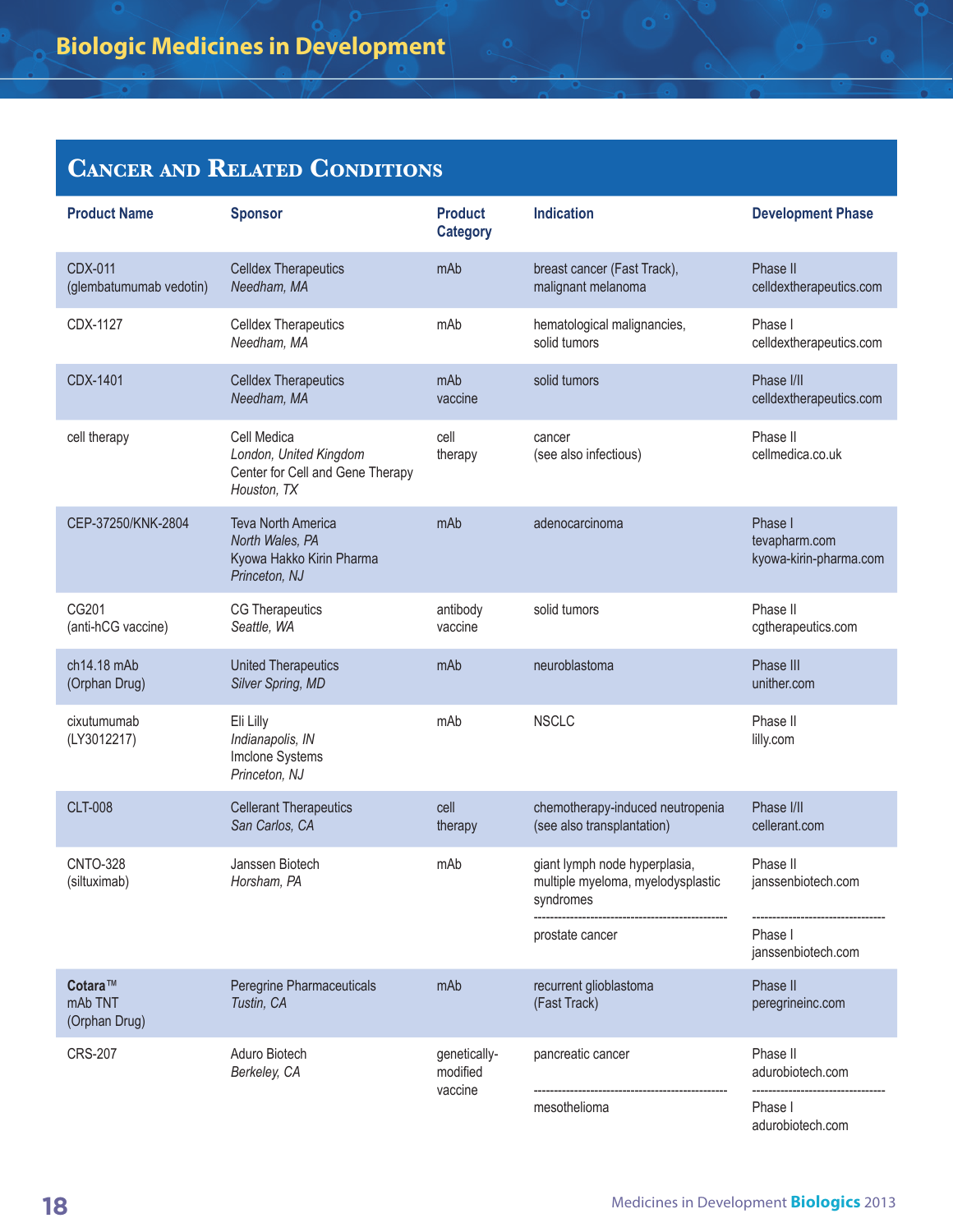| <b>Product Name</b>                                            | <b>Sponsor</b>                                                                        | <b>Product</b><br><b>Category</b>         | <b>Indication</b>                                                                                    | <b>Development Phase</b>                    |
|----------------------------------------------------------------|---------------------------------------------------------------------------------------|-------------------------------------------|------------------------------------------------------------------------------------------------------|---------------------------------------------|
| CSF-1R mAb<br>$(IMC-CS4)$                                      | Eli Lilly<br>Indianapolis, IN<br>ImClone Systems<br>Bridgewater, NJ                   | mAb                                       | solid tumors                                                                                         | Phase I<br>lilly.com                        |
| CT-011<br>(pidilizumab)                                        | <b>CureTech</b><br>Yavne, Israel                                                      | mAb                                       | AML, colorectal cancer, diffuse<br>large B-cell lymphoma, follicular<br>lymphoma, malignant melanoma | Phase II<br>curetechbio.com                 |
| <b>CTL019</b>                                                  | <b>Novartis</b><br>East Hanover, NJ<br>University of Pennsylvania<br>Philadelphia, PA | cell therapy                              | <b>CLL</b>                                                                                           | Phase II<br>novartis.com                    |
| custirsen<br>$(OGX-011)$                                       | OncoGenex Technologies<br>Vancouver, Canada<br><b>Teva Pharmaceuticals</b>            | antisense                                 | NSCLC, prostate cancer<br>(Fast Track)                                                               | Phase III<br>oncogenex.com<br>tevapharm.com |
|                                                                | Tikva, Israel                                                                         |                                           | first-time NSCLC                                                                                     | Phase II<br>oncogenex.com<br>tevapharm.com  |
| <b>CV-301</b>                                                  | <b>BN</b> ImmunoTherapeutics<br>Mountain View, CA                                     | cancer<br>vaccine                         | metastatic breast cancer                                                                             | Phase II<br>bavarian-nordic.com             |
| CVac™<br>cancer vaccine MUC-1                                  | Prima BioMed<br>Melbourne, Australia                                                  | personalized<br>dendritic cell<br>vaccine | ovarian cancer                                                                                       | Phase II/III<br>primabiomed.com.au          |
| <b>CYT107</b><br>(interleukin-7)                               | Cytheris<br>Rockville, MD                                                             | recombinant<br>interleukin                | malignant melanoma, renal cancer<br>(see also blood, infectious,<br>transplantation)                 | Phase I<br>cytheris.com                     |
| CYT-6091<br>(Aurimune™)                                        | <b>Cytimmune Sciences</b><br>Rockville, MD                                            | tumor<br>necrosis<br>factor               | solid tumors                                                                                         | Phase I<br>cytimmune.com                    |
| dalotuzumab<br>$(MK-0646)$                                     | <b>Merck</b><br><b>Whitehouse Station, NJ</b>                                         | mAb                                       | breast cancer, neuroendocrine<br>tumors, NSCLC                                                       | Phase II<br>merck.com                       |
| daratumumab                                                    | Janssen Biotech<br>Horsham, PA                                                        | mAb                                       | multiple myeloma                                                                                     | Phase I/II<br>janssenbiotech.com            |
| <b>DC-IL-12</b>                                                | ZIOPHARM Oncology<br>New York, NY                                                     | cell<br>therapy                           | malignant melanoma                                                                                   | Phase I<br>ziopharm.com                     |
| DCVax <sup>®</sup> -L<br>brain cancer vaccine<br>(Orphan Drug) | Northwest Biotherapeutics<br>Bethesda, MD                                             | dendritic cell<br>vaccine                 | glioblastoma                                                                                         | Phase III<br>nwbio.com                      |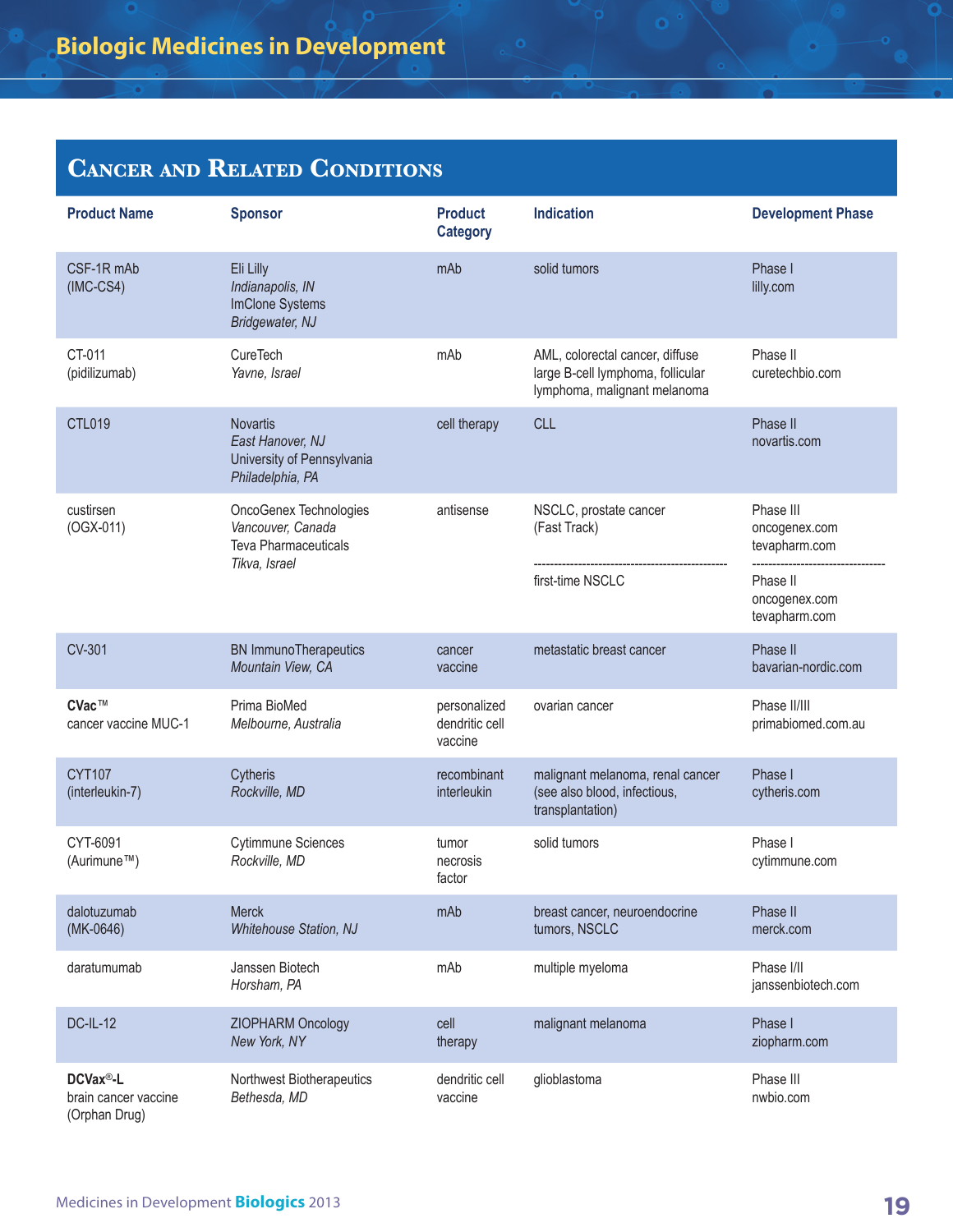| <b>Product Name</b>                    | <b>Sponsor</b>                                                                            | <b>Product</b><br><b>Category</b>         | <b>Indication</b>                                 | <b>Development Phase</b>           |
|----------------------------------------|-------------------------------------------------------------------------------------------|-------------------------------------------|---------------------------------------------------|------------------------------------|
| DEDN6526A<br>(antibody drug conjugate) | Genentech<br>South San Francisco, CA                                                      | mAb                                       | malignant melanoma                                | Phase I<br>gene.com                |
| demcizumab<br>(OMP-21M18)              | GlaxoSmithKline<br>Rsch. Triangle Park, NC<br>OncoMed Pharmaceuticals<br>Redwood City, CA | mAb                                       | solid tumors                                      | Phase I<br>gsk.com<br>oncomed.com  |
| DFRF4539A                              | Genentech<br>South San Francisco, CA                                                      | mAb                                       | multiple myeloma                                  | Phase I<br>gene.com                |
| <b>DI17E6</b><br>(anti-integrin mAb)   | <b>EMD Serono</b><br>Rockland, MA                                                         | mAb                                       | colorectal cancer, prostate cancer                | Phase II<br>emdserono.com          |
| <b>DKN-01</b>                          | Dekkun<br>Cambridge, MA                                                                   | mAb                                       | solid tumors                                      | Phase I                            |
| DN24-02                                | Dendreon<br>Seattle, WA                                                                   | personalized<br>dendritic cell<br>vaccine | HER2-positive urogenital cancer                   | Phase II<br>dendreon.com           |
| DPX-0907                               | Immunovaccine<br>Halifax, Canada                                                          | vaccine                                   | breast cancer, ovarian cancer,<br>prostate cancer | Phase I<br>imvaccine.com           |
| DPX-Survivac                           | Immunovaccine<br>Halifax, Canada                                                          | peptide<br>vaccine                        | ovarian cancer                                    | Phase I/II<br>imvaccine.com        |
| <b>EC17</b>                            | Endocyte<br>West Lafayette, IN                                                            | vaccine                                   | renal cancer<br>(combination therapy)             | Phase I<br>endocyte.com            |
| ecromeximab<br>(KW-2871)               | Life Science Pharmaceuticals<br>Darien, CT                                                | mAb                                       | metastatic melanoma                               | Phase II<br>investinlife.com       |
| <b>EGEN-001</b><br>(Orphan Drug)       | <b>EGEN</b><br>Huntsville, AL                                                             | gene<br>therapy                           | ovarian cancer                                    | Phase II<br>egeninc.com            |
|                                        |                                                                                           |                                           | colorectal cancer                                 | Phase I/II<br>egeninc.com          |
| elotuzumab                             | <b>Bristol-Myers Squibb</b><br>Princeton, NJ<br>AbbVie<br>North Chicago, IL               | mAb                                       | multiple myeloma                                  | Phase III<br>bms.com<br>abbvie.com |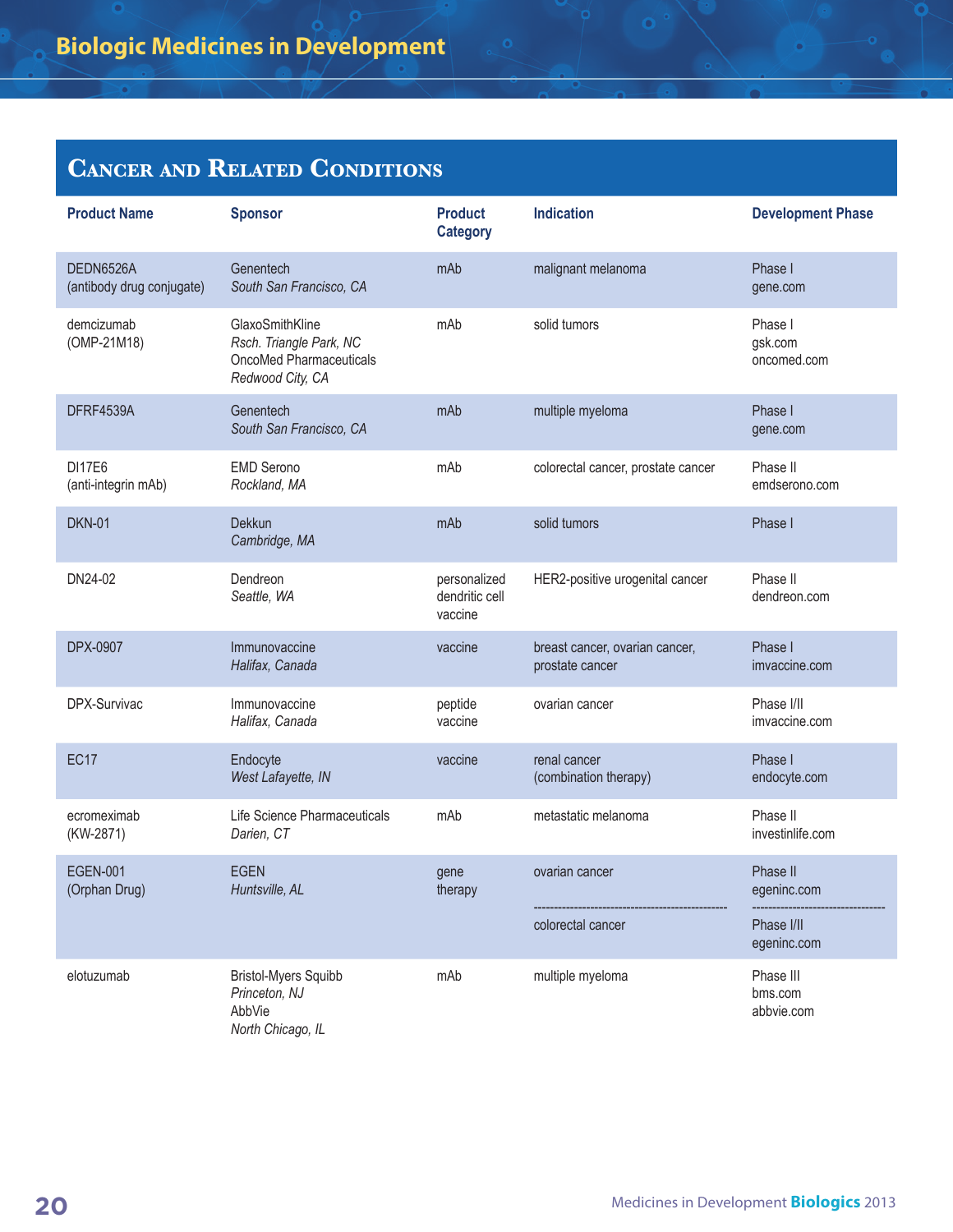| <b>Product Name</b>                               | <b>Sponsor</b>                                                                                                    | <b>Product</b><br><b>Category</b> | <b>Indication</b>                                        | <b>Development Phase</b>          |
|---------------------------------------------------|-------------------------------------------------------------------------------------------------------------------|-----------------------------------|----------------------------------------------------------|-----------------------------------|
| enavatuzumab                                      | AbbVie<br>North Chicago, IL                                                                                       | mAb                               | solid tumors                                             | Phase I completed<br>abbvie.com   |
| encapsulated cell therapy                         | Metromedia Bio-Science<br>New York, NY<br>Rogosin Institute<br>New York, NY                                       | cell<br>therapy                   | colorectal cancer, pancreatic<br>cancer, prostate cancer | Phase II<br>rogosin.org           |
| encapsulated cell therapy                         | <b>Nuvilex</b><br>Silver Spring, MD                                                                               | cell<br>therapy                   | pancreatic cancer                                        | Phase II<br>nuvilex.com           |
| ensituximab<br>$(NPC-1C)$                         | Neogenix Oncology<br>Great Neck, NY                                                                               | mAb                               | colorectal cancer,<br>pancreatic cancer                  | Phase I<br>neogenix.com           |
| entolimod<br>(CBLB502)                            | <b>Cleveland BioLabs</b><br>Buffalo, NY                                                                           | engineered<br>peptide             | radiation damage in cancer patients<br>(see also other)  | Phase I<br>cbiolabs.com           |
| epratuzumab Y-90/<br>veltuzumab combination       | Immunomedics<br>Morris Plains, NJ                                                                                 | mAb                               | non-Hodgkin lymphoma                                     | Phase I/II<br>immunomedics.com    |
| <b>Erbitux®</b><br>cetuximab                      | <b>Bristol-Myers Squibb</b><br>Princeton, NJ<br>Eli Lilly<br>Indianapolis, IN<br>ImClone Systems<br>Princeton, NJ | mAb                               | esophageal cancer                                        | Phase III<br>bms.com<br>lilly.com |
| ETBX-011                                          | <b>Etubics</b><br>Seattle, WA                                                                                     | vector<br>vaccine                 | colon cancer                                             | Phase II<br>etubics.com           |
| <b>EZN-2968</b>                                   | <b>Enzon Pharmaceuticals</b><br>Piscataway, NJ                                                                    | antisense                         | lymphoma, solid tumors                                   | Phase I<br>enzon.com              |
| EZN-4176                                          | <b>Enzon Pharmaceuticals</b><br>Piscataway, NJ                                                                    | antisense                         | prostate cancer                                          | Phase I<br>enzon.com              |
| $F-627$                                           | Generon<br>Shanghai, China                                                                                        | recombinant<br>fusion protein     | chemotherapy-induced neutropenia                         | Phase II<br>generonbiomed.com     |
| Fang™ Vaccine<br>autologous tumor cell<br>vaccine | Gradalis<br>Carrollton, TX                                                                                        | autologous<br>cell vaccine        | solid tumors                                             | Phase II<br>gradalisinc.com       |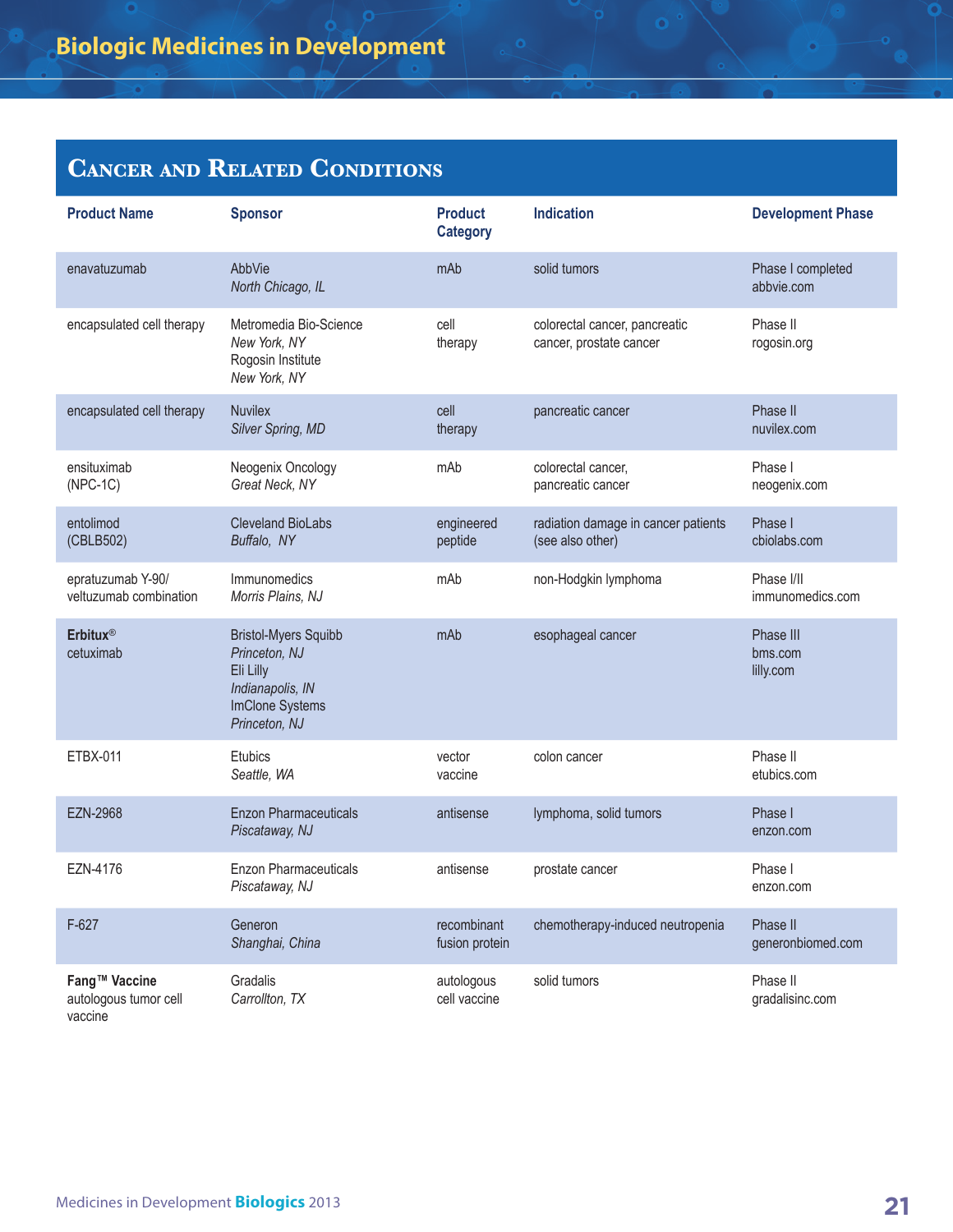| <b>Product Name</b>                       | <b>Sponsor</b>                                                                                                | <b>Product</b><br><b>Category</b>   | <b>Indication</b>                                         | <b>Development Phase</b>                  |
|-------------------------------------------|---------------------------------------------------------------------------------------------------------------|-------------------------------------|-----------------------------------------------------------|-------------------------------------------|
| farletuzumab<br>(MORAb-003)               | Eisai<br>Woodcliff Lake, NJ                                                                                   | mAb                                 | platinum-sensitive ovarian cancer                         | Phase III<br>eisai.com                    |
| (Orphan Drug)                             |                                                                                                               |                                     | <b>NSCLC</b>                                              | Phase II<br>eisai.com                     |
| FG-3019                                   | FibroGen<br>San Francisco, CA                                                                                 | mAb                                 | pancreatic cancer<br>(see also respiratory, other)        | Phase II<br>fibrogen.com                  |
| ficlatuzumab                              | <b>AVEO Oncology</b><br>Cambridge, MA                                                                         | mAb                                 | glioblastoma, lymphoma,<br>multiple myeloma, solid tumors | Phase I<br>aveooncology.com               |
| flanvotumab<br>(TYRP1 protein)            | Eli Lilly<br>Indianapolis, IN                                                                                 | mAb                                 | malignant melanoma                                        | Phase I<br>lilly.com                      |
| folate binding protein-E39<br>(FBP)       | Galena Biopharma<br>Lake Oswego, OR                                                                           | peptide<br>vaccine                  | endometrial cancer, ovarian cancer                        | Phase I/II<br>galenabiopharma.com         |
| FP-1039                                   | Five Prime Therapeutics<br>San Francisco, CA                                                                  | recombinant<br>fusion<br>protein    | solid tumors                                              | Phase I<br>fiveprime.com                  |
| Fzd7<br>(vantictumab)                     | <b>Bayer HealthCare</b><br>Pharmaceuticals<br>Wayne, NJ<br><b>OncoMed Pharmaceuticals</b><br>Redwood City, CA | mAb                                 | solid tumors                                              | Phase I<br>bayerpharma.com<br>oncomed.com |
| ganitumab                                 | Amgen<br>Thousand Oaks, CA                                                                                    | mAb                                 | pancreatic cancer                                         | Phase III<br>amgen.com                    |
|                                           |                                                                                                               |                                     | breast cancer, colorectal cancer,<br>sarcoma              | Phase II<br>amgen.com                     |
| GC-33/RG7686                              | Chugai Pharma USA<br><b>Berkeley Heights, NJ</b><br>Roche<br>Nutley, NJ                                       | mAb                                 | liver cancer                                              | Phase II<br>chugai-pharm.com<br>roche.com |
| GI-4000                                   | GlobeImmune<br>Louisville, CO                                                                                 | genetically-<br>modified<br>vaccine | colorectal cancer, NSCLC,<br>pancreatic cancer            | Phase II<br>globeimmune.com               |
| GI-6207                                   | GlobeImmune<br>Louisville, CO                                                                                 | genetically-<br>modified<br>vaccine | medullary thyroid cancer                                  | Phase II<br>globeimmune.com               |
| GI-6301<br>(brachyury peptide<br>vaccine) | Globelmmune<br>Louisville, CO                                                                                 | genetically-<br>modified<br>vaccine | solid tumors                                              | Phase I<br>globeimmune.com                |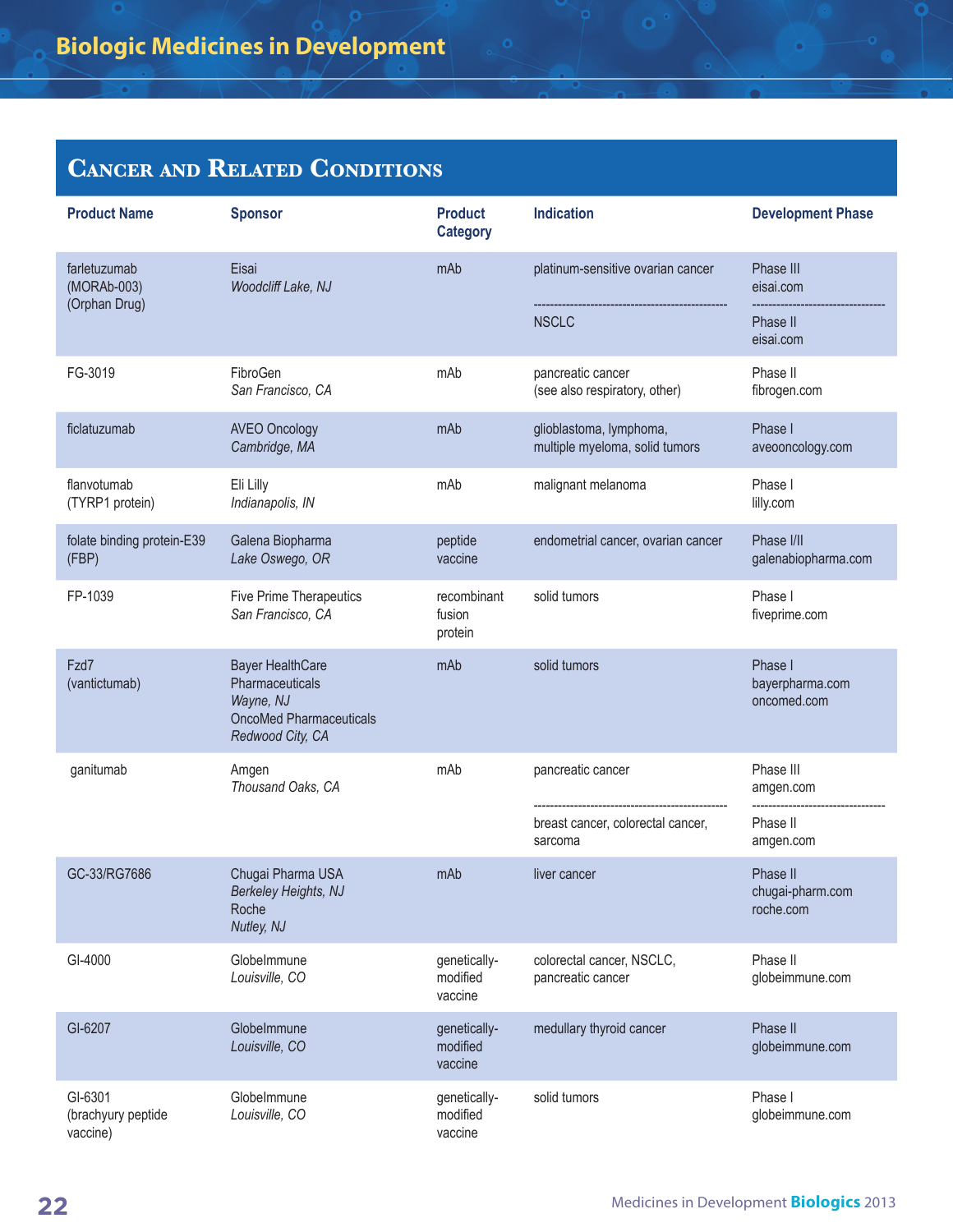| <b>Product Name</b>                                                        | <b>Sponsor</b>                                                                      | <b>Product</b><br><b>Category</b>              | <b>Indication</b>                                                        | <b>Development Phase</b>                            |
|----------------------------------------------------------------------------|-------------------------------------------------------------------------------------|------------------------------------------------|--------------------------------------------------------------------------|-----------------------------------------------------|
| GL-0817<br>(MAGE-A3<br>immunomodulator)<br>(Orphan Drug)                   | Gliknik<br>Baltimore, MD                                                            | peptide<br>vaccine                             | head and neck cancer,<br>multiple myeloma                                | Phase II<br>gliknik.com                             |
| GliAtak™<br>cancer gene therapy<br>(Orphan Drug)                           | Advantagene<br>Auburndale, MA                                                       | gene<br>therapy                                | malignant glioma                                                         | Phase II<br>advantagene.com                         |
| Glionix™<br>brain vaccine                                                  | <b>NovaRx</b><br>San Diego, CA                                                      | antisense<br>gene-<br>modified cell<br>vaccine | glioma                                                                   | Phase I completed<br>novarx.com                     |
| GS-6624<br>(simtuzumab)                                                    | <b>Gilead Sciences</b><br>Foster City, CA                                           | mAb                                            | colorectal cancer,<br>pancreatic cancer<br>(see also respiratory, other) | Phase II<br>gilead.com                              |
| <b>GVAX<sup>®</sup> Breast</b><br>cancer immunotherapy                     | <b>BioSante Pharmaceuticals</b><br>Lincolnshire, IL                                 | genetically-<br>modified<br>vaccine            | breast cancer                                                            | Phase I<br>biosantepharma.com                       |
| <b>GVAX<sup>®</sup> Colorectal</b><br>cancer immunotherapy                 | <b>BioSante Pharmaceuticals</b><br>Lincolnshire, IL                                 | genetically-<br>modified<br>vaccine            | colorectal cancer                                                        | Phase I<br>biosantepharma.com                       |
| <b>GVAX<sup>®</sup> Leukemia</b><br>cancer immunotherapy<br>(Orphan Drug)  | <b>BioSante Pharmaceuticals</b><br>Lincolnshire, IL                                 | genetically-<br>modified<br>vaccine            | AML, CML                                                                 | Phase II<br>biosantepharma.com                      |
| <b>GVAX<sup>®</sup> Multiple</b><br>Myeloma<br>cancer<br>immunotherapeutic | <b>BioSante Pharmaceuticals</b><br>Lincolnshire, IL                                 | genetically-<br>modified<br>vaccine            | multiple myeloma                                                         | Phase II<br>biosantepharma.com                      |
| <b>GVAX<sup>®</sup> Pancreas</b><br>cancer immunotherapy<br>(Orphan Drug)  | AduroBiotech<br>Berkeley, CA<br><b>BioSante Pharmaceuticals</b><br>Lincolnshire, IL | genetically-<br>modified<br>vaccine            | pancreatic cancer                                                        | Phase II<br>adurobiotech.com<br>biosantepharma.com  |
| <b>GVAX<sup>®</sup> Prostate</b><br>cancer immunotherapy                   | AduroBiotech<br>Berkeley, CA<br><b>BioSante Pharmaceuticals</b><br>Lincolnshire, IL | genetically-<br>modified<br>vaccine            | prostate cancer<br>(Fast Track)                                          | Phase III<br>adurobiotech.com<br>biosantepharma.com |
| <b>HCD122</b><br>(anti-CD40 mAb)                                           | <b>Novartis Pharmaceuticals</b><br>East Hanover, NJ<br><b>XOMA</b><br>Berkeley, CA  | mAb                                            | lymphoma                                                                 | Phase I/II<br>novartis.com<br>xoma.com              |
| HGS-ETR1<br>(mapatumumab)                                                  | GlaxoSmithKline<br>Rsch. Triangle Park, NC                                          | mAb                                            | liver cancer, multiple myeloma,<br><b>NSCLC</b>                          | Phase II<br>gsk.com                                 |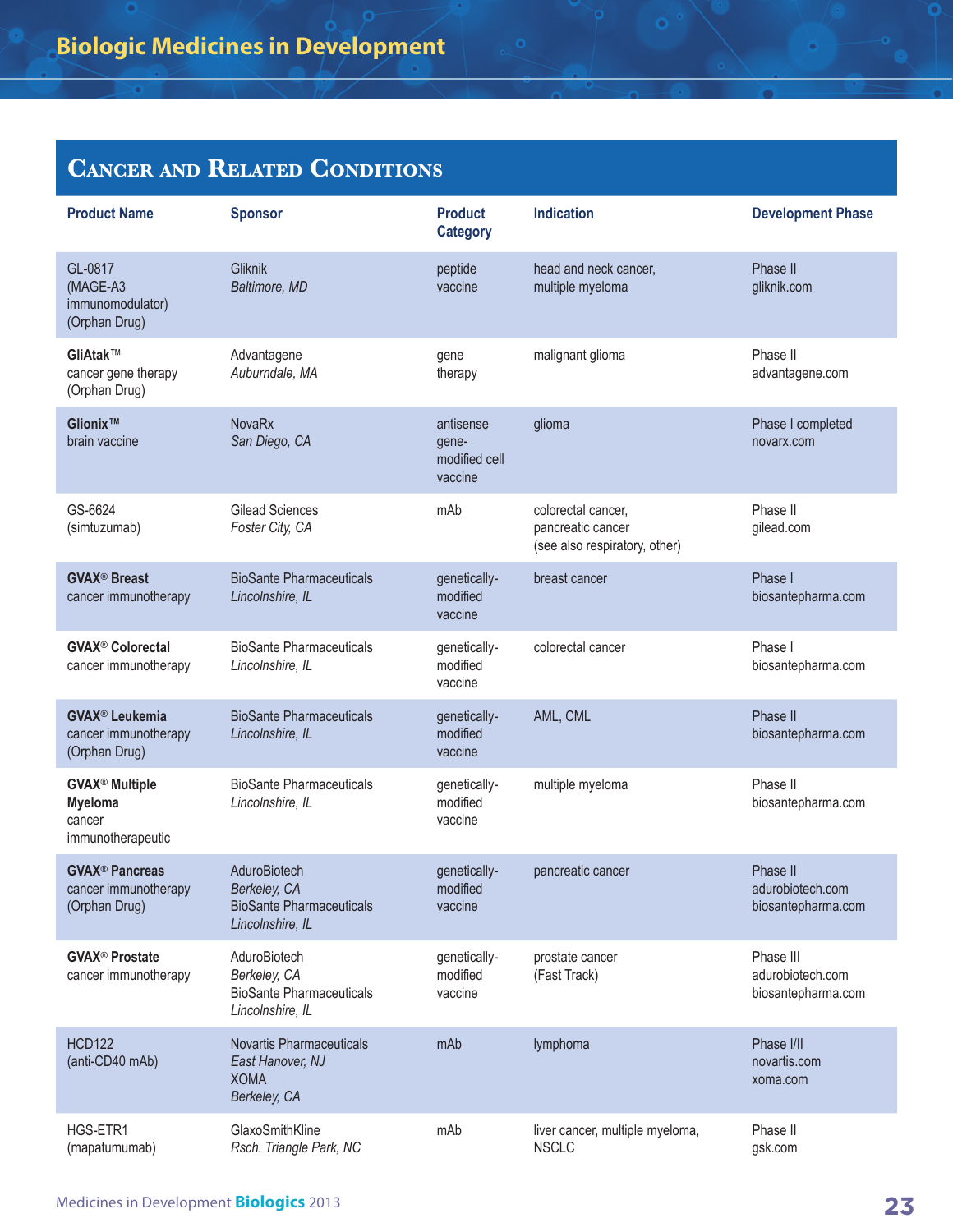| <b>Product Name</b>                                                  | <b>Sponsor</b>                                                      | <b>Product</b><br><b>Category</b>         | <b>Indication</b>                                   | <b>Development Phase</b>                              |
|----------------------------------------------------------------------|---------------------------------------------------------------------|-------------------------------------------|-----------------------------------------------------|-------------------------------------------------------|
| <b>HS-110</b>                                                        | <b>Heat Biologics</b><br>Chapel Hill, NC                            | genetically-<br>modified<br>vaccine       | <b>NSCLC</b>                                        | Phase II<br>heatbio.com                               |
| hTERT cancer<br>vaccine                                              | Merck<br><b>Whitehouse Station, NJ</b><br>Vical<br>San Diego, CA    | DNA vaccine                               | cancer                                              | Phase I<br>merck.com<br>vical.com                     |
| HuL2G7                                                               | <b>Galaxy Biotech</b><br>Sunnyvale, CA                              | mAb                                       | solid tumors                                        | Phase I<br>galaxybiotech.com                          |
| HuM195/rGel                                                          | Targa Therapeutics<br>San Diego, CA                                 | mAb                                       | AML, CML, myelodysplastic<br>syndromes              | Phase I<br>targatherapeutics.com                      |
| huN901-DM1<br>(lorvotuzumab<br>mertansine)<br>(Orphan Drug)          | ImmunoGen<br>Cambridge, MA                                          | mAb                                       | <b>SCLC</b><br>multiple myeloma, solid tumors       | Phase II<br>immunogen.com<br>Phase I<br>immunogen.com |
| HyperAcute® Lung<br>turgenpumatucel-L                                | <b>NewLink Genetics</b><br>Ames, IA                                 | <b>DNA</b><br>vaccine                     | <b>NSCLC</b>                                        | Phase II/III<br>linkp.com                             |
| HyperAcute <sup>®</sup> Melanoma<br>melanoma cancer vaccine          | <b>NewLink Genetics</b><br>Ames, IA                                 | <b>DNA</b><br>vaccine                     | malignant melanoma                                  | Phase II<br>linkp.com                                 |
| HyperAcute <sup>®</sup> Pancreas<br>algenpantucel-L<br>(Orphan Drug) | <b>NewLink Genetics</b><br>Ames, IA                                 | <b>DNA</b><br>vaccine                     | pancreatic cancer<br>(Fast Track)                   | Phase III<br>linkp.com                                |
| icrucumab<br>(LY3012212)                                             | Eli Lilly<br>Indianapolis, IN<br>ImClone Systems<br>Bridgewater, NJ | mAb                                       | bladder cancer, breast cancer,<br>colorectal cancer | Phase II<br>lilly.com                                 |
| <b>ICT-107</b><br>(Orphan Drug)                                      | ImmunoCellular Therapeutics<br>Woodland Hills, CA                   | personalized<br>dendritic cell<br>vaccine | glioblastoma                                        | Phase II<br>imuc.com                                  |
| $IL-21$<br>(BMS-982470)<br>(Orphan Drug)                             | <b>Bristol-Myers Squibb</b><br>Princeton, NJ                        | interleukin                               | solid tumors                                        | Phase I<br>bms.com                                    |
| <b>IMA901</b><br>(intradermal vaccine)<br>(Orphan Drug)              | immatics biotechnologies<br>Tübingen, Germany                       | peptide<br>vaccine                        | renal cancer treatment                              | Phase III<br>immatics.com                             |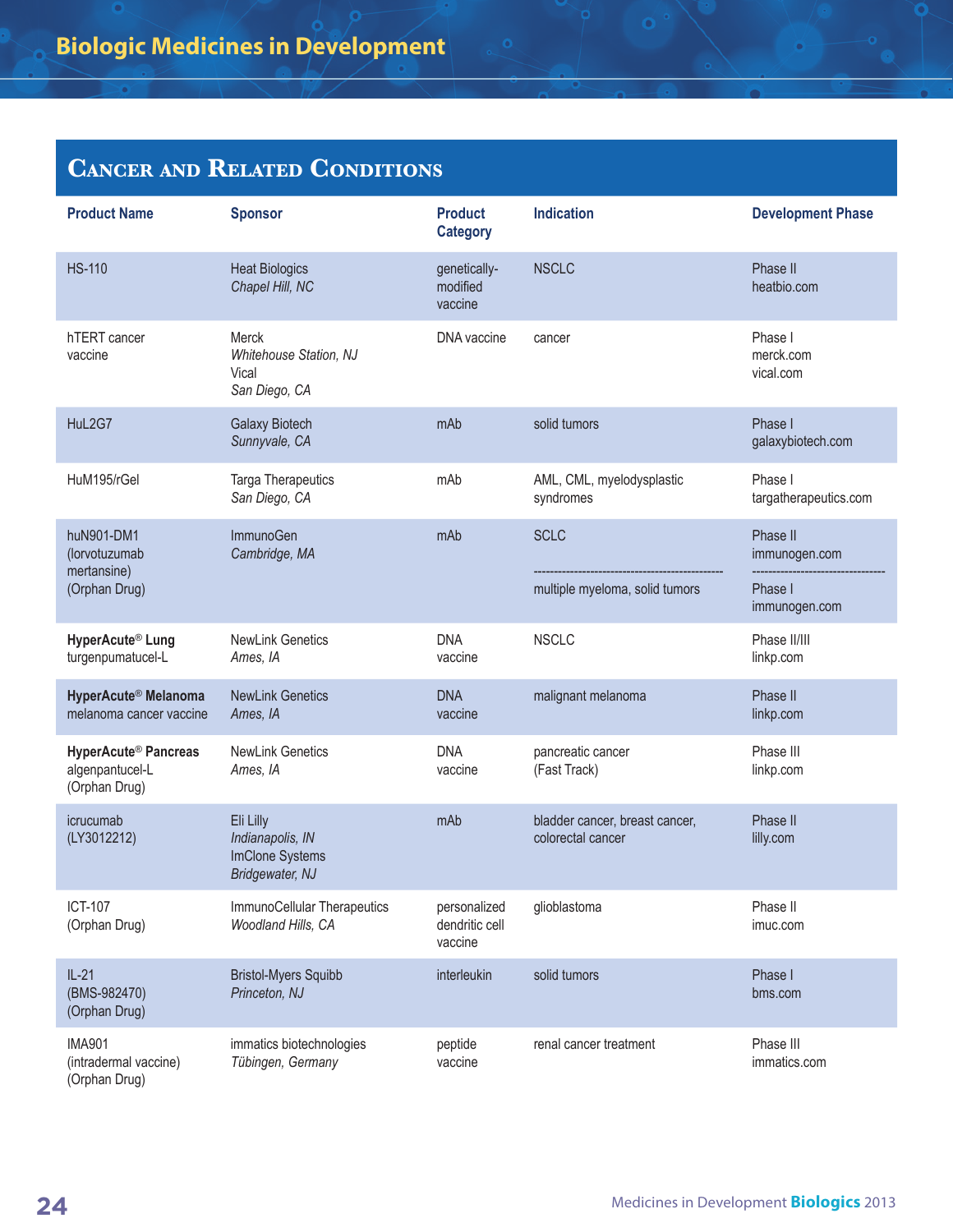| <b>Product Name</b>                     | <b>Sponsor</b>                                                      | <b>Product</b><br><b>Category</b>            | <b>Indication</b>                                                          | <b>Development Phase</b>                    |
|-----------------------------------------|---------------------------------------------------------------------|----------------------------------------------|----------------------------------------------------------------------------|---------------------------------------------|
| <b>IMA950</b><br>(intradermal vaccine)  | immatics biotechnologies<br>Tübingen, Germany                       | peptide<br>vaccine                           | gliobastoma                                                                | Phase I<br>immatics.com                     |
| IMC-gp100                               | Immunocore<br>Oxon, United Kingdom                                  | recombinant<br>vaccine                       | malignant melanoma treatment                                               | Phase 0<br>immunocore.com                   |
| IMC-TR1<br>(LY3022859)                  | Eli Lilly<br>Indianapolis, IN<br>ImClone Systems<br>Bridgewater, NJ | mAb                                          | solid tumors                                                               | Phase I<br>lilly.com                        |
| <b>IMF-001</b>                          | ImmunoFrontier<br>Tokyo, Japan                                      | recombinant<br>vaccine                       | solid tumors                                                               | Phase I<br>immunofrontier.com               |
| <b>IMGN529</b>                          | ImmunoGen<br>Waltham, MA                                            | mAb                                          | non-Hodgkin lymphoma                                                       | Phase I<br>immunogen.com                    |
| IMGN853                                 | ImmunoGen<br>Waltham, MA                                            | mAb                                          | solid tumors                                                               | Phase I<br>immunogen.com                    |
| <b>IMMU-102</b><br>(epratuzumab Y-90)   | Immunomedics<br>Morris Plains, NJ                                   | mAb                                          | non-Hodgkin lymphoma                                                       | Phase I/II<br>immunomedics.com              |
| <b>IMT-1012</b>                         | Immunotope<br>Doylestown, PA                                        | peptide<br>immunothera-<br>peutic<br>vaccine | breast cancer, ovarian cancer                                              | Phase I<br>immunotope.com                   |
| inotuzumab<br>ozogamicin<br>$(CMC-544)$ | Pfizer<br>New York, NY<br><b>UCB</b><br>Smyrna, GA                  | mAb                                          | aggressive non-Hodgkin<br>lymphoma, ALL                                    | Phase III<br>pfizer.com<br>ucb.com          |
| interleukin-12<br>gene therapy          | OncoSec Medical<br>San Diego, CA                                    | gene therapy                                 | cutaneous T-cell lymphoma,<br>malignant melanoma, merkel cell<br>carcinoma | Phase II<br>oncosec.com                     |
| Iomab-B<br>(anti-CD45 mAb)              | <b>Actinium Pharmaceuticals</b><br>New York, NY                     | mAb                                          | AML                                                                        | Phase II<br>actiniumpharmaceuti<br>cals.com |
| IRX-2                                   | <b>IRX Therapeutics</b><br>New York, NY                             | cytokine                                     | head and neck cancer<br>(Fast Track)                                       | Phase II<br>irxtherapeutics.com             |
| <b>ISF35</b>                            | Memgen<br>San Diego, CA                                             | gene<br>vaccine                              | CLL, non-Hodgkin lymphoma                                                  | Phase II<br>memgenbio.com                   |
| $ISIS-EIF4E_{p}$<br>(EIF-4E ASO)        | Isis Pharmaceuticals<br>Carlsbad, CA                                | antisense                                    | NSCLC, pancreatic cancer                                                   | Phase II<br>isispharm.com                   |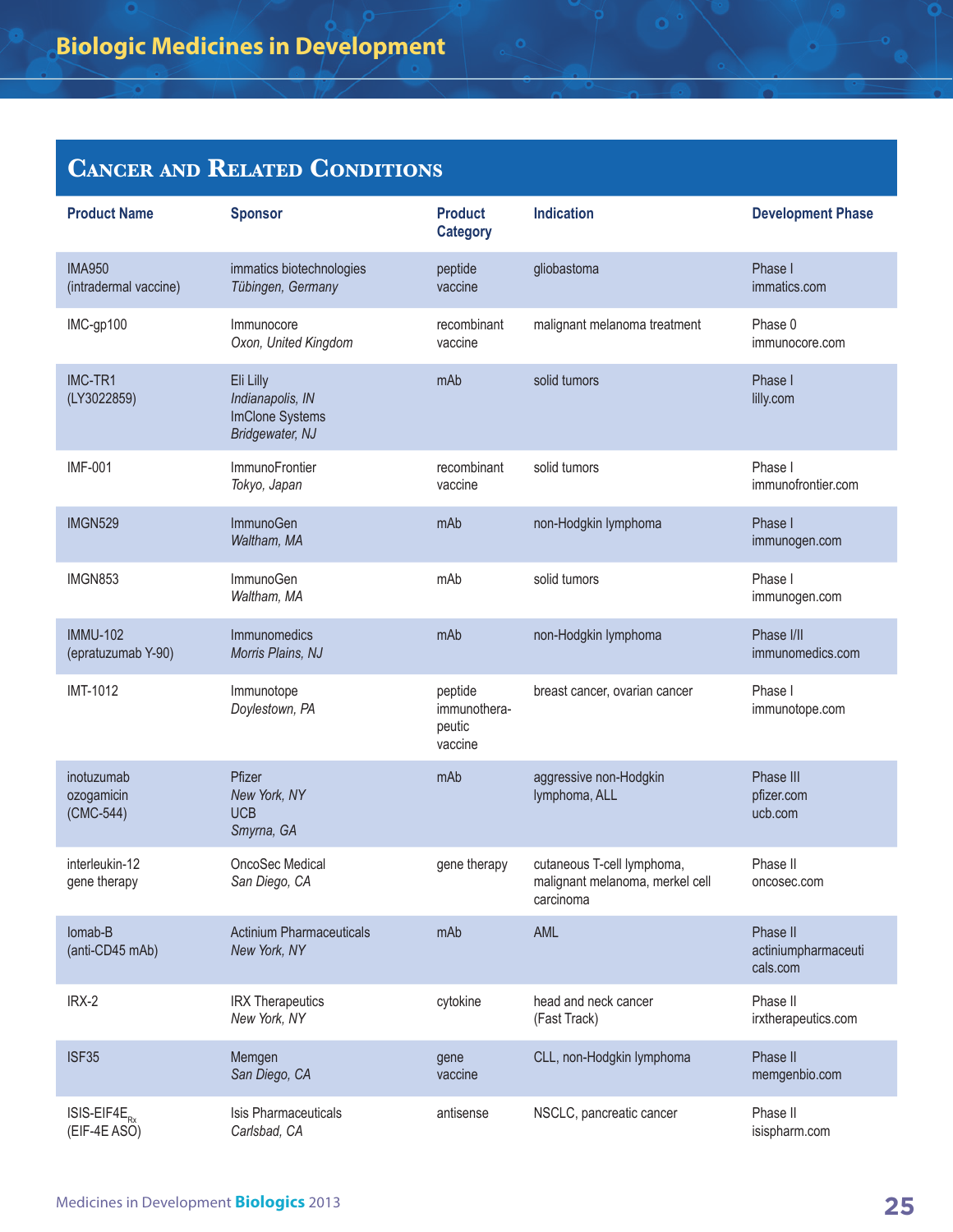| <b>Product Name</b>                     | <b>Sponsor</b>                                                                                    | <b>Product</b><br><b>Category</b>                             | <b>Indication</b>                                | <b>Development Phase</b>                     |
|-----------------------------------------|---------------------------------------------------------------------------------------------------|---------------------------------------------------------------|--------------------------------------------------|----------------------------------------------|
| ISIS-STAT3 <sub>Rx</sub>                | AstraZeneca<br>Wilmington, DE<br><b>Isis Pharmaceuticals</b><br>Carlsbad, CA                      | antisense                                                     | cancer                                           | Phase II<br>astrazeneca.com<br>isispharm.com |
| J 591 Lu-177                            | <b>BZL Biologics</b><br>New York, NY                                                              | mAb                                                           | prostate cancer                                  | Phase II                                     |
| <b>JVRS-100</b><br>immunotherapeutic    | <b>Colby Pharmaceuticals</b><br>San Jose, CA                                                      | <b>DNA</b><br>vaccine                                         | leukemia                                         | Phase I<br>colbypharma.com                   |
| JX-594                                  | Jennerex Biotherapeutics<br>San Francisco, CA                                                     | genetically-<br>engineered<br>virus                           | liver cancer                                     | Phase II<br>jennerex.com                     |
|                                         |                                                                                                   |                                                               | colorectal cancer                                | Phase I<br>jennerex.com                      |
| JX-929                                  | Jennerex Biotherapeutics<br>San Francisco, CA                                                     | genetically-<br>engineered<br>virus                           | breast cancer, pancreatic cancer                 | Phase I<br>jennerex.com                      |
| <b>KB004</b>                            | KaloBios Pharmaceuticals<br>South San Francisco, CA                                               | mAb                                                           | hematological malignancies                       | Phase I<br>kalobios.com                      |
| LA-EP2006<br>(pegfilgrastim biosimilar) | Sandoz<br>Princeton, NJ                                                                           | growth factor                                                 | chemotherapy-related<br>febrile neutropenia      | Phase III<br>us.sandoz.com                   |
| leukemia DNA vaccine<br>(WT1)           | Inovio Pharmaceuticals<br>Blue Bell, PA<br>University of Southampton<br>Hampshire, United Kingdom | <b>DNA</b><br>vaccine                                         | AML, CML                                         | Phase II<br>inovio.com                       |
| Leukine®<br>sargramostim                | <b>Bayer HealthCare</b><br>Pharmaceuticals<br>Wayne, NJ                                           | granulocyte<br>macrophage<br>colony-<br>stimulating<br>factor | <b>CLL</b>                                       | Phase II<br>bayerpharma.com                  |
| <b>LFA102</b>                           | Novartis Pharmaceuticals<br>East Hanover, NJ<br><b>XOMA</b><br>Berkeley, CA                       | mAb                                                           | breast cancer, prostate cancer                   | Phase I<br>novartis.com                      |
| LG631                                   | Lentigen<br>Gaithersburg, MD                                                                      | stem cell<br>therapy                                          | chemoprotection in patients with<br>glioblastoma | Phase I<br>lentigen.com                      |
| lirilumab<br>(anti-KIR)                 | <b>Bristol-Myers Squibb</b><br>Princeton, NJ                                                      | mAb                                                           | cancer                                           | Phase I<br>bms.com                           |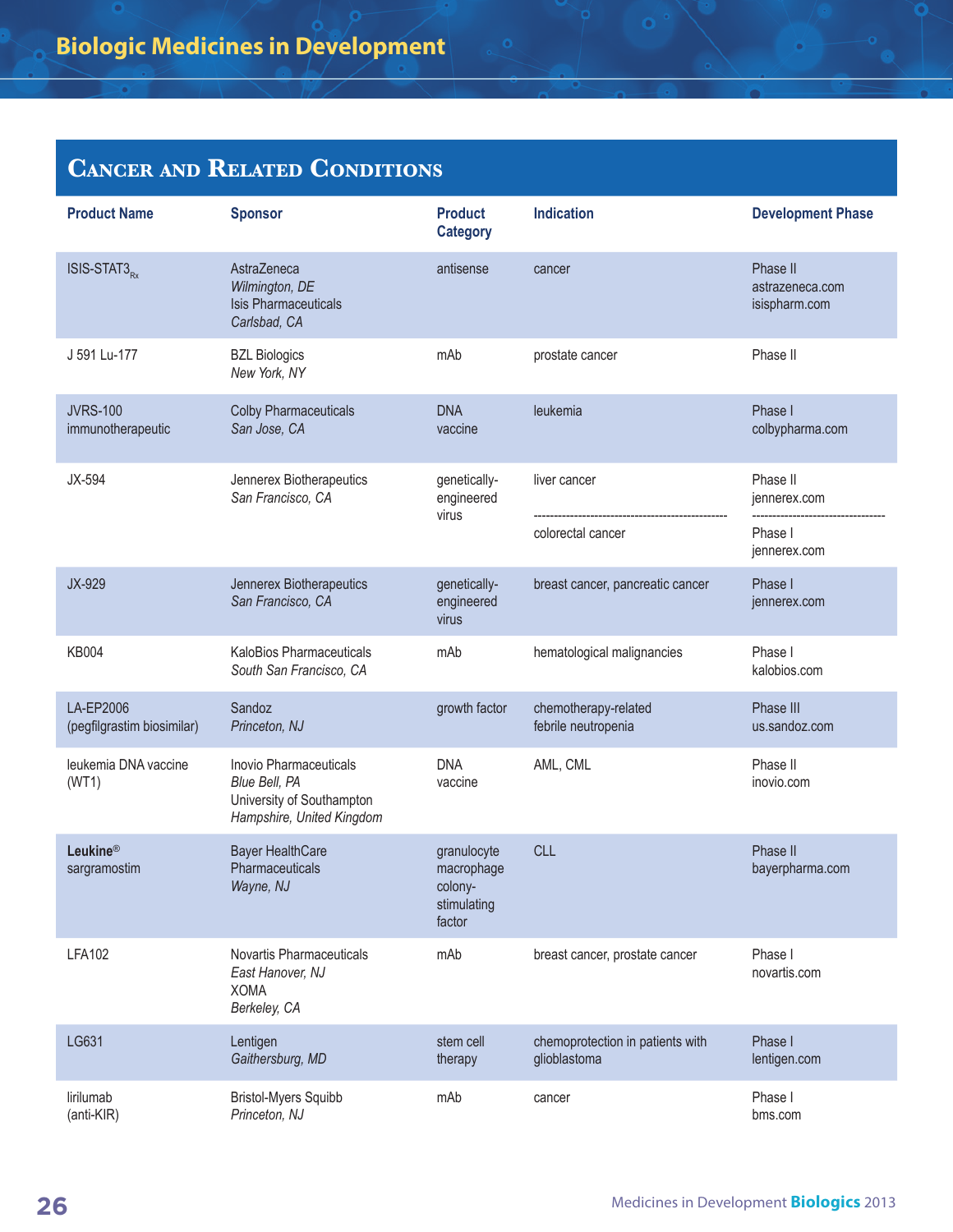| <b>Product Name</b>                                       | <b>Sponsor</b>                                                                               | <b>Product</b><br><b>Category</b>                | <b>Indication</b>                                                       | <b>Development Phase</b>                                 |
|-----------------------------------------------------------|----------------------------------------------------------------------------------------------|--------------------------------------------------|-------------------------------------------------------------------------|----------------------------------------------------------|
| LOR-2040<br>(Orphan Drug)                                 | Lorus Therapeutics<br>Toronto, Canada                                                        | antisense                                        | AML                                                                     | Phase II<br>lorusthera.com                               |
| Lucanix®<br>belagen pumatucel-L                           | NovaRx<br>San Diego, CA                                                                      | antisense<br>gene-modified<br>cell vaccine       | <b>NSCLC</b><br>(Fast Track)                                            | Phase III<br>novarx.com                                  |
| LY2495655<br>(anti-myostatin mAb)                         | Eli Lilly<br>Indianapolis, IN                                                                | mAb                                              | cancer cachexia<br>(see also musculoskeletal)                           | Phase II<br>lilly.com                                    |
| LY2875358<br>(c-met mAb)                                  | Eli Lilly<br>Indianapolis, IN                                                                | mAb                                              | cancer                                                                  | Phase II<br>lilly.com                                    |
| MABp1                                                     | <b>XBiotech</b><br>Austin, TX                                                                | mAb                                              | cancer-related cachexia<br>(see also cardiovascular,<br>diabetes, skin) | Phase III<br>xbiotech.com                                |
|                                                           |                                                                                              |                                                  | advanced cancer                                                         | Phase I/II<br>xbiotech.com                               |
|                                                           |                                                                                              |                                                  | leukemia                                                                | Phase I<br>xbiotech.com                                  |
| MAGE-A3<br>(antigen-specific cancer<br>immunotherapeutic) | GlaxoSmithKline<br>Rsch. Triangle Park, NC                                                   | recombinant<br>immuno-<br>therapeutic<br>vaccine | bladder cancer, melanoma,<br><b>NSCLC</b>                               | Phase III<br>gsk.com                                     |
| <b>MEDI-551</b><br>(anti-CD19 mAb)                        | AstraZeneca<br>Wilmington, DE<br>MedImmune<br>Gaithersburg, MD                               | mAb                                              | hematological malignancies<br>(see also autoimmune)                     | Phase II<br>astrazeneca.com<br>medimmune.com             |
| <b>MEDI-565</b><br>(anti-CEA BiTE)                        | Amgen<br>Thousand Oaks, CA<br>AstraZeneca<br>Wilmington, DE<br>MedImmune<br>Gaithersburg, MD | bispecific<br>antibody                           | solid tumors                                                            | Phase I<br>amgen.com<br>astrazeneca.com<br>medimmune.com |
| <b>MEDI-573</b><br>(anti-IGF mAb)                         | AstraZeneca<br>Wilmington, DE<br>MedImmune<br>Gaithersburg, MD                               | mAb                                              | solid tumors                                                            | Phase II<br>astrazeneca.com<br>medimmune.com             |
| <b>MEDI-575</b><br>(anti-PDGFRa mAb)                      | AstraZeneca<br>Wilmington, DE<br>MedImmune<br>Gaithersburg, MD                               | mAb                                              | glioblastoma, NSCLC                                                     | Phase II<br>astrazeneca.com<br>medimmune.com             |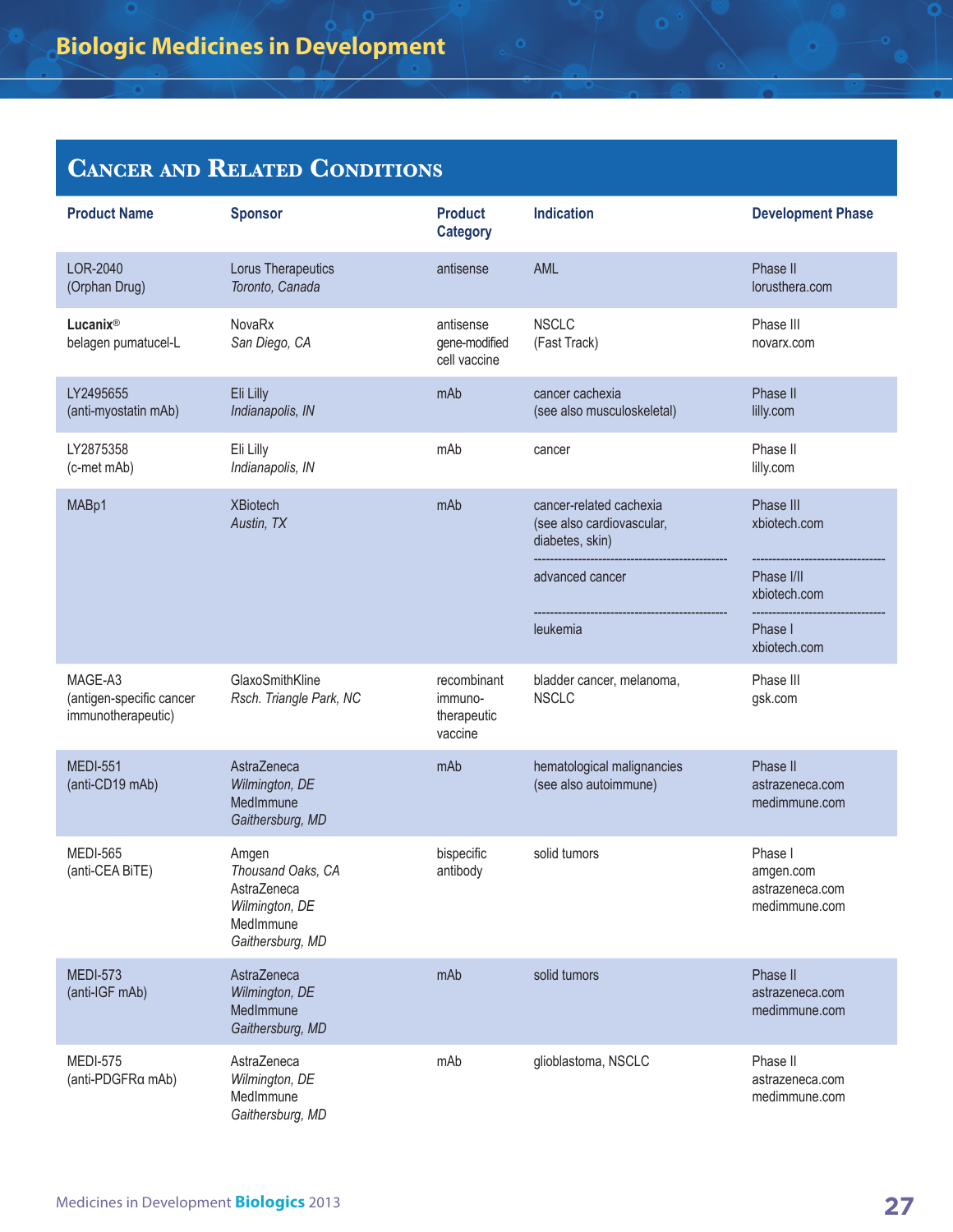| <b>Product Name</b>                  | <b>Sponsor</b>                                                                           | <b>Product</b><br><b>Category</b> | <b>Indication</b>  | <b>Development Phase</b>                                  |
|--------------------------------------|------------------------------------------------------------------------------------------|-----------------------------------|--------------------|-----------------------------------------------------------|
| <b>MEDI-0639</b><br>(anti-DLL-4 mAb) | AstraZeneca<br>Wilmington, DE<br>MedImmune<br>Gaithersburg, MD                           | mAb                               | solid tumors       | Phase I<br>astrazeneca.com<br>medimmune.com               |
| <b>MEDI-3617</b><br>(anti-ANG-2 mAb) | AstraZeneca<br>Wilmington, DE<br>MedImmune<br>Gaithersburg, MD                           | mAb                               | solid tumors       | Phase I<br>astrazeneca.com<br>medimmune.com               |
| <b>MEDI-4736</b><br>(anti-CD274 mAb) | AstraZeneca<br>Wilmington, DE<br>MedImmune<br>Gaithersburg, MD                           | mAb                               | cancer             | Phase I<br>astrazeneca.com<br>medimmune.com               |
| <b>MEDI-6469</b><br>(anti-OX40 mAb)  | AgonOx<br>Portland, OR<br>AstraZeneca<br>Wilmington, DE<br>MedImmune<br>Gaithersburg, MD | mAb                               | solid tumors       | Phase I<br>agonox.com<br>astrazeneca.com<br>medimmune.com |
| melanoma vaccine                     | MabVax Therapeutics<br>San Diego, CA                                                     | mAb vaccine                       | malignant melanoma | Phase I<br>mabvax.com                                     |
| melanoma vaccine<br>(POL-103A)       | Polynoma<br>San Diego, CA                                                                | vaccine                           | malignant melanoma | Phase III<br>polynoma.com                                 |
| <b>MGA271</b><br>$(anti-B7-H3)$      | <b>MacroGenics</b><br>Rockville, MD                                                      | mAb                               | solid tumors       | Phase I<br>macrogenics.com                                |
| MGAH <sub>22</sub><br>(anti-HER2)    | MacroGenics<br>Rockville, MD                                                             | mAb                               | solid tumors       | Phase I<br>macrogenics.com                                |
| milatuzumab<br>(Orphan Drug)         | Immunomedics<br>Morris Plains, NJ                                                        | mAb                               | <b>CLL</b>         | Phase I<br>immunomedics.com                               |
| milatuzumab-DOX                      | Immunomedics<br>Morris Plains, NJ                                                        | mAb                               | multiple myeloma   | Phase I<br>immunomedics.com                               |
| <b>MINT1526A</b>                     | Genentech<br>South San Francisco, CA                                                     | mAB                               | solid tumors       | Phase I<br>gene.com                                       |
| MK-3475                              | Merck<br>Whitehouse Station, NJ                                                          | mAb                               | malignant melanoma | Phase II<br>merck.com                                     |
|                                      |                                                                                          |                                   | <b>NSCLC</b>       | Phase I<br>merck.com                                      |

ō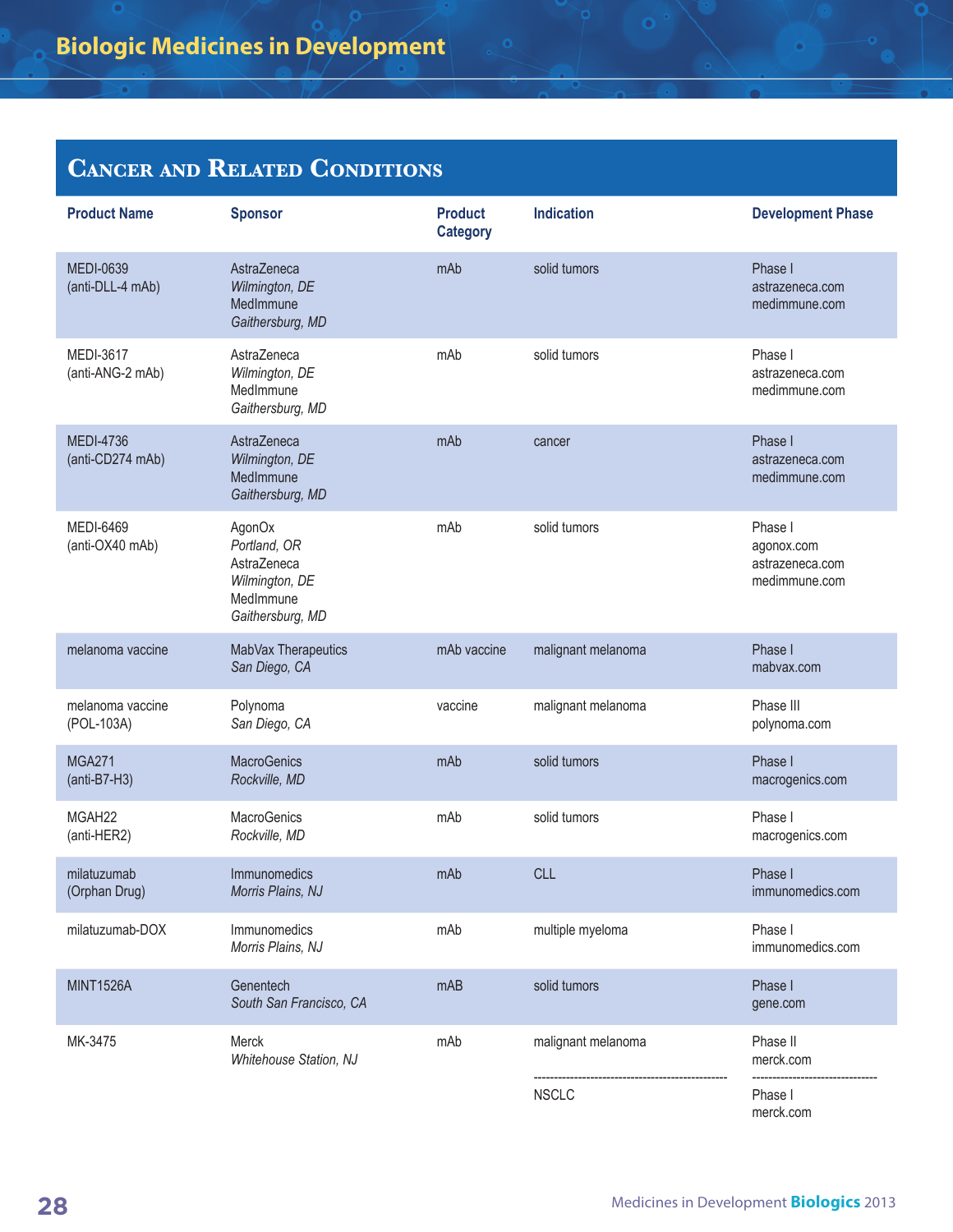| <b>Product Name</b>                                                   | <b>Sponsor</b>                                                                                                    | <b>Product</b><br><b>Category</b>            | <b>Indication</b>                         | <b>Development Phase</b>                    |
|-----------------------------------------------------------------------|-------------------------------------------------------------------------------------------------------------------|----------------------------------------------|-------------------------------------------|---------------------------------------------|
| <b>MKC1106-MT</b>                                                     | <b>Colby Pharmaceuticals</b><br>San Jose, CA                                                                      | vaccine                                      | malignant melanoma                        | Phase II<br>colbypharma.com                 |
| <b>MLN0264</b><br>(GCC antibody drug<br>conjugate)                    | Millennium Pharmaceuticals<br>Cambridge, MA                                                                       | mAb                                          | gastrointestinal cancer                   | Phase I<br>mlnm.com                         |
| <b>MM-111</b>                                                         | <b>Merrimack Pharmaceuticals</b><br>Cambridge, MA                                                                 | recombinant<br>fusion<br>protein             | breast cancer, solid tumors               | Phase I<br>merrimackpharma.com              |
| mogamulizimab<br>(Orphan Drug)                                        | Kyowa Hakko Kirin Pharma<br>Princeton, NJ                                                                         | mAb                                          | cutaneous T-cell lymphoma                 | Phase III<br>kyowa-kirin-pharma.com         |
|                                                                       |                                                                                                                   |                                              | adult T-cell lymphoma,<br>T-cell leukemia | Phase II<br>kyowa-kirin-pharma.com          |
| MORAb-004                                                             | Eisai<br>Woodcliff Lake, NJ                                                                                       | mAb                                          | colorectal cancer, melanoma,<br>sarcoma   | Phase II<br>eisai.com                       |
| MORAb-009<br>(amatuximab)<br>(Orphan Drug)                            | Eisai<br>Woodcliff Lake, NJ                                                                                       | mAb                                          | mesothelioma                              | Phase II<br>eisai.com                       |
| moxetumomab<br>pasudotox                                              | AstraZeneca<br>Wilmington, DE<br>MedImmune<br>Gaithersburg, MD                                                    | mAb                                          | hematological malignancies                | Phase I<br>astrazeneca.com<br>medimmune.com |
| <b>Multikine®</b><br>leukocyte<br>interleukin cancer<br>(Orphan Drug) | CEL-SCI<br>Vienna, VA                                                                                             | growth factor,<br>interferon,<br>interleukin | head and neck cancer                      | Phase III<br>cel-sci.com                    |
| <b>MVA-BN® HER2</b>                                                   | <b>BN ImmunoTherapeutics</b><br>Mountain View, CA                                                                 | cell vaccine                                 | breast cancer                             | Phase I<br>bavarian-nordic.com              |
| <b>MVA-BN®-PRO</b>                                                    | <b>BN</b> ImmunoTherapeutics<br>Mountain View, CA                                                                 | vaccine                                      | prostate cancer                           | Phase I/II<br>bavarian-nordic.com           |
| mycobacterium<br>cell wall-DNA<br>complex (MCC)                       | <b>Bioniche Therapeutics</b><br>Pointe-Claire, Canada                                                             | myco-<br>bacterial<br><b>DNA</b>             | bladder cancer<br>(Fast Track)            | Phase III<br>bioniche.com                   |
| necitumumab                                                           | <b>Bristol-Myers Squibb</b><br>Princeton, NJ<br>Eli Lilly<br>Indianapolis, IN<br>ImClone Systems<br>Princeton, NJ | mAb                                          | <b>NSCLC</b>                              | Phase III<br>bms.com<br>lilly.com           |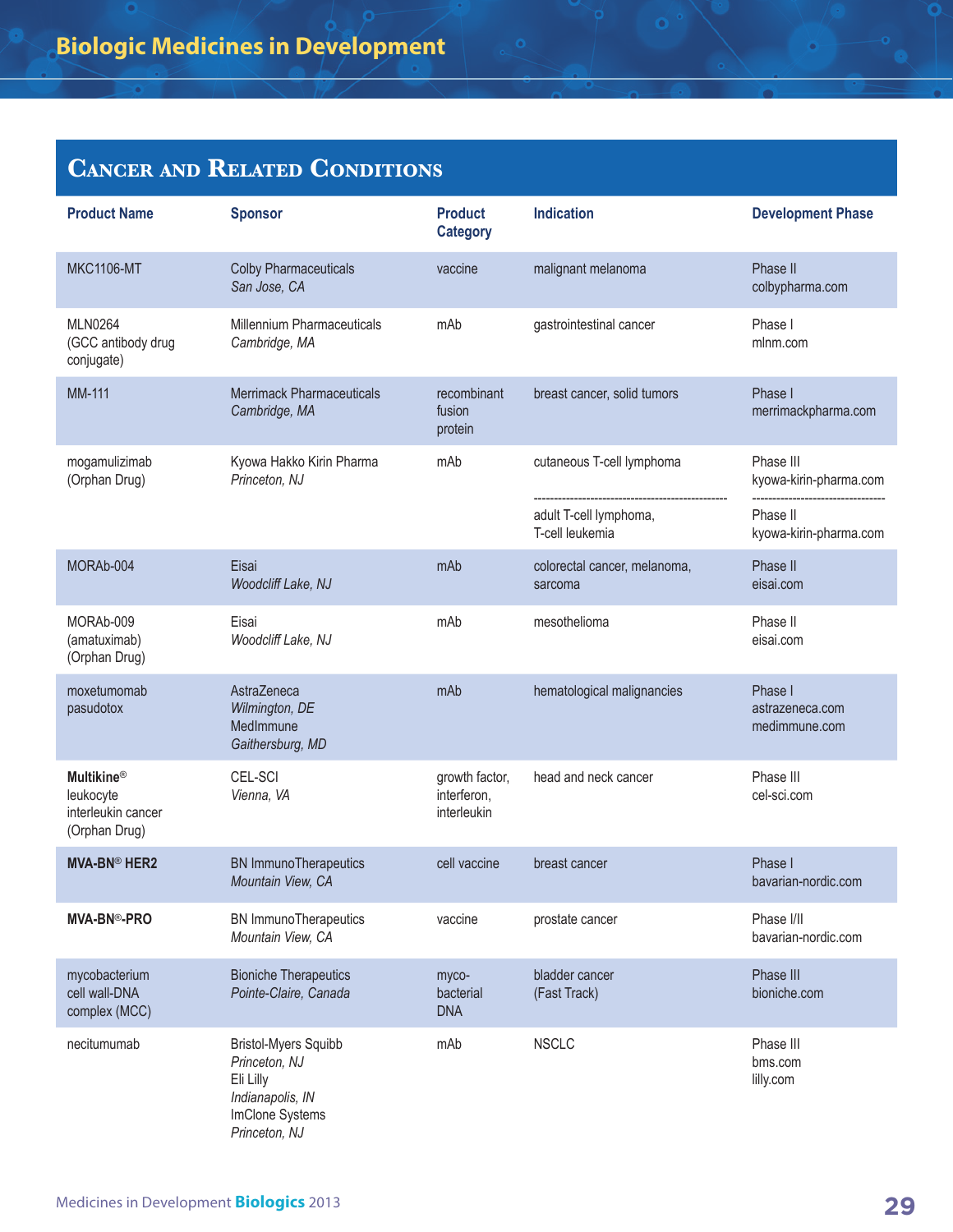| <b>Product Name</b>                                         | <b>Sponsor</b>                                                                        | <b>Product</b><br><b>Category</b> | <b>Indication</b>                                                 | <b>Development Phase</b>                       |
|-------------------------------------------------------------|---------------------------------------------------------------------------------------|-----------------------------------|-------------------------------------------------------------------|------------------------------------------------|
| neuroblastoma vaccine                                       | MabVax Therapeutics<br>San Diego, CA                                                  | mAb vaccine                       | neuroblastoma                                                     | Phase I<br>mabvax.com                          |
| NeuVax™<br>nelipepmut-S                                     | Galena Biopharma<br>Lake Oswego, OR                                                   | peptide<br>vaccine                | breast cancer<br>prostate cancer                                  | Phase III<br>galenabiopharma.com<br>Phase I/II |
|                                                             |                                                                                       |                                   |                                                                   | galenabiopharma.com                            |
| <b>NGR-TNF</b><br>(Orphan Drug)                             | Molmed<br>Milan, Italy                                                                | recombinant<br>fusion<br>protein  | mesothelioma                                                      | Phase III<br>molmed.com                        |
| NHS-IL 12                                                   | <b>EMD Serono</b><br>Rockland, MA<br><b>National Cancer Institute</b><br>Bethesda, MD | interleukin                       | solid tumors                                                      | Phase I<br>emdserono.com                       |
| <b>NiCord®</b><br>umbilical cord blood<br>stem cell therapy | Gamida Cell<br>Jerusalem, Israel                                                      | stem cell<br>therapy              | hematological malignancies<br>(see also blood)                    | Phase I/II<br>gamida-cell.com                  |
| nimotuzumab<br>(Orphan Drug)                                | InnoMab PTE<br>Singapore                                                              | mAb                               | glioma                                                            | Phase II<br>innomab.net                        |
| nivolumab<br>(anti-PD1)                                     | <b>Bristol-Myers Squibb</b><br>Princeton, NJ                                          | mAb                               | melanoma, NSCLC, renal cell<br>carcinoma                          | Phase III<br>bms.com                           |
|                                                             |                                                                                       |                                   | solid tumors                                                      | Phase I/II<br>bms.com                          |
| Nplate™<br>romiplostim                                      | Amgen<br>Thousand Oaks, CA                                                            | recombinant<br>fusion<br>protein  | chemotherapy-induced<br>thrombocytopenia<br>(see also autoimmune) | Phase II<br>amgen.com                          |
| <b>NTDDS</b><br>(intradermal<br>gene therapy)               | Periphagen Holdings<br>Pittsburgh, PA                                                 | gene<br>therapy                   | cancer pain                                                       | Phase II completed                             |
| NY-ESO-1 antigen-<br>specific cancer<br>immunotherapeutic   | GlaxoSmithKline<br>Rsch. Triangle Park, NC                                            | recombinant<br>vaccine            | malignant melanoma                                                | Phase I<br>gsk.com                             |
| obinutuzumab<br>(GA101)                                     | Biogen Idec<br>Weston, MA<br>Genentech<br>South San Francisco, CA                     | mAb                               | CLL, diffuse large B-cell lymphoma,<br>non-Hodgkin lymphoma       | Phase III<br>biogenidec.com<br>gene.com        |
| OHR/AVR118                                                  | Ohr Pharmaceutical<br>New York, NY                                                    | immune-<br>based<br>therapy       | cachexia associated with cancer                                   | Phase II<br>ohrpharmaceutical.com              |

o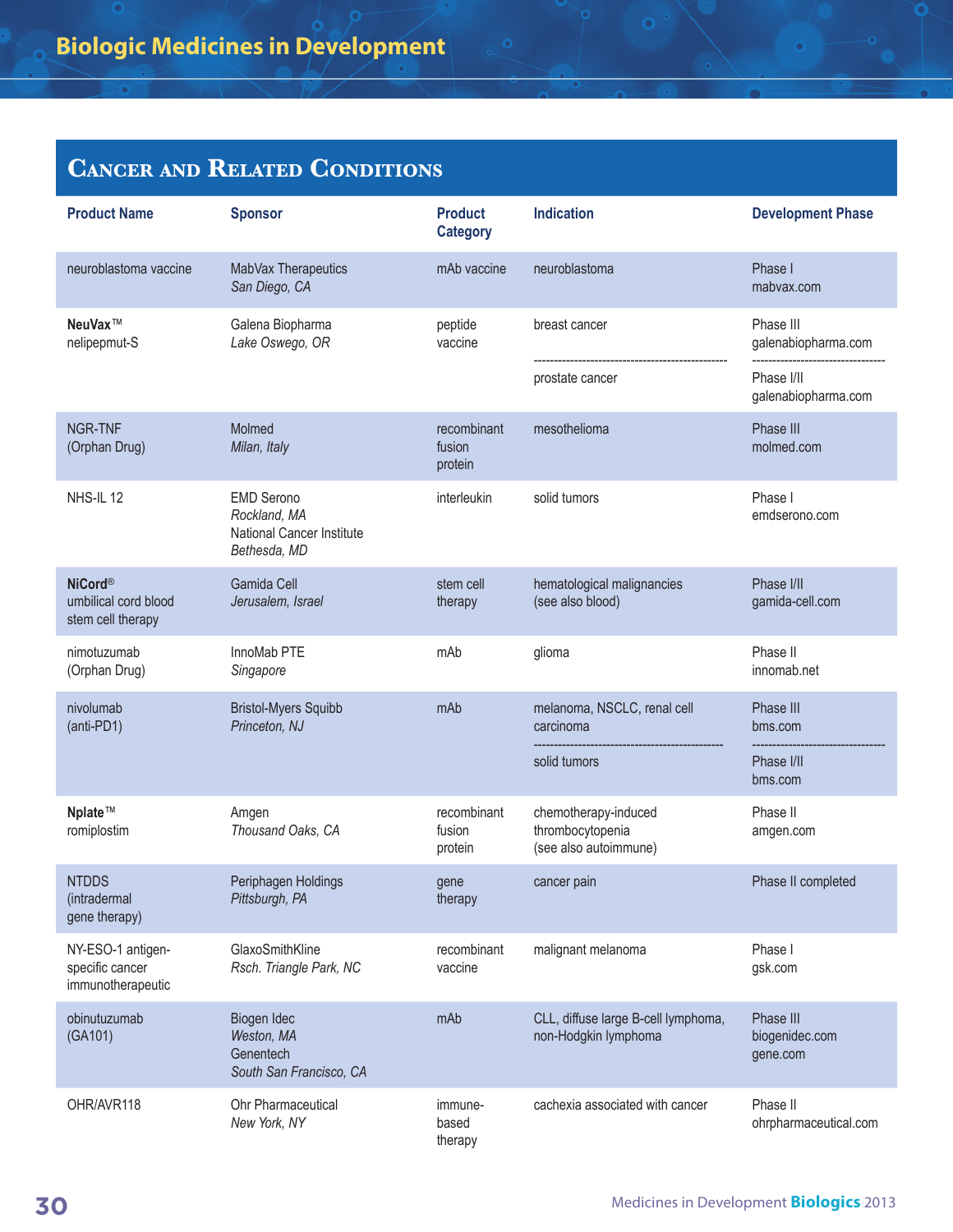| <b>Product Name</b>                             | <b>Sponsor</b>                                                                                   | <b>Product</b><br><b>Category</b> | <b>Indication</b>                 | <b>Development Phase</b>             |
|-------------------------------------------------|--------------------------------------------------------------------------------------------------|-----------------------------------|-----------------------------------|--------------------------------------|
| olaratumab<br>(LY3012207)                       | Eli Lilly<br>Indianapolis, IN<br>ImClone Systems<br>Princeton, NJ                                | mAb                               | glioblastoma                      | Phase II<br>lilly.com                |
| OMP-52M51<br>(anti-Notch 1)                     | GlaxoSmithKline<br>Rsch. Triangle Park, NC<br>OncoMed Pharmaceuticals<br>Redwood City, CA        | mAb                               | hematological malignancies        | Phase I<br>gsk.com<br>oncomed.com    |
| <b>OMP-59R5</b><br>(anti-Notch 2/3)             | GlaxoSmithKline<br>Rsch. Triangle Park, NC<br><b>OncoMed Pharmaceuticals</b><br>Redwood City, CA | mAb                               | pancreatic cancer                 | Phase I/II<br>gsk.com<br>oncomed.com |
| onartuzumab<br>(anti-c-met- mAb)                | Genentech<br>South San Francisco, CA                                                             | mAb                               | metastatic NSCLC                  | Phase III<br>gene.com                |
| Onconase <sup>®</sup><br>ranpirnase             | Tamir Biotechnology<br>Monmouth Junction, NJ                                                     | ribonuclease                      | <b>NSCLC</b>                      | Phase II<br>tamirbio.com             |
| Oncoprex™<br>TUSC2 nanoparticles                | Genprex<br>Austin, TX                                                                            | gene therapy                      | <b>NSCLC</b>                      | Phase I<br>genprex.com               |
| <b>OncoVAX®</b><br>colorectal cancer<br>vaccine | Vaccinogen<br>Frederick, MD                                                                      | cell vaccine                      | colorectal cancer<br>(Fast Track) | Phase I/II<br>vaccinogeninc.com      |
| <b>ONT-10</b>                                   | Oncothyreon<br>Seattle, WA                                                                       | vaccine                           | solid tumors                      | Phase I<br>oncothyreon.com           |
| <b>Ontak®</b><br>denileukin diftitox            | Eisai<br>Woodcliff Lake, NJ                                                                      | recombinant<br>fusion protein     | malignant melanoma                | Phase II<br>eisai.com                |
| OPT-822/OPT-821                                 | Optimer Biotechnology<br>Taipei, Taiwan                                                          | vaccine                           | breast cancer                     | Phase III<br>optimerbiotech.com      |
| oregovomab<br>(Orphan Drug)                     | <b>Quest Pharmatech</b><br>Edmonton, Canada                                                      | mAb                               | ovarian cancer                    | Phase II<br>questpharmatech.com      |
| ovarian cancer vaccine                          | MabVax Therapeutics<br>San Diego, CA                                                             | mAb vaccine                       | ovarian cancer                    | Phase II<br>mabvax.com               |
| PancAtak™<br>cancer gene therapy                | Advantagene<br>Auburndale, MA                                                                    | gene therapy                      | pancreatic cancer                 | Phase I/II<br>advantagene.com        |
| pbi-shRNA™ STMN1 LP                             | Gradalis<br>Carrollton, TX                                                                       | gene therapy                      | solid tumors                      | Phase I<br>gradalisinc.com           |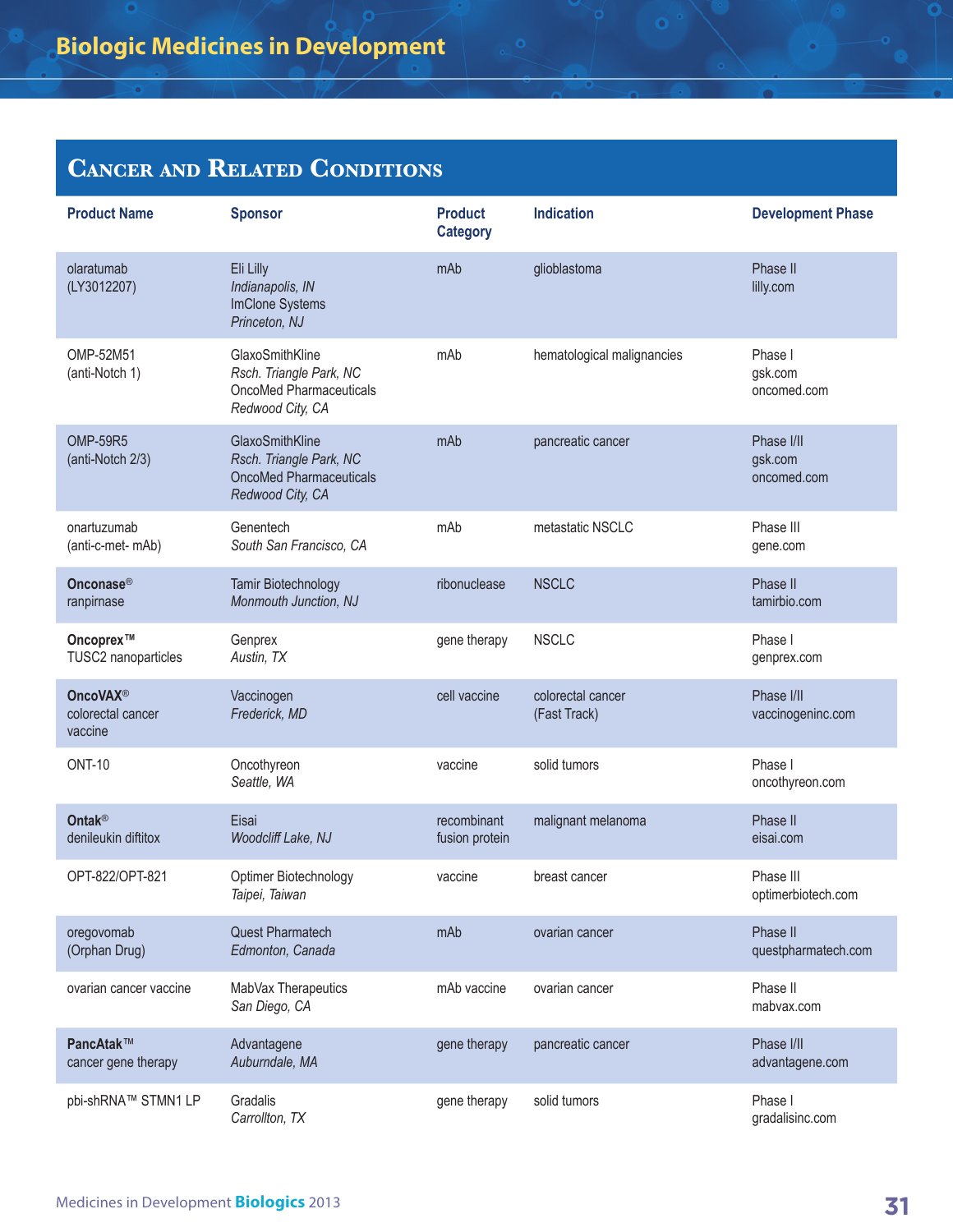| <b>Product Name</b>                                    | <b>Sponsor</b>                             | <b>Product</b><br><b>Category</b> | <b>Indication</b>                                                                                                                       | <b>Development Phase</b>                                          |
|--------------------------------------------------------|--------------------------------------------|-----------------------------------|-----------------------------------------------------------------------------------------------------------------------------------------|-------------------------------------------------------------------|
| PEGPH20                                                | Halozyme Therapeutics<br>San Diego, CA     | recombinant<br>enzyme             | solid tumors                                                                                                                            | Phase II<br>halozyme.com                                          |
| Perjeta™<br>pertuzumab                                 | Genentech<br>South San Francisco, CA       | mAb                               | early HER2-positive breast cancer<br>HER2-positive metastatic breast<br>cancer (second-line treatment),<br>HER2-positive gastric cancer | Phase III<br>gene.com<br>Phase II<br>gene.com                     |
| PF-03446962                                            | Pfizer<br>New York, NY                     | mAb                               | solid tumors                                                                                                                            | Phase I<br>pfizer.com                                             |
| PF-04605412                                            | Pfizer<br>New York, NY                     | mAb                               | solid tumors                                                                                                                            | Phase I<br>pfizer.com                                             |
| PF-04856884<br>(CVX060)                                | Pfizer<br>New York, NY                     | fusion<br>peptide                 | renal cancer<br>solid tumors                                                                                                            | Phase II<br>pfizer.com<br>Phase I<br>pfizer.com                   |
| PF-05082566                                            | Pfizer<br>New York, NY                     | mAb                               | cancer, lymphoma                                                                                                                        | Phase I<br>pfizer.com                                             |
| PF-05280014<br>(trastuzumab biosimilar)                | Pfizer<br>New York, NY                     | mAb                               | metastatic breast cancer                                                                                                                | Phase I<br>pfizer.com                                             |
| polyclonal antibody<br>stimulator<br>(Orphan Drug)     | <b>Cancer Advances</b><br>Durham, NC       | polyclonal<br>antibody<br>vaccine | gastric cancer, pancreatic cancer<br>(see also digestive)<br>colorectal cancer                                                          | Phase III<br>canceradvances.com<br>Phase II<br>canceradvances.com |
| PRAME antigen-specific<br>cancer<br>immunotherapeutic  | GlaxoSmithKline<br>Rsch. Triangle Park, NC | recombinant<br>vaccine            | malignant melanoma, NSCLC                                                                                                               | Phase I<br>gsk.com                                                |
| prophage<br>cancer vaccine (G-series)                  | Agenus<br>Lexington, MA                    | vaccine                           | glioma                                                                                                                                  | Phase II<br>agenusbio.com                                         |
| prophage<br>cancer vaccine (M-series)<br>(Orphan Drug) | Agenus<br>Lexington, MA                    | vaccine                           | malignant melanoma<br>(Fast Track)                                                                                                      | Phase III<br>agenusbio.com                                        |
| prophage<br>cancer vaccine (R-series)                  | Agenus<br>Lexington, MA                    | vaccine                           | renal cancer<br>(Fast Track)                                                                                                            | Phase III<br>agenusbio.com                                        |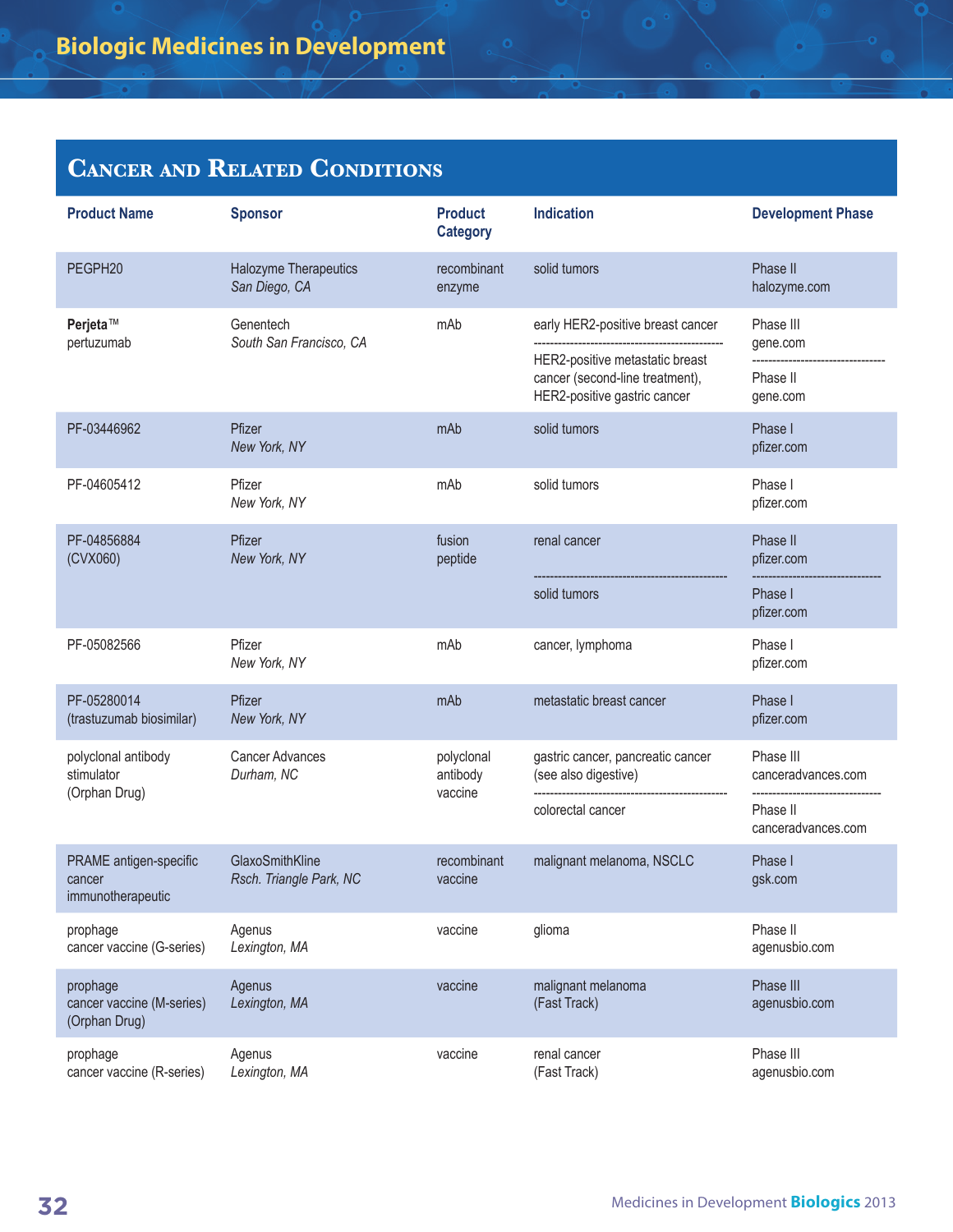| <b>Product Name</b>                                                         | <b>Sponsor</b>                                                    | <b>Product</b><br><b>Category</b> | <b>Indication</b>                                                                                                     | <b>Development Phase</b>          |
|-----------------------------------------------------------------------------|-------------------------------------------------------------------|-----------------------------------|-----------------------------------------------------------------------------------------------------------------------|-----------------------------------|
| ProstAtak™<br>cancer gene therapy                                           | Advantagene<br>Auburndale, MA                                     | gene therapy                      | prostate cancer<br>(Fast Track)                                                                                       | Phase III<br>advantagene.com      |
| <b>PROSTVAC<sup>®</sup></b><br>recombinant vaccinia<br>virus-expressing PSA | <b>BN</b> ImmunoTherapeutics<br>Mountain View, CA                 | recombinant<br>vaccine            | prostate cancer                                                                                                       | Phase III<br>bavarian-nordic.com  |
| <b>Provenge®</b><br>sipuleucel-T                                            | Dendreon<br>Seattle, WA                                           | dendritic cell<br>vaccine         | prostate cancer<br>(early-stage disease, recurrent)                                                                   | Phase III<br>dendreon.com         |
|                                                                             |                                                                   |                                   | prostate cancer (early-stage<br>disease, neoadjuvant<br>therapy), prostate cancer<br>(metastatic, first-line therapy) | Phase II<br>dendreon.com          |
| PSMA-ADC                                                                    | Progenics Pharmaceuticals<br>Tarrytown, NY                        | mAb                               | prostate cancer                                                                                                       | Phase II<br>progenics.com         |
| PT107                                                                       | <b>Pique Therapeutics</b><br>Durham, NC                           | vaccine                           | <b>NSCLC</b>                                                                                                          | Phase II<br>piquetherapeutics.com |
| purine nucleoside<br>phosphorylase<br>gene therapy                          | <b>PNP Therapeutics</b><br>Birmingham, AL                         | gene<br>therapy                   | solid tumors                                                                                                          | Phase I<br>pnptherapeutics.com    |
| <b>PVX-410</b><br>immunotherapeutic                                         | OncoPep<br>Methuen, MA                                            | peptide<br>vaccine                | multiple myeloma                                                                                                      | Phase I/II<br>oncopep.com         |
| QBI-139                                                                     | Quintessence Biosciences<br>Madison, WI                           | ribonuclease                      | solid tumors                                                                                                          | Phase I<br>quintbio.com           |
| ramucirumab<br>(LY3009806)                                                  | Eli Lilly<br>Indianapolis, IN<br>ImClone Systems<br>Princeton, NJ | mAb                               | breast cancer, colorectal cancer,<br>gastric cancer                                                                   | Phase III<br>lilly.com            |
| Redectane <sup>®</sup><br>girentuximab I-124                                | Wilex<br>Munich, Germany                                          | mAb                               | diagnosis of kidney cancer                                                                                            | Phase III<br>wilex.com            |
| <b>REGN1400</b>                                                             | Regeneron Pharmaceuticals<br>Tarrytown, NY                        | mAb                               | cancer                                                                                                                | Phase I<br>regeneron.com          |
| REIC gene therapy                                                           | Momotaro-Gene<br>Okayama, Japan                                   | gene<br>therapy                   | prostate cancer                                                                                                       | Phase I<br>mt-gene.com            |
| <b>RG7116</b>                                                               | Roche<br>Nutley, NJ                                               | mAb                               | solid tumors                                                                                                          | Phase I<br>roche.com              |
| RG7155                                                                      | Roche<br>Nutley, NJ                                               | mAb                               | solid tumors                                                                                                          | Phase I<br>roche.com              |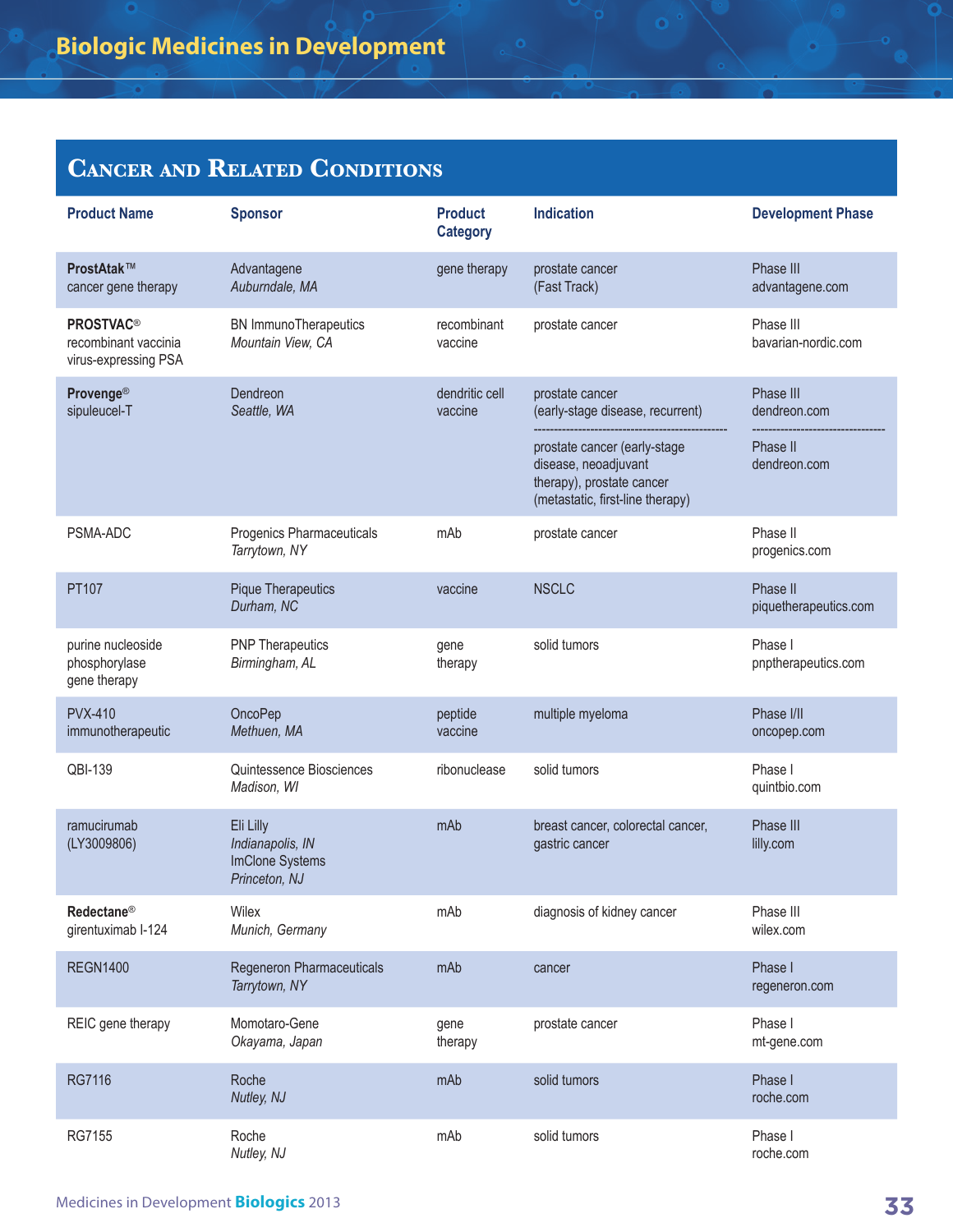| <b>Product Name</b>                            | <b>Sponsor</b>                                                                 | <b>Product</b><br><b>Category</b> | <b>Indication</b>                                           | <b>Development Phase</b>                      |
|------------------------------------------------|--------------------------------------------------------------------------------|-----------------------------------|-------------------------------------------------------------|-----------------------------------------------|
| <b>RG7160</b><br>(humAb EGFR)                  | Roche<br>Nutley, NJ                                                            | mAb                               | colorectal cancer                                           | Phase II<br>roche.com                         |
| RG7212                                         | Roche<br>Nutley, NJ                                                            | mAb                               | solid tumors                                                | Phase I<br>roche.com                          |
| <b>RG7356</b><br>(anti-CD44 mAb)               | Roche<br>Nutley, NJ                                                            | mAb                               | AML, solid tumors                                           | Phase I<br>roche.com                          |
| <b>RG7458</b><br>(antibody-drug conjugate)     | Genentech<br>South San Francisco, CA<br><b>Seattle Genetics</b><br>Bothell, WA | mAb                               | ovarian cancer                                              | Phase I<br>gene.com                           |
| RIGScan™<br>radiodiagnostic agent              | Navidea Biopharmaceuticals<br>Dublin, OH                                       | mAb                               | diagnosis of colorectal<br>cancer                           | in clinical trials<br>navidea.com             |
| rilotumumab                                    | Amgen<br>Thousand Oaks, CA                                                     | mAb                               | colorectal cancer, gastric cancer,<br>prostate cancer, SCLC | Phase II<br>amgen.com                         |
| rindopepimut<br>(Orphan Drug)                  | <b>Celldex Therapeutics</b><br>Needham, MA                                     | vaccine                           | first-line glioblastoma<br>(Fast Track)                     | Phase III<br>celldextherapeutics.com          |
|                                                |                                                                                |                                   | second-line glioblastoma<br>(Fast Track)                    | Phase II<br>celldextherapeutics.com           |
| <b>Rituxan<sup>®</sup></b><br>rituximab        | Genentech<br>South San Francisco, CA                                           | mAb                               | diffuse large B-cell lymphoma                               | Phase III<br>gene.com                         |
| RON8 mAb                                       | Eli Lilly<br>Indianapolis, IN<br>ImClone Systems<br>Princeton, NJ              | mAb                               | cancer                                                      | Phase I<br>lilly.com                          |
| SAR3419<br>(maytansin-loaded<br>anti-CD19 mAb) | Sanofi US<br>Bridgewater, NJ                                                   | mAb                               | ALL, non-Hodgkin lymphoma                                   | Phase II<br>sanofi.com                        |
| SAR153192<br>(REGN 421)<br>(anti-DLL4 mAb)     | Regeneron Pharmaceuticals<br>Tarrytown, NY<br>Sanofi US<br>Bridgewater, NJ     | mAb                               | cancer                                                      | Phase I<br>regeneron.com<br>sanofi.com        |
| SAR256212<br>$(MM-121)$<br>(anti-ErbB3 mAb)    | Merrimack Pharmaceuticals<br>Cambridge, MA<br>Sanofi US                        | mAb                               | breast cancer                                               | Phase II<br>merrimackpharma.com<br>sanofi.com |
|                                                | Bridgewater, NJ                                                                |                                   | solid tumors<br>(combination therapy)                       | Phase I<br>merrimackpharma.com<br>sanofi.com  |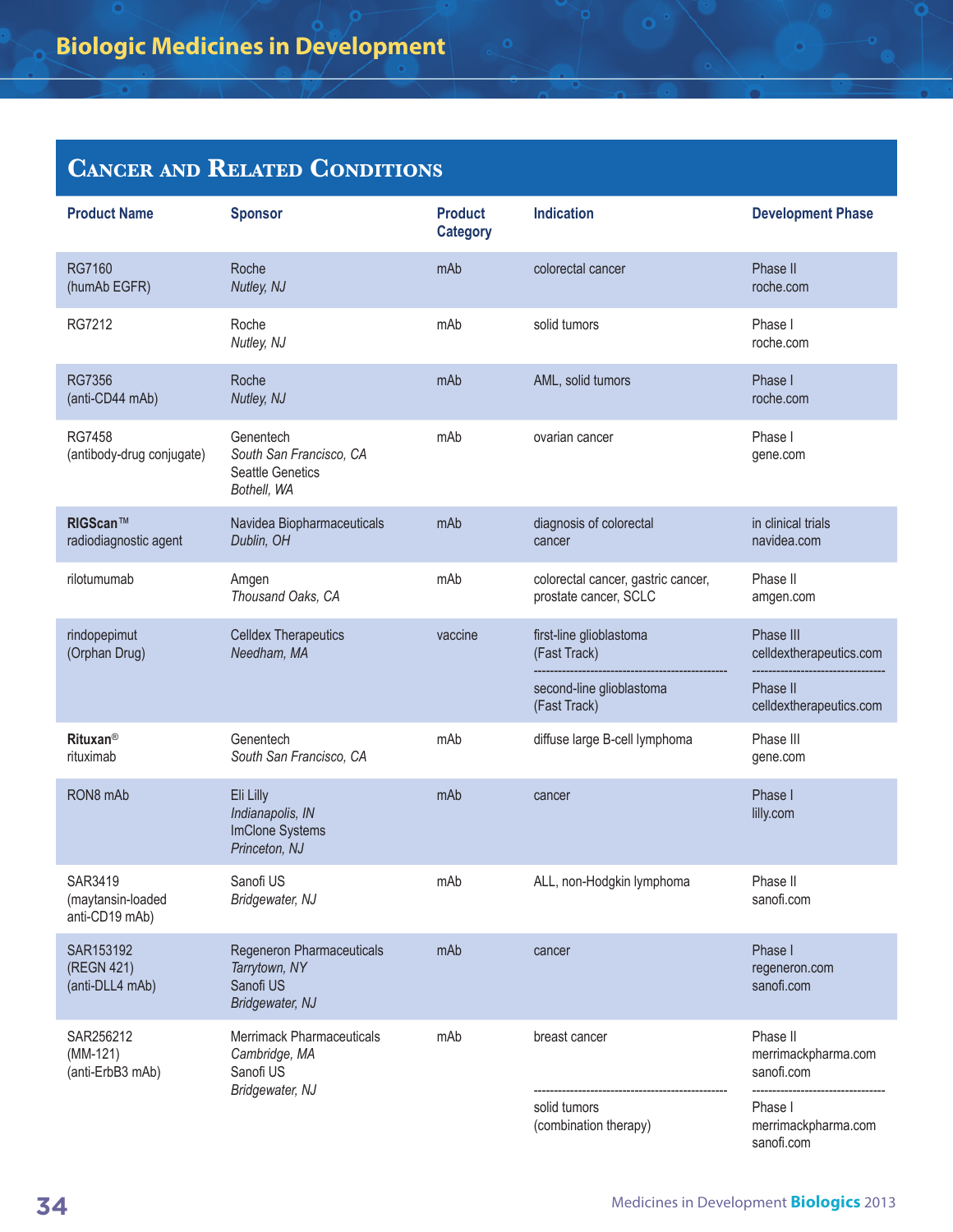| <b>Product Name</b>                                 | <b>Sponsor</b>                                                             | <b>Product</b><br><b>Category</b>    | <b>Indication</b>                                                           | <b>Development Phase</b>                           |
|-----------------------------------------------------|----------------------------------------------------------------------------|--------------------------------------|-----------------------------------------------------------------------------|----------------------------------------------------|
| SAR307746<br>(REGN910)<br>(anti-angiopoietin-2 mAb) | Regeneron Pharmaceuticals<br>Tarrytown, NY<br>Sanofi US<br>Bridgewater, NJ | mAb                                  | solid tumors                                                                | Phase I<br>regeneron.com<br>sanofi.com             |
| SAR566658<br>(maytansin-loaded<br>anti-DS6)         | Sanofi US<br>Bridgewater, NJ                                               | mAb                                  | DS6-positive solid tumors                                                   | Phase I<br>sanofi.com                              |
| SAR650984<br>(anti-CD38<br>naked mAb)               | Sanofi US<br>Bridgewater, NJ                                               | mAb                                  | hematological malignancies                                                  | Phase I<br>sanofi.com                              |
| sarcoma<br>cancer vaccine                           | MabVax Therapeutics<br>San Diego, CA                                       | mAb<br>vaccine                       | sarcoma                                                                     | Phase II<br>mabyax.com                             |
| SB-313                                              | Sangamo BioSciences<br>Richmond, CA                                        | cell<br>therapy                      | glioblastoma                                                                | Phase I<br>sangamo.com                             |
| SCH-721015                                          | <b>FKD Therapies</b><br>Kuopio, Finland                                    | gene therapy                         | bladder cancer                                                              | Phase II                                           |
| <b>SGN-75</b><br>(vorsetuzumab mafodotin)           | <b>Seattle Genetics</b><br>Bothell, WA                                     | mAb                                  | non-Hodgkin lymphoma,<br>renal cancer                                       | Phase I<br>seattlegenetics.com                     |
| SL-401<br>(Orphan Drug)                             | <b>Stemline Therapeutics</b><br>New York, NY                               | recombinant<br>fusion<br>protein     | AML, myleodysplastic<br>syndromes                                           | Phase I/II<br>stemline.com                         |
| <b>SL-701</b>                                       | <b>Stemline Therapeutics</b><br>New York, NY                               | dendritic cell<br>vaccine            | glioma                                                                      | Phase I/II<br>stemline.com                         |
| small-cell lung cancer<br>vaccine                   | MabVax Therapeutics<br>San Diego, CA                                       | mAb vaccine                          | <b>SCLC</b>                                                                 | Phase I<br>mabyax.com                              |
| <b>SNS01-T</b>                                      | Senesco Technologies<br>Bridgewater, NJ                                    | gene<br>therapy; RNA<br>interference | diffuse large B-cell lymphoma,<br>mantle cell lymphoma,<br>multiple myeloma | Phase I/II<br>senesco.com                          |
| sotatercept<br>(ACE-011)                            | Acceleron Pharma<br>Cambridge, MA<br>Celgene<br>Summit, NJ                 | recombinant<br>fusion<br>protein     | chemotherapy-induced<br>anemia<br>(see also blood)                          | Phase II/III<br>acceleronpharma.com<br>celgene.com |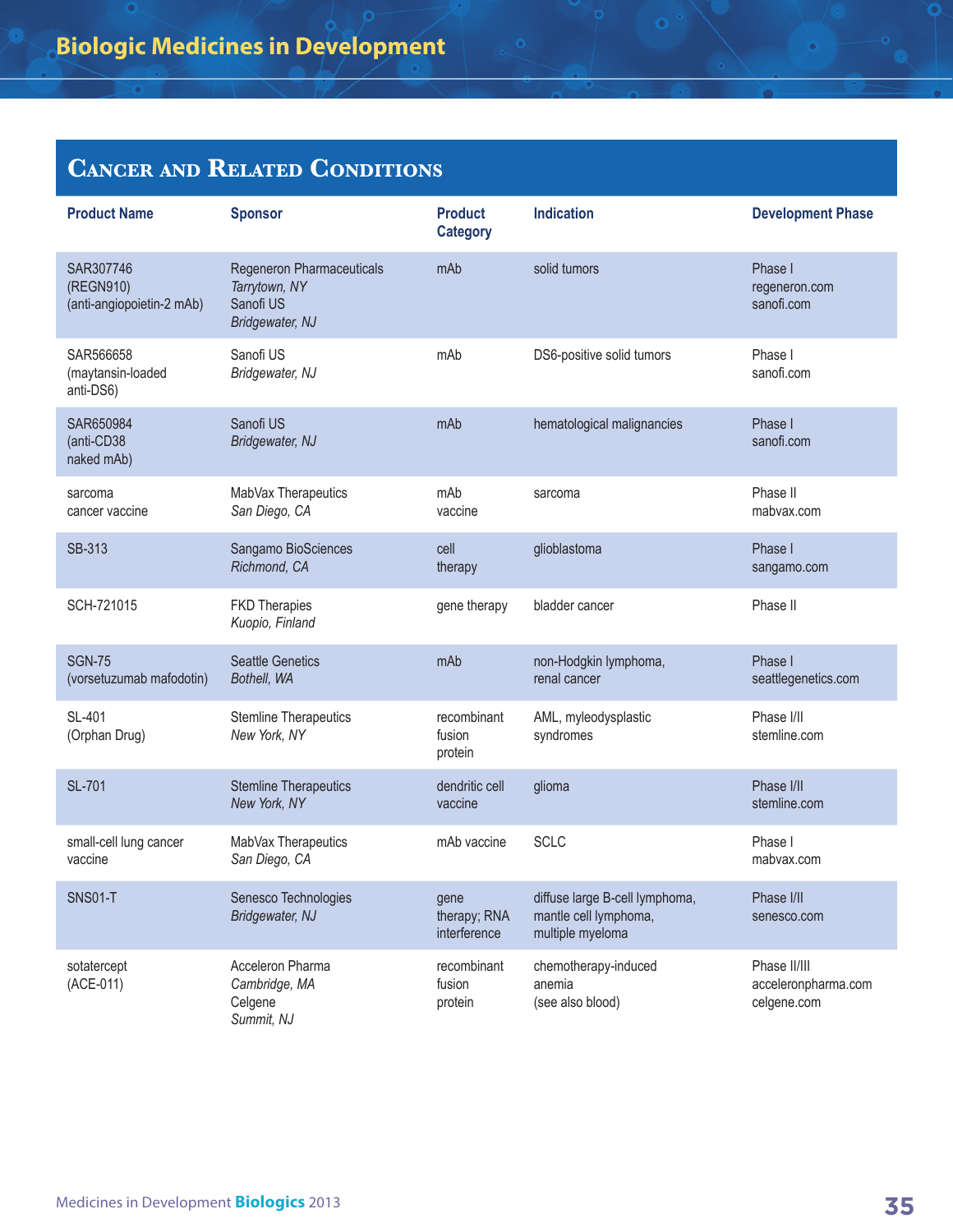| <b>Product Name</b>                                                     | <b>Sponsor</b>                                                                                 | <b>Product</b><br><b>Category</b> | <b>Indication</b>                                                 | <b>Development Phase</b>                      |
|-------------------------------------------------------------------------|------------------------------------------------------------------------------------------------|-----------------------------------|-------------------------------------------------------------------|-----------------------------------------------|
| SPI-2012<br>(granulocyte colony-<br>stimulating factor,<br>long-acting) | Hanmi Pharmaceutical<br>Seoul, South Korea<br><b>Spectrum Pharmaceuticals</b><br>Henderson, NV | growth<br>factor                  | neutropenia in cancer patients                                    | Phase II<br>sppirx.com                        |
| <b>StemEx®</b><br>carlecortemcel-L<br>(Orphan Drug)                     | Gamida Cell<br>Jerusalem, Israel<br><b>Teva Pharmaceutical</b><br>Tikva, Israel                | stem cell<br>therapy              | hematological malignancies<br>(Fast Track)                        | Phase III<br>gamida-cell.com<br>tevapharm.com |
| Stimuvax <sup>®</sup><br>lioposomal<br>cancer vaccine                   | <b>EMD Serono</b><br>Rockland, MA<br>Oncothyreon<br>Seattle, WA                                | peptide<br>vaccine                | <b>NSCLC</b><br>(Fast Track)                                      | Phase III<br>emdserono.com<br>oncothyreon.com |
| Sym004                                                                  | <b>EMD Serono</b><br>Rockland, MA<br>Symphogen                                                 | mAb                               | head and neck cancer                                              | Phase II<br>emdserono.com<br>symphogen.com    |
|                                                                         | Lyngby, Denmark                                                                                |                                   | solid tumors                                                      | Phase I<br>emdserono.com<br>symphogen.com     |
| tabalumab<br>(BAFF inhibitor)                                           | Eli Lilly<br>Indianapolis, IN                                                                  | mAb                               | multiple myeloma<br>(see also autoimmune)                         | Phase III<br>lilly.com                        |
| talactoferrin alfa<br>(Orphan Drug)                                     | Agennix<br>Princeton, NJ                                                                       | recombinant<br>protein            | <b>NSCLC</b><br>(Fast Track)                                      | Phase III completed<br>agennix.com            |
| talminogene<br>laherparepvec                                            | Amgen<br>Thousand Oaks, CA                                                                     | gene therapy                      | malignant melanoma                                                | Phase III<br>amgen.com                        |
| TeloB-Vax<br>telomerase<br>cancer vaccine                               | Adamis Pharmaceuticals<br>San Diego, CA                                                        | <b>DNA</b><br>vaccine             | prostate cancer                                                   | Phase I<br>adamispharmaceuticals.<br>com      |
| TF <sub>2</sub>                                                         | Immunomedics<br>Morris Plains, NJ                                                              | mAb                               | diagnosis of colorectal cancer                                    | Phase I<br>immunomedics.com                   |
| TG-1101<br>(ublituximab)<br>(Orphan Drug)                               | <b>TG Therapeutics</b><br>New York, NY                                                         | mAb                               | CLL, non-Hodgkin lymphoma                                         | Phase I/II<br>tgtherapeutics.com              |
| tigatuzumab                                                             | Daiichi Sankyo<br>Parsippany, NJ                                                               | mAb                               | breast cancer, liver cancer,<br>ovarian cancer, pancreatic cancer | Phase II<br>dsi.com                           |
| TKM-PLK1                                                                | <b>Tekmira Pharmaceuticals</b><br>Burnaby, Canada                                              | <b>RNA</b><br>interference        | lymphoma, solid tumors                                            | Phase I<br>tekmirapharm.com                   |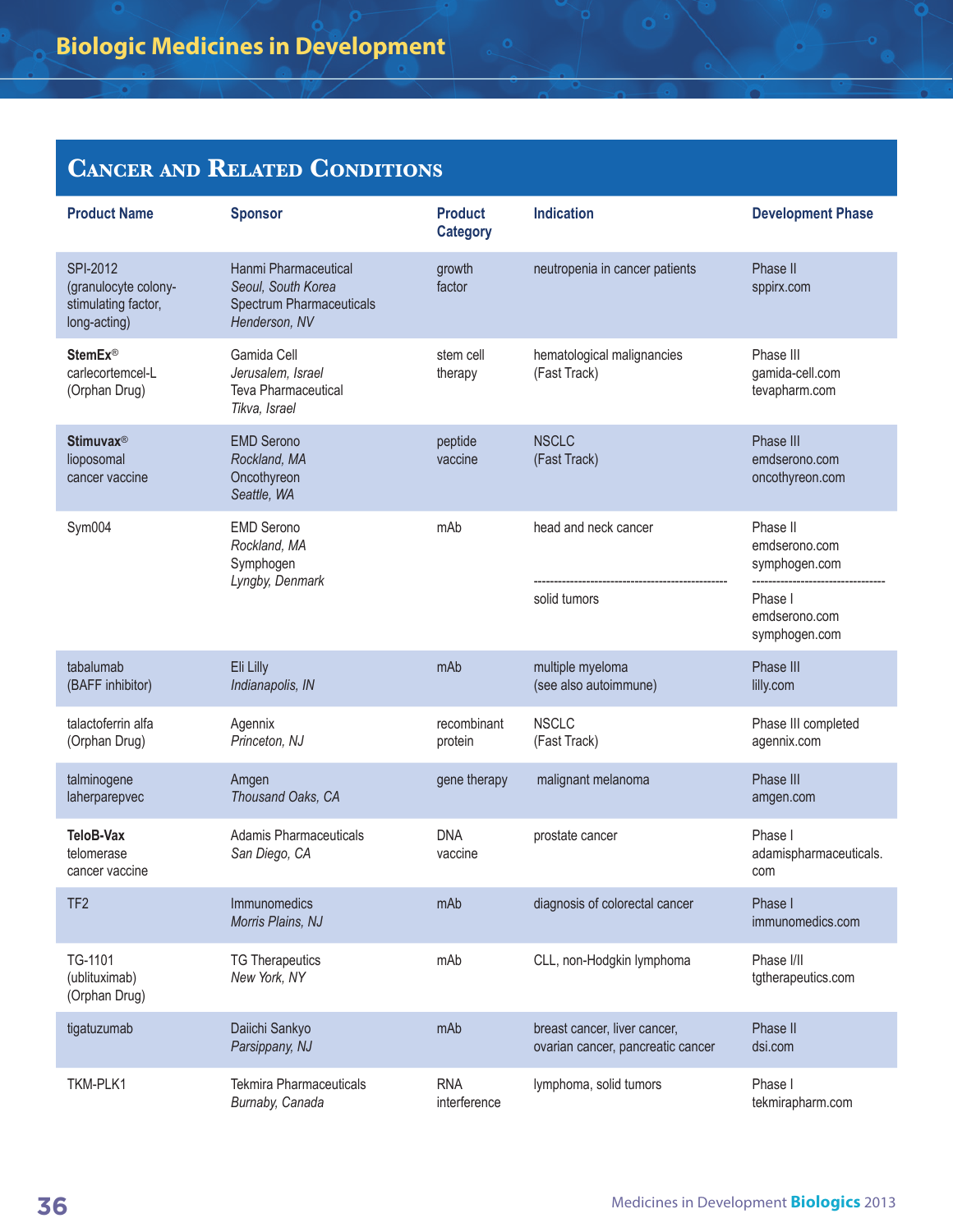## **Cancer and Related Conditions**

| <b>Product Name</b>                              | <b>Sponsor</b>                                                 | <b>Product</b><br><b>Category</b>         | <b>Indication</b>                                                                                            | <b>Development Phase</b>                     |
|--------------------------------------------------|----------------------------------------------------------------|-------------------------------------------|--------------------------------------------------------------------------------------------------------------|----------------------------------------------|
| Toca-511<br>(cytosine deaminase<br>gene therapy) | Tocagen<br>San Diego, CA                                       | gene therapy                              | glioblastoma                                                                                                 | Phase I/II<br>tocagen.com                    |
| trastuzumab<br>emtansine<br>$(T-DM1)$            | Genentech<br>South San Francisco, CA<br>Roche<br>Nutley, NJ    | mAb                                       | first-line HER2-positive metastatic<br>breast cancer, third-line HER2-posi-<br>tive metastatic breast cancer | Phase III<br>gene.com<br>roche.com           |
|                                                  |                                                                |                                           | early HER2-positive breast<br>cancer, advanced HER2-positive<br>gastric cancer                               | Phase II<br>gene.com<br>roche.com            |
| <b>TRC105</b>                                    | <b>TRACON Pharmaceuticals</b><br>San Diego, CA                 | mAb                                       | bladder cancer, liver cancer,<br>ovarian cancer, prostate cancer                                             | Phase II<br>traconpharma.com                 |
|                                                  |                                                                |                                           | solid tumors                                                                                                 | Phase I<br>traconpharma.com                  |
| tremelimumab<br>(anti-CTLA4 mAb)                 | AstraZeneca<br>Wilmington, DE<br>MedImmune<br>Gaithersburg, MD | mAb                                       | solid tumors                                                                                                 | Phase II<br>astrazeneca.com<br>medimmune.com |
| <b>Trivax</b><br>cancer vaccine                  | <b>Activartis Biotech</b><br>Vienna, Austria                   | personalized<br>dendritic cell<br>vaccine | glioblastoma                                                                                                 | Phase II<br>activartis.com                   |
| tumor immunotherapy<br>mAb                       | Genentech<br>South San Francisco, CA                           | mAb                                       | solid tumors                                                                                                 | Phase I<br>gene.com                          |
| TV1-Brain-1                                      | <b>TVAX Biomedical</b><br>Lenexa, KS                           | cell vaccine                              | glioblastoma                                                                                                 | Phase II<br>tvaxbiomedical.com               |
| TV1-Kidney-1                                     | <b>TVAX Biomedical</b><br>Lenexa, KS                           | cell vaccine                              | renal cancer                                                                                                 | Phase II<br>tvaxbiomedical.com               |
| U3-1565                                          | Daiichi Sankyo<br>Parsippany, NJ                               | mAb                                       | solid tumors                                                                                                 | Phase I<br>dsi.com                           |
| urelumab<br>$(anti-CD137)$                       | <b>Bristol-Myers Squibb</b><br>Princeton, NJ                   | mAb                                       | cancer                                                                                                       | Phase I<br>bms.com                           |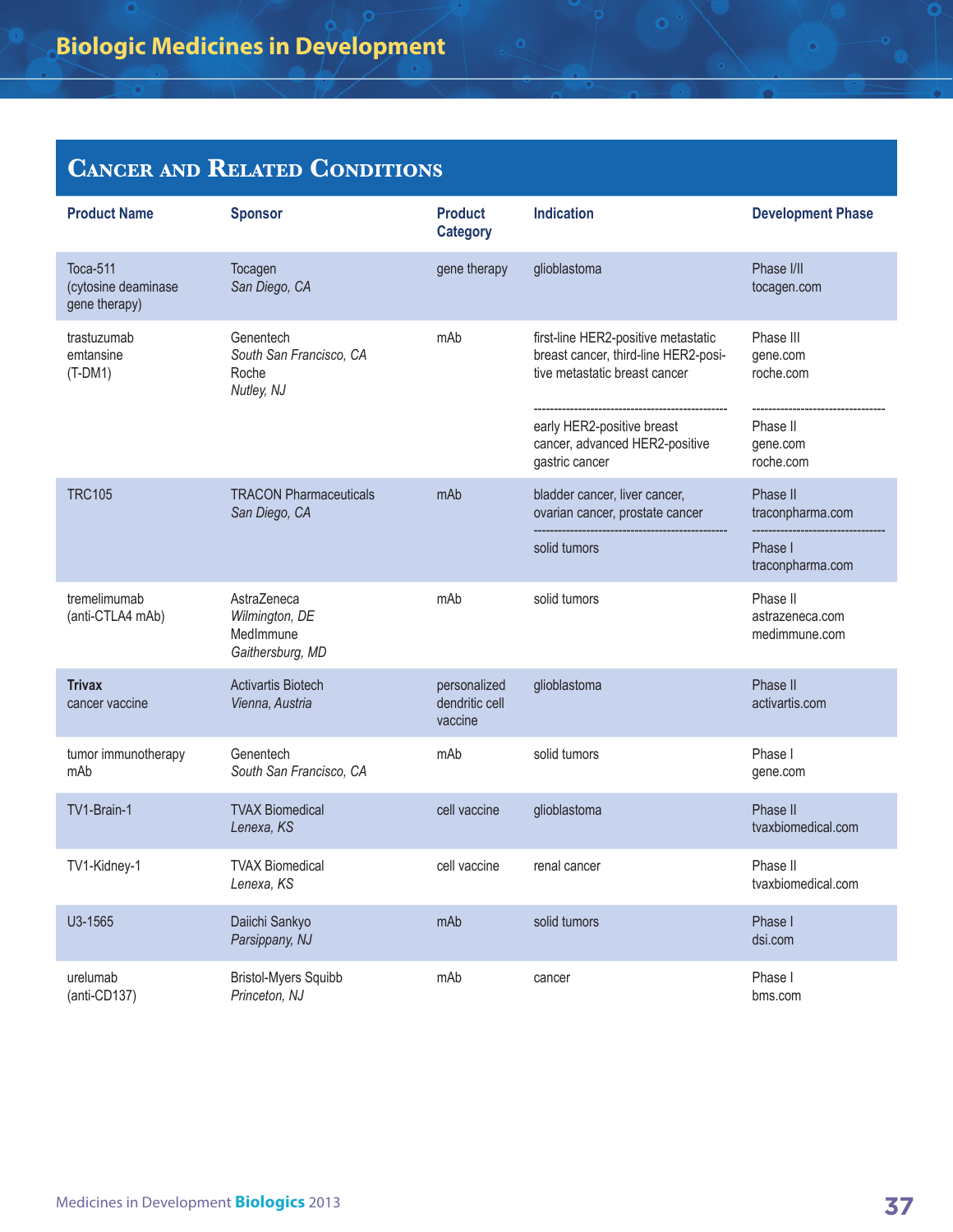#### **Cancer and Related Conditions**

| <b>Product Name</b>                       | <b>Sponsor</b>                                                               | <b>Product</b><br><b>Category</b> | <b>Indication</b>                                                                            | <b>Development Phase</b>                 |
|-------------------------------------------|------------------------------------------------------------------------------|-----------------------------------|----------------------------------------------------------------------------------------------|------------------------------------------|
| V503                                      | <b>Merck</b><br>Whitehouse Station, NJ                                       | vaccine                           | prevention of cervical cancer,<br>prevention of vulvovaginal cancer<br>(see also infectious) | Phase III<br>merck.com                   |
| <b>VAY736</b>                             | MorphoSys<br>Munich, Germany<br>Novartis Pharmaceuticals<br>East Hanover, NJ | mAb                               | CLL<br>(see also other)                                                                      | Phase I<br>morphosys.com<br>novartis.com |
| <b>VB-111</b>                             | <b>VBL Therapeutics</b><br>Or Yehuda, Israel                                 | gene<br>therapy                   | thyroid cancer                                                                               | Phase II<br>vblrx.com                    |
|                                           |                                                                              |                                   | glioblastoma                                                                                 | Phase I/II<br>vblrx.com                  |
| VB4-845<br>(Orphan Drug)                  | Viventia Biotechnologies<br>Mississauga, Canada                              | mAb                               | bladder cancer                                                                               | Phase II<br>viventia.com                 |
| Vectibix®<br>panitumumab                  | Amgen<br>Thousand Oaks, CA                                                   | mAb                               | colorectal cancer (first-line therapy,<br>second-line therapy)                               | application submitted<br>amgen.com       |
| VEGFR3 mAb<br>$(IMC-3C5)$                 | Eli Lilly<br>Indianapolis, IN<br>ImClone Systems<br>Bridgewater, NJ          | mAb                               | cancer                                                                                       | Phase I<br>lilly.com                     |
| veltuzumab<br>(IMMU-106)<br>(Orphan Drug) | Immunomedics<br>Morris Plains, NJ                                            | mAb                               | CLL, non-Hodgkin lymphoma<br>(see also autoimmune)                                           | Phase I/II<br>immunomedics.com           |
| <b>VGX-100</b>                            | Circadian Technologies<br>Victoria, Australia                                | mAb                               | solid tumors                                                                                 | Phase I<br>circadian.com.au              |
| <b>VGX-3100</b>                           | <b>Inovio Pharmaceuticals</b><br>Blue Bell, PA                               | <b>DNA</b><br>vaccine             | cervical dysplasia                                                                           | Phase II<br>inovio.com                   |
| volociximab                               | AbbVie<br>North Chicago, IL                                                  | mAb                               | <b>NSCLC</b>                                                                                 | Phase I completed<br>abbvie.com          |
| <b>VX15</b>                               | Vaccinex<br>Rochester, NY                                                    | mAb                               | solid tumors<br>(see also autoimmune)                                                        | Phase I<br>vaccinex.com                  |
| WT1 antigen-<br>specific cancer           | GlaxoSmithKline<br>Rsch. Triangle Park, NC                                   | recombinant<br>vaccine            | AML                                                                                          | Phase II<br>gsk.com                      |
| immunotherapeutic                         |                                                                              |                                   | breast cancer                                                                                | Phase I<br>gsk.com                       |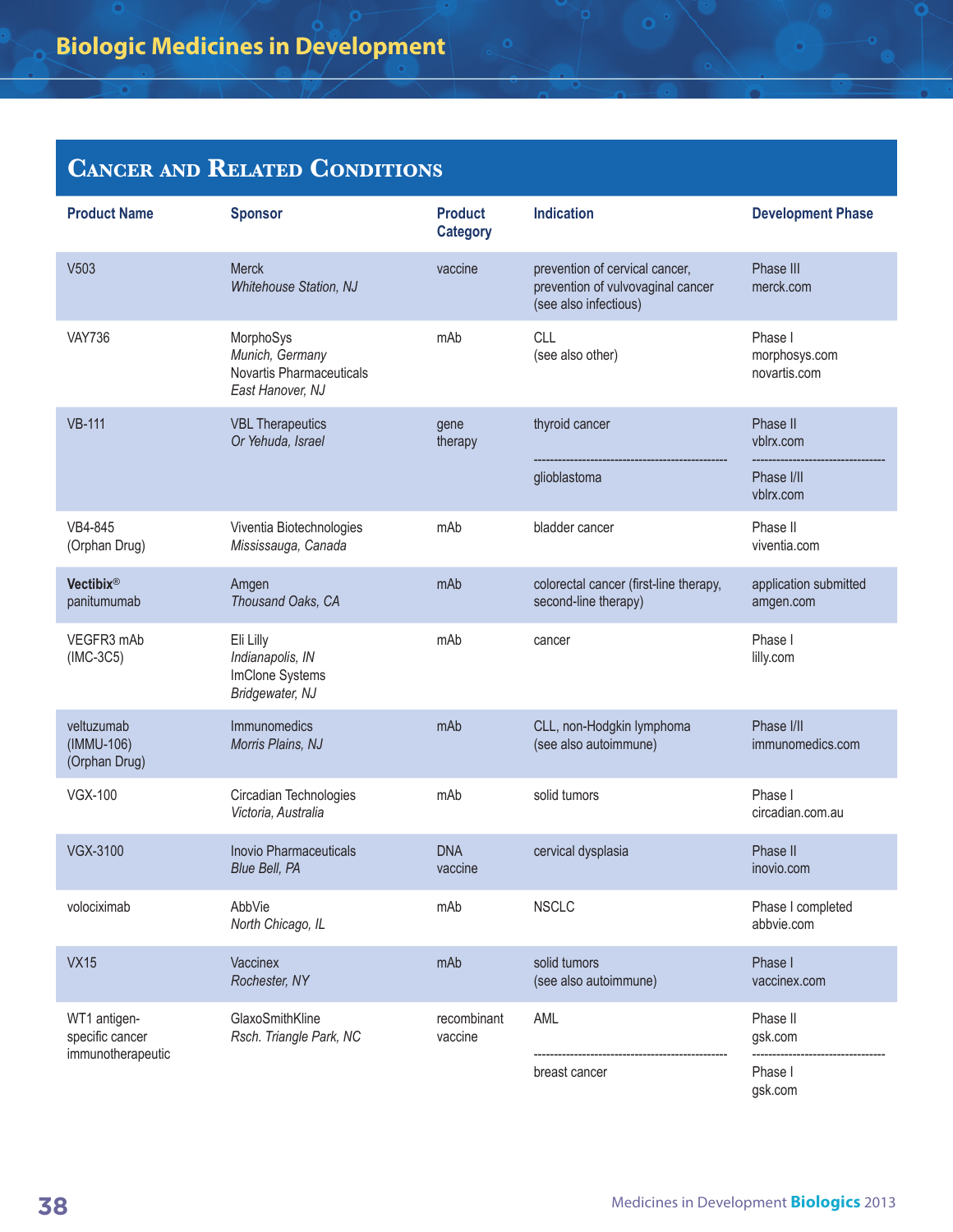#### **Cancer and Related Conditions**

| <b>Product Name</b>                                                   | <b>Sponsor</b>                                                                      | <b>Product</b><br><b>Category</b> | <b>Indication</b>                                            | <b>Development Phase</b>                              |
|-----------------------------------------------------------------------|-------------------------------------------------------------------------------------|-----------------------------------|--------------------------------------------------------------|-------------------------------------------------------|
| WT2725                                                                | <b>Sunovion Pharmaceuticals</b><br>Marlborough, MA                                  | peptide<br>vaccine                | solid tumors                                                 | Phase I<br>sunovion.com                               |
| <b>Xgeva®</b><br>denosumab                                            | Amgen<br>Thousand Oaks, CA                                                          | mAb                               | delay or prevention of bone<br>metastases in prostate cancer | application submitted<br>amgen.com                    |
|                                                                       |                                                                                     |                                   | delay or prevention of bone metases<br>in breast cancer      | Phase III<br>amgen.com                                |
|                                                                       |                                                                                     |                                   | giant cell tumor of the bone                                 | Phase II<br>amgen.com                                 |
| <b>Xiaflex<sup>®</sup></b><br>collagenase clostridium<br>histolyticum | <b>BioSpecifics Technologies</b><br>Lynbrook, NY                                    | peptide                           | lipoma<br>(see also musculoskeletal,<br>other)               | Phase II<br>biospecifics.com                          |
| <b>XmAb®</b><br>high ADCC mAb                                         | Boehringer Ingelheim<br>Pharmaceuticals<br>Ridgefield, CT<br>Xencor<br>Monrovia, CA | mAb                               | cancer                                                       | Phase I<br>boehringer-ingelheim.<br>com<br>xencor.com |
| XmAb <sup>®</sup> 2513<br>anti-CD30 mAb                               | Xencor<br>Monrovia, CA                                                              | mAb                               | Hodgkin disease,<br>T-cell lymphoma                          | Phase I<br>xencor.com                                 |
| XmAb <sup>®</sup> 5574<br>anti-CD19 mAb                               | MorphoSys<br>Munich, Germany<br>Xencor<br>Monrovia, CA                              | mAb                               | CLL                                                          | Phase I<br>morphosys.com<br>xencor.com                |
| Y-90 hPAM 4<br>(IMMU-107)<br>(Orphan Drug)                            | Immunomedics<br>Morris Plains, NJ                                                   | mAb                               | pancreatic cancer<br>(Fast Track)                            | Phase I/II<br>immunomedics.com                        |
| Yervoy™<br>ipilimumab<br>(Orphan Drug)                                | <b>Bristol-Myers Squibb</b><br>Princeton, NJ                                        | mAb                               | adjuvant melanoma, NSCLC,<br>prostate cancer, SCLC           | Phase III<br>bms.com                                  |
|                                                                       |                                                                                     |                                   | gastric cancer, ovarian cancer                               | Phase II<br>bms.com                                   |
| zanolimumab                                                           | <b>Emergent BioSolutions</b><br>Rockville, MD                                       | mAb                               | peripheral T-cell lymphoma                                   | Phase II<br>emergentbiosolutions.<br>com              |
| <b>Zevalin®</b><br>ibritumomab tiuxetan                               | Spectrum Pharmaceuticals<br>Henderson, NV                                           | mAb                               | diffuse large B-cell lymphoma                                | Phase III<br>sppirx.com                               |
|                                                                       |                                                                                     |                                   | non-Hodgkin lymphoma                                         | Phase II<br>sppirx.com                                |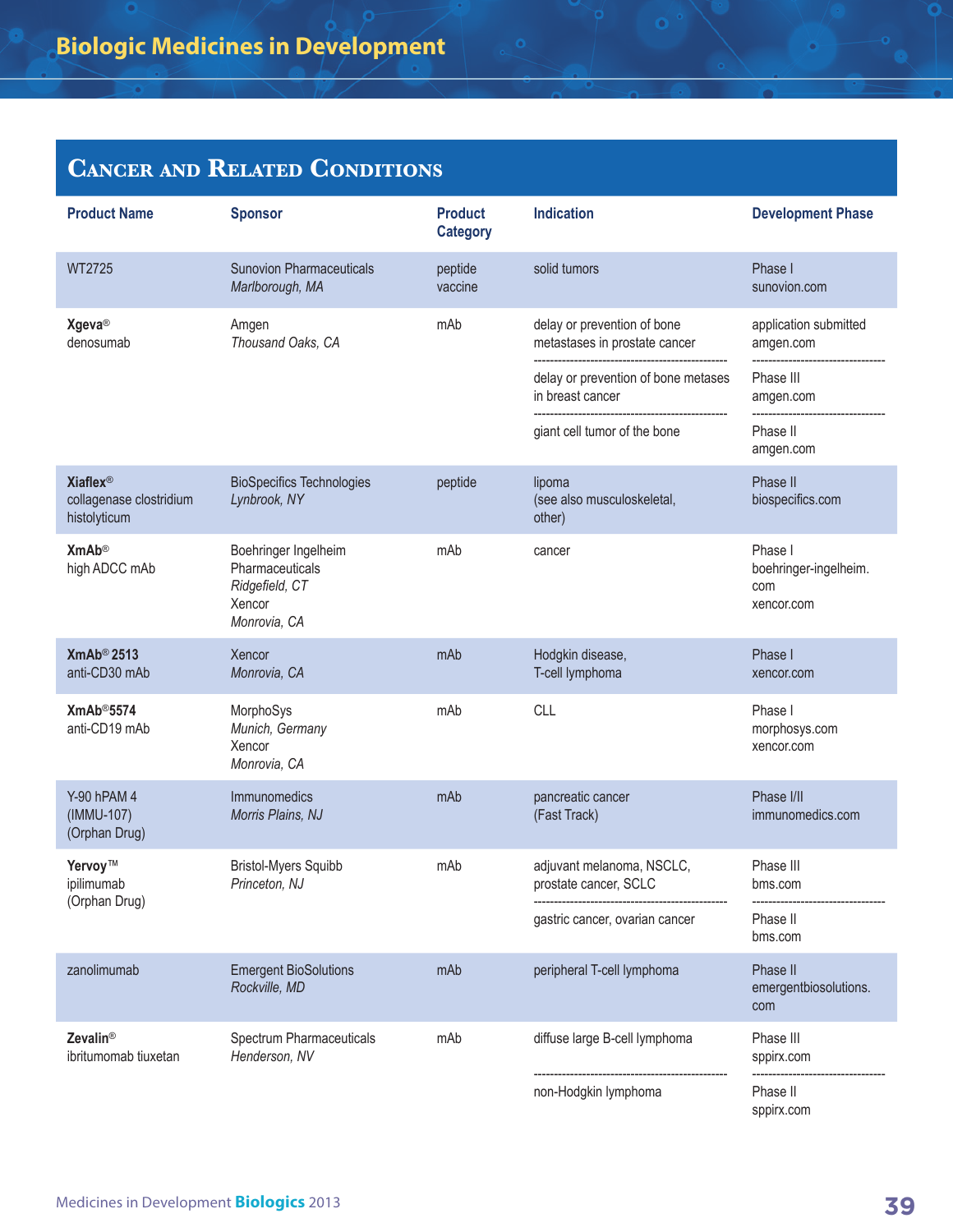| <b>Product Name</b>                    | <b>Sponsor</b>                                       | <b>Product</b><br><b>Category</b> | <b>Indication</b>                           | <b>Development Phase</b>                |
|----------------------------------------|------------------------------------------------------|-----------------------------------|---------------------------------------------|-----------------------------------------|
| 3K3A-APC                               | <b>ZZ Biotech</b><br>Houston, TX                     | recombinant<br>protein            | stroke                                      | Phase I<br>zzbiotech.com                |
| ACP-501<br>(rhLCAT)                    | AlphaCore Pharma<br>Ann Arbor, MI                    | recombinant<br>protein            | atherosclerosis,<br>coronary artery disease | Phase I<br>alphacorepharma.com          |
| <b>ACY001</b>                          | Arteriocyte<br>Cleveland, OH                         | stem cell<br>therapy              | chronic coronary ischemia                   | Phase I completed<br>arteriocyte.com    |
| adipose stem cell therapy              | <b>Cytori Therapeutics</b><br>San Diego, CA          | stem cell<br>therapy              | myocardial ischemia                         | Phase I/II<br>cytori.com                |
| adult autologous stem cell<br>therapy  | <b>Baxter International</b><br>Deerfield, IL         | stem cell<br>therapy              | myocardial ischemia                         | Phase III<br>baxter.com                 |
|                                        |                                                      |                                   | critical limb ischemia                      | Phase I/II completed<br>baxter.com      |
| adult mesenchymal stem<br>cell therapy | <b>BioCardia</b><br>San Carlos, CA                   | stem cell<br>therapy              | ischemic heart disorders                    | Phase I/II<br>biocardia.com             |
| <b>ALD-201</b>                         | Cytomedix<br>Gaithersburg, MD                        | stem cell<br>therapy              | ischemic heart failure                      | Phase I completed<br>cytomedix.com      |
| ALD-301                                | Cytomedix<br>Gaithersburg, MD                        | stem cell<br>therapy              | critical limb ischemia                      | Phase I/II<br>cytomedix.com             |
| ALD-401                                | Cytomedix<br>Gaithersburg, MD                        | stem cell<br>therapy              | ischemic stroke                             | Phase II<br>cytomedix.com               |
| allogeneic stem<br>cell therapy        | Stemedica Cell Technologies<br>San Diego, CA         | stem cell<br>therapy              | ischemic stroke                             | Phase I/II<br>stemedica.com             |
| <b>ALN-PCS</b>                         | <b>Alnylam Pharmaceuticals</b><br>Cambridge, MA      | <b>RNA</b><br>interference        | hypercholesterolemia                        | Phase I<br>alnylam.com                  |
| ALO-212                                | Arteriocyte<br>Cleveland, OH                         | stem cell<br>therapy              | critical limb ischemia                      | Phase I<br>arteriocyte.com              |
| <b>AMG 145</b>                         | Amgen<br>Thousand Oaks, CA                           | mAb                               | hypercholesterolemia                        | Phase III<br>amgen.com                  |
|                                        |                                                      |                                   | hyperlipoproteinemia type IIa               | Phase II/III<br>amgen.com               |
| AMR-001                                | Amorcyte<br>Allendale, NJ<br>NeoStem<br>New York, NY | stem cell<br>therapy              | myocardial infarction                       | Phase II<br>amorcyte.com<br>neostem.com |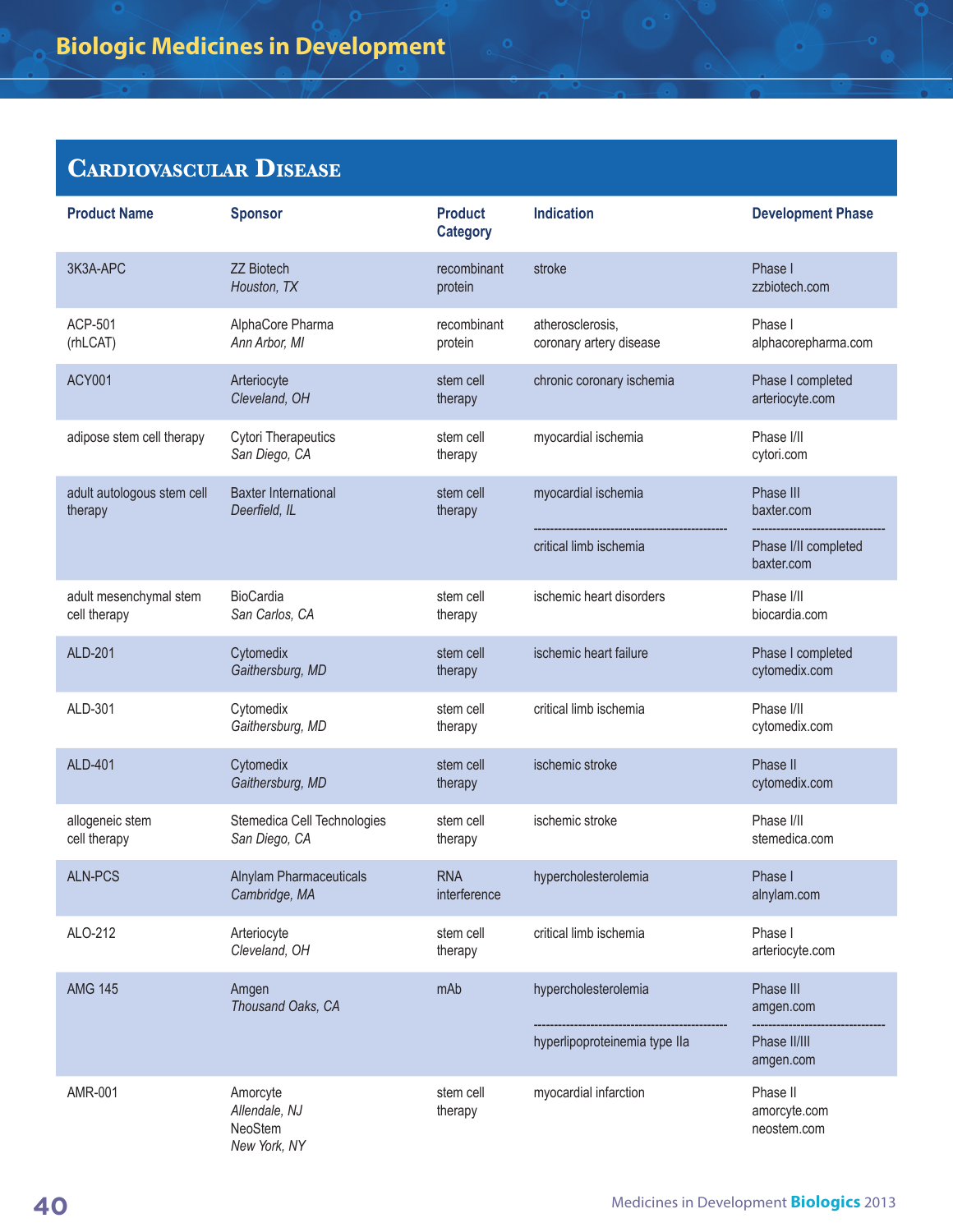| <b>Product Name</b>                                                       | <b>Sponsor</b>                                                                         | <b>Product</b><br><b>Category</b> | <b>Indication</b>                                                        | <b>Development Phase</b>           |
|---------------------------------------------------------------------------|----------------------------------------------------------------------------------------|-----------------------------------|--------------------------------------------------------------------------|------------------------------------|
| Anginera™<br>epicardial angiogenesis<br>patch                             | Theregen<br>San Francisco, CA                                                          | fibroblast<br>cell<br>therapy     | heart failure, ischemic<br>heart disorders                               | Phase I<br>theragen.com            |
| anti-fibrin mAb<br>3B6/22 Tc-99m                                          | Agenix<br>Sydney, Australia                                                            | mAb                               | diagnosis of deep vein<br>thrombosis, diagnosis of<br>pulmonary embolism | Phase II<br>agenix.com             |
| anti-oxLDL<br>(BI-204/RG7418)                                             | <b>BioInvent International</b><br>Lund, Sweden<br>Genentech<br>South San Francisco, CA | mAb                               | atherosclerosis                                                          | Phase II<br>gene.com               |
| anti-PCSK9 mAb<br>(RG7652)                                                | Genentech<br>South San Francisco, CA                                                   | mAb                               | cardiovascular disease                                                   | Phase II<br>gene.com               |
| cardiovascular medicine                                                   | Eli Lilly<br>Indianapolis, IN                                                          | biologic                          | cardiovascular disease                                                   | Phase I<br>lilly.com               |
| Collategene®<br>AnGes MG<br>Gaithersburg, MD<br>beperminogene             | Mitsubishi Tanabe Pharma                                                               | gene therapy                      | peripheral arterial disease<br>(Fast Track)                              | Phase II<br>anges-mg.com           |
| perplasmid                                                                | Osaka, Japan                                                                           |                                   | ischemic heart disease                                                   | Phase I<br>anges-mg.com            |
| combination autologous<br>stem cell therapy                               | <b>TCA Cellular Therapy</b><br>Covington, LA                                           | stem cell<br>therapy              | coronary ischemia,<br>ischemic heart disorders                           | Phase II<br>tcacellulartherapy.com |
| CPI-003<br>(intracoronary cardio-<br>sphere-derived stem cell<br>therapy) | Capricor<br>Beverly Hills, CA                                                          | stem cell<br>therapy              | myocardial infarction                                                    | Phase I<br>capricor.com            |
| desmoteplase                                                              | Lundbeck<br>Deerfield, IL                                                              | recombinant<br>protein            | ischemic stroke<br>(Fast Track)                                          | Phase III<br>lundbeck.com          |
| endometrial blood stem<br>cell therapy                                    | Medistem<br>San Diego, CA                                                              | stem cell<br>therapy              | heart failure                                                            | Phase II<br>medisteminc.com        |
| fibroblast growth<br>factor-1                                             | CardioVascular BioTherapeutics<br>Las Vegas, NV                                        | fibroblast<br>growth factor       | severe coronary heart disease<br>(see also skin)                         | Phase II<br>cvbt.com               |
| Generx™<br>alferminogene tadenovec                                        | <b>Cardium Therapeutics</b><br>San Diego, CA                                           | gene therapy                      | myocardial ischemia<br>(Fast Track)                                      | Phase III<br>cardiumthx.com        |
| GGF <sub>2</sub><br>(glial growth factor 2)                               | <b>Acorda Therapeutics</b><br>Hawthorne, NY                                            | growth<br>factor                  | congestive heart failure                                                 | Phase I<br>acorda.com              |
| GSK249320                                                                 | GlaxoSmithKline<br>Rsch. Triangle Park, NC                                             | mAb                               | stroke                                                                   | Phase II<br>gsk.com                |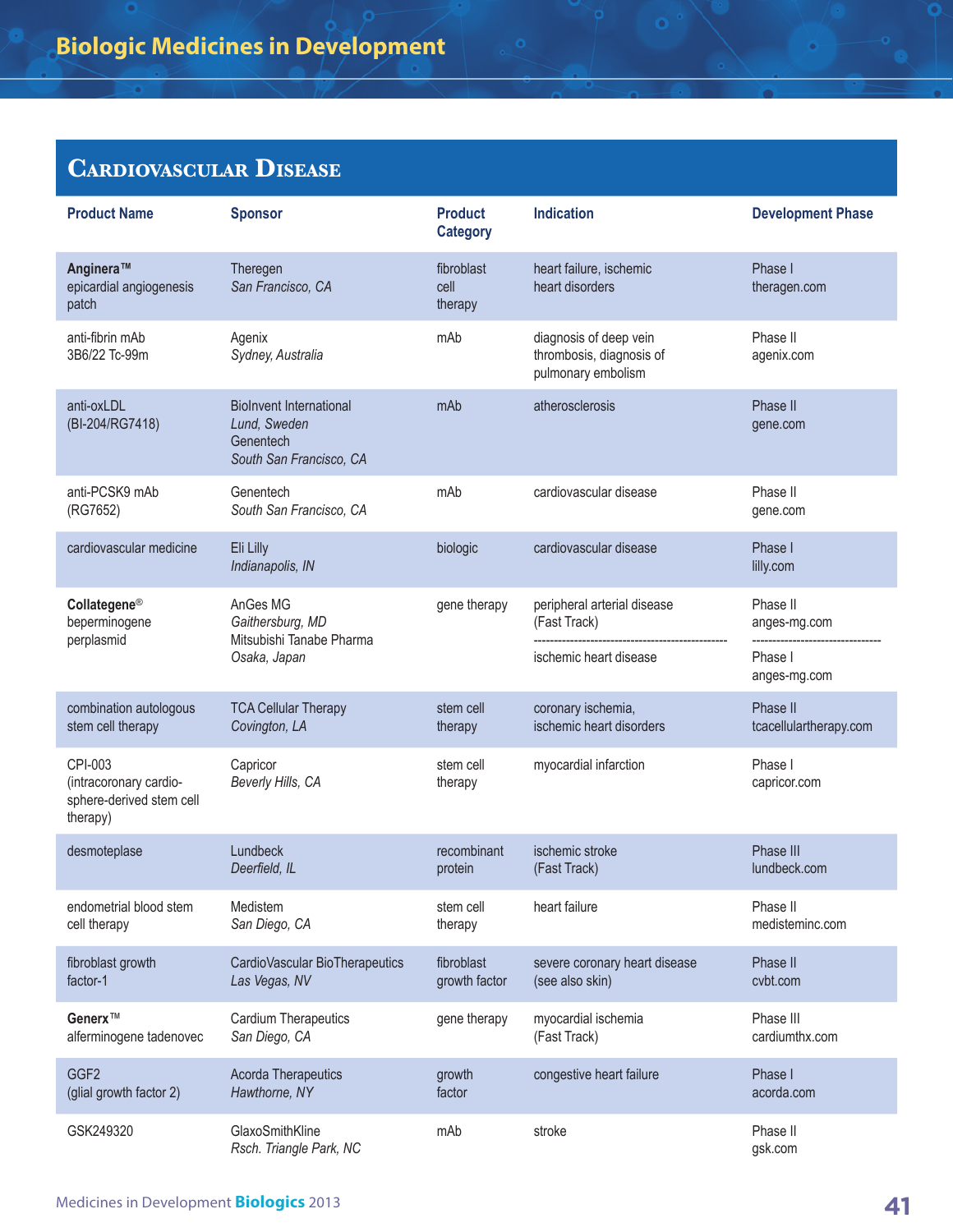| <b>Product Name</b>                                              | <b>Sponsor</b>                               | <b>Product</b><br><b>Category</b> | <b>Indication</b>                                                                                              | <b>Development Phase</b>               |
|------------------------------------------------------------------|----------------------------------------------|-----------------------------------|----------------------------------------------------------------------------------------------------------------|----------------------------------------|
| IL-1 ß antibody                                                  | Eli Lilly<br>Indianapolis, IN                | mAb                               | cardiovascular disease                                                                                         | Phase I<br>lilly.com                   |
| llaris <sup>®</sup><br>canakinumab                               | Novartis Pharmaceuticals<br>East Hanover, NJ | mAb                               | secondary prevention of<br>cardiovascular events<br>(see also autoimmune, diabetes,<br>musculoskeletal)        | Phase III<br>novartis.com              |
| inclacumab<br>(RG1512)                                           | Roche<br>Nutley, NJ                          | mAb                               | peripheral vascular disease                                                                                    | Phase II<br>roche.com                  |
| <b>Iprivask®</b><br>desirudin                                    | Canyon Pharmaceuticals<br>Columbia, MD       | recombinant<br>protein            | prevention of thrombosis                                                                                       | in clinical trials<br>canyonpharma.com |
| ischemic tolerant<br>allogeneic mesenchymal<br>stem cell therapy | Stemedica Cell Technologies<br>San Diego, CA | stem cell<br>therapy              | acute myocardial infarction                                                                                    | Phase II<br>stemedica.com              |
| ISIS-APOCIII <sub>P</sub>                                        | Isis Pharmaceuticals<br>Carlsbad, CA         | antisense                         | coronary artery disease                                                                                        | Phase II<br>isispharm.com              |
| <b>ISIS-CRP</b> <sub>RX</sub>                                    | <b>Isis Pharmaceuticals</b><br>Carlsbad, CA  | antisense                         | atrial fibrillation,<br>coronary artery disease<br>(see also autoimmune)                                       | Phase II<br>isispharm.com              |
| ixmyelocel-T<br>(Orphan Drug)                                    | Aastrom Biosciences<br>Ann Arbor, MI         | stem cell<br>therapy              | critical limb ischemia<br>(Fast Track)                                                                         | Phase III<br>aastrom.com               |
|                                                                  |                                              |                                   | dilated cardiomyopathy                                                                                         | Phase II<br>aastrom.com                |
| MABp1                                                            | <b>XBiotech</b><br>Austin, TX                | mAb                               | vascular restinosis<br>(see also cancer, diabetes, skin)                                                       | Phase II<br>xbiotech.com               |
| mesenchymal precursor<br>cell (MPC) product                      | Mesoblast<br>New York, NY                    | stem cell<br>therapy              | congestive heart failure,<br>myocardial infarction<br>(see also diabetes,<br>musculoskeletal, transplantation) | Phase II<br>mesoblast.com              |
| <b>MultiGeneAngio</b>                                            | MultiGene Vascular Systems<br>Nesher, Israel | cell<br>therapy                   | peripheral arterial disorders                                                                                  | Phase I/II<br>mgvs.co.il               |
| <b>MultiStem®</b><br>stem cell therapy                           | Athersys<br>Cleveland, OH                    | stem cell<br>therapy              | myocardial infarction, stroke<br>(see also digestive, transplantation)                                         | Phase II<br>athersys.com               |
| Mydicar™<br>SERCA 2a gene therapy                                | Celladon<br>La Jolla, CA                     | gene therapy                      | advanced heart failure<br>class III/IV                                                                         | Phase II<br>celladon.net               |
| <b>MyoCell®</b><br>muscle stem cell therapy                      | <b>Bioheart</b><br>Sunrise, FL               | stem cell<br>therapy              | congestive heart failure                                                                                       | Phase II/III<br>bioheartinc.com        |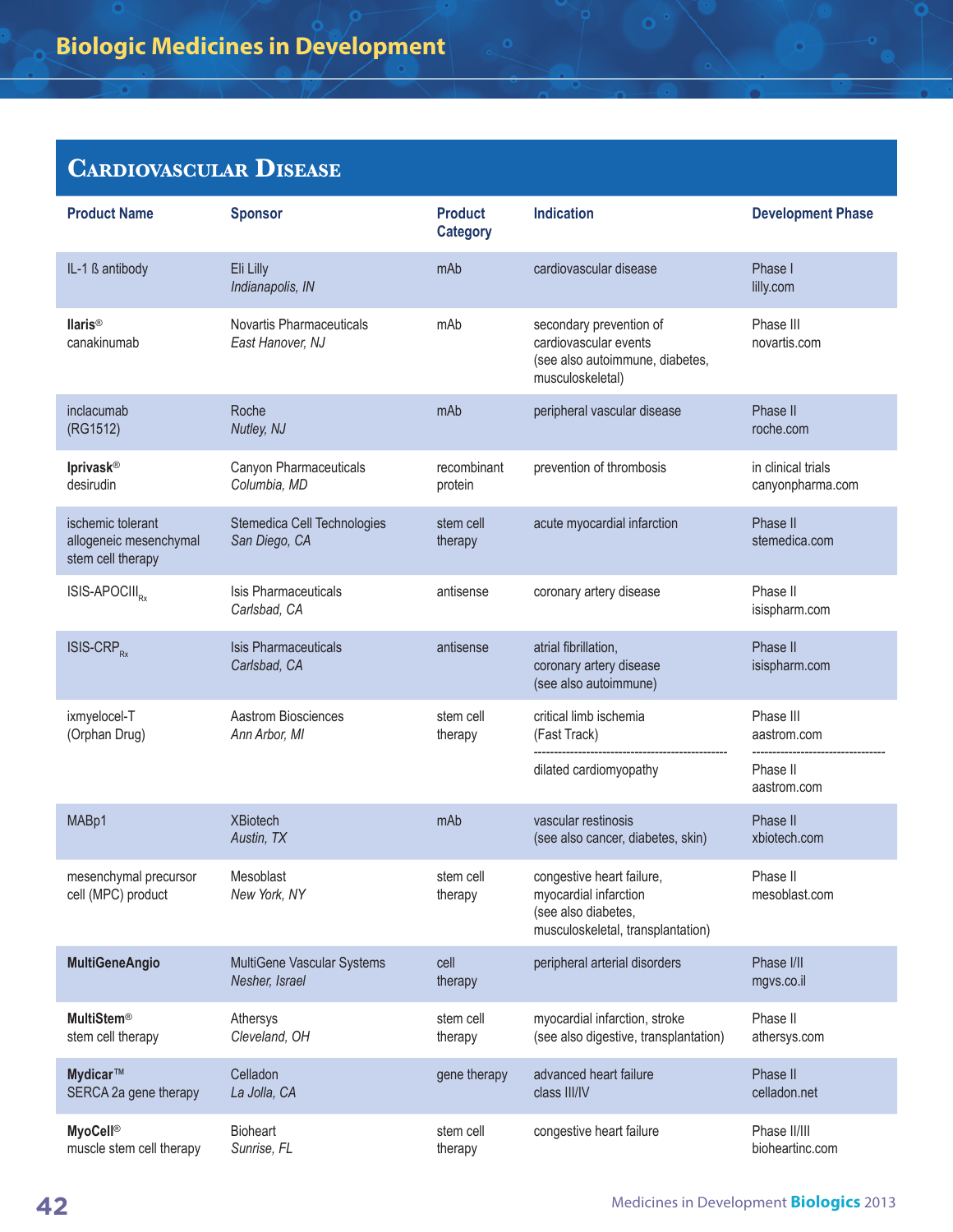| <b>Product Name</b>                                                           | <b>Sponsor</b>                                                             | <b>Product</b><br><b>Category</b> | <b>Indication</b>                                                                              | <b>Development Phase</b>                 |
|-------------------------------------------------------------------------------|----------------------------------------------------------------------------|-----------------------------------|------------------------------------------------------------------------------------------------|------------------------------------------|
| MyoCell <sup>®</sup> SDF-1<br>muscle stem cell therapy<br>(second-generation) | <b>Bioheart</b><br>Sunrise, FL                                             | stem cell<br>therapy              | congestive heart failure                                                                       | Phase I<br>bioheartinc.com               |
| NTx <sup>®</sup> -265                                                         | Stem Cell Therapeutics<br>Toronto, Canada                                  | stem cell<br>therapy              | stroke                                                                                         | Phase II<br>stemcellthera.com            |
| PB-1046                                                                       | PhaseBio Pharmaceuticals<br>Malvern, PA                                    | recombinant<br>fusion protein     | essential hypertension                                                                         | Phase I<br>phasebio.com                  |
| PCSK9 adnectin                                                                | <b>Bristol-Myers Squibb</b><br>Princeton, NJ                               | adnectin                          | cardiovascular disease                                                                         | Phase I<br>bms.com                       |
| PF-04950615<br>(RN316)                                                        | Pfizer<br>New York, NY                                                     | mAb                               | hypercholesterolemia                                                                           | Phase II<br>pfizer.com                   |
| PF-05335810                                                                   | Pfizer<br>New York, NY                                                     | biologic                          | hypercholesterolemia                                                                           | Phase I<br>pfizer.com                    |
| PLX-PAD                                                                       | <b>Pluristem Therapeutics</b><br>Haifa, Israel                             | stem cell<br>therapy              | intermittent claudication                                                                      | Phase II<br>pluristem.com                |
| Prochymal®<br>remestemcel-L                                                   | Osiris Therapeutics<br>Columbia, MD                                        | stem cell<br>therapy              | acute myocardial infarction<br>(see also diabetes, digestive,<br>respiratory, transplantation) | Phase II<br>osiris.com                   |
| <b>PRT-201</b><br>(Orphan Drug)                                               | <b>Proteon Therapeutics</b><br>Waltham, MA                                 | recombinant<br>protein            | vascular access for hemodialysis<br>(Fast Track)                                               | Phase II<br>proteontherapeutics.com      |
|                                                                               |                                                                            |                                   | peripheral vascular disease                                                                    | Phase I<br>proteontherapeutics.com       |
| SAR236553/REGN727<br>(anti-PCSK-9 mAb)                                        | Regeneron Pharmaceuticals<br>Tarrytown, NY<br>Sanofi US<br>Bridgewater, NJ | mAb                               | hypercholesterolemia                                                                           | Phase III<br>regeneron.com<br>sanofi.com |
| SB623                                                                         | SanBio<br>Mountain View, CA                                                | stem cell<br>therapy              | stroke                                                                                         | Phase I/II<br>san-bio.com                |
| SDF-1<br>(stromal cell-derived<br>factor-1)                                   | Juventas Therapeutics<br>Cleveland, OH                                     | gene therapy                      | critical limb ischemia, heart failure                                                          | Phase II<br>juventasinc.com              |
| <b>Syncria®</b><br>albiglutide                                                | GlaxoSmithKline<br>Rsch. Triangle Park, NC                                 | recombinant<br>fusion protein     | heart failure<br>(see also diabetes)                                                           | Phase II<br>gsk.com                      |
| <b>TS01</b>                                                                   | Thrombolytic Science Interna-<br>tional<br>Cambridge, MA                   | recombinant<br>protein            | acute ischemic stroke                                                                          | Phase I<br>tsillc.net                    |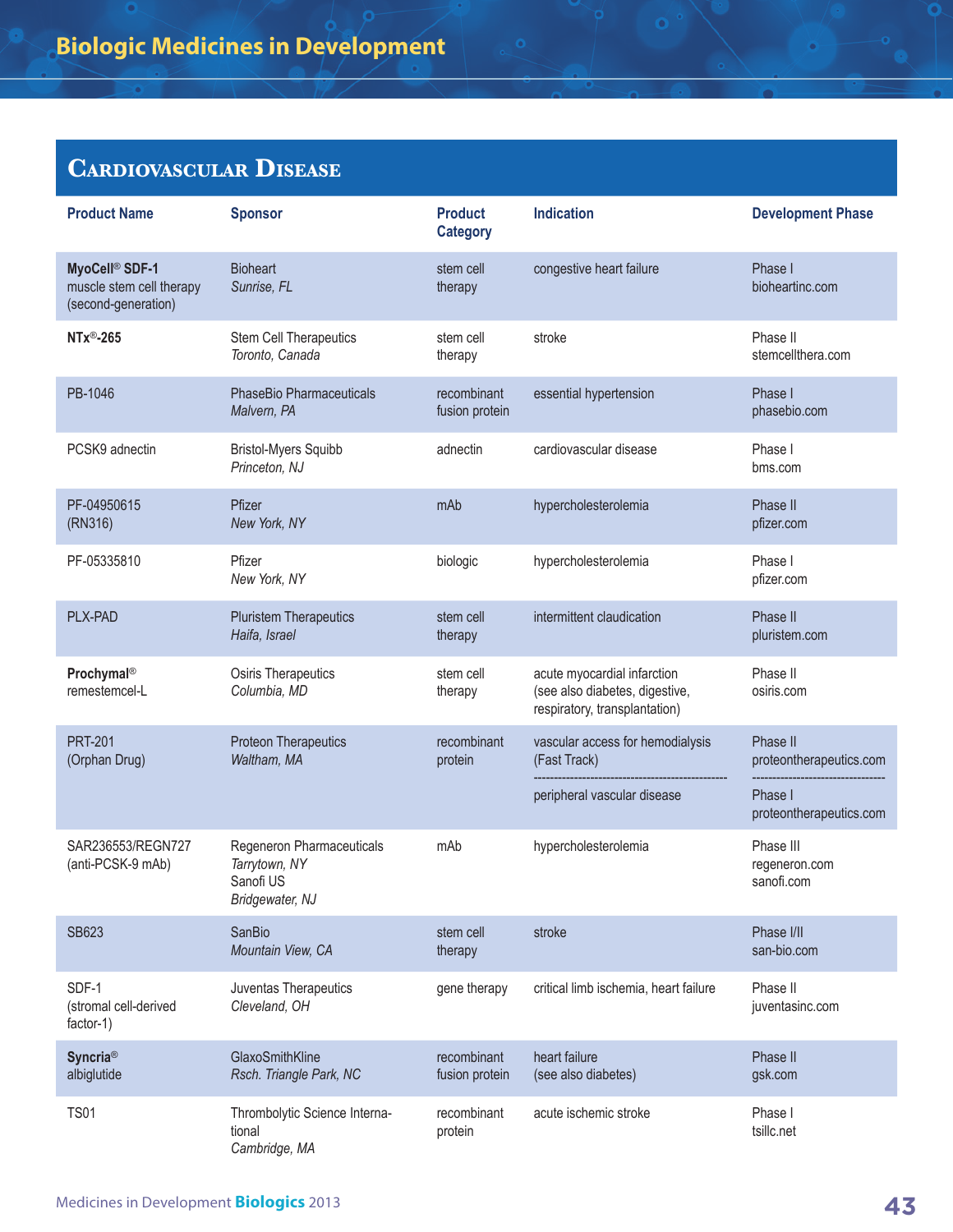| <b>Product Name</b>                                               | <b>Sponsor</b>                               | <b>Product</b><br><b>Category</b> | <b>Indication</b>                                                                                                          | <b>Development Phase</b>              |
|-------------------------------------------------------------------|----------------------------------------------|-----------------------------------|----------------------------------------------------------------------------------------------------------------------------|---------------------------------------|
| Vascugel®<br>cell therapy<br>(Orphan Drug)                        | Shire Regenerative Medicine<br>Wayne, PA     | cell<br>therapy                   | peripheral vascular disorder in<br>patients undergoing arteriovenous<br>access procedures for hemodialysis<br>(Fast Track) | Phase II<br>shire.com                 |
| <b>VM-202</b><br>(modified hepatocyte                             | <b>VW BioPharma</b><br>Atlanta, GA           | gene therapy                      | peripheral arterial disease<br>(see also neurologic)                                                                       | Phase II<br>viromed.co.kr             |
| growth factor gene<br>therapy)                                    |                                              |                                   | myocardial ischemia                                                                                                        | Phase I<br>viromed.co.kr              |
| <b>DIABETES</b>                                                   |                                              |                                   |                                                                                                                            |                                       |
| <b>Product Name</b>                                               | <b>Sponsor</b>                               | <b>Product</b><br><b>Category</b> | <b>Indication</b>                                                                                                          | <b>Development Phase</b>              |
| BHT-3201                                                          | <b>Bayhill Therapeutics</b><br>Palo Alto, CA | <b>DNA</b><br>vaccine             | type 1 diabetes                                                                                                            | Phase I completed<br>bayhilltx.com    |
| <b>CVX-096</b><br>(PF-04856883)                                   | Pfizer<br>New York, NY                       | recombinant<br>fusion<br>protein  | type 2 diabetes                                                                                                            | Phase I<br>pfizer.com                 |
| diabetes medicine                                                 | Eli Lilly<br>Indianapolis, IN                | biologic                          | diabetes                                                                                                                   | Phase I<br>lilly.com                  |
| diabetes medicine                                                 | Eli Lilly<br>Indianapolis, IN                | biologic                          | diabetes                                                                                                                   | Phase I<br>lilly.com                  |
| diabetes medicine                                                 | Eli Lilly<br>Indianapolis, IN                | biologic                          | diabetes                                                                                                                   | Phase I<br>lilly.com                  |
| <b>Diamyd®</b><br>autoimmune<br>diabetes vaccine<br>(Orphan Drug) | Diamyd<br>Pittsburgh, PA                     | vaccine                           | type 1 diabetes                                                                                                            | Phase III<br>diamyd.com               |
| dulaglutide<br>$(GLP-1)$                                          | Eli Lilly<br>Indianapolis, IN                | recombinant<br>fusion protein     | type 2 diabetes                                                                                                            | Phase III<br>lilly.com                |
| gevokizumab<br>(IL-1B inhibitor mAb)                              | <b>XOMA</b><br>Berkeley, CA                  | mAb                               | type 1 diabetes, type 2 diabetes<br>(see also eye, musculoskeletal,<br>skin)                                               | Phase II<br>xoma.com                  |
| GSK1070806<br>$(IL-18 mAb)$                                       | GlaxoSmithKline<br>Rsch. Triangle Park, NC   | mAb                               | type 2 diabetes<br>(see also digestive)                                                                                    | Phase II<br>gsk.com                   |
| IBC-VS01<br>(insulin B-chain vaccine)                             | Orban Biotech<br>Brookline, MA               | vaccine                           | type I diabetes                                                                                                            | Phase I completed<br>orbanbiotech.com |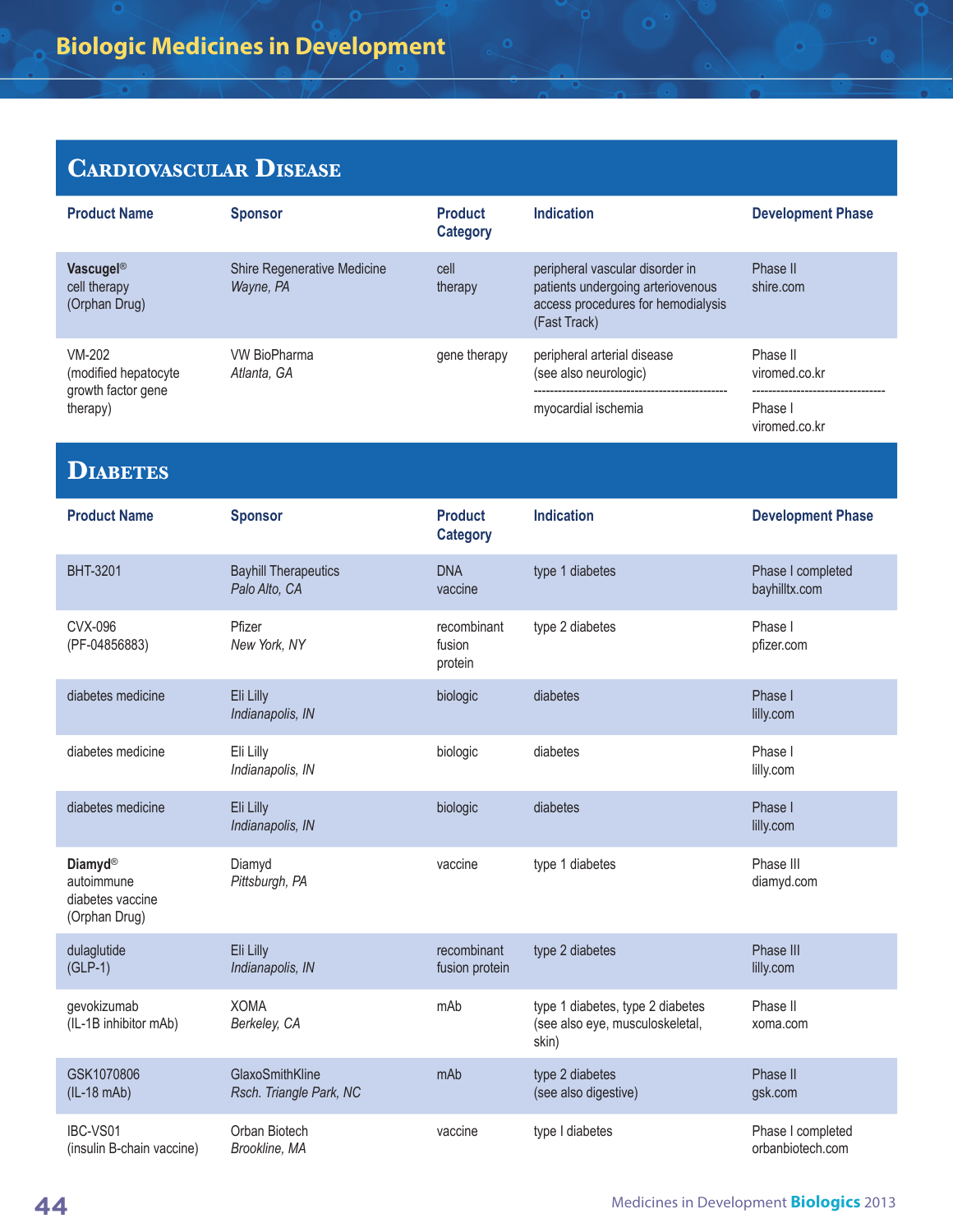#### **Diabetes**

| <b>Product Name</b>                                                                                | <b>Sponsor</b>                                                                             | <b>Product</b><br><b>Category</b> | <b>Indication</b>                                                                 | <b>Development Phase</b>                               |
|----------------------------------------------------------------------------------------------------|--------------------------------------------------------------------------------------------|-----------------------------------|-----------------------------------------------------------------------------------|--------------------------------------------------------|
| <b>Ilaris®</b><br>canakinumab                                                                      | <b>Novartis Pharmaceuticals</b><br>East Hanover, NJ                                        | mAb                               | type 2 diabetes<br>(see also autoimmune,<br>cardiovascular, musculoskeletal)      | Phase II/III<br>novartis.com                           |
|                                                                                                    |                                                                                            |                                   | type 1 diabetes                                                                   | Phase II<br>novartis.com                               |
| <b>INGAP</b> peptide                                                                               | Exsulin<br>Minneapolis, MN                                                                 | peptide<br>fragment               | type 1 diabetes, type 2 diabetes                                                  | Phase II<br>exsulin.com                                |
| insulin glargine<br>(rDNA origin)<br>(new formulation)                                             | Sanofi US<br>Bridgewater, NJ                                                               | recombinant<br>insulin            | type 1 diabetes, type 2 diabetes                                                  | Phase III<br>sanofi.com                                |
| insulin lispro/BC106<br>(LY275585)                                                                 | Adocia<br>Lyon, France<br>Eli Lilly<br>Indianapolis, IN                                    | recombinant<br>protein            | type 1 diabetes, type 2 diabetes                                                  | Phase I<br>lilly.com                                   |
| ISIS-GCCR <sub>RX</sub>                                                                            | <b>Isis Pharmaceuticals</b><br>Carlsbad, CA                                                | antisense                         | type 2 diabetes<br>(see also other)                                               | Phase I<br>isispharm.com                               |
| $ISIS-GCGR_{Rx}$                                                                                   | Isis Pharmaceuticals<br>Carlsbad, CA                                                       | antisense                         | type 2 diabetes                                                                   | Phase I<br>isispharm.com                               |
| ISIS-PTP1B <sub>Rx</sub><br>(PTP-1B gene inhibitor)                                                | <b>Isis Pharmaceuticals</b><br>Carlsbad, CA                                                | antisense                         | type 2 diabetes                                                                   | Phase I<br>isispharm.com                               |
| Lantus <sup>®</sup><br>insulin glargine<br>(rDNA origin) injection and<br>lixisenatide combination | Sanofi US<br>Bridgewater, NJ                                                               | recombinant<br>insulin            | type 2 diabetes<br>(see also cardiovascular)                                      | Phase I<br>sanofi.com                                  |
| LY2605541<br>(novel basal insulin/<br>insulin peglispro)                                           | Boehringer Ingelheim<br>Pharmaceuticals<br>Ridgefield, CT<br>Eli Lilly<br>Indianapolis, IN | insulin<br>hormone                | type 1 diabetes, type 2 diabetes                                                  | Phase III<br>boehringer-ingelheim.<br>com<br>lilly.com |
| LY2963016<br>(new insulin glargine<br>product)                                                     | Boehringer Ingelheim<br>Pharmaceuticals<br>Ridgefield, CT<br>Eli Lilly<br>Indianapolis, IN | insulin<br>hormone                | type 1 diabetes, type 2 diabetes                                                  | Phase III<br>boehringer-ingelheim.<br>com<br>lilly.com |
| MABp1                                                                                              | <b>XBiotech</b><br>Austin, TX                                                              | mAb                               | type 2 diabetes<br>(see also cancer, cardiovascular,<br>skin)                     | Phase II<br>xbiotech.com                               |
| mesenchymal precursor<br>cell (MPC) product                                                        | Mesoblast<br>New York, NY                                                                  | stem cell<br>therapy              | type 2 diabetes<br>(see also cardiovascular,<br>musculoskeletal, transplantation) | Phase II<br>mesoblast.com                              |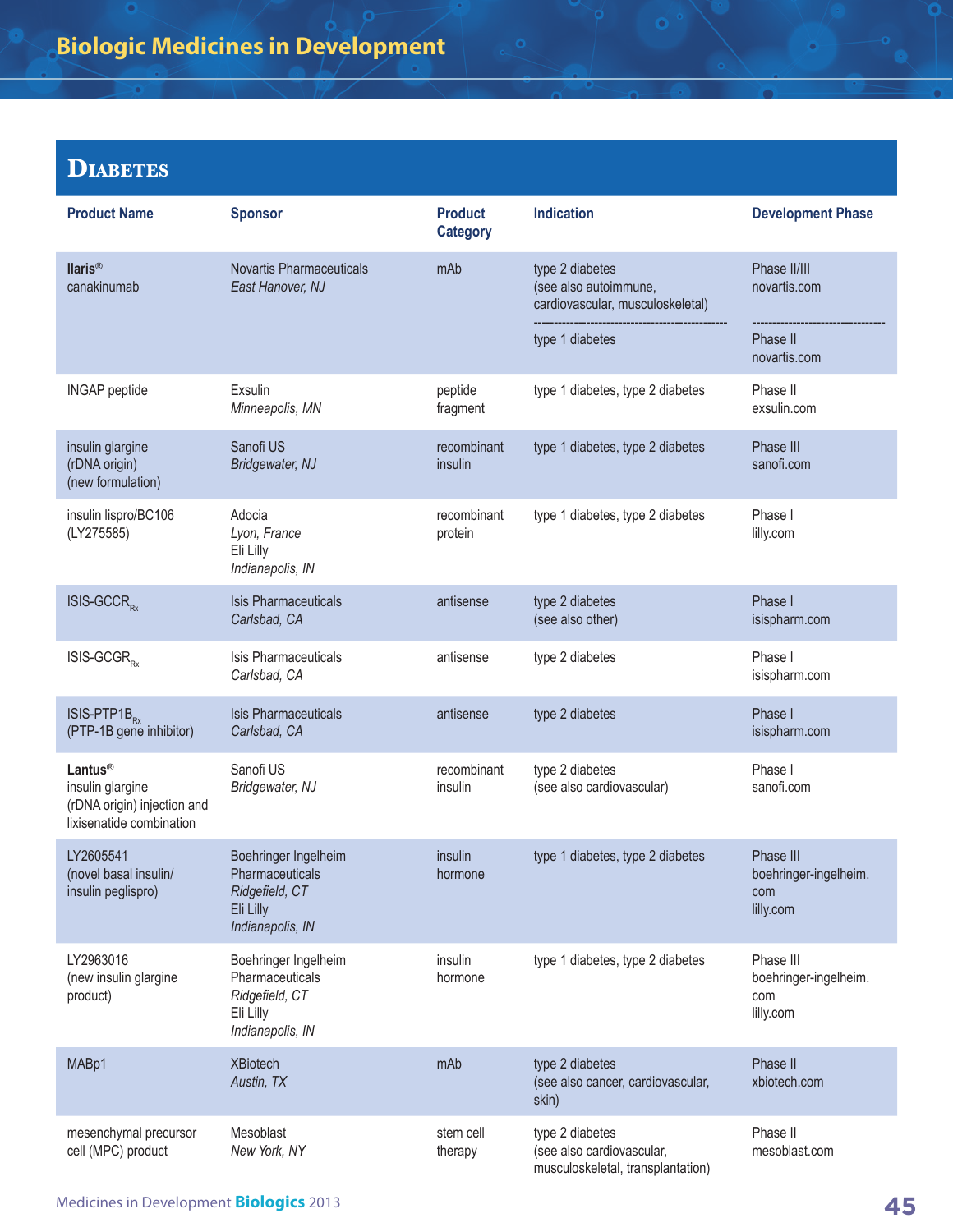#### **Diabetes**

| <b>Product Name</b>                                      | <b>Sponsor</b>                                 | <b>Product</b><br><b>Category</b> | <b>Indication</b>                                                                        | <b>Development Phase</b>         |
|----------------------------------------------------------|------------------------------------------------|-----------------------------------|------------------------------------------------------------------------------------------|----------------------------------|
| PB-1023<br>(GLP-1 receptor agonist)                      | <b>PhaseBio Pharmaceuticals</b><br>Malvern, PA | recombinant<br>fusion<br>protein  | type 2 diabetes                                                                          | Phase II<br>phasebio.com         |
| PF-05231023                                              | Pfizer<br>New York, NY                         | biologic                          | type 2 diabetes                                                                          | Phase I<br>pfizer.com            |
| Prochymal <sup>®</sup><br>remestemcel-L<br>(Orphan Drug) | <b>Osiris Therapeutics</b><br>Columbia, MD     | stem cell<br>therapy              | type 1 diabetes<br>(see also cardiovascular, digestive,<br>respiratory, transplantation) | Phase II<br>osiris.com           |
| rHuPH20/insulin                                          | Halozyme Therapeutics<br>San Diego, CA         | recombinant<br>fusion<br>protein  | type 1 diabetes, type 2 diabetes                                                         | Phase II<br>halozyme.com         |
| <b>Syncria®</b><br>albiglutide                           | GlaxoSmithKline<br>Rsch. Triangle Park, NC     | recombinant<br>fusion<br>protein  | type 2 diabetes<br>(see also cardiovascular)                                             | application submitted<br>gsk.com |
| teplizumab<br>(Orphan Drug)                              | <b>MacroGenics</b><br>Rockville, MD            | mAb                               | type 1 diabetes                                                                          | Phase III<br>macrogenics.com     |

 $\bullet$ 

## **Digestive Disorders**

| <b>Product Name</b>         | <b>Sponsor</b>                                              | <b>Product</b><br><b>Category</b> | <b>Indication</b>                                                                    | <b>Development Phase</b>                 |
|-----------------------------|-------------------------------------------------------------|-----------------------------------|--------------------------------------------------------------------------------------|------------------------------------------|
| alicaforsen                 | <b>Atlantic Healthcare</b><br>Essex, United Kingdom         | antisense                         | pouchitis (Fast Track),<br>distal ulcerative colitis,<br>proximal ulcerative colitis | Phase III<br>atlantichc.com              |
| ALV003                      | Alvine Pharmaceuticals<br>San Carlos, CA                    | recombinant<br>protein            | celiac disease                                                                       | Phase I<br>alvinepharma.com              |
| AMG 139/MEDI-2070           | Amgen<br>Thousand Oaks, CA<br>Astra7eneca<br>Wilmington, DE | mAb                               | Crohn's disease                                                                      | Phase I<br>amgen.com<br>astrazeneca.com  |
| AMG 181/MEDI-7183           | Amgen<br>Thousand Oaks, CA<br>Astra7eneca<br>Wilmington, DE | mAb                               | Crohn's disease, ulcerative colitis                                                  | Phase II<br>amgen.com<br>astrazeneca.com |
| anrukinzumab<br>$(IMA-638)$ | Pfizer<br>New York, NY                                      | mAb                               | ulcerative colitis                                                                   | Phase II<br>pfizer.com                   |
| anti-IP10                   | <b>Bristol-Myers Squibb</b><br>Princeton, NJ                | mAb                               | Crohn's disease, ulcerative colitis                                                  | Phase II<br>bms.com                      |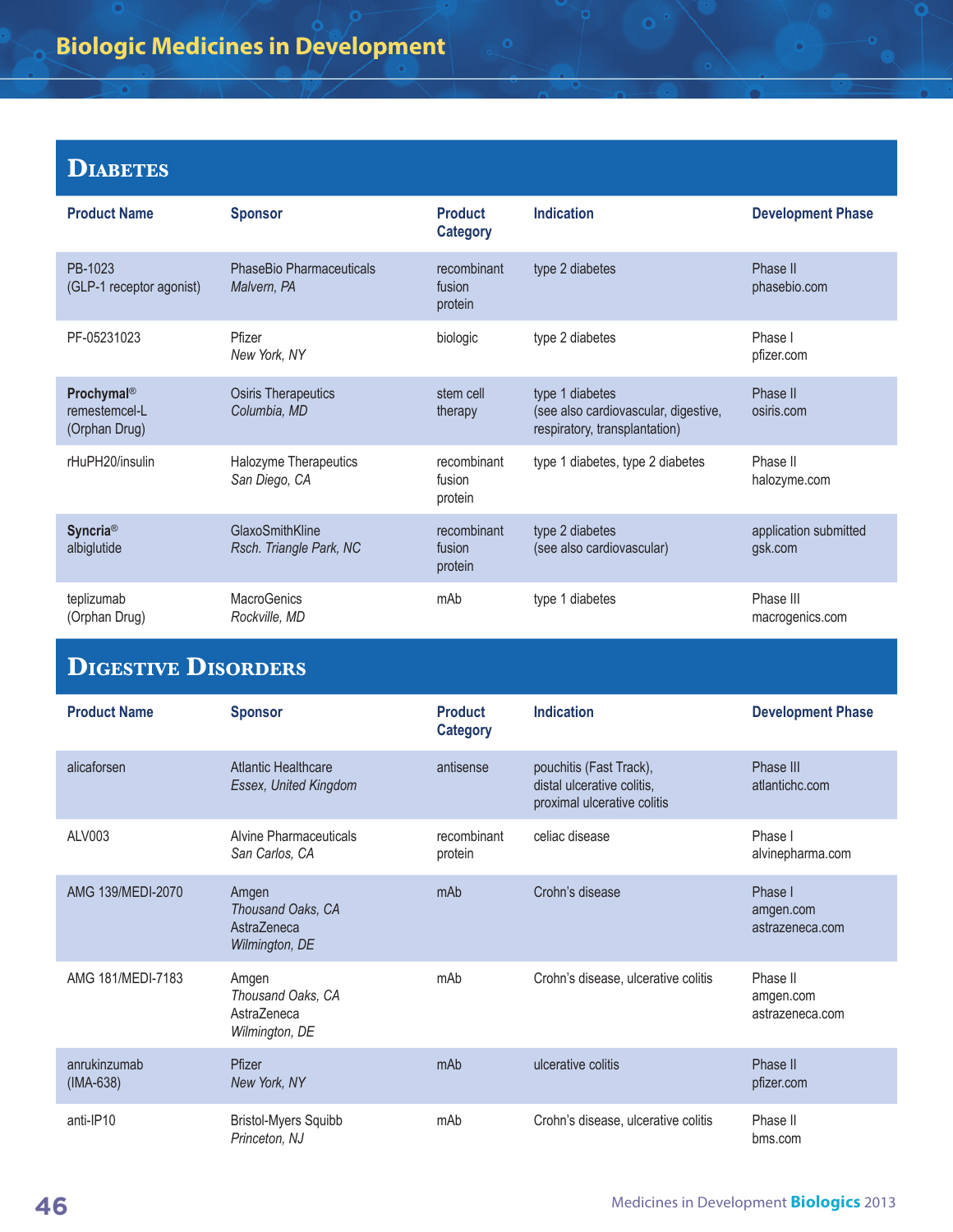#### **Digestive Disorders**

| <b>Product Name</b>                                     | <b>Sponsor</b>                                                                          | <b>Product</b><br><b>Category</b> | <b>Indication</b>                                                                                                                                           | <b>Development Phase</b>               |
|---------------------------------------------------------|-----------------------------------------------------------------------------------------|-----------------------------------|-------------------------------------------------------------------------------------------------------------------------------------------------------------|----------------------------------------|
| clazakizumab<br>(anti-IL6)                              | <b>Bristol-Myers Squibb</b><br>Princeton, NJ<br>Alder Biopharmaceuticals<br>Bothell, WA | mAb                               | Crohn's disease<br>(see also autoimmune,<br>musculoskeletal)                                                                                                | Phase II<br>bms.com<br>alderbio.com    |
| etrolizumab<br>(rhuMAb-ß7)                              | Genentech<br>South San Francisco, CA                                                    | mAb                               | ulcerative colitis                                                                                                                                          | Phase II<br>gene.com                   |
| GSK1070806<br>$(IL-18 mAb)$                             | GlaxoSmithKline<br>Rsch. Triangle Park, NC                                              | mAb                               | inflammatory bowel disease<br>(see also diabetes)                                                                                                           | Phase I<br>gsk.com                     |
| HLA-DQ2 peptide vaccine                                 | ImmusanT<br>Cambridge, MA                                                               | peptide<br>vaccine                | celiac disease                                                                                                                                              | Phase I<br>immusant.com                |
| <b>Humira®</b><br>adalimumab                            | AbbVie<br>North Chicago, IL                                                             | mAb                               | Crohn's disease in children and<br>adolescents<br>(see also autoimmune, eye,<br>musculoskeletal, skin, other)                                               | Phase III<br>abbvie.com                |
| <b>MultiStem®</b><br>stem cell therapy<br>(PF-05285401) | Athersys<br>Cleveland, OH<br>Pfizer<br>New York, NY                                     | stem cell<br>therapy              | ulcerative colitis<br>(see also cardiovascular,<br>transplantation)                                                                                         | Phase II<br>athersys.com<br>pfizer.com |
| <b>NN8717</b><br>(rFXIII)                               | Novo Nordisk<br>Princeton, NJ                                                           | recombinant<br>protein            | ulcerative colitis                                                                                                                                          | Phase II<br>novonordisk.com            |
| <b>PDA-001</b><br>(cenplacel-L)                         | <b>Celgene Cellular Therapeutics</b><br>Summit, NJ                                      | stem cell<br>therapy              | Crohn's disease<br>(see also autoimmune)                                                                                                                    | Phase II<br>celgene.com                |
| PF-00547659                                             | Pfizer<br>New York, NY                                                                  | mAb                               | Crohn's disease                                                                                                                                             | Phase II<br>pfizer.com                 |
| PF-04236921                                             | Pfizer<br>New York, NY                                                                  | mAb                               | Crohn's disease<br>(see also autoimmune)                                                                                                                    | Phase II<br>pfizer.com                 |
| polyclonal antibody<br>stimulator                       | <b>Cancer Advances</b><br>Durham, NC                                                    | polyclonal<br>antibody<br>vaccine | gastrointestinal reflux<br>disease (GERD)<br>(see also cancer)                                                                                              | Phase II<br>canceradvancesinc.com      |
| Prochymal®<br>remestemcel-L                             | Osiris Therapeutics<br>Columbia, MD                                                     | stem cell<br>therapy              | Crohn's disease (Fast Track),<br>gastrointestinal injury from<br>radiation exposure<br>(see also cardiovascular, diabetes,<br>respiratory, transplantation) | Phase III<br>osiris.com                |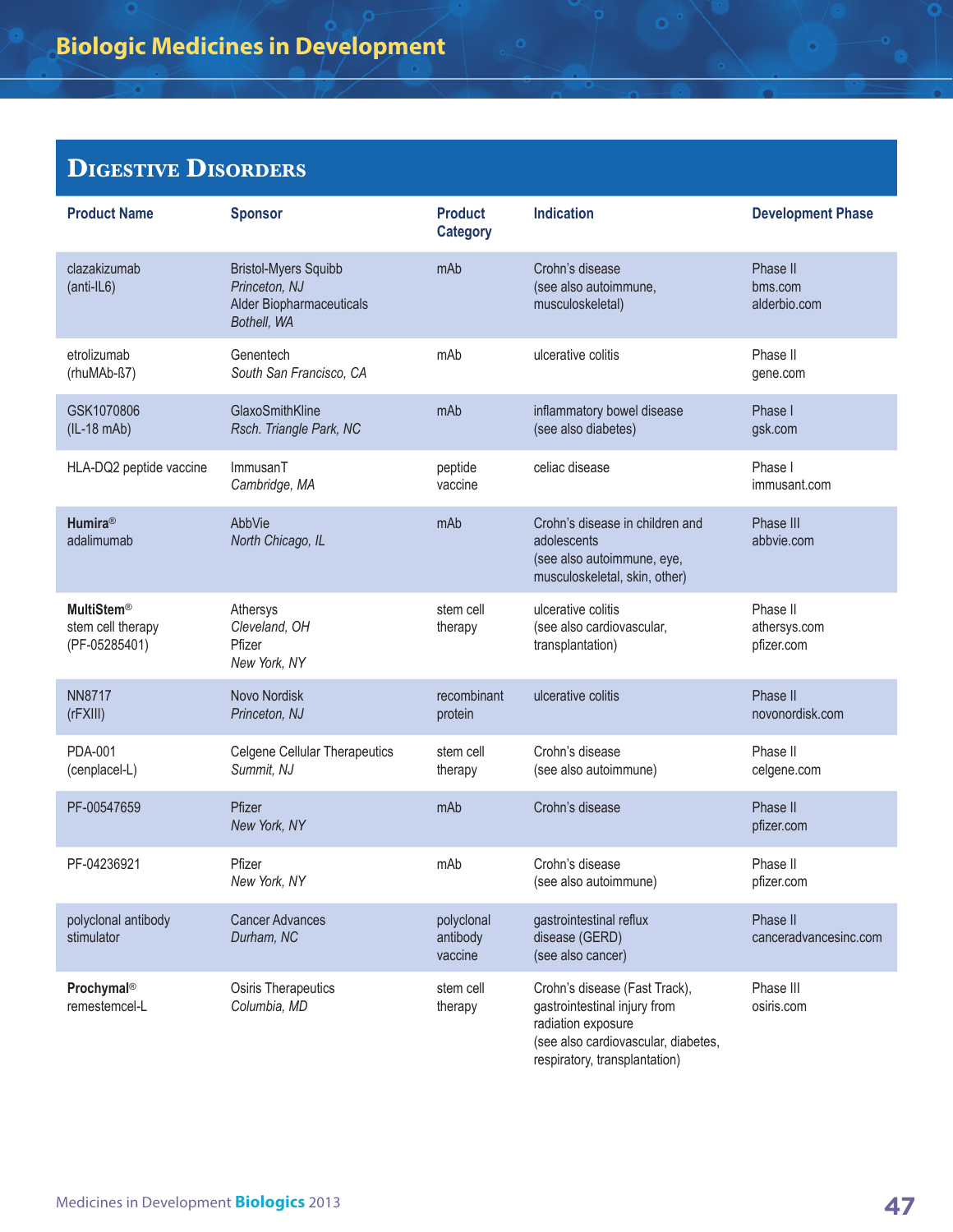## **Digestive Disorders**

| <b>Product Name</b>                            | <b>Sponsor</b>                                                 | <b>Product</b><br><b>Category</b> | <b>Indication</b>                                                            | <b>Development Phase</b>                     |
|------------------------------------------------|----------------------------------------------------------------|-----------------------------------|------------------------------------------------------------------------------|----------------------------------------------|
| QAX576                                         | Novartis Pharmaceuticals<br>East Hanover, NJ                   | mAb                               | rectal fistula in patients with Crohn's<br>disease<br>(see also respiratory) | Phase II<br>novartis.com                     |
| <b>Remicade®</b><br>infliximab                 | Janssen Biotech<br>Horsham, PA                                 | mAb                               | Crohn's disease (prevention<br>of relapse after surgery resection)           | Phase III<br>janssenbiotech.com              |
| SAR252067<br>(anti-LIGHT mAb)                  | Sanofi US<br>Bridgewater, NJ                                   | mAb                               | Crohn's disease, ulcerative colitis                                          | Phase I<br>sanofi.com                        |
| SAR339658<br>(VLA2 antagonist)                 | Sanofi US<br>Bridgewater, NJ                                   | mAb                               | inflammatory bowel disease                                                   | Phase II<br>sanofi.com                       |
| <b>Simponi®</b><br>golimumab<br>(subcutaneous) | Janssen Biotech<br>Horsham, PA                                 | mAb                               | ulcerative colitis<br>(see also autoimmune)                                  | application submitted<br>janssenbiotech.com  |
| <b>Stelara®</b><br>ustekinumab                 | Janssen Biotech<br>Horsham, PA                                 | mAb                               | Crohn's disease<br>(see also autoimmune,<br>musculoskeletal, other)          | Phase II/III<br>janssenbiotech.com           |
| tralokinumab                                   | AstraZeneca<br>Wilmington, DE<br>MedImmune<br>Gaithersburg, MD | mAb                               | ulcerative colitis<br>(see also respiratory)                                 | Phase II<br>astrazeneca.com<br>medimmune.com |
| vedolizumab<br>(MLN0002)                       | <b>Takeda Pharmaceuticals</b><br>Deerfield, IL                 | mAb                               | Crohn's disease, ulcerative colitis                                          | Phase III<br>takeda.com                      |
| $\sim$                                         |                                                                |                                   |                                                                              |                                              |

 $\bullet$ 

#### **Eye Conditions**

| <b>Product Name</b>         | <b>Sponsor</b>                                                                           | <b>Product</b><br><b>Category</b> | <b>Indication</b>                                                         | <b>Development Phase</b>           |
|-----------------------------|------------------------------------------------------------------------------------------|-----------------------------------|---------------------------------------------------------------------------|------------------------------------|
| anti-factor D<br>(RG7417)   | Genentech<br>South San Francisco, CA                                                     | mAb                               | geographic atrophy associated with<br>age-related macular<br>degeneration | Phase II<br>gene.com               |
| anti-LINGO<br>(BIIB033)     | Biogen Idec<br>Weston, MA                                                                | mAb                               | optic neuritis<br>(see also autoimmune)                                   | Phase I<br>biogenidec.com          |
| AVA-101                     | Avalanche Biotechnologies<br>San Francisco, CA                                           | gene therapy                      | age-related macular degeneration                                          | Phase I/II<br>avalanchebiotech.com |
| eye disorder<br>therapeutic | <b>MorphoSys</b><br>Martinsried, Germany<br>Novartis Pharmaceuticals<br>East Hanover, NJ | mAb                               | eve disorders                                                             | Phase I<br>novartis.com            |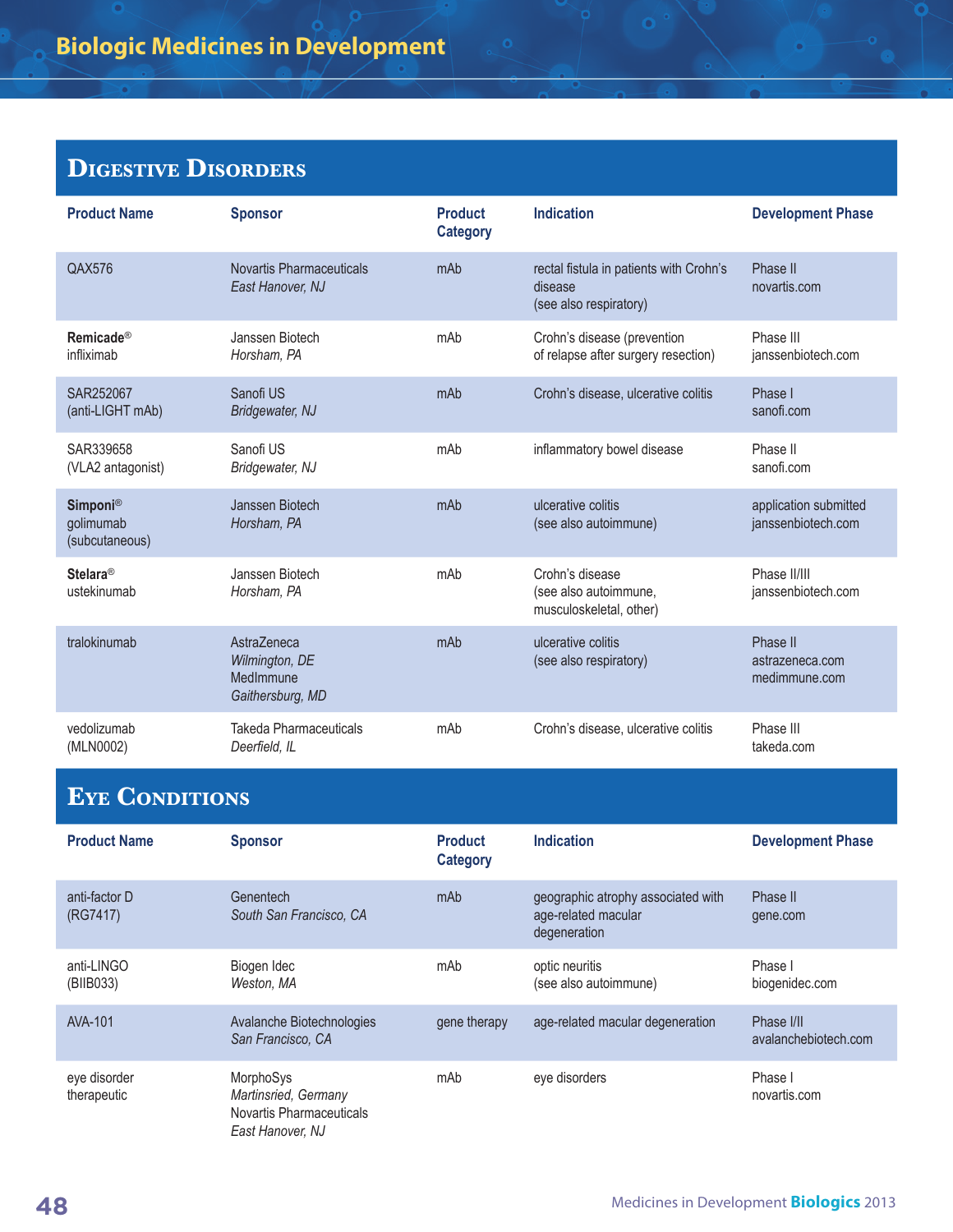#### **Eye Conditions**

| <b>Product Name</b>                                                                  | <b>Sponsor</b>                                                                                        | <b>Product</b><br><b>Category</b> | <b>Indication</b>                                                                   | <b>Development Phase</b>                      |
|--------------------------------------------------------------------------------------|-------------------------------------------------------------------------------------------------------|-----------------------------------|-------------------------------------------------------------------------------------|-----------------------------------------------|
| Eylea <sup>®</sup><br>aflibercept                                                    | <b>Bayer HealthCare</b><br>Pharmaceuticals<br>Wayne, NJ<br>Regeneron Pharmaceuticals<br>Tarrytown, NY | recombinant<br>fusion protein     | diabetic macular edema,<br>macular edema following branch<br>retinal vein occlusion | Phase III<br>bayerpharma.com<br>regeneron.com |
| gevokizumab<br>(IL-1B inhibitor mAb)<br>(Orphan Drug)                                | <b>XOMA</b><br>Berkeley, CA                                                                           | mAb                               | intermediate or posterior uveitis<br>(see also diabetes, musculoskeletal,<br>skin)  | Phase III<br>xoma.com                         |
| GSK933776A<br>(anti-B amyloid mAb)                                                   | GlaxoSmithKline<br>Rsch. Triangle Park, NC                                                            | mAb                               | age-related macular degeneration<br>(see also neurologic)                           | Phase II<br>gsk.com                           |
| GZ402663<br>$(FLT-01)$<br>anti-vascular<br>endothelial growth-factor<br>gene therapy | Applied Genetic Technologies<br>Alachua, FL<br>Genzyme<br>Cambridge, MA                               | gene<br>therapy                   | wet (neovascular) age-related<br>macular degeneration                               | Phase I<br>agtc.com<br>genzyme.com            |
| hl-con1                                                                              | Iconic Therapeutics<br>Atlanta, GA                                                                    | recombinant<br>protein            | age-related macular<br>degeneration                                                 | Phase I<br>iconictherapeutics.<br>com         |
| HuCNS-SC®<br>adult neural stem<br>cell therapy<br>(intraocular)                      | <b>StemCells</b><br>Newark, CA                                                                        | stem cell<br>therapy              | age-related macular degeneration<br>(see also genetic, neurologic)                  | Phase I/II<br>stemcellsinc.com                |
| human retinal<br>pigment epithelial<br>cell therapy<br>(Orphan Drug)                 | <b>Advanced Cell Technology</b><br>Santa Monica, CA                                                   | stem cell<br>therapy              | dry age-related macular<br>degeneration, Stargardt's<br>macular degeneration        | Phase I/II<br>advancedcell.com                |
| Humira <sup>®</sup><br>adalimumab                                                    | AbbVie<br>North Chicago, IL                                                                           | mAb                               | uveitis<br>(see also autoimmune, digestive,<br>musculoskeletal, skin, other)        | Phase III<br>abbvie.com                       |
| iSONEP™<br>sonepcizumab<br>(intravitreous)                                           | Lpath<br>San Diego, CA                                                                                | mAb                               | wet age-related macular<br>degeneration                                             | Phase II<br>lpath.com                         |
| iCo-007                                                                              | iCo Therapeutics<br>Vancouver, Canada                                                                 | antisense                         | diabetic macular edema                                                              | Phase II<br>icotherapeutics.com               |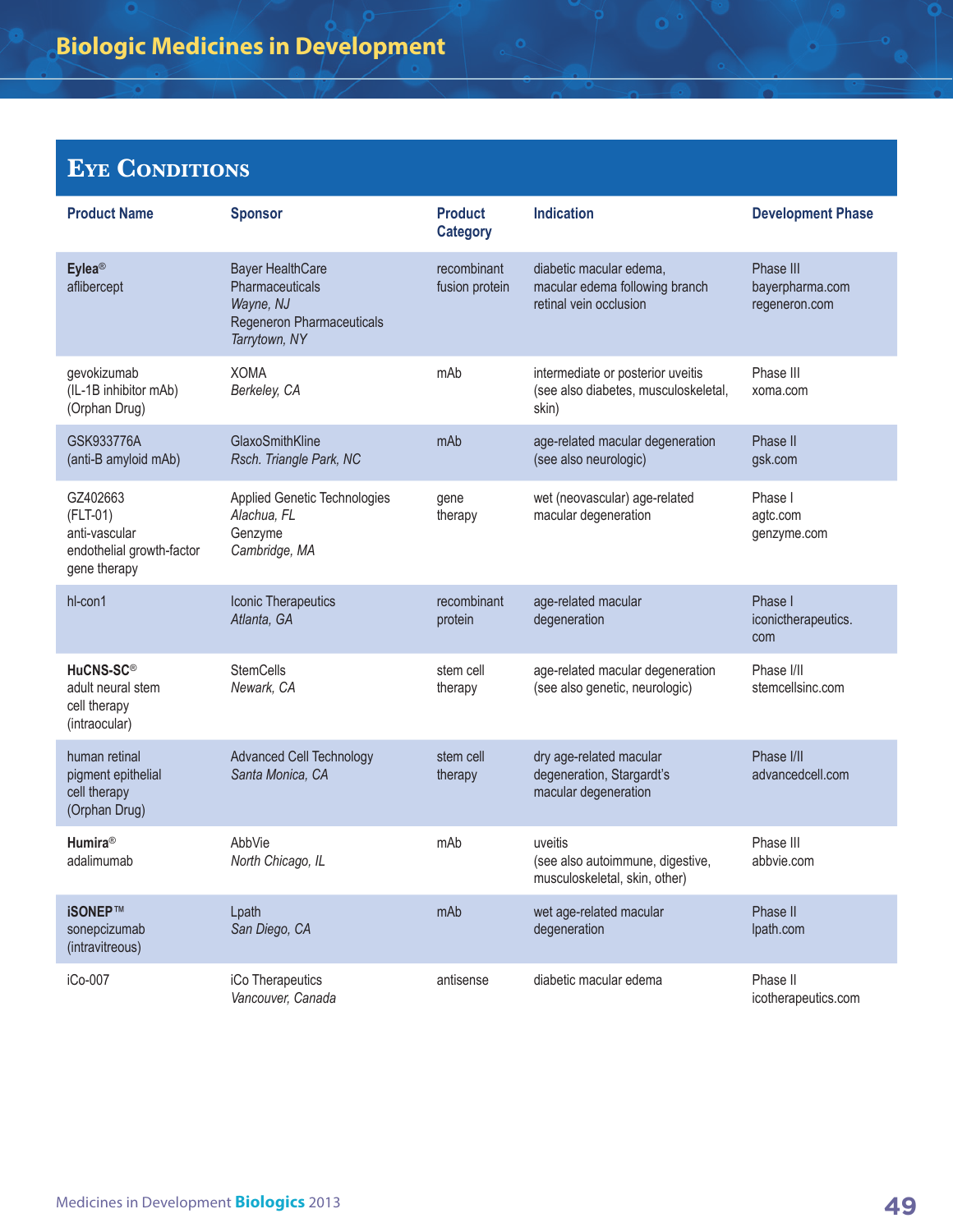#### **Eye Conditions**

| <b>Product Name</b>                                                     | <b>Sponsor</b>                                                                      | <b>Product</b><br><b>Category</b> | <b>Indication</b>                                                                                                                    | <b>Development Phase</b>                        |
|-------------------------------------------------------------------------|-------------------------------------------------------------------------------------|-----------------------------------|--------------------------------------------------------------------------------------------------------------------------------------|-------------------------------------------------|
| <b>Lucentis®</b><br>ranibizumab                                         | Genentech<br>South San Francisco, CA<br>Roche                                       | mAb                               | age-related macular degeneration<br>$(0.5 \text{ mg PRN})$                                                                           | application submitted<br>gene.com<br>roche.com  |
|                                                                         | Nutley, NJ                                                                          |                                   | age-related macular degeneration<br>(sustained-delivery), diabetic<br>macular edema (sustained-<br>delivery), retinal vein occlusion | Phase I<br>gene.com<br>roche.com                |
| <b>Mitosol®</b><br>mitomycin<br>ophthalmic                              | Mobius Therapeutics<br>St. Louis, MO                                                | recombinant<br>protein            | prevention of pterygium recurrence<br>after excision surgery                                                                         | application submitted<br>mobiustherapeutics.com |
| <b>NT 501</b><br>(ciliary neurotrophic                                  | <b>Neurotech Pharmaceuticals</b><br>Cumberland, RI                                  | cell therapy                      | retinitis pigmentosa<br>(Fast Track)                                                                                                 | Phase II/III<br>neurotechusa.com                |
| factor)<br>(Orphan Drug)                                                |                                                                                     |                                   | age-related macular<br>degeneration<br>(Fast Track)                                                                                  | Phase II<br>neurotechusa.com                    |
| PF-655<br>(RTP801i14)                                                   | <b>Quark Pharmaceuticals</b><br>Fremont, CA                                         | <b>RNA</b><br>interference        | wet age-related macular<br>degeneration, diabetic macular<br>edema                                                                   | Phase II<br>quarkpharma.com                     |
| PF-04382923<br>(RNG)                                                    | Pfizer<br>New York, NY                                                              | antibody                          | age-related macular degeneration                                                                                                     | Phase II<br>pfizer.com                          |
| QPI-1007                                                                | <b>Quark Pharmaceuticals</b><br>Fremont, CA                                         | <b>RNA</b><br>interference        | optic neuropathy                                                                                                                     | Phase I<br>quarkpharma.com                      |
| <b>RetinoStat<sup>®</sup></b><br>angiostatin endostatin<br>gene therapy | Oxford BioMedica<br>Oxford, United Kingdom<br>Sanofi US<br>Bridgewater, NJ          | gene<br>therapy                   | wet age-related macular<br>degeneration                                                                                              | Phase I<br>sanofi.com                           |
| <b>RU-101</b><br>(recombinant human<br>serum albumin)                   | R-Tech Ueno<br>Tokyo, Japan                                                         | recombinant<br>protein            | dry eyes                                                                                                                             | Phase I<br>rtechueno.com                        |
| secukinumab<br>(AIN457)                                                 | Alcon Labs<br>Fort Worth, TX<br><b>Novartis Pharmaceuticals</b><br>East Hanover, NJ | mAb                               | uveitis<br>(see also autoimmune,<br>musculoskeletal, skin)                                                                           | Phase III<br>alcon.com<br>novartis.com          |
| <b>Soliris®</b><br>eculizumab                                           | <b>Alexion Pharmaceuticals</b><br>Cheshire, CT                                      | mAb                               | severe or refractory neuromyelitis<br>optica<br>(see also autoimmune, infectious,<br>transplantation)                                | Phase II<br>alxn.com                            |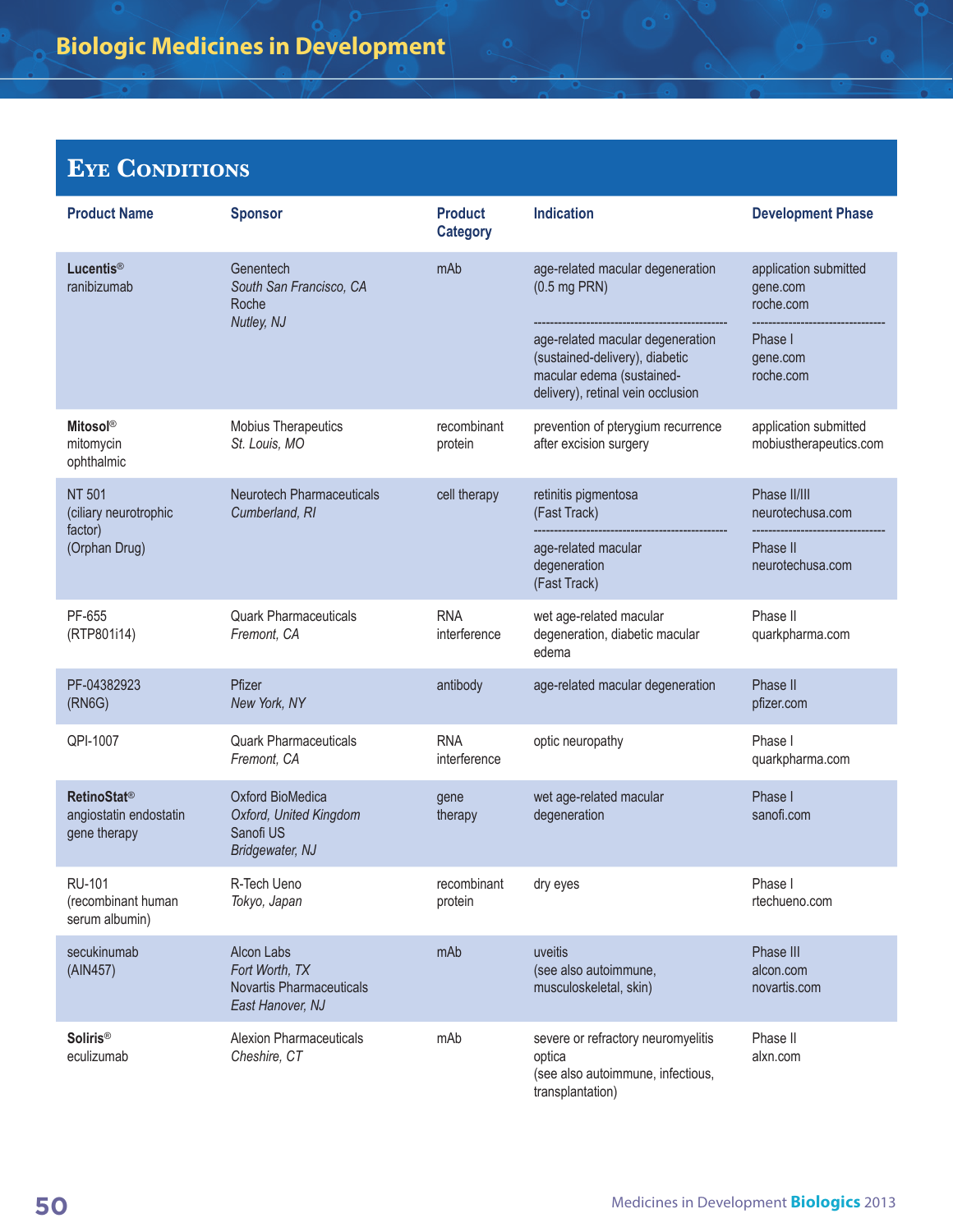#### **Eye Conditions**

| <b>Product Name</b>                                                          | <b>Sponsor</b>                      | <b>Product</b><br>Category | <b>Indication</b>                                         | <b>Development Phase</b> |
|------------------------------------------------------------------------------|-------------------------------------|----------------------------|-----------------------------------------------------------|--------------------------|
| StarGen <sup>®</sup><br>Stargardt's disease<br>gene therapy<br>(Orphan Drug) | Sanofi US<br><b>Bridgewater, NJ</b> | qene<br>therapy            | Stargardt's disease<br>(juvenile-onset macular dystrophy) | Phase I/II<br>sanofi.com |

| <b>GENETIC DISORDERS</b>                                                  |                                                                 |                                   |                                                                                                              |                                                  |
|---------------------------------------------------------------------------|-----------------------------------------------------------------|-----------------------------------|--------------------------------------------------------------------------------------------------------------|--------------------------------------------------|
| <b>Product Name</b>                                                       | <b>Sponsor</b>                                                  | <b>Product</b><br><b>Category</b> | <b>Indication</b>                                                                                            | <b>Development Phase</b>                         |
| adrenoleucodystrophy<br>gene therapy                                      | bluebird bio<br>Cambridge, MA<br><b>INSERM</b><br>Paris, France | gene<br>therapy                   | adrenoleucodystrophy                                                                                         | Phase I/II<br>bluebirdbio.com                    |
| AGTC-0106<br>adeno-associated virus<br>vector-medictoten<br>(Orphan Drug) | Applied Genetic Technologies<br>Alachua, FL                     | gene therapy                      | alpha-1-antitrypsin deficiency                                                                               | Phase II<br>agtc.com                             |
| ALD-601                                                                   | Cytomedix<br>Gaithersburg, MD                                   | stem cell<br>therapy              | infantile-onset lysosomal storage<br>disease                                                                 | Phase I<br>cytomedix.com                         |
| ALN-TTR02                                                                 | Alnylam Pharmaceuticals<br>Cambridge, MA                        | <b>RNA</b><br>interference        | TTR-mediated amyloidosis                                                                                     | Phase II<br>alnylam.com                          |
| asfotase alfa<br>(Orphan Drug)                                            | <b>Alexion Pharmaceuticals</b><br>Cheshire, CT                  | recombinant<br>fusion<br>protein  | hypophosphatasia in infants<br>and children<br>(Fast Track)<br>hypophosphatasia in adults and<br>adolescents | Phase II/III<br>alxn.com<br>Phase II<br>alxn.com |
| AVI-4658<br>(eteplirsen)                                                  | Sarepta Therapeutics<br>Cambridge, MA                           | antisense                         | Duchenne muscular dystrophy                                                                                  | Phase II<br>sareptatherapeutics.com              |
| Biostrophin™<br>muscular dystrophy<br>gene therapy                        | Asklêpios BioPharmaceuticals<br>Chapel Hill, NC                 | gene therapy                      | Duchenne muscular dystrophy                                                                                  | Phase I<br>askbio.com                            |
| <b>BMN-110</b><br>(Orphan Drug)                                           | <b>BioMarin Pharmaceutical</b><br>Novato, CA                    | recombinant<br>enzyme             | mucopolysaccharidosis IV<br>(Morquio A syndrome)                                                             | Phase III<br>bmrn.com                            |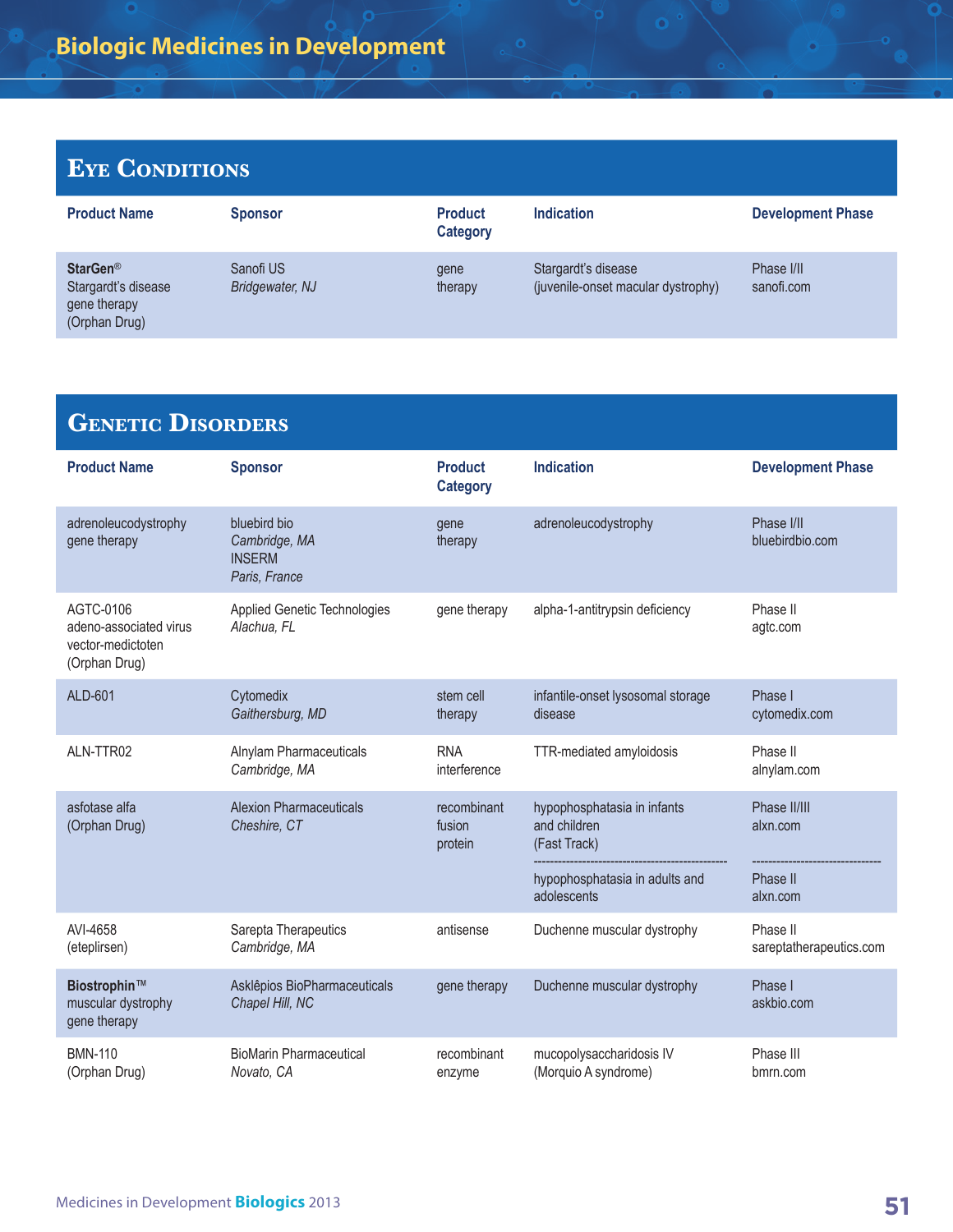### **GENETIC DISORDERS**

| <b>Product Name</b>                                                           | <b>Sponsor</b>                                                                            | <b>Product</b><br><b>Category</b> | <b>Indication</b>                                          | <b>Development Phase</b>                    |
|-------------------------------------------------------------------------------|-------------------------------------------------------------------------------------------|-----------------------------------|------------------------------------------------------------|---------------------------------------------|
| <b>BMN-701</b><br>(Orphan Drug)                                               | <b>BioMarin Pharmaceutical</b><br>Novato, CA                                              | recombinant<br>fusion<br>protein  | glycogen storage disease type II<br>(Pompe disease)        | Phase II<br>bmrn.com                        |
| <b>CEQ508</b><br>(Orphan Drug)                                                | Marina Biotech<br>Bothell, WA                                                             | <b>RNA</b><br>interference        | familial adenomatous<br>polyposis                          | Phase I/II<br>marinabio.com                 |
| <b>GNE</b> lipoplex<br>(muscular dystrophy<br>gene therapy)                   | Gradalis<br>Carrollton, TX                                                                | gene therapy                      | muscular dystrophy                                         | Phase I<br>gradalisinc.com                  |
| GSK2402968<br>(PRO-051)<br>(Orphan Drug)                                      | GlaxoSmithKline<br>Rsch. Triangle Park, NC<br>Prosensa<br>Leiden, The Netherlands         | antisense                         | Duchenne muscular dystrophy                                | Phase II<br>gsk.com<br>prosensa.eu          |
| GSK2696273                                                                    | GlaxoSmithKline<br>Rsch. Triangle Park, NC                                                | stem cell<br>therapy              | adenosine deaminase severe<br>combined immune deficiency   | Phase III<br>gsk.com                        |
| GZ402665<br>(rhASM)<br>(Orphan Drug)                                          | Genzyme<br>Cambridge, MA                                                                  | recombinant<br>enzyme             | Niemann-Pick type B                                        | Phase I<br>genzyme.com                      |
| <b>HGT2310</b><br>(Orphan Drug)                                               | <b>Shire</b><br>Dublin, Ireland                                                           | enzyme<br>replacement<br>therapy  | Hunter syndrome<br>(mucopolysaccharidosis II)              | Phase I/II<br>shire.com                     |
| HuCNS-SC <sup>®</sup><br>adult neural stem<br>cell therapy<br>(intracerebral) | <b>StemCells</b><br>Newark, CA                                                            | stem cell<br>therapy              | Pelizaeus-Merzbacher disease<br>(see also eye, neurologic) | Phase I<br>stemcellsinc.com                 |
| ISIS-SMN <sub>RY</sub><br>(Orphan Drug)                                       | Biogen Idec<br>Weston, MA<br><b>Isis Pharmaceuticals</b><br>Carlsbad, CA                  | antisense                         | spinal muscular atrophy                                    | Phase II<br>biogenidec.com<br>isispharm.com |
| $ISIS-TTR_{Rx}$<br>(Orphan Drug)                                              | GlaxoSmithKline<br>Rsch. Triangle Park, NC<br><b>Isis Pharmaceuticals</b><br>Carlsbad, CA | antisense                         | familial amyloid polyneuropathy                            | Phase III<br>gsk.com<br>isispharm.com       |
| <b>Kineret<sup>®</sup></b><br>anakinra<br>(Orphan Drug)                       | Sobi<br>Ardmore, PA                                                                       | recombinant<br>protein            | cryopyrin-associated<br>periodic syndrome                  | application submitted<br>sobi.com           |
| <b>KRN-23</b>                                                                 | Kyowa Hakko Kirin Pharma<br>Princeton, NJ                                                 | mAb                               | X-linked dominant<br>hypophosphatemic rickets              | Phase I/II<br>kyowa-kirin-pharma.com        |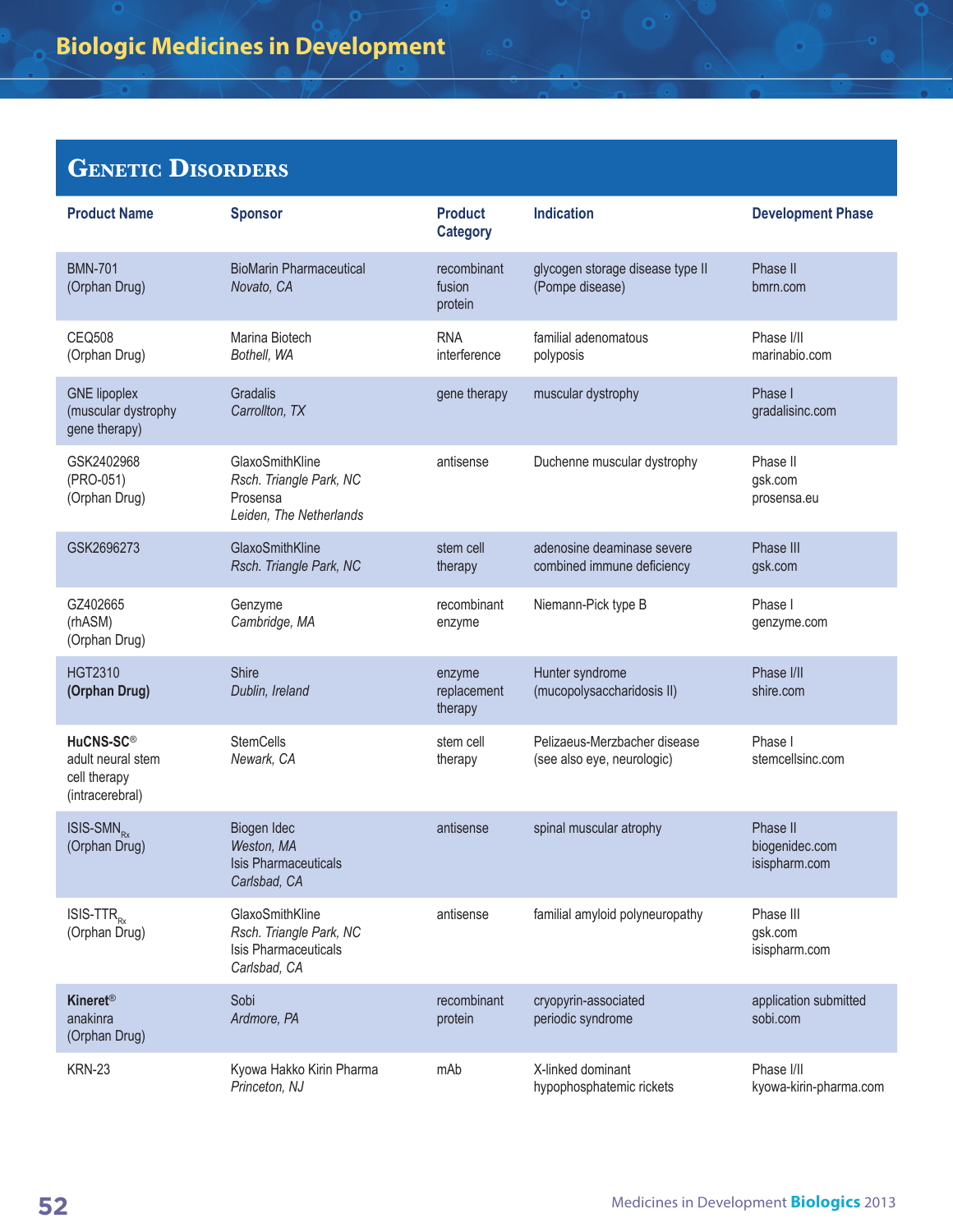## **Genetic Disorders**

| <b>Product Name</b>                                                | <b>Sponsor</b>                                                                       | <b>Product</b><br><b>Category</b> | <b>Indication</b>                                                    | <b>Development Phase</b>                  |
|--------------------------------------------------------------------|--------------------------------------------------------------------------------------|-----------------------------------|----------------------------------------------------------------------|-------------------------------------------|
| Kynamro™<br>mipomersen<br>(Orphan Drug)                            | Genzyme<br>Cambridge, MA<br><b>Isis Pharmaceuticals</b><br>Carlsbad, CA              | antisense                         | severe heterozygous familial<br>hypercholesterolemia                 | Phase III<br>genzyme.com<br>isispharm.com |
| leber congenital<br>amaurosis gene<br>therapy<br>(Orphan Drug)     | Applied Genetic Technologies<br>Alachua, FL                                          | gene<br>therapy                   | leber congenital amaurosis                                           | Phase I/II<br>agtc.com                    |
| NAV™ therapeutic                                                   | <b>ReGenX Biosciences</b><br>Washington, DC                                          | gene therapy                      | <b>Batten disease</b><br>(see also blood)                            | Phase II<br>regenxbio.com                 |
| PEG-PAL<br>(Orphan Drug)                                           | <b>BioMarin Pharmaceutical</b><br>Novato, CA                                         | recombinant<br>enzyme             | phenylketonuria                                                      | Phase II<br>bmrn.com                      |
| PF-06252616                                                        | Pfizer<br>New York, NY                                                               | biologic                          | muscular dystrophy                                                   | Phase I<br>pfizer.com                     |
| PRX-102<br>(alpha-galactosidase)                                   | Protalix Biotherapeutics<br>Carmiel, Israel                                          | recombinant<br>protein            | Fabry's disease                                                      | Phase I/II<br>protalix.com                |
| recombinant human C1<br>esterase inhibitor<br>(Orphan Drug)        | <b>Pharming Group</b><br>Leiden, The Netherlands<br><b>Santarus</b><br>San Diego, CA | recombinant<br>protein            | hereditary angioedema<br>(Fast Track)                                | Phase III<br>santarus.com                 |
| sebelipase alfa<br>(Orphan Drug)                                   | Synageva BioPharma<br>Lexington, MA                                                  | recombinant<br>protein            | Wolman disease<br>(lysosomal acid lipase deficiency)<br>(Fast Track) | Phase II/III<br>synageva.com              |
| <b>UshStat®</b><br>usher syndrome gene<br>therapy<br>(Orphan Drug) | Sanofi US<br>Bridgewater, NJ                                                         | gene therapy                      | usher syndrome 1B                                                    | Phase I/II<br>sanofi.com                  |
| WAS gene therapy                                                   | Children's Hospital Boston<br>Boston, MA<br>Genethon<br>Évry, France                 | gene therapy                      | Wiskott-Aldrich syndrome                                             | Phase I/II<br>genethon.fr                 |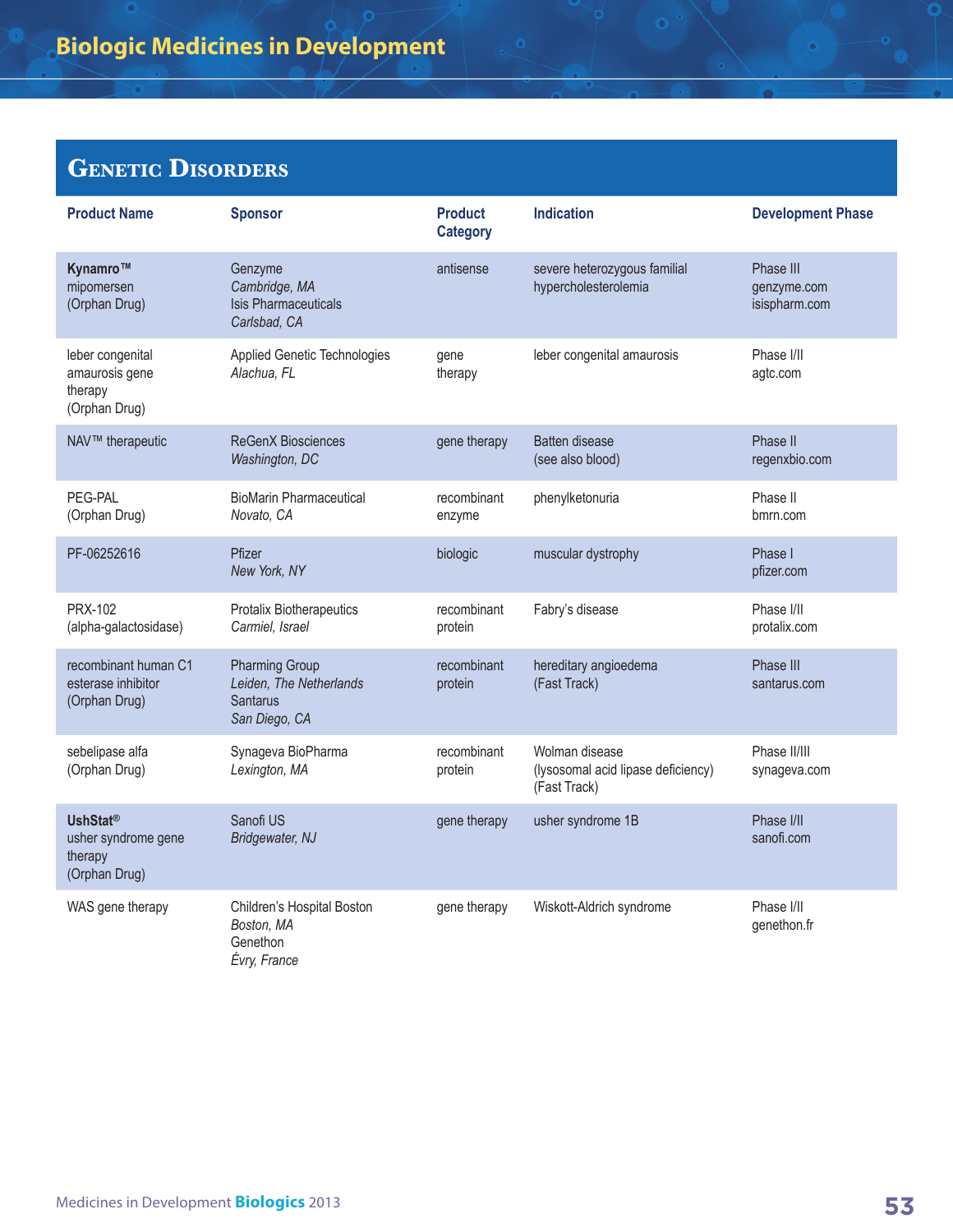| <b>Product Name</b>                                     | <b>Sponsor</b>                                                                      | <b>Product</b><br><b>Category</b>         | <b>Indication</b>                                                               | <b>Development Phase</b>                   |
|---------------------------------------------------------|-------------------------------------------------------------------------------------|-------------------------------------------|---------------------------------------------------------------------------------|--------------------------------------------|
| ACAM-Cdiff<br>(Clostridium difficile<br>toxoid vaccine) | Sanofi Pasteur<br>Swiftwater, PA                                                    | vaccine                                   | prevention and treatment of<br>Clostridium difficile infections<br>(Fast Track) | Phase II<br>sanofipasteur.us               |
| <b>ACE527</b>                                           | <b>TD Vaccines</b><br>Skorping, Denmark                                             | vaccine                                   | prevention of enterotoxigenic<br>Escherichia coli (ETEC) infections             | Phase II<br>tdvaccines.com                 |
| acellular pertussis combo<br>vaccine                    | <b>Novartis Vaccines</b><br>Cambridge, MA                                           | vaccine                                   | diphtheria, pertussis, tetanus                                                  | Phase I<br>novartisvaccines.com            |
| <b>ADVAX</b><br>(DNA vaccine)                           | Aaron Diamond AIDS<br>Research Center<br>New York, NY<br>International AIDS Vaccine | <b>DNA</b><br>vaccine                     | HIV infection prevention                                                        | Phase I completed<br>adarc.org<br>iavi.org |
|                                                         | Initiative<br>New York, NY<br>Ichor Medical Systems<br>San Diego, CA                |                                           | HIV infection prevention<br>(new delivery system)                               | Phase I completed<br>adarc.org<br>iavi.org |
| AERAS-402/Ad35                                          | Aeras<br>Rockville, MD<br>Crucell<br>Leiden, The Netherlands                        | recombinant<br>vaccine                    | tuberculosis prevention                                                         | Phase I<br>aeras.org<br>crucell.com        |
| Agriflu®<br>influenza virus vaccine                     | Novartis Vaccines<br>Cambridge, MA                                                  | vaccine                                   | influenza virus infections (pediatric)<br>ention)                               | Phase III<br>novartisvaccines.com          |
| AGS-004                                                 | <b>Argos Therapeutics</b><br>Durham, NC                                             | personalized<br>dendritic cell<br>vaccine | <b>HIV</b> infection                                                            | Phase II<br>argostherapeutics.com          |
| Alferon LDO <sup>®</sup><br>interferon-alpha-n3         | Hemispherx Bioscience<br>Philadelphia, PA                                           | interferon                                | human papillomavirus<br>infections                                              | Phase I/II<br>hemispherx.net               |
| oral                                                    |                                                                                     |                                           | influenza                                                                       | Phase I<br>hemisphrex.net                  |
| ALN-RSV01                                               | <b>Alnylam Pharmaceuticals</b><br>Cambridge, MA                                     | <b>RNA</b><br>interference                | respiratory syncytial virus (RSV)<br>treatment                                  | Phase II<br>alnylam.com                    |
| Anthim™<br>(ETI-204)<br>(Orphan Drug)                   | <b>Elusys Therapeutics</b><br>Pine Brook, NJ                                        | mAb                                       | anthrax<br>(Fast Track)                                                         | Phase I<br>elusys.com                      |
| anthrax immune<br>globulin                              | Cangene<br>Berwyn, PA                                                               | mAb                                       | anthrax                                                                         | Phase III<br>cangene.com                   |
| anti-PD-L1                                              | <b>Bristol-Myers Squibb</b><br>Princeton, NJ                                        | mAb                                       | hepatitis B<br>(see also cancer)                                                | Phase I<br>bms.com                         |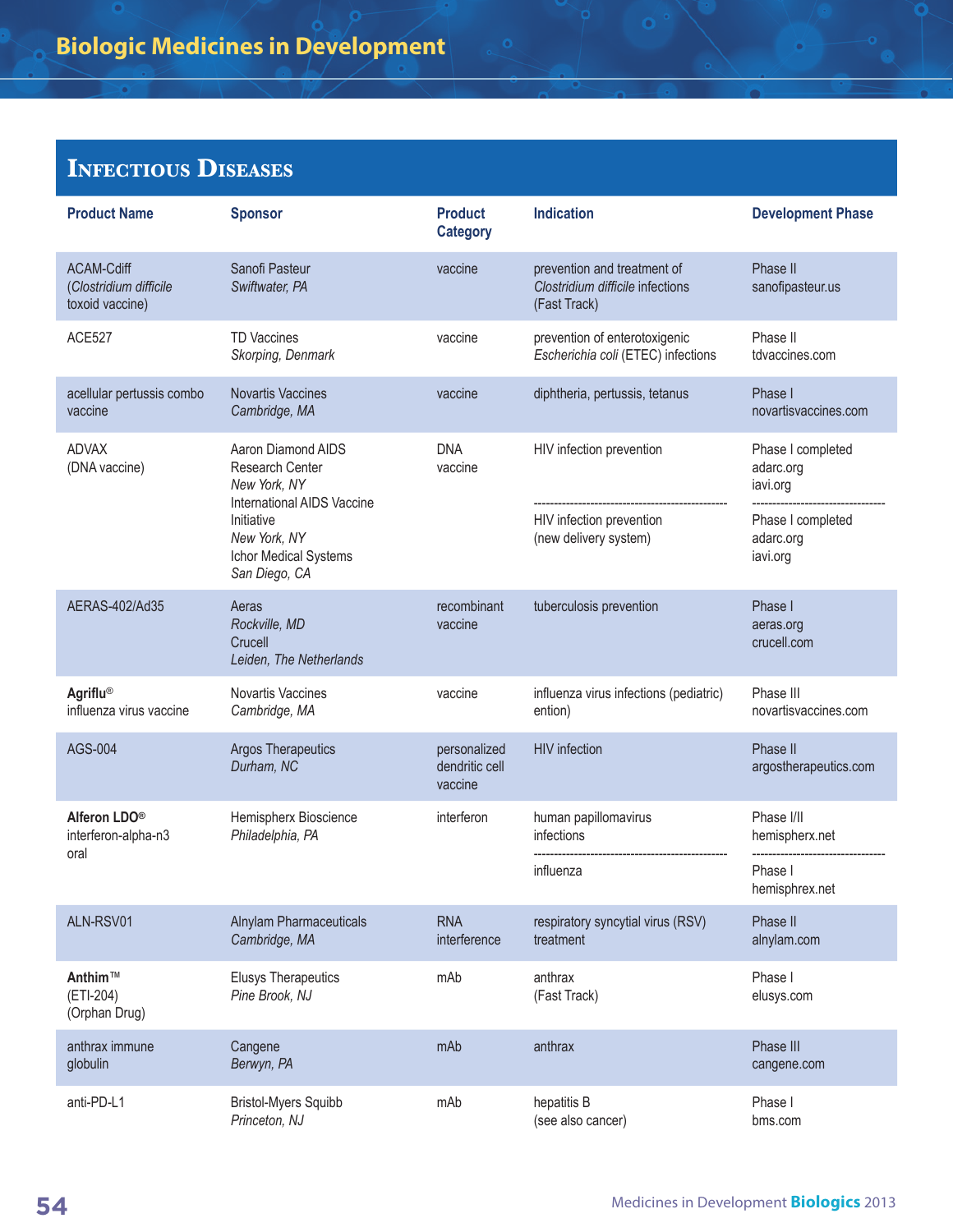| <b>Product Name</b>                                           | <b>Sponsor</b>                                                                           | <b>Product</b><br><b>Category</b>   | <b>Indication</b>                                                                                            | <b>Development Phase</b>                        |
|---------------------------------------------------------------|------------------------------------------------------------------------------------------|-------------------------------------|--------------------------------------------------------------------------------------------------------------|-------------------------------------------------|
| ASP-0113<br>(cytomegalovirus DNA<br>vaccine)<br>(Orphan Drug) | AbbVie<br>North Chicago, IL<br>Astellas Pharma US<br>Northbrook, IL                      | <b>DNA</b><br>vaccine               | prevention of cytomegalovirus<br>(CMV) infections in stem cell<br>transplantation                            | Phase III<br>us.astellas.com                    |
|                                                               | Vical<br>San Diego, CA                                                                   |                                     | prevention of CMV infections in solid<br>organ transplantation                                               | Phase II<br>us.astellas.com                     |
| AVI-7100<br>radavirsen                                        | Sarepta Therapeutics<br>Cambridge, MA                                                    | antisense                           | influenza A virus infections                                                                                 | Phase I<br>sareptatherapeutics.com              |
| <b>AVI-7288</b><br>(Orphan Drug)                              | Sarepta Therapeutics<br>Cambridge, MA                                                    | antisense                           | Marburg virus<br>disease                                                                                     | Phase I<br>sareptatherapeutics.com              |
| AVI-7537                                                      | Sarepta Therapeutics<br>Cambridge, MA                                                    | antisense                           | post-exposure treatment of<br>Ebola virus infections                                                         | Phase I<br>sareptatherapeutics.com              |
| <b>AVX101</b><br>(single gene HIV vaccine)                    | AlphaVax<br>Rsch. Triangle Park, NC                                                      | gene<br>vaccine                     | HIV-1 infection prevention                                                                                   | Phase I<br>alphavax.com                         |
| AVX601                                                        | AlphaVax<br>Rsch. Triangle Park, NC<br>Novartis Vaccines<br>Cambridge, MA                | genetically-<br>modified<br>vaccine | prevention of CMV infections                                                                                 | Phase I<br>alphavax.com<br>novartisvaccines.com |
| AZD9773<br>(anti-TNF-alpha poly-<br>clonal antibody)          | AstraZeneca<br>Wilmington, DE                                                            | polyclonal<br>antibody              | severe sepsis                                                                                                | Phase II<br>astrazeneca.com                     |
| <b>Bexsero®</b><br>meningococcal vaccine<br>group B           | Novartis Vaccines<br>Cambridge, MA                                                       | recombinant<br>vaccine              | meningococcal group B infections                                                                             | Phase II<br>novartisvaccines.com                |
| <b>BioThrax®</b><br>anthrax vaccine                           | <b>Emergent BioSolutions</b><br>Rockville, MD                                            | vaccine                             | prevention of post-exposure<br>anthrax infection in combination<br>with other antibacterials<br>(Fast Track) | Phase II<br>emergentbiosolutions.com            |
| botulinum toxin vaccine                                       | <b>DynPort Vaccine</b><br>Frederick, MD                                                  | recombinant<br>vaccine              | botulism                                                                                                     | Phase II completed<br>csc.com/dvc               |
| cell therapy                                                  | Cell Medica<br>London, United Kingdom<br>Center for Cell and Gene Therapy<br>Houston, TX | cell<br>therapy                     | viral infections<br>(see also cancer)                                                                        | Phase I/II<br>cellmedica.co.uk                  |
| chikungunya virus<br>vaccine                                  | Inviragen<br>Fort Collins, Co                                                            | vaccine                             | chikungunya virus infections                                                                                 | Phase II<br>inviragen.com                       |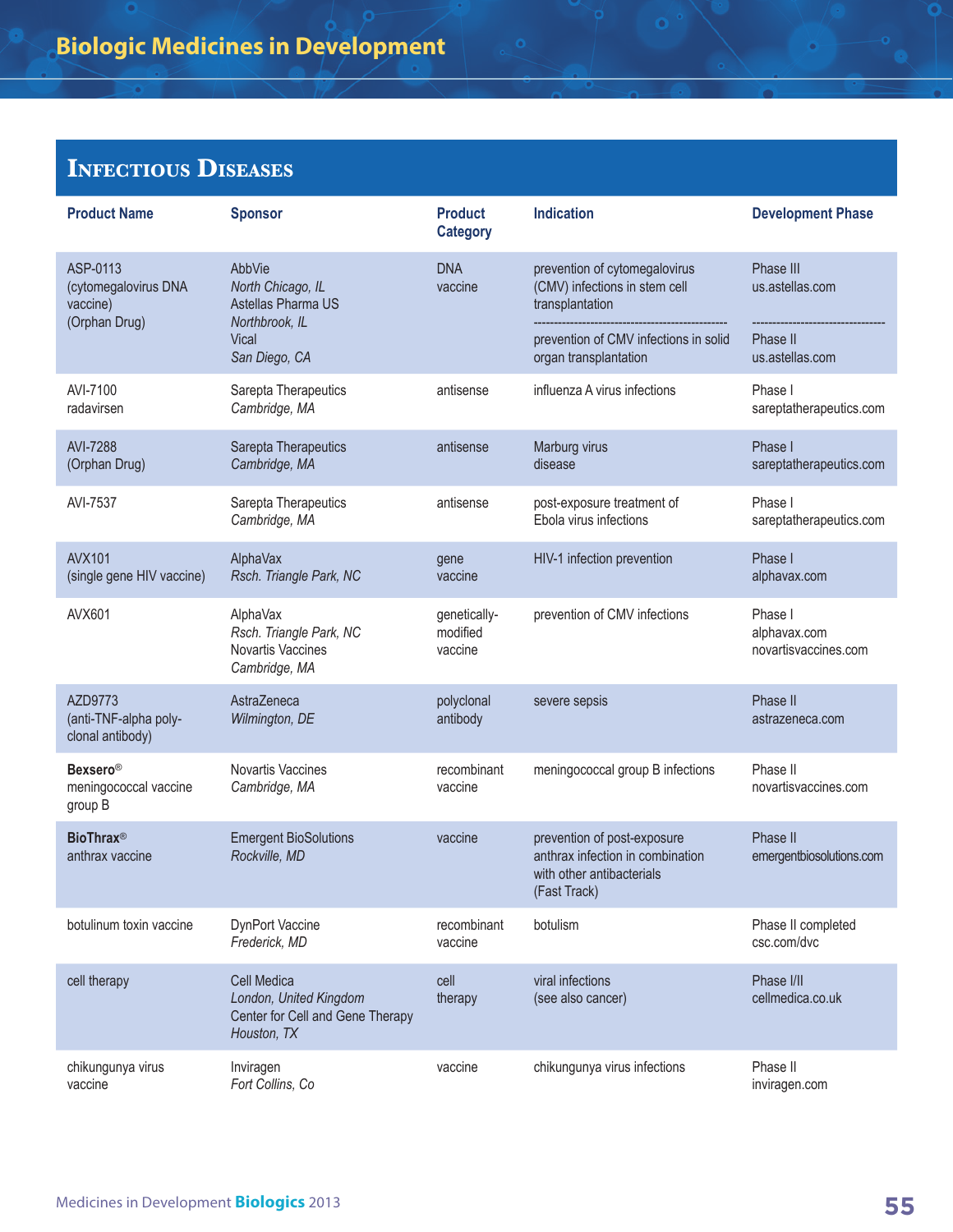| <b>Product Name</b>                                               | <b>Sponsor</b>                                                                         | <b>Product</b><br><b>Category</b> | <b>Indication</b>                                                                               | <b>Development Phase</b>                   |
|-------------------------------------------------------------------|----------------------------------------------------------------------------------------|-----------------------------------|-------------------------------------------------------------------------------------------------|--------------------------------------------|
| cholera vaccine                                                   | PaxVax<br>Menlo Park, CA                                                               | live,<br>attenuated<br>vaccine    | prevention of cholera infection                                                                 | Phase I<br>paxvax.com                      |
| Chronvac-C <sup>®</sup><br>hepatitis C DNA<br>vaccine             | Inovio Pharmaceuticals<br>Blue Bell, PA<br>ChronTech Pharma<br>Huddinge, Sweden        | gene therapy<br>vaccine           | treatment of hepatitis C                                                                        | Phase II<br>inovio.com                     |
| <b>CYT107</b><br>(interleukin-7)                                  | Cytheris<br>Rockville, MD                                                              | recombinant<br>interleukin        | <b>HIV</b> infection treatment<br>(see also blood, cancer,<br>transplantation)                  | Phase II<br>cytheris.com                   |
| Cytolin®<br>anti-CD8 mAb                                          | CytoDyn<br>Lake Oswego, OR                                                             | mAb                               | HIV infection treatment                                                                         | Phase I<br>cytodyn.com                     |
| DCVax-001                                                         | Celldex<br>Needham, MA<br>Rockefeller University<br>New York, NY                       | recombinant<br>vaccine            | HIV infection prevention and<br>treatment                                                       | Phase I<br>celldextherapeutics.com         |
| dengue vaccine                                                    | GlaxoSmithKline<br>Rsch. Triangle Park, NC                                             | vaccine                           | dengue                                                                                          | Phase I<br>gsk.com                         |
| dengue vaccine                                                    | Sanofi Pasteur<br>Swiftwater, PA                                                       | vaccine                           | mild to severe dengue fever                                                                     | Phase III<br>sanofipasteur.us              |
| DENVax™<br>tetravalent hybrid dengue<br>virus vaccine             | Inviragen<br>Fort Collins, CO                                                          | vaccine                           | dengue                                                                                          | Phase I<br>inviragen.com                   |
| DermaVir <sup>™</sup> Patch<br>DNA topical patch vaccine          | <b>Genetic Immunity</b><br>McLean, VA                                                  | <b>DNA</b><br>vaccine             | HIV-1 infection treatment                                                                       | Phase II<br>geneticimmunity.com            |
| DNA vaccine<br>(dengue)                                           | <b>Naval Medical</b><br>Research Center<br>Silver Spring, MD<br>Vical<br>San Diego, CA | <b>DNA</b><br>vaccine             | prevention of dengue fever                                                                      | Phase I<br>vical.com                       |
| DTP-HepB-polio-Hib<br>(pediatric hexavalent<br>vaccine)<br>(V419) | <b>Merck</b><br><b>Whitehouse Station, NJ</b><br>Sanofi Pasteur<br>Swiftwater, PA      | vaccine                           | diphtheria, tetanus, pertussis,<br>hepatitis B, poliomyelitis,<br>Haemophilus influenzae type b | Phase III<br>merck.com<br>sanofipasteur.us |
| Ebola vaccine                                                     | Crucell<br>Leiden, The Netherlands                                                     | <b>DNA</b><br>vaccine             | prevention of Ebola virus infections                                                            | Phase I<br>crucell.com                     |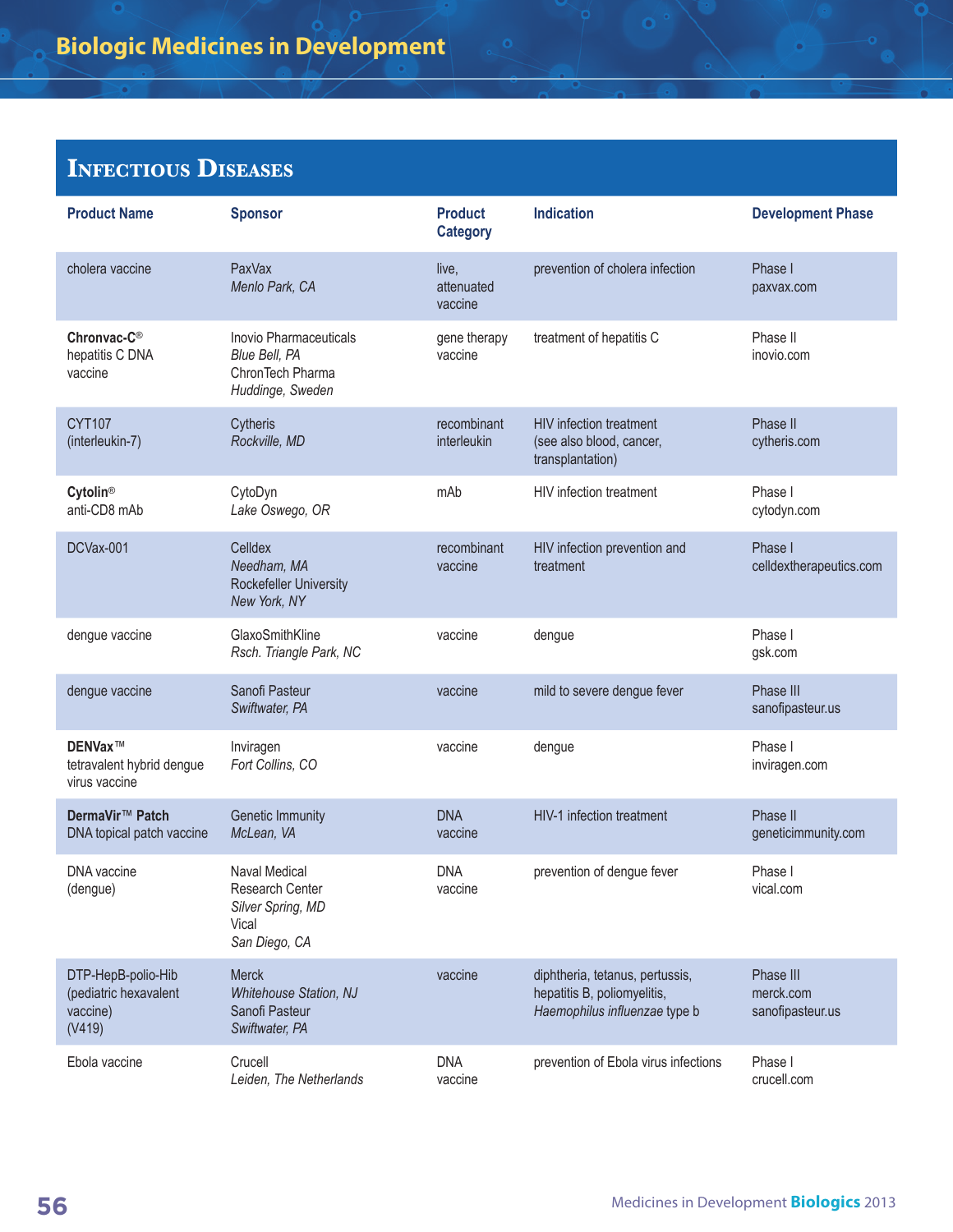| <b>Product Name</b>                                                    | <b>Sponsor</b>                                                                                                   | <b>Product</b><br><b>Category</b>   | <b>Indication</b>                                                                 | <b>Development Phase</b>                     |
|------------------------------------------------------------------------|------------------------------------------------------------------------------------------------------------------|-------------------------------------|-----------------------------------------------------------------------------------|----------------------------------------------|
| Ebola virus vaccine                                                    | <b>GenPhar</b><br>Mt. Pleasant, SC                                                                               | vaccine                             | Ebola virus infections                                                            | in clinical trials<br>genphar.com            |
| enterovirus 71 vaccine<br>(INV21)                                      | Inviragen<br>Fort Collins, CO                                                                                    | vaccine                             | prevention of head, foot<br>and mouth disease                                     | Phase I<br>inviragen.com                     |
| EP1300<br>(malaria DNA<br>vaccine)                                     | <b>VaxOnco</b><br>Seoul, South Korea<br>National Institute of Allergy<br>and Infectious Diseases<br>Bethesda, MD | <b>DNA</b><br>vaccine               | prevention of malaria infection                                                   | Phase I                                      |
| FGI-101-1A6                                                            | <b>Functional Genetics</b><br>Gaithersburg, MD                                                                   | mAb                                 | influenza                                                                         | Phase I completed<br>functional-genetics.com |
| Fluad®<br>influenza virus vaccine                                      | <b>Novartis Vaccines</b><br>Cambridge, MA                                                                        | vaccine                             | influenza virus infections<br>in the elderly and children                         | Phase III<br>novartisvaccines.com            |
| <b>FluBlok®</b><br>derived from recombinant<br>hemagglutinin (rHA)     | <b>Protein Sciences</b><br>Meriden, CT                                                                           | recombinant<br>vaccine              | prevention of influenza virus<br>infections in infants and children               | Phase I/II<br>proteinsciences.com            |
| Fludase®<br>DAS-181 inhalation                                         | <b>NexBio</b><br>San Diego, CA                                                                                   | recombinant<br>fusion protein       | influenza A virus H1N1 infections,<br>prevention of influenza virus<br>infections | Phase II completed<br>nexbio.com             |
| FluLaval <sup>®</sup> QIV<br>influenza virus vaccine                   | GlaxoSmithKline<br>Rsch. Triangle Park, NC                                                                       | vaccine                             | prevention of influenza<br>infections                                             | application submitted<br>gsk.com             |
| <b>FluNhance®</b><br>influenza virus vaccine<br>(rNA)                  | <b>Protein Sciences</b><br>Meriden, CT                                                                           | recombinant<br>vaccine              | influenza virus infections                                                        | Phase III<br>proteinsciences.com             |
| Fluzone <sup>®</sup> QIV IM<br>quadrivalent influenza<br>virus vaccine | Sanofi Pasteur<br>Swiftwater, PA                                                                                 | vaccine                             | seasonal influenza virus infections                                               | application submitted<br>sanofipasteur.us    |
| foravirumab                                                            | Crucell<br>Leiden, The Netherlands                                                                               | mAb                                 | post-exposure prevention of rabies                                                | Phase II<br>crucell.com                      |
| GI-5005                                                                | Globelmmune<br>Louisville, CO                                                                                    | genetically-<br>modified<br>vaccine | hepatitis C                                                                       | Phase II<br>globeimmune.com                  |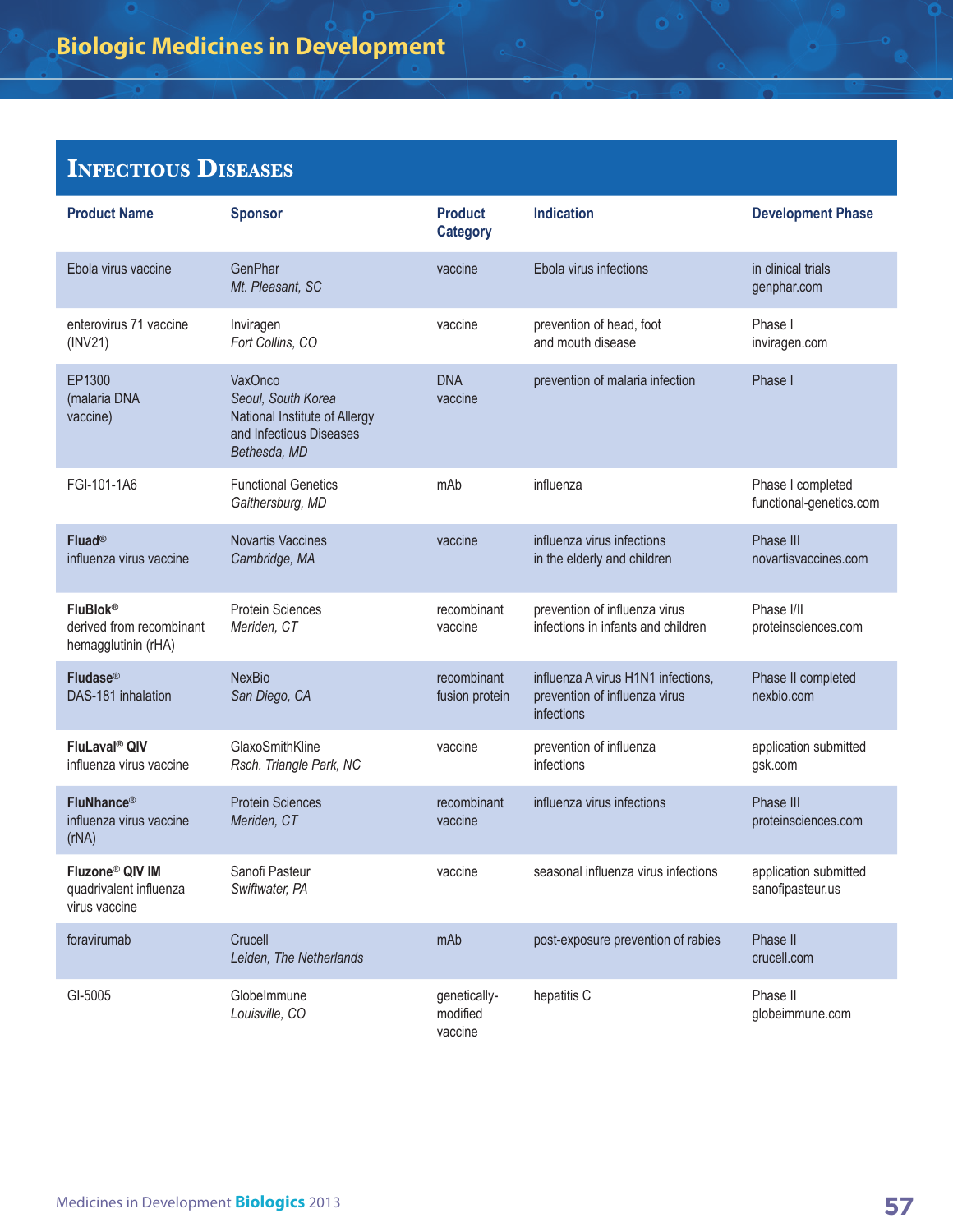| <b>Product Name</b>                                                             | <b>Sponsor</b>                                                       | <b>Product</b><br><b>Category</b> | <b>Indication</b>                                                                                 | <b>Development Phase</b>                  |
|---------------------------------------------------------------------------------|----------------------------------------------------------------------|-----------------------------------|---------------------------------------------------------------------------------------------------|-------------------------------------------|
| GSK692342<br>(Mtb72F/AS02A)                                                     | Aeras<br>Rockville, MD<br>GlaxoSmithKline<br>Rsch. Triangle Park, NC | recombinant<br>vaccine            | prevention of tuberculosis                                                                        | Phase II<br>gsk.com                       |
| GSK1437173A<br>(varicella zoster vaccine)                                       | GlaxoSmithKline<br>Rsch. Triangle Park, NC                           | recombinant<br>vaccine            | prevention of varicella zoster<br>virus infections                                                | Phase III<br>gsk.com                      |
| GSK1492903A<br>(cytomegalovirus<br>glycoprotein vaccine)                        | GlaxoSmithKline<br>Rsch. Triangle Park, NC                           | recombinant<br>vaccine            | prevention of CMV infections                                                                      | Phase I<br>gsk.com                        |
| GSK2189242A<br>(Streptococcus<br>pneumoniae recombinant-<br>conjugated vaccine) | GlaxoSmithKline<br>Rsch. Triangle Park, NC                           | recombinant<br>vaccine            | prevention of pneumococcal<br>infections                                                          | Phase II<br>gsk.com                       |
| GSK2654909A                                                                     | GlaxoSmithKline<br>Rsch. Triangle Park, NC                           | vaccine                           | prevention of influenza<br>A virus H9N2<br>subtype (avian flu)                                    | Phase I<br>gsk.com                        |
| GSK2654911A                                                                     | GlaxoSmithKline<br>Rsch. Triangle Park, NC                           | vaccine                           | prevention of influenza<br>A virus H9N2<br>subtype (avian flu)                                    | Phase I<br>gsk.com                        |
| GSK2830930A                                                                     | GlaxoSmithKline<br>Rsch. Triangle Park, NC                           | vaccine                           | prevention of pneumococcal<br>infections                                                          | Phase I<br>gsk.com                        |
| GSK2838497A                                                                     | GlaxoSmithKline<br>Rsch. Triangle Park, NC                           | vaccine                           | prevention of Haemophilus<br>infections                                                           | Phase I<br>gsk.com                        |
| <b>HBV-002</b>                                                                  | Hawaii Biotech<br>Aiea, Hawaii                                       | recombinant<br>vaccine            | prevention of West Nile virus<br>infections                                                       | Phase I completed<br>hibiotech.com        |
| hepatitis C immune<br>globulin<br>(Orphan Drug)                                 | <b>Biotest Pharmaceuticals</b><br>Boca Raton, FL                     | polyclonal<br>antibody            | hepatitis C prevention                                                                            | Phase II<br>biotestpharma.com             |
| hepatitis C vaccine<br>therapy                                                  | <b>Okairos</b><br>Basel, Switzerland                                 | gene vaccine                      | prevention of hepatitis C                                                                         | Phase I/II<br>okairos.com                 |
| Heplisav™<br>hepatitis B vaccine                                                | Dynavax Technologies<br>Berkeley, CA                                 | <b>DNA</b><br>vaccine             | prevention of hepatitis B                                                                         | application submitted<br>dynavax.com      |
| HerpV<br>(herpes vaccine)                                                       | Agenus<br>Lexington, MA                                              | recombinant<br>protein<br>vaccine | treatment of herpes simplex virus<br>infections                                                   | Phase II<br>agenusbio.com                 |
| Hexaxim™<br>DTP-HepB-polio-Hib<br>vaccine                                       | Sanofi Pasteur<br>Swiftwater, PA                                     | vaccine                           | diphtheria, tetanus, pertussis, hepa-<br>titis B, poliomyelitis,<br>Haemophilus influenzae type b | application submitted<br>sanofipasteur.us |

ō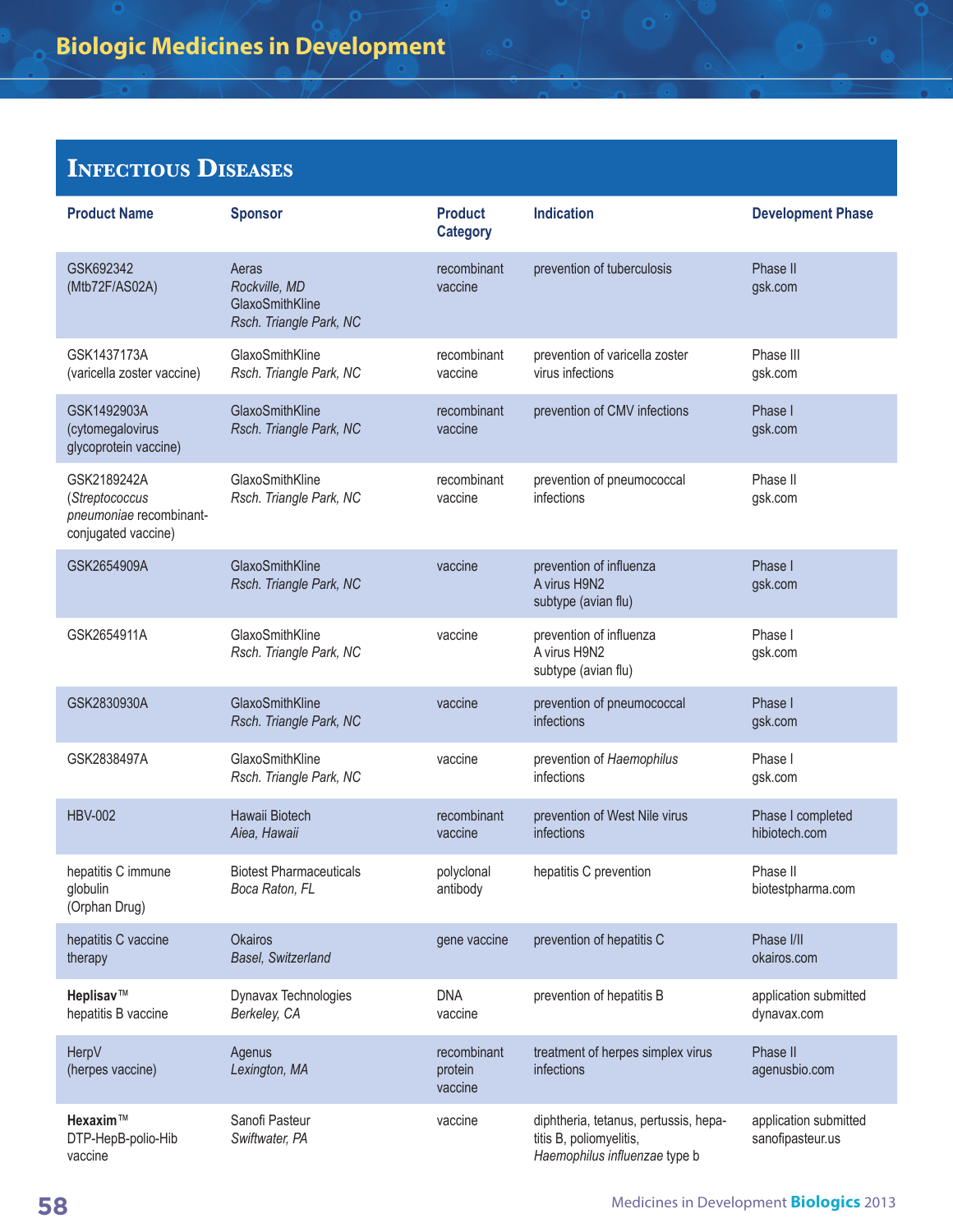| <b>Product Name</b>          | <b>Sponsor</b>                                                                                                                                                        | <b>Product</b><br><b>Category</b> | <b>Indication</b>              | <b>Development Phase</b>            |
|------------------------------|-----------------------------------------------------------------------------------------------------------------------------------------------------------------------|-----------------------------------|--------------------------------|-------------------------------------|
| HIV gene therapy             | Adaptimmune<br>Philadelphia, PA<br><b>Cardiff University</b><br>Cardiff, Wales<br>University of Pennsylvania<br>Philadelphia, PA                                      | gene therapy                      | <b>HIV</b> infection           | Phase I<br>adaptimmune.com          |
| HIV recombinant vaccine      | GlaxoSmithKline<br>Rsch. Triangle Park, NC                                                                                                                            | recombinant<br>vaccine            | HIV infection prevention       | Phase I<br>gsk.com                  |
| HIV recombinant vaccine      | GlaxoSmithKline<br>Rsch. Triangle Park, NC                                                                                                                            | recombinant<br>vaccine            | <b>HIV</b> infection treatment | Phase II<br>gsk.com                 |
| HIV vaccine                  | Crucell<br>Leiden, The Netherlands<br><b>Beth Israel Deaconess</b><br><b>Medical Center</b><br>Boston, MA<br>International AIDS Vaccine<br>Initiative<br>New York, NY | recombinant<br>vaccine            | HIV infection prevention       | Phase I<br>crucell.com              |
| <b>HIV</b> vaccine           | <b>GeoVax</b><br>Smyrna, GA                                                                                                                                           | vaccine                           | HIV infection prevention       | Phase II<br>geovax.com              |
| HIV vaccine                  | GeoVax<br>Smyrna, GA                                                                                                                                                  | vaccine                           | HIV infection treatment        | Phase I/II<br>geovax.com            |
| <b>HIV</b> vaccine           | Massachusetts General Hospital<br>Boston, MA<br><b>Opal Therapeutics</b><br>Parkvill, Australia                                                                       | vaccine                           | <b>HIV</b> infection           | Phase I                             |
| HIV vaccine                  | Novartis Vaccines<br>Cambridge, MA                                                                                                                                    | vaccine                           | <b>HIV</b> infection           | Phase I<br>novartisvaccines.com     |
| <b>HIV</b> vaccine           | PaxVax<br>San Diego, CA                                                                                                                                               | oral vaccine                      | HIV infection prevention       | in clinical trials<br>paxvax.com    |
| HIV vaccine<br>(MAG pDNA)    | Profectus Biosciences<br>Baltimore, MD                                                                                                                                | <b>DNA</b><br>vaccine             | HIV infection prevention       | Phase I<br>profectusbiosciences.com |
| HIV vaccine<br>(rVSV)        | Profectus Biosciences<br>Baltimore, MD                                                                                                                                | recombinant<br>vaccine            | HIV-1 infection prevention     | Phase I<br>profectusbiosciences.com |
| HIV-1 gene therapy<br>(MazF) | Takara Bio<br>Shiga, Japan                                                                                                                                            | gene therapy                      | HIV-1 infection                | Phase I<br>takara-bio.com           |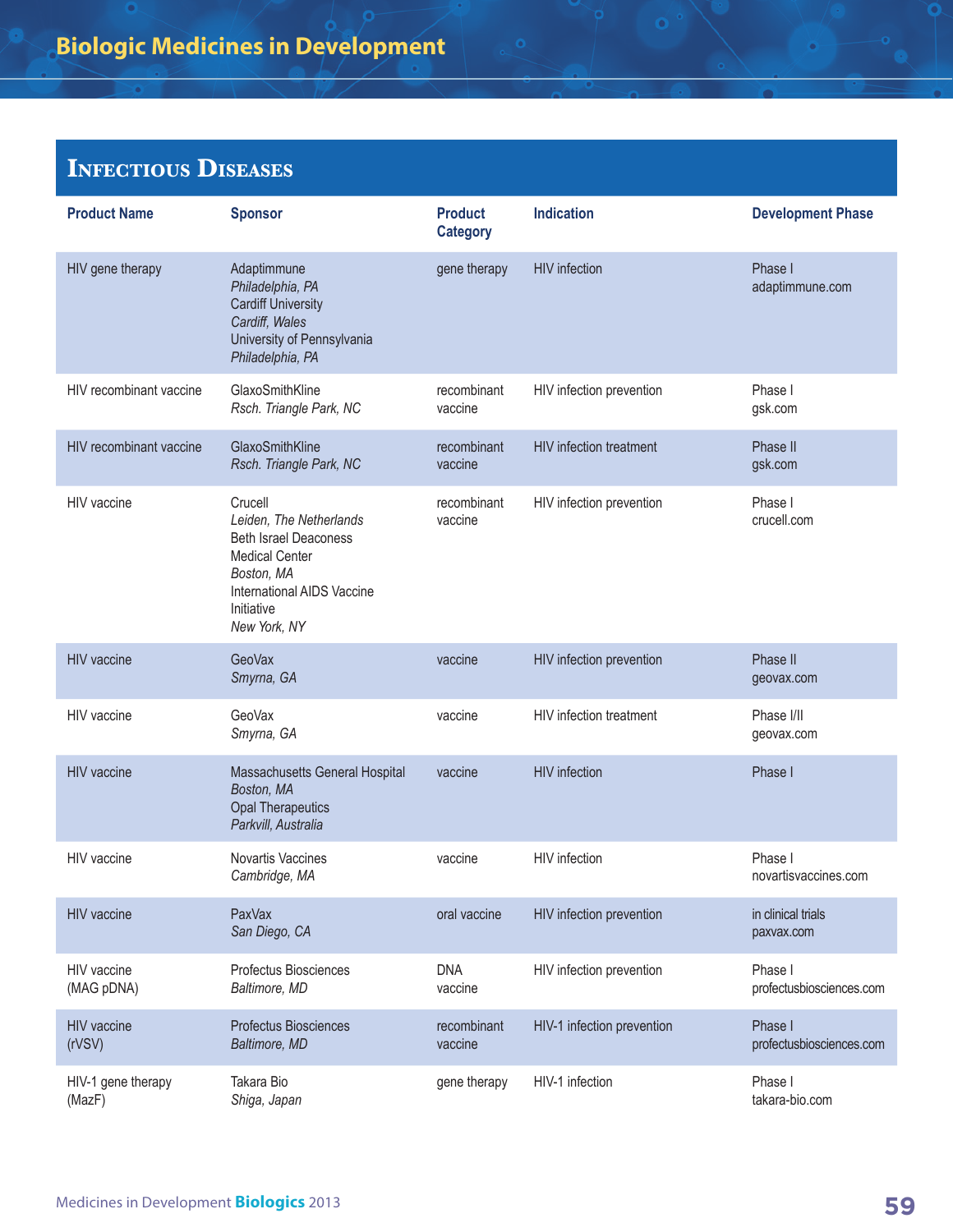| <b>Product Name</b>                                                  | <b>Sponsor</b>                                                                                                    | <b>Product</b><br><b>Category</b>           | <b>Indication</b>                                 | <b>Development Phase</b>         |
|----------------------------------------------------------------------|-------------------------------------------------------------------------------------------------------------------|---------------------------------------------|---------------------------------------------------|----------------------------------|
| HIV-1 vaccine<br>(SAV001)                                            | Sumagen<br>Seoul, South Korea                                                                                     | vaccine                                     | HIV-1 infection                                   | Phase I<br>sumagen.co.kr         |
| <b>HIVAX™</b><br>replication-defective<br>HIV-1 vaccine              | GeneCure Biotechnologies<br>Norcross, GA                                                                          | vaccine                                     | HIV-1 infection                                   | Phase I<br>genecure.com          |
| HSV-2 Tx                                                             | Genocea Biosciences<br>Cambridge, MA                                                                              | T-cell vaccine                              | treatment of herpes simplex virus 2<br>infections | Phase I/II<br>genocea.com        |
| human interferon<br>alpha oral<br>(Orphan Drug)                      | Amarillo Biosciences<br>Amarillo, TX                                                                              | interferon                                  | hepatitis C, influenza                            | Phase II<br>amarbio.com          |
| ibalizumab<br>(TMB-355)                                              | TaiMed Biologics USA<br>Irvine, CA                                                                                | mAb                                         | HIV-1 infection<br>(intravenous)<br>(Fast Track)  | Phase II<br>taimedbiologics.com  |
|                                                                      |                                                                                                                   |                                             | HIV-1 infection<br>(subcutaneous)                 | Phase I<br>taimedbiologics.com   |
| ID-93/GLA-SE                                                         | Aeras Global TB Vaccine<br>Foundation<br>Rockville, MD<br>Infectious Disease Research<br>Institute<br>Seattle, WA | recombinant<br>fusion<br>protein<br>vaccine | tuberculosis                                      | Phase I<br>aeras.org<br>idri.org |
| Imvamune <sup>®</sup><br>smallpox vaccine                            | <b>Bavarian Nordic</b><br>Kvistgaard, Denmark                                                                     | vaccine                                     | smallpox                                          | Phase II<br>bavarian-nordic.com  |
| influenza A virus H1N1<br>vaccine                                    | CEL-SCI<br>Vienna, VA                                                                                             | peptide<br>vaccine                          | prevention of influenza A virus<br>H1N1 subtype   | Phase I<br>cel-sci.com           |
| influenza A virus H1N1<br>vaccine                                    | <b>iBio</b><br>Newark, DE                                                                                         | vaccine                                     | prevention of influenza A virus<br>H1N1 subtype   | Phase I<br>ibioinc.com           |
| influenza A virus H1N1<br>vaccine                                    | Medicago<br>Quebec, Canada                                                                                        | VLP vaccine                                 | influenza A virus H1N1 subtype                    | Phase I<br>medicago.com          |
| influenza A virus H1N1<br>vaccine (FVH-1)                            | <b>Inovio Pharmaceuticals</b><br>Blue Bell, PA                                                                    | <b>DNA</b> vaccine                          | influenza A virus H1N1 subtype<br>prevention      | Phase I<br>inovio.com            |
| influenza A virus H1N1<br>vaccine (li-key hybrid<br>peptide vaccine) | Antigen Express<br>Worcester, MA                                                                                  | peptide<br>vaccine                          | influenza A virus H1N1 infections                 | Phase I<br>antigenexpress.com    |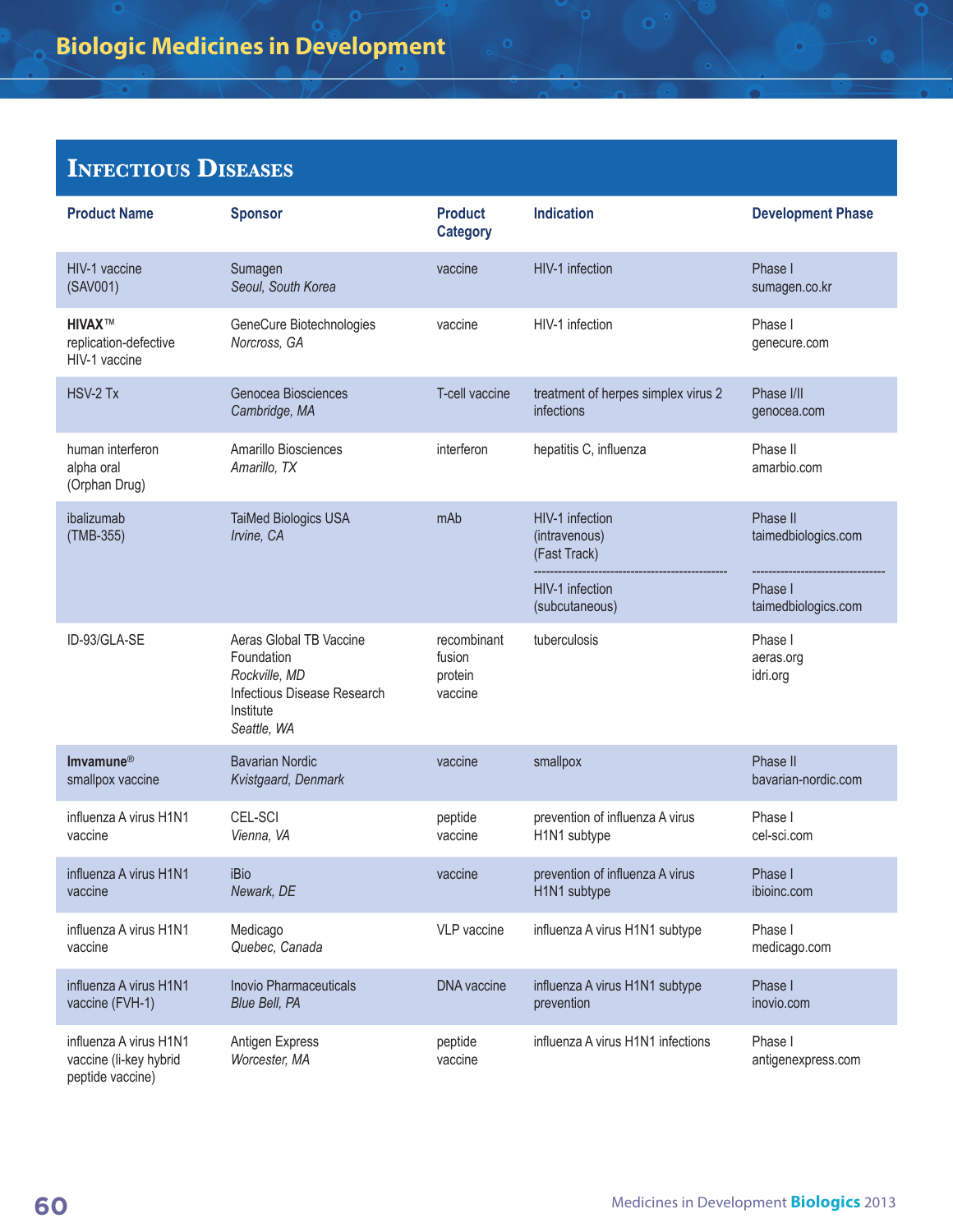| <b>Product Name</b>                                                     | <b>Sponsor</b>                               | <b>Product</b><br><b>Category</b> | <b>Indication</b>                                                   | <b>Development Phase</b>      |
|-------------------------------------------------------------------------|----------------------------------------------|-----------------------------------|---------------------------------------------------------------------|-------------------------------|
| influenza A virus H5N1<br>cell-cultured based<br>vaccine                | GlaxoSmithKline<br>Rsch. Triangle Park, NC   | cell-cultured<br>vaccine          | prevention of pandemic influenza<br>A virus H5N1 subtype infections | Phase I<br>gsk.com            |
| influenza A virus H5N1                                                  | Nanotherapeutics                             | vaccine                           | prevention of influenza A virus H5N1                                | Phase I                       |
| intranasal vaccine                                                      | Alachua, FL                                  |                                   | subtype                                                             | nanotherapeutics.com          |
| influenza A virus H5N1<br>vaccine                                       | iBio<br>Newark, DE                           | vaccine                           | influenza A virus H5N1 subtype                                      | Phase I<br>ibioinc.com        |
| influenza A virus H5N1                                                  | Inovio Pharmaceuticals                       | vaccine                           | prevention of influenza A virus H5N1                                | Phase I                       |
| vaccine                                                                 | Blue Bell, PA                                |                                   | subtype                                                             | inovio.com                    |
| influenza A virus H5N1<br>vaccine                                       | Medicago<br>Quebec, Canada                   | VI P vaccine                      | influenza A virus H5N1 subtype                                      | Phase I<br>medicago.com       |
| influenza A virus H5N1                                                  | Novartis Vaccines                            | vaccine                           | prevention of influenza A virus                                     | Phase II                      |
| vaccine                                                                 | Cambridge, MA                                |                                   | H5N1 subtype                                                        | novartisvaccines.com          |
| influenza A virus H5N1                                                  | <b>Novavax</b>                               | vaccine                           | prevention of influenza A virus                                     | Phase II                      |
| vaccine                                                                 | Rockville, MD                                |                                   | H5N1 subtype                                                        | novavax.com                   |
| influenza A virus H5N1                                                  | PaxVax                                       | vaccine                           | prevention of influenza A virus                                     | Phase I                       |
| vaccine                                                                 | San Diego, CA                                |                                   | H5N1 subtype                                                        | paxvax.com                    |
| influenza A virus H5N1                                                  | Vaxart                                       | vaccine                           | prevention of influenza A virus                                     | Phase I                       |
| vaccine                                                                 | San Francisco, CA                            |                                   | H5N1 subtype                                                        | vaxart.com                    |
| influenza A virus H5N1<br>vaccine<br>(li-key hybrid peptide<br>vaccine) | Antigen Express<br>Worcester, MA             | peptide<br>vaccine                | influenza A virus H5N1 subtype                                      | Phase I<br>antigenexpress.com |
| influenza A virus H9N2<br>vaccine                                       | <b>Baxter International</b><br>Deerfield, IL | vaccine                           | influenza A virus H9N2 subtype                                      | Phase I/II<br>baxter.com      |
| influenza virus-like                                                    | Novavax                                      | vaccine                           | prevention of influenza virus                                       | Phase II                      |
| particle vaccine                                                        | Rockville, MD                                |                                   | infections                                                          | novavax.com                   |
| influenza virus vaccine                                                 | Crucell                                      | vaccine                           | prevention of influenza virus                                       | Phase II                      |
| (intradermal)                                                           | Leiden, The Netherlands                      |                                   | infections                                                          | crucell.com                   |
| Influvac <sup>®</sup> TC<br>cell culture-derived<br>influenza vaccine   | AbbVie<br>North Chicago, IL                  | cell-cultured<br>vaccine          | influenza virus infections<br>(prevention)                          | Phase I<br>abbvie.com         |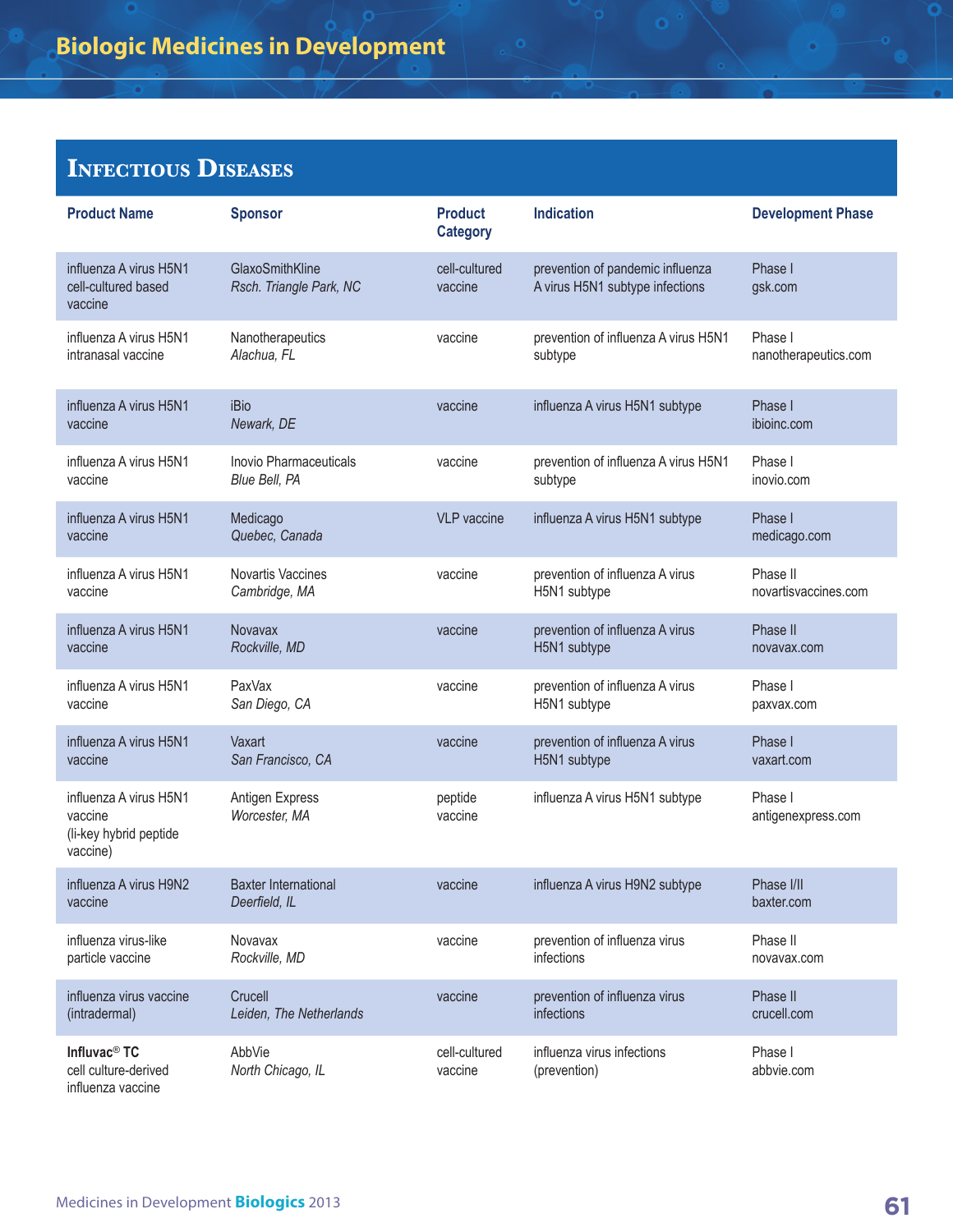| <b>Product Name</b>                                | <b>Sponsor</b>                                                                                  | <b>Product</b><br><b>Category</b> | <b>Indication</b>                                                    | <b>Development Phase</b>                                       |
|----------------------------------------------------|-------------------------------------------------------------------------------------------------|-----------------------------------|----------------------------------------------------------------------|----------------------------------------------------------------|
| interferon-alpha-2b                                | HanAll Biopharma<br>Seoul, South Korea                                                          | interferon                        | hepatitis C                                                          | Phase II<br>hanallbiopharma.com                                |
| interferon alpha-2b<br>infusion                    | Medtronic<br>Minneapolis, MN                                                                    | interferon                        | hepatitis C                                                          | Phase II completed<br>medtronic.com                            |
| <b>Ixiaro®</b><br>Japanese encephalitis<br>vaccine | Intercell<br>Vienna, Austria<br><b>Novartis Vaccines</b><br>Cambridge, MA                       | vaccine                           | prevention of Japanese encephalitis<br>in children                   | application submitted<br>intercell.com<br>novartisvaccines.com |
| <b>KB001-A</b><br>(antibody-fragment               | KaloBios Pharmaceuticals<br>South San Francisco, CA<br>Sanofi Pasteur                           | mAb                               | Pseudomonas infections in cystic<br>fibrosis patients (KalBios only) | Phase I/II<br>kalobios.com                                     |
| product)                                           | Swiftwater, PA                                                                                  |                                   | prevention of ventilator-associated<br>pneumonia                     | Phase I<br>kalobios.com<br>sanofipasteur.us                    |
| <b>KD-247</b>                                      | Kaketsuken<br>Kumamoto, Japan                                                                   | mAb                               | HIV-1 infection                                                      | Phase I<br>kaketsuken.or.jp                                    |
| LIQ-001                                            | Liquidia Technologies<br>Rsch. Triangle Park, NC                                                | vaccine                           | influenza virus infections                                           | Phase I<br>liquidia.com                                        |
| Lyme disease vaccine                               | <b>Baxter Healthcare</b><br>Deerfield, IL                                                       | recombinant<br>vaccine            | prevention of Lyme disease                                           | Phase I/II<br>baxter.com                                       |
| malaria vaccine                                    | Crucell<br>Leiden, The Netherlands<br>GlaxoSmithKline<br>Rsch. Triangle Park, NC                | recombinant<br>vaccine            | malaria                                                              | Phase I/II<br>crucell.com<br>gsk.com                           |
| malaria vaccine                                    | <b>GenVec</b><br>Gaithersburg, MD<br>U.S. Naval Medical Research<br>Center<br>Silver Spring, MD | recombinant<br>vaccine            | malaria                                                              | Phase I/II<br>genvec.com                                       |
| malaria vaccine                                    | Sanaria<br>Rockville, MD                                                                        | vaccine                           | prevention of malaria                                                | Phase I/II<br>sanaria.com                                      |
| Marburg virus<br>DNA vaccine                       | GenPhar<br>Mt. Pleasant, SC                                                                     | vaccine                           | Marburg virus disease                                                | Phase I<br>genphar.com                                         |
| MBL-HCV1                                           | MassBiologics<br>Boston, MA                                                                     | mAb                               | hepatitis C                                                          | Phase II<br>umassmed.edu/<br>massbiologics                     |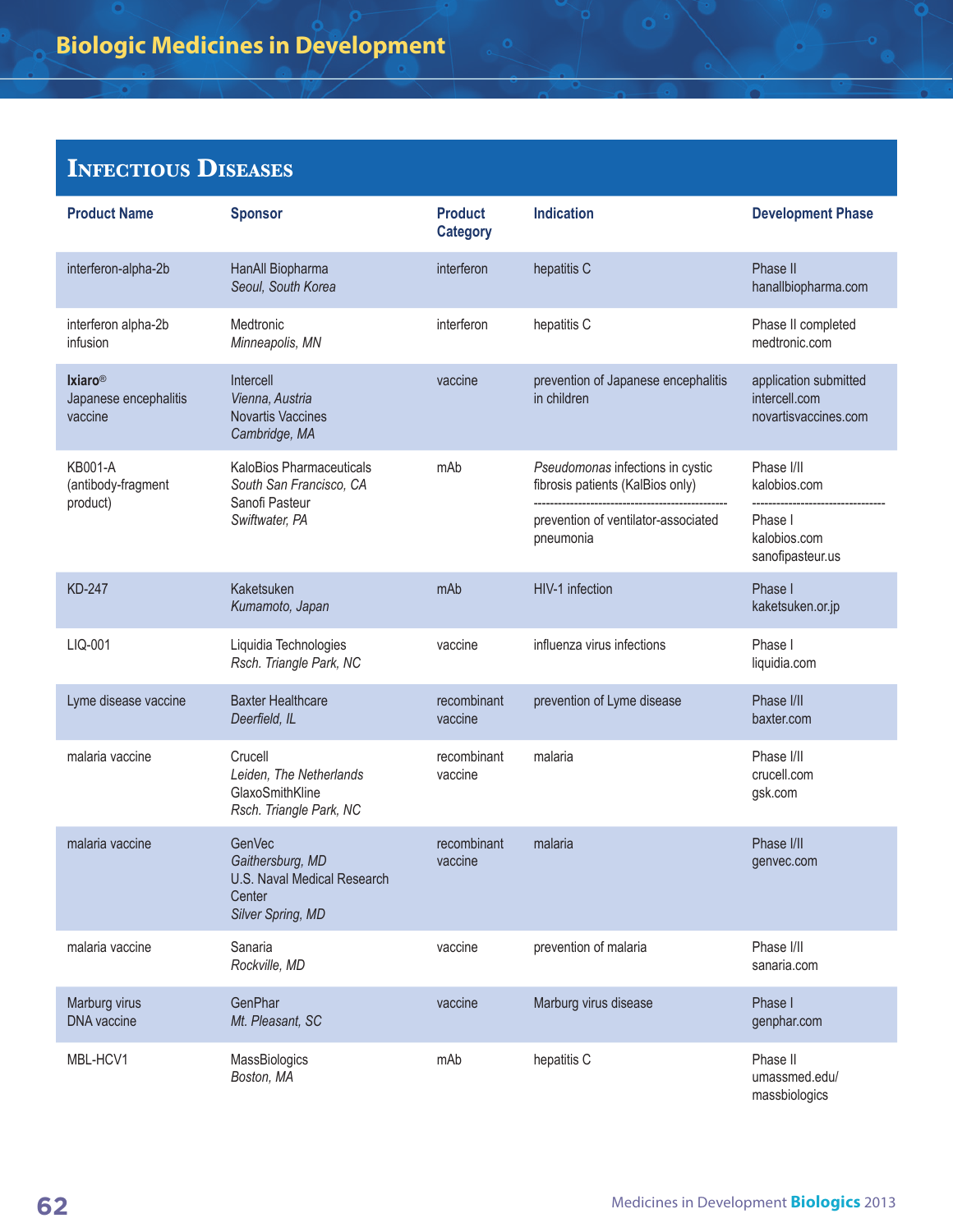| <b>Product Name</b>                                                                                | <b>Sponsor</b>                                                 | <b>Product</b><br><b>Category</b> | <b>Indication</b>                                                             | <b>Development Phase</b>                       |
|----------------------------------------------------------------------------------------------------|----------------------------------------------------------------|-----------------------------------|-------------------------------------------------------------------------------|------------------------------------------------|
| <b>MEDI-550</b><br>(pandemic influenza virus<br>vaccine)                                           | AstraZeneca<br>Wilmington, DE<br>MedImmune<br>Gaithersburg, MD | vaccine                           | pandemic influenza prevention                                                 | Phase I<br>astrazeneca.com<br>medimmune.com    |
| <b>MEDI-557</b><br>(RSV mAb-<br>extended half-life)                                                | AstraZeneca<br>Wilmington, DE<br>MedImmune<br>Gaithersburg, MD | mAb                               | prevention of RSV infections in<br>high risk adults                           | Phase I<br>astrazeneca.com<br>medimmune.com    |
| <b>MEDI-559</b><br>(RSV vaccine)                                                                   | AstraZeneca<br>Wilmington, DE<br>MedImmune<br>Gaithersburg, MD | vaccine                           | prevention of RSV infections<br>(pediatric)                                   | Phase I/II<br>astrazeneca.com<br>medimmune.com |
| <b>MenABCWY</b><br>(meningococcal vaccine<br>groups A,C, Y, W-135<br>conjugate)                    | Novartis Vaccines<br>Cambridge, MA                             | vaccine                           | meningococcal infections                                                      | Phase II<br>novartisvaccines.com               |
| meninge ACYW conjugate<br>vaccine<br>(2nd-generation<br>meningococcal conjugate<br>infant vaccine) | Sanofi Pasteur<br>Swiftwater, PA                               | vaccine                           | meningococcal infections                                                      | Phase II<br>sanofipasteur.us                   |
| meningococcal vaccine<br>groups A,C, Y, W-135<br>conjugate                                         | GlaxoSmithKline<br>Rsch. Triangle Park, NC                     | vaccine                           | meningococcal infections                                                      | Phase III<br>gsk.com                           |
| meningococcal vaccine<br>groups A,C, Y, W-135<br>conjugate                                         | <b>JN-International Medical</b><br>Omaha, NE                   | vaccine                           | meningococcal group A,C, Y, W-135<br>infections                               | Phase I<br>jn-vaccines.org                     |
| Menveo <sup>®</sup><br>meningococcal vaccine<br>groups A,C,Y, W-135<br>conjugate vaccine           | Novartis Vaccines<br>Cambridge, MA                             | vaccine                           | meningococcal groups A,C,Y,W-35<br>infection in infants (ages 2-12<br>months) | application submitted<br>novartisvaccines.com  |
| miravirsen<br>(SPC3649)                                                                            | Santaris Pharma A/S USA<br>San Diego, CA                       | antisense                         | hepatitis C                                                                   | Phase II<br>santaris.com                       |
| MK-3415A<br>(actoxumab/<br>bezlotoxumab)                                                           | Merck<br>Whitehouse Station, NJ                                | mAb                               | Clostridium difficile infections                                              | Phase III<br>merck.com                         |
| MMR vaccine live<br>(GSK209762)                                                                    | GlaxoSmithKline<br>Rsch. Triangle Park, NC                     | vaccine                           | prevention of measles, mumps,<br>rubella                                      | Phase III<br>gsk.com                           |
| MnB rLP2086<br>(PF-05212366)                                                                       | Pfizer<br>New York, NY                                         | recombinant<br>vaccine            | adolescent and young adult<br>meningitis B                                    | Phase III<br>pfizer.com                        |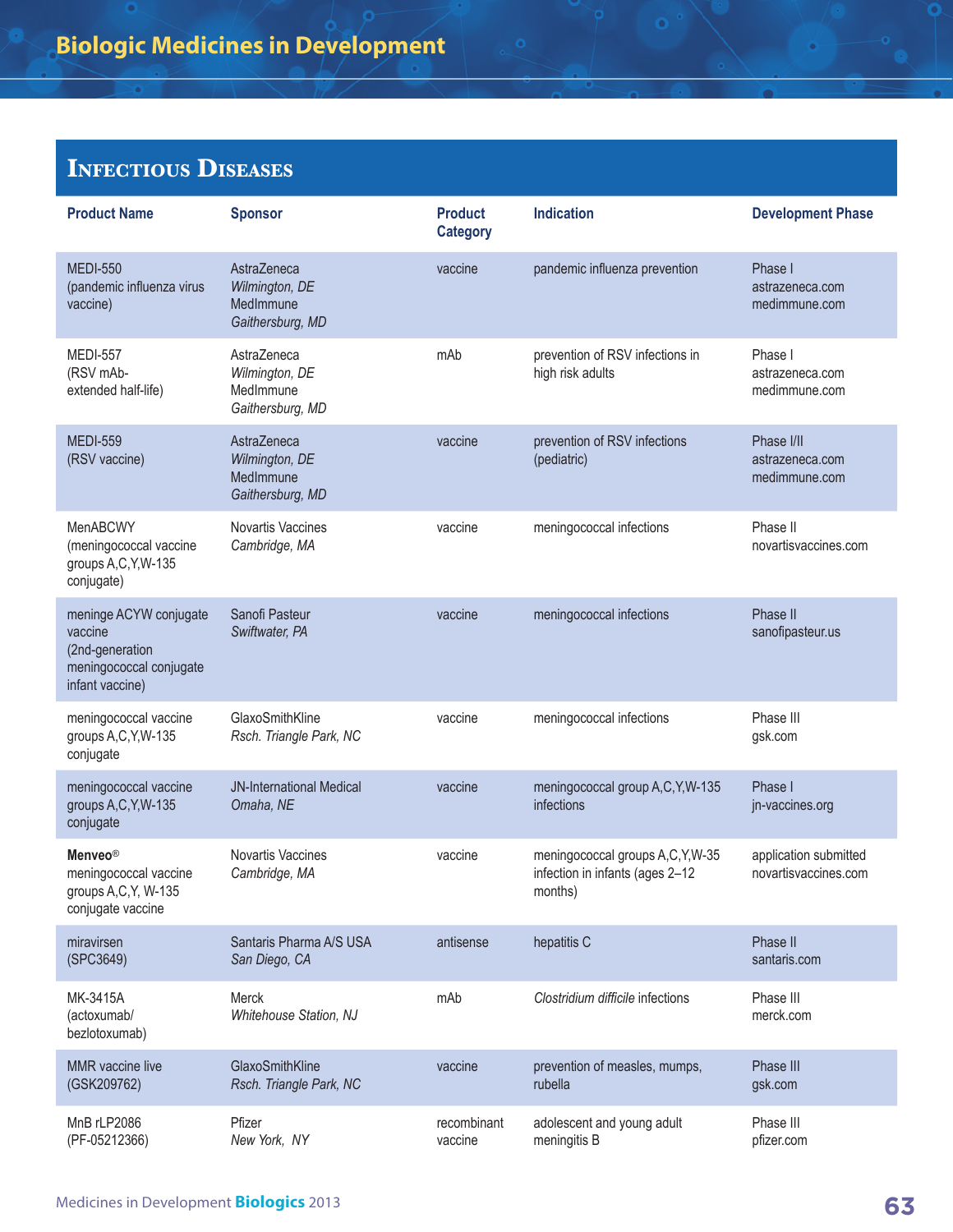| <b>Product Name</b>                                            | <b>Sponsor</b>                                 | <b>Product</b><br><b>Category</b> | <b>Indication</b>                                                                                               | <b>Development Phase</b>            |
|----------------------------------------------------------------|------------------------------------------------|-----------------------------------|-----------------------------------------------------------------------------------------------------------------|-------------------------------------|
| <b>MVA-BN®</b><br>HIV multiantigen vaccine                     | <b>Bavarian Nordic</b><br>Washington, DC       | vaccine                           | HIV-1 infection prevention and<br>treatment                                                                     | Phase I/II<br>bavarian-nordic.com   |
| <b>NB-001</b>                                                  | NanoBio<br>Ann Arbor, MI                       | nano-<br>emulsion                 | recurrent herpes simplex virus<br>infections                                                                    | Phase III<br>nanobio.com            |
| <b>NB-002</b>                                                  | <b>NanoBio</b><br>Ann Arbor, MI                | nano-<br>emulsion                 | distal subungual onychomycosis<br>of the toe                                                                    | Phase II<br>nanobio.com             |
| <b>NB-1008</b><br>(intranasal)                                 | NanoBio<br>Ann Arbor, MI                       | nano-<br>emulsion<br>vaccine      | prevention of influenza virus<br>infections                                                                     | Phase I completed<br>nanobio.com    |
| NDV-3                                                          | NovaDigm Therapeutics<br>Grand Forks, ND       | recombinant<br>vaccine            | prevention of candidiasis,<br>prevention of methicillin-resistant<br>Staphylococcus aureus (MRSA)<br>infections | Phase I<br>novadigm.net             |
| norovirus virus-like<br>particle vaccine<br>intranasal         | LigoCyte Pharmaceuticals<br>Bozeman, MT        | vaccine                           | norovirus infections                                                                                            | Phase I/II<br>ligocyte.com          |
| Nuthrax™<br>anthrax vaccine adsorbed<br>with CPG 7909 adjuvant | <b>Emergent BioSolutions</b><br>Rockville, MD  | vaccine                           | anthrax<br>(Fast Track)                                                                                         | Phase I<br>emergentbiosolutions.com |
| PanBlok™<br>influenza A virus H5N1<br>vaccine                  | <b>Protein Sciences</b><br>Meriden, CT         | vaccine                           | prevention of influenza A virus<br>H5N1 subtype infections                                                      | Phase I/II<br>proteinsciences.com   |
| peginterferon lambda-1a                                        | <b>Bristol-Myers Squibb</b><br>Princeton, NJ   | interferon                        | hepatitis C                                                                                                     | Phase III<br>bms.com                |
|                                                                |                                                |                                   | hepatitis B                                                                                                     | Phase II<br>bms.com                 |
| Pennvax®-B<br>DNA vaccine<br>(clade B)                         | Inovio Pharmaceuticals<br>Blue Bell, PA        | <b>DNA</b><br>vaccine             | HIV infection prevention and<br>treatment                                                                       | Phase I<br>inovio.com               |
| Pennvax®-G<br><b>DNA</b> vaccine<br>(clades A, C, D)           | <b>Inovio Pharmaceuticals</b><br>Blue Bell, PA | <b>DNA</b><br>vaccine             | HIV infection prevention                                                                                        | Phase I<br>inovio.com               |
| PF-06290510<br>(SAAAg)                                         | Pfizer<br>New York, NY                         | vaccine                           | Staphylococcus aureus infections                                                                                | Phase II<br>pfizer.com              |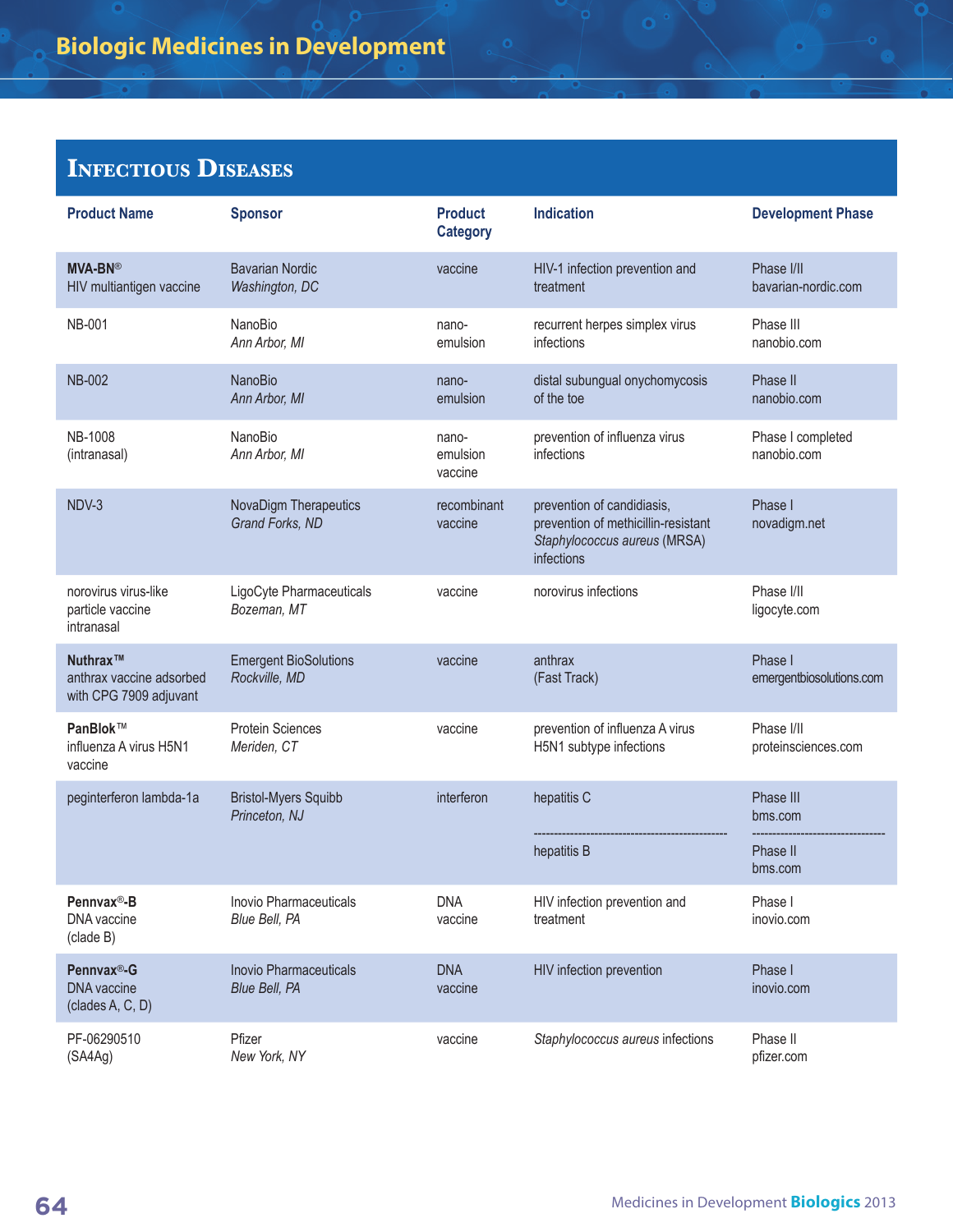| <b>Product Name</b>                                                       | <b>Sponsor</b>                                                                          | <b>Product</b><br><b>Category</b> | <b>Indication</b>                                                                                                                                                   | <b>Development Phase</b>                                 |
|---------------------------------------------------------------------------|-----------------------------------------------------------------------------------------|-----------------------------------|---------------------------------------------------------------------------------------------------------------------------------------------------------------------|----------------------------------------------------------|
| PF-06425090<br>(Clostridium difficile<br>vaccine)                         | Pfizer<br>New York, NY                                                                  | vaccine                           | Clostridium difficile colitis                                                                                                                                       | Phase I<br>pfizer.com                                    |
| plague injectable vaccine                                                 | DynPort Vaccine<br>Frederick, MD                                                        | vaccine                           | Yersinia infections                                                                                                                                                 | Phase II<br>csc.com/dvc                                  |
| Preflucel™<br>seasonal influenza virus<br>vaccine                         | <b>Baxter International</b><br>Deerfield, IL<br><b>DynPort Vaccine</b><br>Frederick, MD | vaccine                           | prevention of influenza virus<br>infections                                                                                                                         | Phase III<br>baxter.com<br>csc.com/dvc                   |
| Prepandrix <sup>™</sup><br>H5N1 (pre-)pandemic<br>influenza virus vaccine | GlaxoSmithKline<br>Rsch. Triangle Park, NC                                              | vaccine                           | prevention of influenza A virus H5N1<br>subtype for pandemic use<br>prevention of influenza A virus<br>H5N1 subtype for pandemic use in<br>children and adolescents | application submitted<br>gsk.com<br>Phase III<br>gsk.com |
| PreviThrax™<br>recombinant protective<br>antigen anthrax vaccine          | <b>Emergent Biosolutions</b><br>Rockville, MD                                           | recombinant<br>vaccine            | anthrax<br>(Fast Track)                                                                                                                                             | Phase II<br>emergentbiosolutions.com                     |
| <b>PRO 140</b>                                                            | CytoDyn<br>Lake Oswego, OR                                                              | mAb                               | <b>HIV</b> infection                                                                                                                                                | Phase II completed<br>cytodyn.com                        |
| Quadracel®<br>DTP, polio vaccine                                          | Sanofi Pasteur<br>Swiftwater, PA                                                        | vaccine                           | diphtheria, tetanus, pertussis,<br>poliomyelitis (4-6 years of age)                                                                                                 | Phase III<br>sanofipasteur.us                            |
| rabies VRVg vaccine<br>(purified vero rabies<br>vaccine)                  | Sanofi Pasteur<br>Swiftwater, PA                                                        | vaccine                           | prevention of rabies                                                                                                                                                | Phase II<br>sanofipasteur.us                             |
| respiratory syncytial virus<br>VLP vaccine                                | Novavax<br>Rockville, MD                                                                | recombinant<br>vaccine            | prevention of RSV infections                                                                                                                                        | Phase II<br>novavax.com                                  |
| Rivax™<br>ricin vaccine<br>(Orphan Drug)                                  | Soligenix<br>Princeton, NJ                                                              | vaccine                           | ricin poisoning<br>(pre-exposure)                                                                                                                                   | Phase I<br>soligenix.com                                 |
| rotavirus vaccine<br>(live attenuated tetrava-<br>lent oral vaccine)      | Sanofi Pasteur<br>Swiftwater, PA                                                        | vaccine                           | rotavirus                                                                                                                                                           | Phase I<br>sanofipasteur.us                              |
| SAR279356<br>(anti-PNAG mAB)                                              | Sanofi US<br>Bridgewater, NJ                                                            | mAb                               | prevention of bacterial infections                                                                                                                                  | Phase II<br>sanofi.com                                   |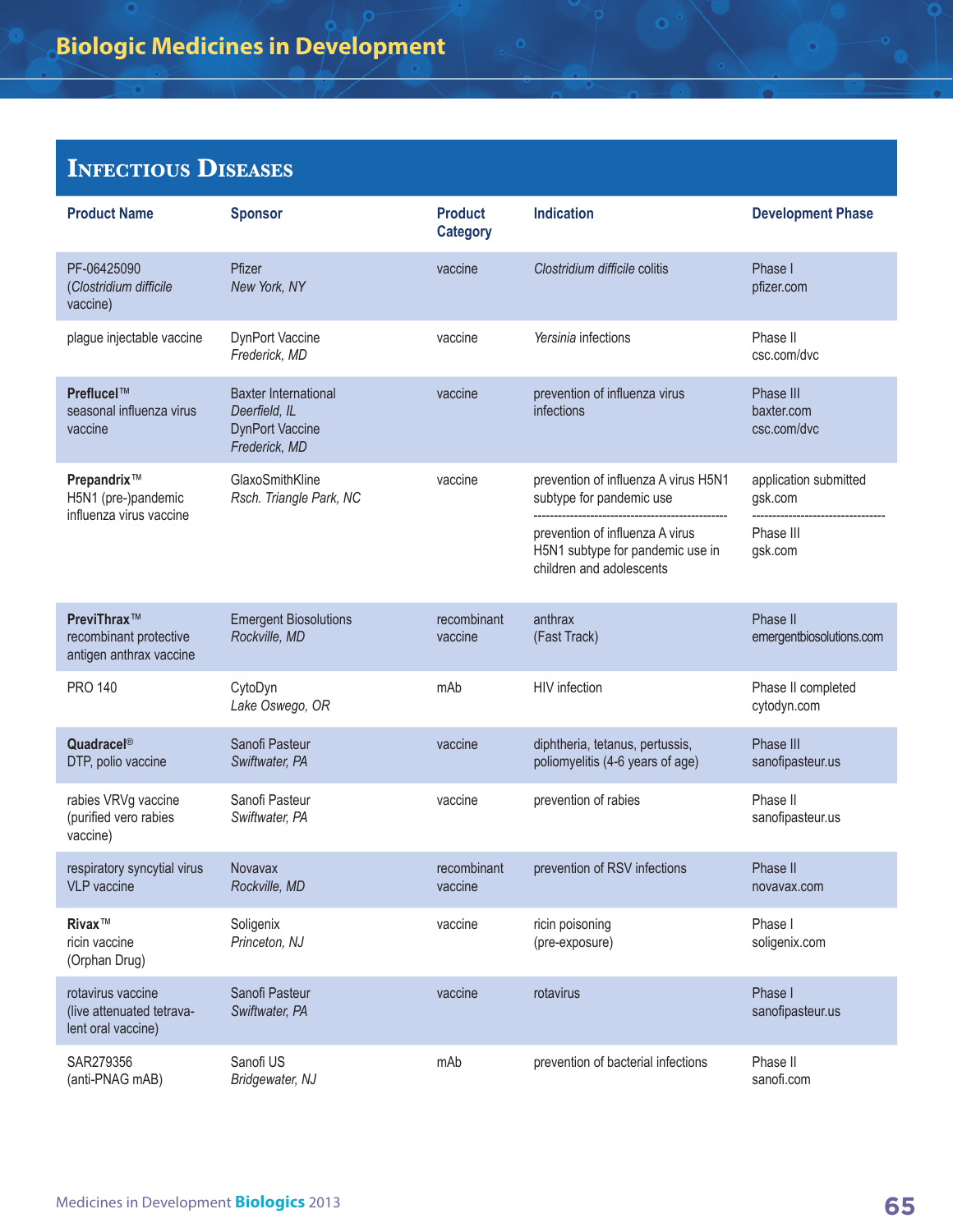| <b>Product Name</b>                                                          | <b>Sponsor</b>                                    | <b>Product</b><br><b>Category</b> | <b>Indication</b>                                                                                                     | <b>Development Phase</b>                      |
|------------------------------------------------------------------------------|---------------------------------------------------|-----------------------------------|-----------------------------------------------------------------------------------------------------------------------|-----------------------------------------------|
| <b>SB-728-T</b>                                                              | Sangamo BioSciences<br>Richmond, CA               | gene<br>therapy                   | <b>HIV</b> infection                                                                                                  | Phase II<br>sangamo.com                       |
| <b>Soliris®</b><br>eculizumab<br>(Orphan Drug)                               | <b>Alexion Pharmaceuticals</b><br>Cheshire, CT    | mAb                               | Shiga toxin E. coli-related hemolytic<br>uremic syndrome (STEC-HUS)<br>(see also autoimmune, eye,<br>transplantation) | Phase II<br>alxn.com                          |
| Stealth Vector <sup>®</sup><br>HGTV-43™<br>antisense gene medicine           | <b>Enzo Therapeutics</b><br>New York, NY          | antisense                         | HIV-1 infection treatment                                                                                             | Phase I/II<br>enzo.com                        |
| streptococcal B vaccine<br>conjugate                                         | Novartis Vaccines<br>Cambridge, MA                | mAb                               | prevention of streptococcal B<br>infections                                                                           | Phase I<br>novartisvaccines.com               |
| Streptococcus<br>pneumoniae vaccine<br>(meningitis and<br>pneumonia vaccine) | Sanofi Pasteur<br>Swiftwater, PA                  | vaccine                           | treatment of meningitis and<br>pneumonia                                                                              | Phase I<br>sanofipasteur.us                   |
| <b>TCN-032</b><br>(IgG mAb)                                                  | <b>Theraclone Sciences</b><br>Seattle, WA         | mAb                               | influenza A virus infections                                                                                          | Phase I<br>theraclone-sciences.com            |
| <b>TCN-202</b>                                                               | <b>Theraclone Sciences</b><br>Seattle, WA         | mAb                               | <b>CMV</b> infections                                                                                                 | Phase I<br>theraclone-sciences.com            |
| <b>TDENV-PIV</b><br>(tetravalent vaccine)                                    | GlaxoSmithKline<br>Rsch. Triangle Park, NC        | vaccine                           | dengue                                                                                                                | Phase I<br>gsk.com                            |
| TG-4040                                                                      | Transgene<br>Cedex, France                        | recombinant<br>vaccine            | hepatitis C                                                                                                           | Phase II<br>transgene.fr                      |
| Thravixa™<br>fully human anthrax mAb<br>(Orphan Drug)                        | <b>Emergent BioSolutions</b><br>Rockville, MD     | mAb                               | post-exposure treatment of anthrax<br>(Fast Track)                                                                    | Phase I completed<br>emergentbiosolutions.com |
| <b>TKM-Ebola</b>                                                             | <b>Tekmira Pharmaceuticals</b><br>Burnaby, Canada | <b>RNA</b><br>interference        | Ebola virus infections                                                                                                | Phase I<br>tekmirapharm.com                   |
| tuberculosis vaccine<br>(recombinant subunit<br>vaccine)                     | Sanofi Pasteur<br>Swiftwater, PA                  | recombinant<br>vaccine            | tuberculosis                                                                                                          | Phase I<br>sanofipasteur.us                   |
| tularemia vaccine                                                            | <b>DynaPort Vaccine</b><br>Frederick, MD          | vaccine                           | tularemia                                                                                                             | Phase I completed<br>csc.com/dvc              |
| <b>TUTI-16</b><br>(lipoprotein vaccine)                                      | Thymon<br>Short Hills, NJ                         | vaccine                           | HIV-1 infection treatment                                                                                             | Phase I/II                                    |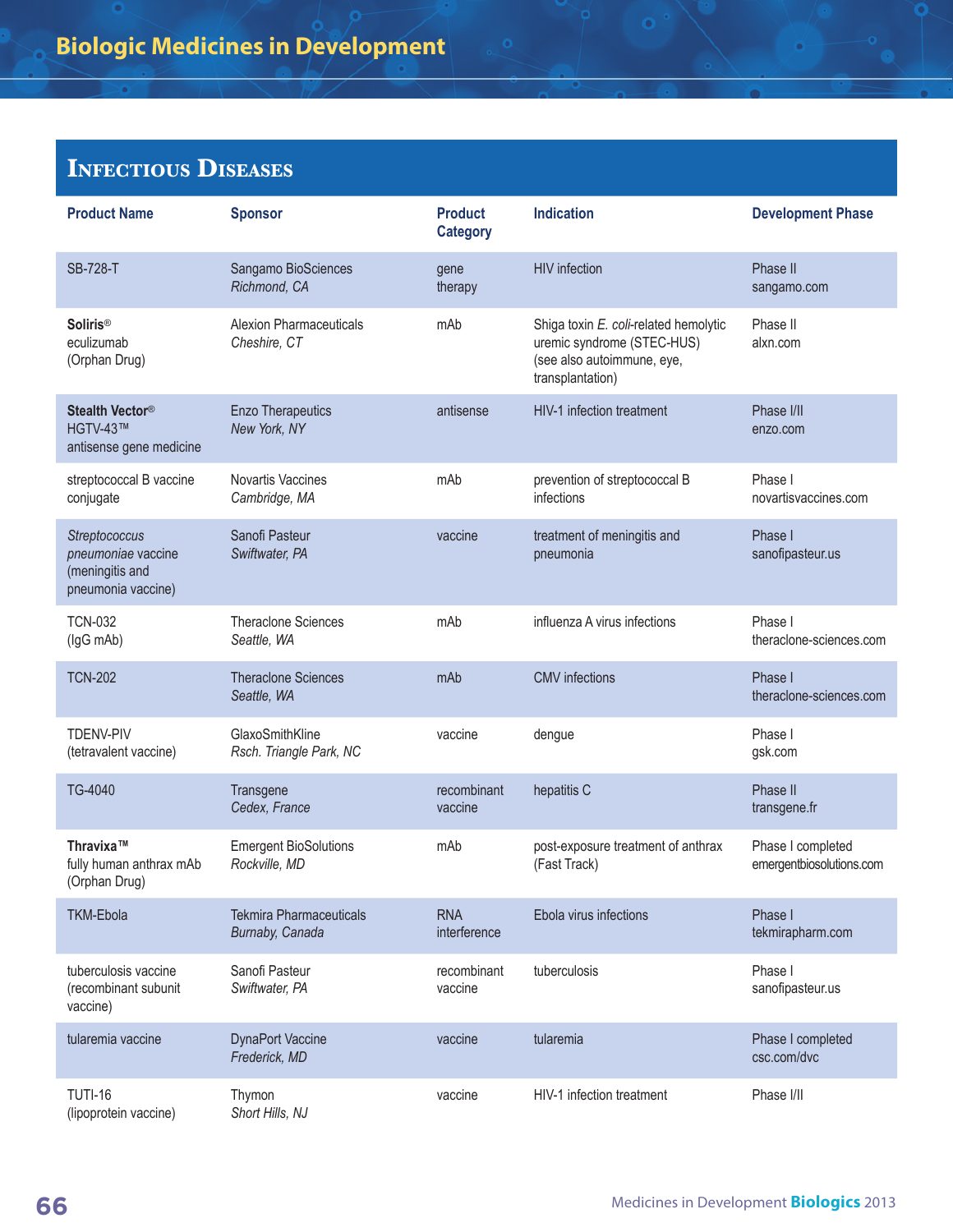| <b>Product Name</b>                                               | <b>Sponsor</b>                                                             | <b>Product</b><br><b>Category</b>           | <b>Indication</b>                                                     | <b>Development Phase</b>                                 |
|-------------------------------------------------------------------|----------------------------------------------------------------------------|---------------------------------------------|-----------------------------------------------------------------------|----------------------------------------------------------|
| <b>UB-421</b>                                                     | <b>United Biomedical</b><br>Hauppauge, NY                                  | mAb                                         | HIV-1 infection treatment                                             | Phase II<br>unitedbiomedical.com                         |
| V114<br>(pneumococcal 15-valent<br>vaccine conjugate)             | Merck<br>Whitehouse Station, NJ                                            | vaccine                                     | prevention of pneumococcal<br>infections                              | Phase II<br>merck.com                                    |
| V212                                                              | <b>Merck</b><br>Whitehouse Station, NJ                                     | vaccine                                     | prevention of herpes zoster                                           | Phase III<br>merck.com                                   |
| V503                                                              | <b>Merck</b><br>Whitehouse Station, NJ                                     | vaccine                                     | prevention of human papillomavirus<br>infections<br>(see also cancer) | Phase III<br>merck.com                                   |
| Vacc-4x                                                           | <b>Bionor Pharma</b><br>Oslo, Norway                                       | vaccine                                     | HIV-1 infection treatment                                             | Phase II<br>bionorpharma.com                             |
| <b>VAX102</b><br>(flagellin.HuM2e)                                | VaxInnate<br>Cranbury, NJ                                                  | recombinant<br>fusion<br>protein<br>vaccine | prevention of influenza A virus                                       | Phase I/II completed<br>vaxinnate.com                    |
| <b>VAX125</b><br>(flagellin.HuHa)                                 | VaxInnate<br>Cranbury, NJ                                                  | recombinant<br>fusion<br>protein<br>vaccine | prevention of influenza A virus                                       | Phase II completed<br>vaxinnate.com                      |
| <b>VAX128</b>                                                     | <b>Emergent BioSolutions</b><br>Rockville, MD<br>VaxInnate<br>Cranbury, NJ | recombinant<br>vaccine                      | prevention of influenza A virus H1N1<br>subtype                       | Phase I<br>emergentbipsolutions.<br>com<br>vaxinnate.com |
| <b>VAX161</b>                                                     | <b>Emergent BioSolutions</b><br>Rockville, MD<br>VaxInnate<br>Cranbury, NJ | recombinant<br>vaccine                      | prevention of influenza A virus H5N1<br>subtype                       | Phase I<br>emergentbiosolutions.<br>com<br>vaxinnate.com |
| <b>VaxiGrip®</b><br>quadrivalent inactivated<br>influenza vaccine | Sanofi Pasteur<br>Swiftwater, PA                                           | vaccine                                     | seasonal influenza virus infections                                   | Phase III<br>sanofipasteur.us                            |
| <b>VGX-3400</b>                                                   | <b>Inovio Pharmaceuticals</b><br>Blue Bell, PA                             | <b>DNA</b><br>vaccine                       | prevention of influenza A virus<br>H5N1 subtype                       | Phase I<br>inovio.com                                    |
| visceral leishmaniasis<br>vaccine                                 | Infectious Disease<br>Research Institute<br>Seattle, WA                    | vaccine                                     | visceral leishmaniasis                                                | Phase I<br>idri.org                                      |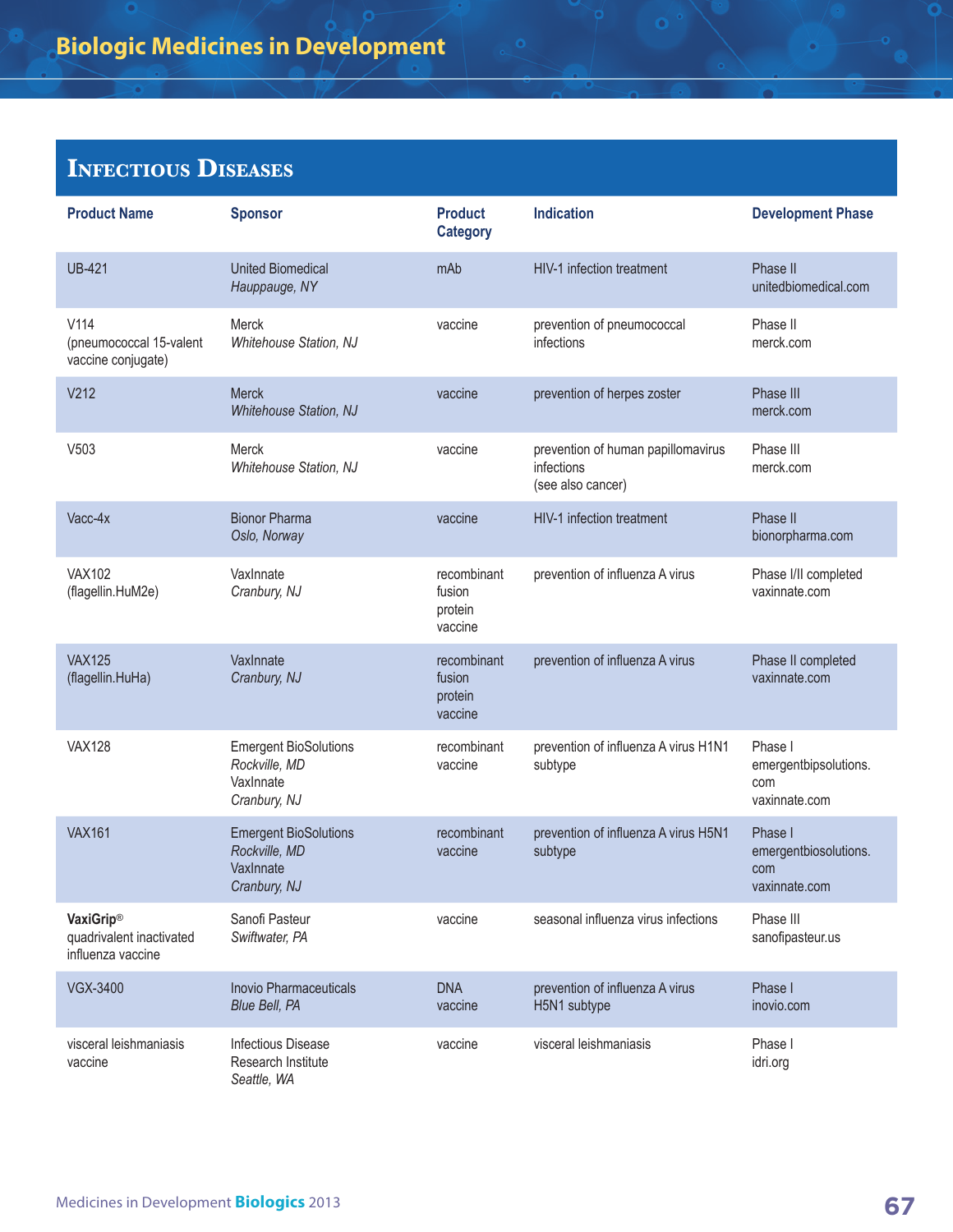| <b>Product Name</b>                                             | <b>Sponsor</b>                                                                                          | <b>Product</b><br><b>Category</b> | <b>Indication</b>           | <b>Development Phase</b> |
|-----------------------------------------------------------------|---------------------------------------------------------------------------------------------------------|-----------------------------------|-----------------------------|--------------------------|
| XOMA 3AB                                                        | <b>XOMA</b><br>Berkeley, CA<br>National Institute of Allergy and<br>Infectious Diseases<br>Bethesda, MD | mAb                               | botulism                    | Phase I<br>xoma.com      |
| Zostavax <sup>®</sup><br>varicella zoster<br>virus vaccine live | Merck<br><b>Whitehouse Station, NJ</b>                                                                  | vaccine                           | prevention of herpes zoster | Phase I<br>merck.com     |

o

# **Musculoskeletal Disorders/Arthritis**

| <b>Product Name</b>                                                    | <b>Sponsor</b>                                              | <b>Product</b><br><b>Category</b> | <b>Indication</b>                                                          | <b>Development Phase</b>                 |
|------------------------------------------------------------------------|-------------------------------------------------------------|-----------------------------------|----------------------------------------------------------------------------|------------------------------------------|
| <b>ABT-981</b>                                                         | AbbVie<br>North Chicago, IL                                 | mAb                               | osteoarthritis                                                             | Phase I<br>abbvie.com                    |
| <b>AMG 167</b>                                                         | Amgen<br>Thousand Oaks, CA                                  | antibody                          | metabolic bone diseases                                                    | Phase I<br>amgen.com                     |
| <b>AMG 745</b>                                                         | Amgen<br>Thousand Oaks, CA                                  | mAb                               | muscular atrophy                                                           | Phase I<br>amgen.com                     |
| AMG 827<br>(brodalumab)                                                | AstraZeneca<br>Wilmington, DE<br>Amgen<br>Thousand Oaks, CA | mAh                               | psoriatic arthritis<br>(see also respiratory, skin)                        | Phase II<br>astrazeneca.com<br>amgen.com |
| blosozumab<br>(LY2541546)                                              | Eli Lilly<br>Indianapolis, IN                               | mAb                               | osteoporosis                                                               | Phase II<br>lilly.com                    |
| <b>BYM338</b>                                                          | Novartis Pharmaceuticals<br>East Hanover, NJ                | mAb                               | sporadic inclusion body myositis,<br>muscular atrophy<br>(see also cancer) | Phase II<br>novartis.com                 |
| Chondrogen®<br>mesenchymal stem cell<br>therapy for meniscal<br>repair | <b>Osiris Therapeutics</b><br>Columbia, MD                  | stem cell<br>therapy              | knee injuries, prevention of<br>osteoarthritis                             | Phase II<br>osiris.com                   |
| Cimzia®<br>certolizumab pegol                                          | <b>UCB</b><br>Smyrna, GA                                    | mAb                               | psoriatic arthritis<br>(see also autoimmune)                               | Phase III<br>ucb.com                     |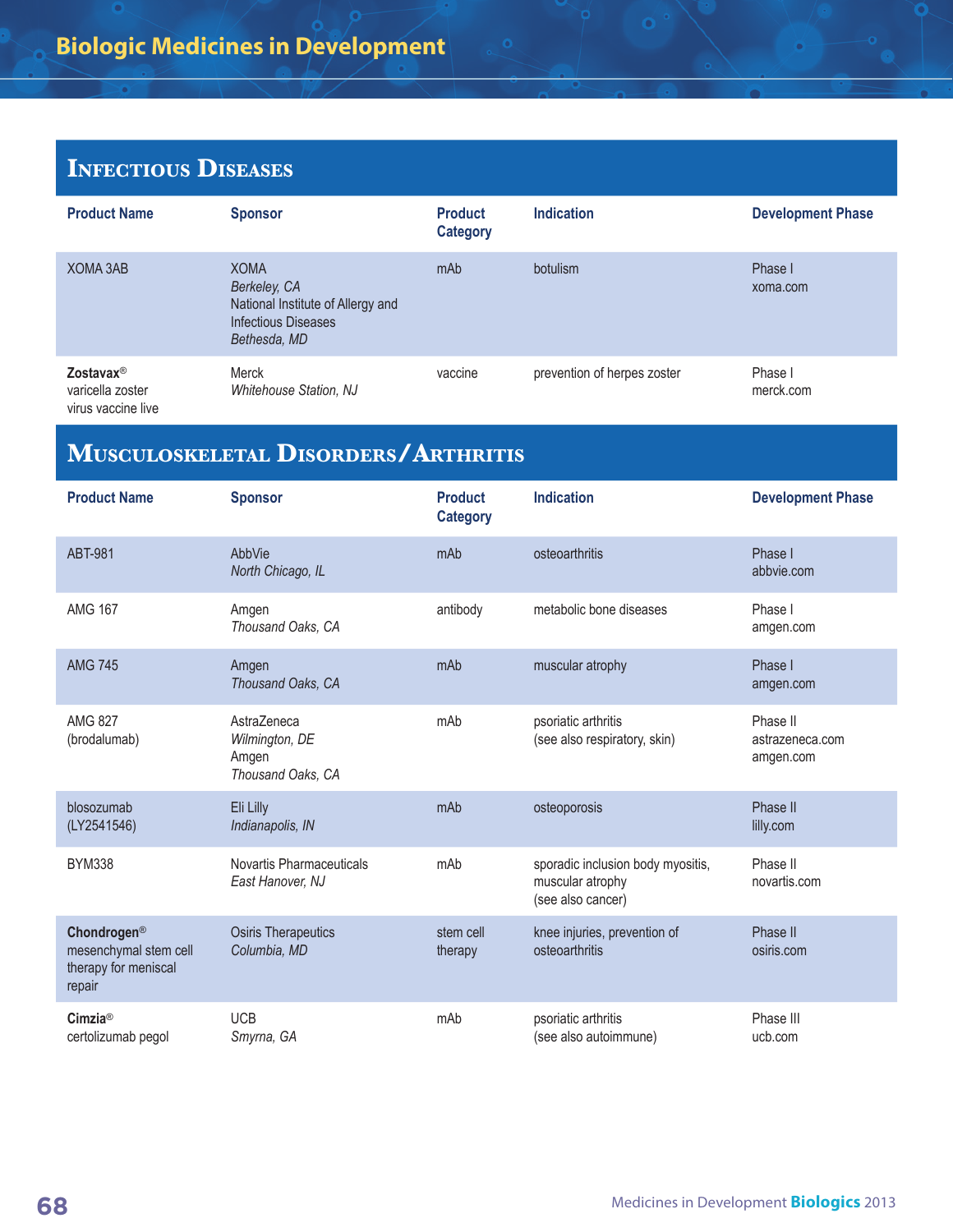## **Musculoskeletal Disorders/Arthritis**

| <b>Product Name</b>                                                      | <b>Sponsor</b>                                                                          | <b>Product</b><br><b>Category</b> | <b>Indication</b>                                                         | <b>Development Phase</b>                              |
|--------------------------------------------------------------------------|-----------------------------------------------------------------------------------------|-----------------------------------|---------------------------------------------------------------------------|-------------------------------------------------------|
| clazakizumab<br>$(anti-IL6)$                                             | <b>Bristol-Myers Squibb</b><br>Princeton, NJ<br>Alder Biopharmaceuticals<br>Bothell, WA | mAb                               | psoriatic arthritis<br>(see also autoimmune,<br>digestive)                | Phase II<br>bms.com<br>alderbio.com                   |
| <b>Dysport®</b><br>abobotulinumtoxinA                                    | Ipsen<br>Paris, France                                                                  | bacterial<br>protein              | focal spasticity of upper<br>and lower limb                               | Phase III<br>ipsen.com                                |
| <b>FGF-18</b><br>(sprifermin)                                            | <b>EMD Serono</b><br>Rockland, MA                                                       | growth factor                     | acute cartilage injury of the knee                                        | Phase II<br>emdserono.com                             |
| gevokizumab<br>(IL-1B inhibitor mAb)                                     | <b>XOMA</b><br>Berkeley, CA                                                             | mAb                               | osteoarthritis of the hand<br>(see also diabetes, eye, skin)              | Phase II<br>xoma.com                                  |
| <b>Humira®</b><br>adalimumab                                             | AbbVie<br>North Chicago, IL                                                             | mAb                               | spondylarthritis<br>(see also autoimmune,<br>digestive, eye, skin, other) | Phase III<br>abbvie.com                               |
| <b>Ilaris®</b><br>canakinumab                                            | Novartis Pharmaceuticals<br>East Hanover, NJ                                            | mAb                               | gouty arthritis<br>(see also autoimmune,<br>cardiovascular, diabetes)     | application submitted<br>novartis.com                 |
|                                                                          |                                                                                         |                                   | osteoarthritis, polymyalgia<br>rheumatica                                 | Phase II<br>novartis.com                              |
| ixekizumab<br>(IL-17 antibody)                                           | Eli Lilly<br>Indianapolis, IN                                                           | mAb                               | psoriatic arthritis<br>(see also skin)                                    | Phase III<br>lilly.com                                |
| juvenile chondrocyte<br>grafts                                           | ISTO Technologies<br>St. Louis, MO                                                      | cell<br>therapy                   | cartilage disorders                                                       | Phase III<br>isotech.com                              |
| <b>KTP-001</b><br>(recombinant human<br>matrix metalloproteinase)        | Kaketsuken<br>Kumamoto, Japan<br>Teijin Pharma<br>Tokyo, Japan                          | recombinant<br>protein            | intervertebral disc displacement                                          | Phase I/II<br>kaketsuken.or.jp<br>teijin-pharma.co.jp |
| LY2495655<br>(anti-myostatin mAb)                                        | Eli Lilly<br>Indianapolis, IN                                                           | mAb                               | disuse muscular atrophy<br>(see also cancer)                              | Phase II<br>lilly.com                                 |
| <b>MACI®</b><br>matrix-induced<br>autologous<br>chondrocyte implantation | Genzyme<br>Cambridge, MA                                                                | cell therapy                      | articular cartilage defects                                               | Phase III<br>genzyme.com                              |
| <b>MCS110</b>                                                            | Novartis Pharmaceuticals<br>East Hanover, NJ                                            | mAb                               | synovitis                                                                 | Phase II<br>novartis.com                              |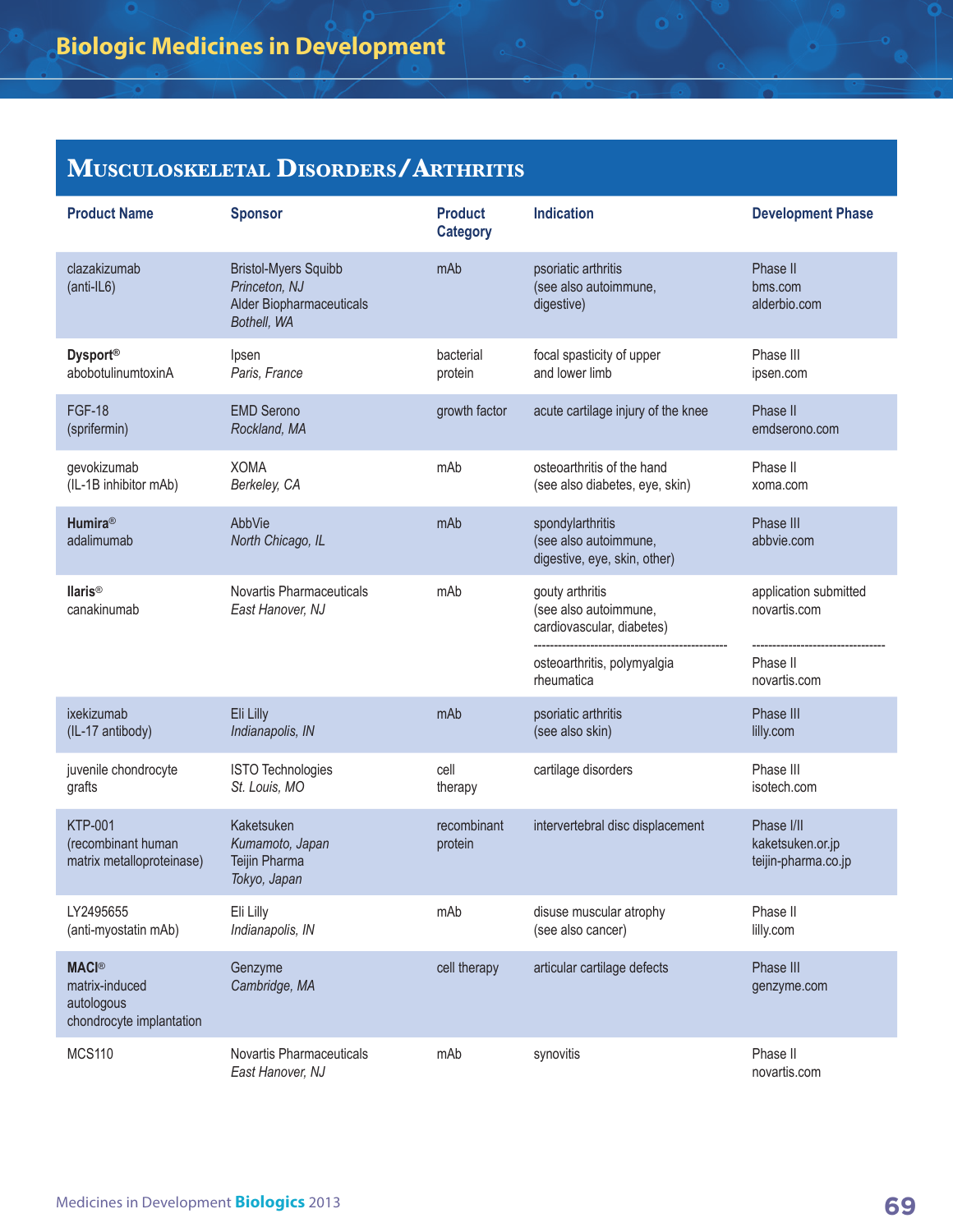## **Musculoskeletal Disorders/Arthritis**

| <b>Product Name</b>                                                   | <b>Sponsor</b>                                                                          | <b>Product</b><br><b>Category</b> | <b>Indication</b>                                                                     | <b>Development Phase</b>                     |
|-----------------------------------------------------------------------|-----------------------------------------------------------------------------------------|-----------------------------------|---------------------------------------------------------------------------------------|----------------------------------------------|
| mesenchymal precursor<br>cell (MPC) product                           | Mesoblast<br>New York, NY                                                               | stem cell<br>therapy              | spinal fusion, spondylosis<br>(see also cardiovascular, diabetes,<br>transplantation) | Phase II<br>mesoblast.com                    |
| mesenchymal stem cell<br>therapy                                      | Medipost<br>Seoul, South Korea                                                          | stem cell<br>therapy              | osteoarthritis                                                                        | Phase I/II<br>medi-post.com                  |
| <b>NeoCart®</b><br>autologous chondrocyte<br>implantation             | Histogenics<br>Waltham, MA                                                              | cell<br>therapy                   | cartilage disorders                                                                   | Phase III<br>histogenics.com                 |
| Orencia <sup>®</sup><br>abatacept                                     | <b>Bristol-Myers Squibb</b><br>Princeton, NJ                                            | recombinant<br>fusion<br>protein  | psoriatic arthritis<br>(see also autoimmune,<br>other)                                | Phase II<br>bms.com                          |
| <b>Prolia®</b><br>denosumab                                           | Amgen<br>Thousand Oaks, CA                                                              | mAb                               | male osteoporosis<br>(see also autoimmune)                                            | Phase III<br>amgen.com                       |
| romosozumab<br>(AMG 785)                                              | Amgen<br>Thousand Oaks, CA                                                              | mAb                               | postmenopausal osteoporosis                                                           | Phase III<br>amgen.com                       |
| SAR391786<br>(REGN1033)                                               | Regeneron Pharmaceuticals<br>Tarrytown, NY<br>Sanofi US<br>Bridgewater, NJ              | mAb                               | treatment of muscle atrophy<br>post-orthopedic surgery                                | Phase I<br>regeneron.com<br>sanofi.com       |
| secukinumab<br>(AIN 457)                                              | Novartis Pharmaceuticals<br>East Hanover, NJ                                            | mAb                               | psoriatic arthritis<br>(see also autoimmune, eye, skin)                               | Phase III<br>novartis.com                    |
|                                                                       |                                                                                         |                                   | polymyalgia rheumatica                                                                | Phase II<br>novartis.com                     |
| SI-6603                                                               | Seikagaku<br>Tokyo, Japan                                                               | enzyme                            | intervertebral disc<br>displacement                                                   | Phase II<br>seikagaku.co.jp                  |
| <b>Stelara®</b><br>ustekinumab                                        | Janssen Biotech<br>Horsham, PA                                                          | mAb                               | psoriatic arthritis<br>(see also autoimmune, digestive,<br>other)                     | application submitted<br>janssenbiotech.com  |
| tanezumab                                                             | Pfizer<br>New York, NY                                                                  | mAb                               | osteoarthritis<br>(see also neurologic)                                               | Phase III<br>pfizer.com                      |
| teriparatide<br>(recombinant PTH 1-34)                                | Eli Lilly<br>Indianapolis, IN                                                           | recombinant<br>hormone            | healing of fractures in patients with<br>osteoporosis                                 | Phase III<br>lilly.com                       |
| TG-C                                                                  | <b>TissueGene</b><br>Rockville, MD                                                      | cell<br>therapy                   | osteoarthritis                                                                        | Phase II<br>tissuegene.com                   |
| <b>Xiaflex<sup>®</sup></b><br>collagenase clostridium<br>histolyticum | <b>Auxilium Pharmaceuticals</b><br>Chesterbrook, PA<br><b>BioSpecifics Technologies</b> | peptide                           | frozen shoulder<br>(see also cancer, other)                                           | Phase II<br>auxilium.com<br>biospecifics.com |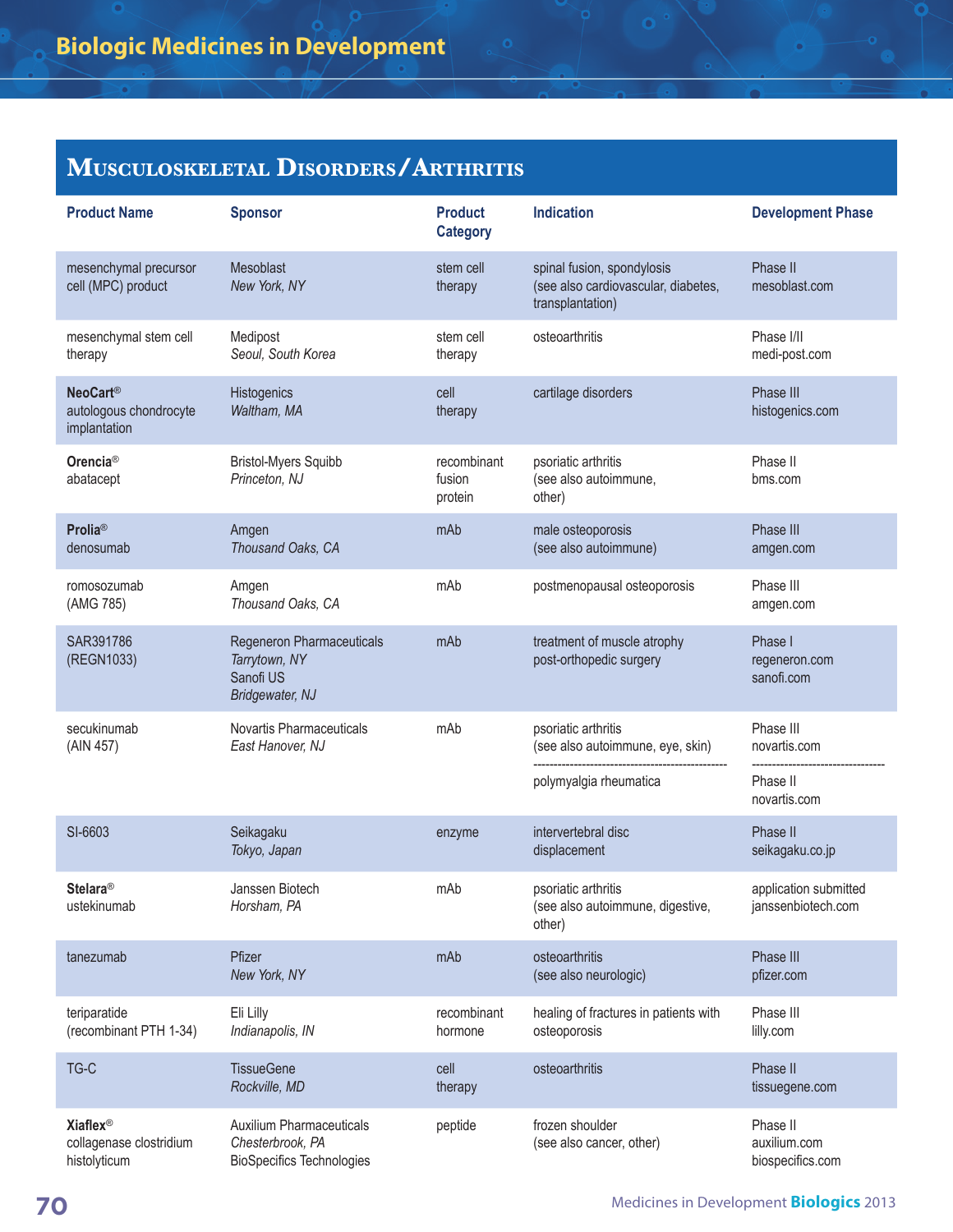## **Neurologic Disorders**

| <b>Product Name</b>                                                                   | <b>Sponsor</b>                                                                          | <b>Product</b><br><b>Category</b> | <b>Indication</b>                          | <b>Development Phase</b>             |
|---------------------------------------------------------------------------------------|-----------------------------------------------------------------------------------------|-----------------------------------|--------------------------------------------|--------------------------------------|
| AAB-002                                                                               | Janssen Alzheimer<br>Immunotherapy<br>South San Francisco, CA<br>Pfizer<br>New York, NY | mAb                               | Alzheimer's disease                        | Phase 0<br>janimm.com<br>pfizer.com  |
| AAB-003/PF-05236812                                                                   | Janssen Alzheimer<br>Immunotherapy<br>South San Francisco, CA<br>Pfizer<br>New York, NY | mAb                               | Alzheimer's disease                        | Phase I<br>janimm.com<br>pfizer.com  |
| <b>AAV1-FS344</b><br>(gene therapy-delivered<br>myostatin inhibitor)<br>(Orphan Drug) | Milo Biotechnology<br>Cleveland, OH                                                     | gene therapy                      | Becker muscular<br>dystrophy               | Phase I/II<br>milobiotechnology.com  |
| ABT-110                                                                               | AbbVie<br>North Chicago, IL                                                             | mAb                               | chronic pain                               | Phase II<br>abbvie.com               |
| <b>ACC-001</b><br>(PF-05236806)                                                       | Janssen Alzheimer<br>Immunotherapy<br>South San Francisco, CA<br>Pfizer<br>New York, NY | peptide<br>vaccine                | Alzheimer's disease                        | Phase II<br>janimm.com<br>pfizer.com |
| AD02 vaccine                                                                          | <b>AFFiRis</b><br>Vienna, Austria<br>GlaxoSmithKline<br>Rsch. Triangle Park, NC         | vaccine                           | Alzheimer's disease                        | Phase II<br>affiris.com<br>gsk.com   |
| AD03 vaccine                                                                          | <b>AFFiRis</b><br>Vienna, Austria<br>GlaxoSmithKline<br>Rsch. Triangle Park, NC         | vaccine                           | Alzheimer's disease                        | Phase I<br>affiris.com<br>gsk.com    |
| AGN-214868<br>(senrebotase)                                                           | Allergan<br>Irvine, CA                                                                  | recombinant<br>protein            | postherpetic neuralgia<br>(see also other) | Phase II<br>allergan.com             |
| ALD403                                                                                | Alder Biopharmaceuticals<br>Bothell, WA                                                 | mAb                               | prevention of migraine                     | Phase I<br>alderbio.com              |
| ATI355<br>(anti-Nogo-A mAb)<br>(Orphan Drug)                                          | Novartis Pharmaceuticals<br>East Hanover, NJ                                            | mAb                               | spinal cord injury                         | Phase I<br>novartis.com              |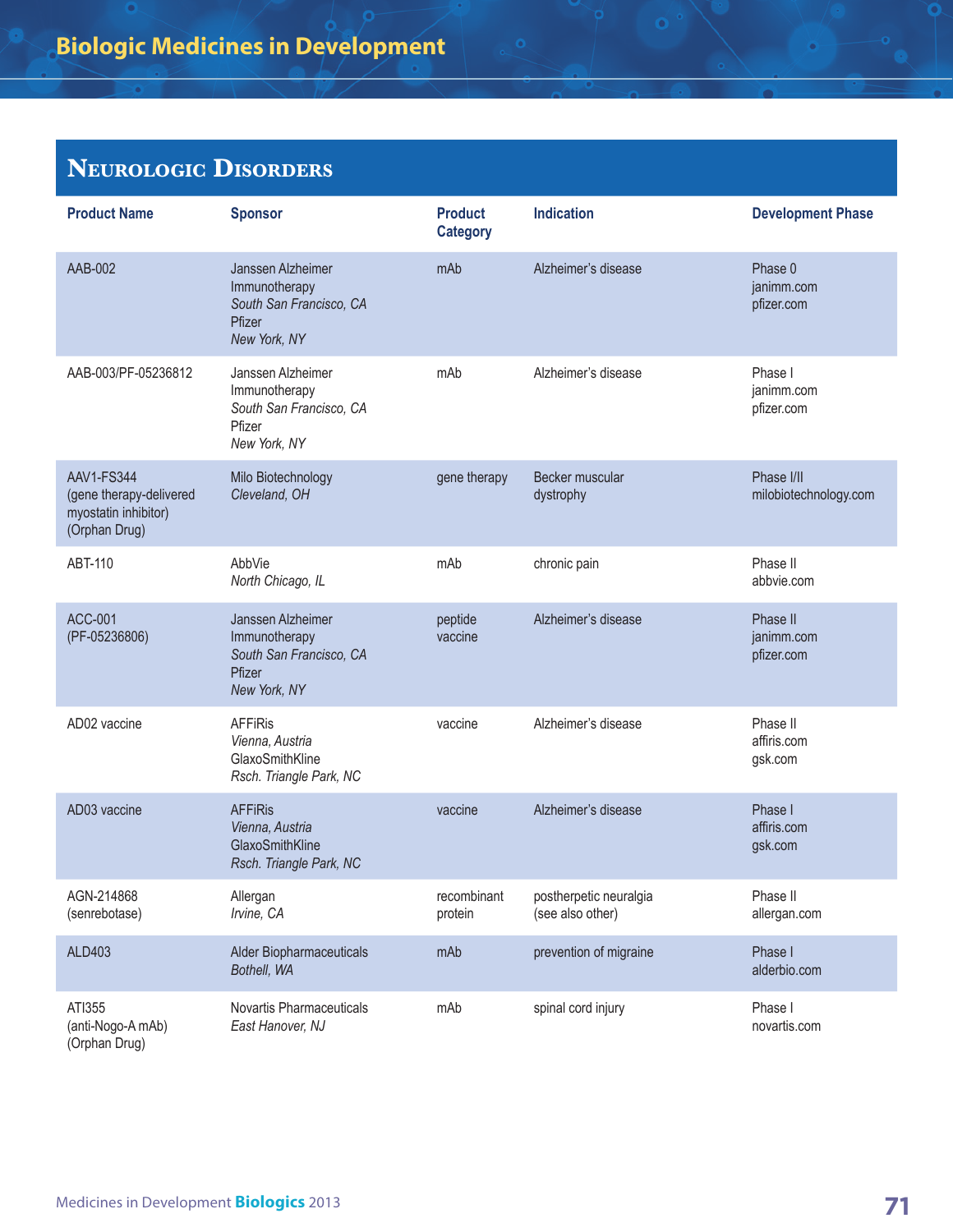## **Neurologic Disorders**

| <b>Product Name</b>                                        | <b>Sponsor</b>                                                                            | <b>Product</b><br><b>Category</b> | <b>Indication</b>                        | <b>Development Phase</b>              |
|------------------------------------------------------------|-------------------------------------------------------------------------------------------|-----------------------------------|------------------------------------------|---------------------------------------|
| AYX-1                                                      | Adynxx<br>San Francisco, CA                                                               | oglionucleo-<br>tide              | postoperative pain                       | Phase I<br>adynxx.com                 |
| <b>BA-210</b><br>(Orphan Drug)                             | <b>BioAxone Biosciences</b><br>Cambridge, MA                                              | recombinant<br>fusion protein     | spinal cord injury                       | Phase II<br>bioaxonebio.com           |
| <b>BAN2401</b><br>(amyloid beta-protein<br>inhibitor)      | <b>BioArctic Neuroscience</b><br>Stockholm, Sweden<br>Eisai<br>Woodcliff Lake, NJ         | mAb                               | Alzheimer's disease                      | Phase I<br>bioarctic.se<br>eisai.com  |
| bapineuzumab<br>(subcutaneous)<br>(AAB-001)                | Janssen Alzheimer<br>Immunotherapy<br>South San Francisco, CA<br>Pfizer<br>New York, NY   | mAb                               | Alzheimer's disease                      | Phase II<br>janimm.com<br>pfizer.com  |
| <b>Botox®</b><br>onabotulinumtoxinA                        | Allergan<br>Irvine, CA                                                                    | bacterial<br>protein              | motor neuron disease<br>(see also other) | Phase III<br>allergan.com             |
| <b>CAD106</b>                                              | Cytos Biotechology<br>Zurich, Switzerland<br>Novartis Pharmaceuticals<br>East Hanover, NJ | therapeutic<br>vaccine            | Alzheimer's disease                      | Phase II<br>cytos.com<br>novartis.com |
| <b>CERE-110</b><br>(AAV-NGF)                               | Ceregene<br>San Diego, CA                                                                 | gene therapy                      | Alzheimer's disease                      | Phase II<br>ceregene.com              |
| <b>CERE-120</b><br>(AAV-NTN)                               | Ceregene<br>San Diego, CA                                                                 | gene therapy                      | Parkinson's disease                      | Phase II<br>ceregene.com              |
| chondrocyte tissue<br>grafts                               | <b>ISTO Technologies</b><br>St. Louis, MO                                                 | cell<br>therapy                   | back pain                                | Phase I<br>isotech.com                |
| crenezumab<br>(anti-Abeta)                                 | Genentech<br>South San Francisco, CA                                                      | mAb                               | Alzheimer's disease                      | Phase II<br>gene.com                  |
| fulranumab                                                 | Janssen Research<br>& Development<br>Raritan, NJ                                          | mAb                               | cancer pain                              | Phase II<br>janssenrnd.com            |
| GDNF-producing adult<br>stem cell therapy<br>(Orphan Drug) | <b>BrainStorm Cell Therapeutics</b><br>New York, NY                                       | stem cell<br>therapy              | amyotrophic lateral sclerosis<br>(ALS)   | Phase I/II<br>brainstorm-cell.com     |
| GSK1223249<br>(NOGO-A mAb)                                 | GlaxoSmithKline<br>Rsch. Triangle Park, NC                                                | mAb                               | <b>ALS</b><br>(see also autoimmune)      | Phase I<br>gsk.com                    |
| GSK933776A<br>(anti-B amyloid mAb)                         | GlaxoSmithKline<br>Rsch. Triangle Park, NC                                                | mAb                               | Alzheimer's disease<br>(see also eye)    | Phase I completed<br>gsk.com          |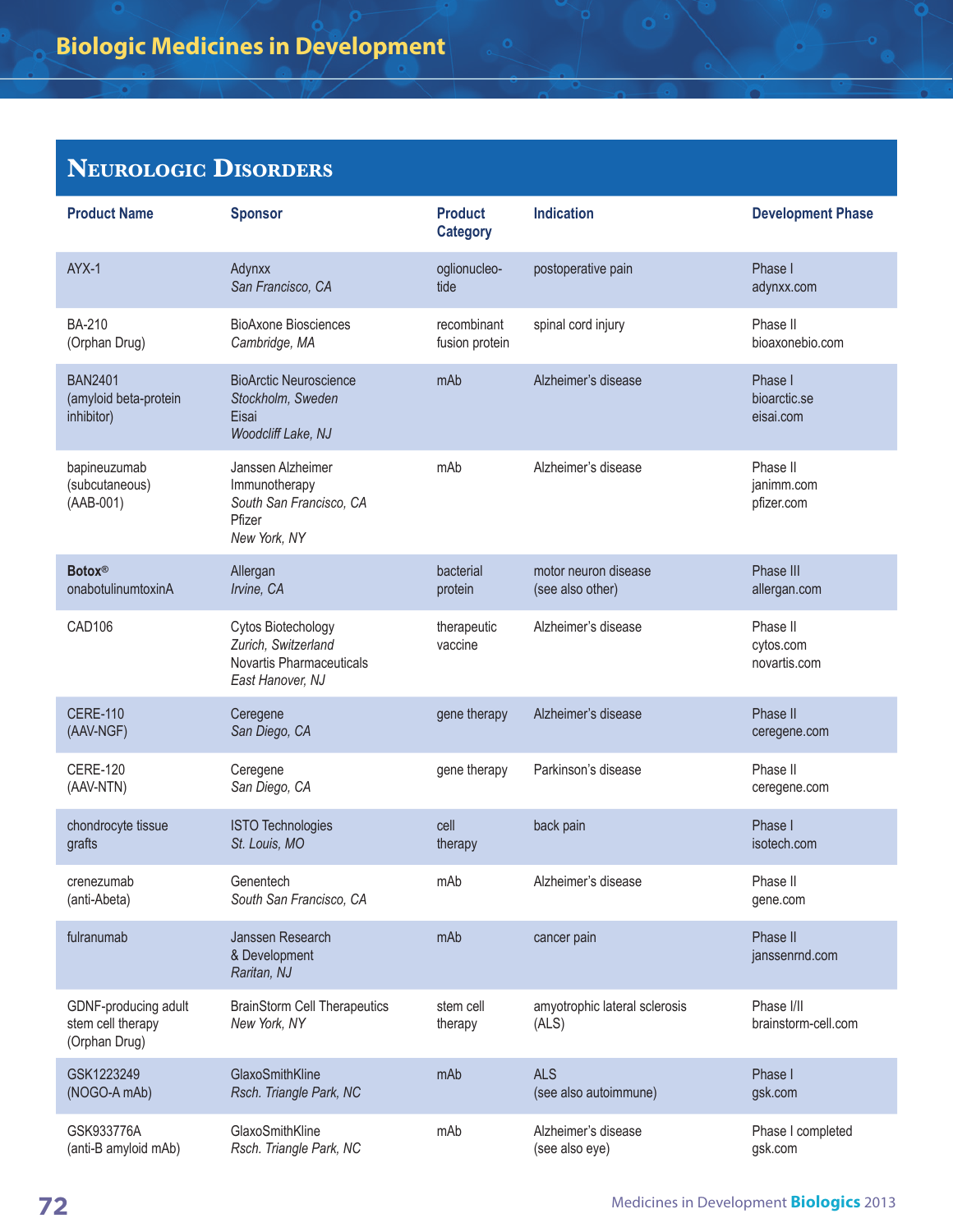## **Neurologic Disorders**

| <b>Product Name</b>                                                          | <b>Sponsor</b>                                                                | <b>Product</b><br><b>Category</b> | <b>Indication</b>                                      | <b>Development Phase</b>                    |
|------------------------------------------------------------------------------|-------------------------------------------------------------------------------|-----------------------------------|--------------------------------------------------------|---------------------------------------------|
| GZ404477<br>(AAV-hAADC gene<br>therapy)                                      | Genzyme<br>Cambridge, MA                                                      | gene therapy                      | Parkinson's disease                                    | Phase I<br>genzyme.com                      |
| HuCNS-SC <sup>®</sup><br>adult neural stem<br>cell therapy<br>(intraosseous) | <b>StemCells</b><br>Newark, CA                                                | stem cell<br>therapy              | thoracic spinal cord injury<br>(see also eye, genetic) | Phase I/II<br>stemcellsinc.com              |
| LY2951742<br>(CGRP peptide)                                                  | <b>Arteaus Therapeutics</b><br>Cambridge, MA<br>Eli Lilly<br>Indianapolis, IN | mAb                               | migraine prevention                                    | Phase II<br>lilly.com                       |
| <b>MEDI-5117</b><br>(anti-IL-6 mAb)                                          | AstraZeneca<br>Wilmington, DE<br>MedImmune<br>Gaithersburg, MD                | mAb                               | osteoarthritis pain                                    | Phase I<br>astrazeneca.com<br>medimmune.com |
| neurological disorders<br>stem cell therapy                                  | <b>TCA Cellular Therapy</b><br>Covington, LA                                  | stem cell<br>therapy              | ALS, spinal cord injuries                              | Phase I<br>tcacellulartherapy.com           |
| <b>NSI-566</b><br>(Orphan Drug)                                              | Neuralstem<br>Rockville, MD                                                   | stem cell<br>therapy              | <b>ALS</b>                                             | Phase I<br>neuralstem.com                   |
| <b>RG1450</b><br>(gantenerumab)                                              | Roche<br>Nutley, NJ                                                           | mAb                               | prodromal Alzheimer's disease                          | Phase II/III<br>roche.com                   |
| <b>RN-307</b><br>(anti-CGRP mAb)                                             | Labrys Biologics<br>San Francisco, CA                                         | mAb                               | migraine                                               | Phase II                                    |
| SAR228810<br>(anti-protofibrillar AB<br>mAb)                                 | Sanofi US<br>Bridgewater, NJ                                                  | mAb                               | Alzheimer's disease                                    | Phase I<br>sanofi.com                       |
| solanezumab<br>(LY2062430)                                                   | Eli Lilly<br>Indianapolis, IN                                                 | mAb                               | Alzheimer's disease                                    | Phase III<br>lilly.com                      |
| tanezumab                                                                    | Pfizer<br>New York, NY                                                        | mAb                               | chronic pain<br>(see also musculoskeletal)             | Phase II<br>pfizer.com                      |
| <b>UB-311</b><br>immunotherapeutic                                           | <b>United Biomedical</b><br>Hauppauge, NY                                     | vaccine                           | Alzheimer's disease                                    | Phase II<br>unitedbiomedical.com            |
| V950                                                                         | <b>Merck</b><br><b>Whitehouse Station, NJ</b>                                 | vaccine                           | Alzheimer's disease                                    | Phase I completed<br>merck.com              |
| <b>VM-202</b><br>(modified hepatocyte<br>growth factor gene<br>therapy)      | VM BioPharma<br>Atlanta, GA                                                   | gene<br>therapy                   | diabetic neuropathy<br>(see also cardiovascular)       | Phase II<br>viromed.co.kr                   |

o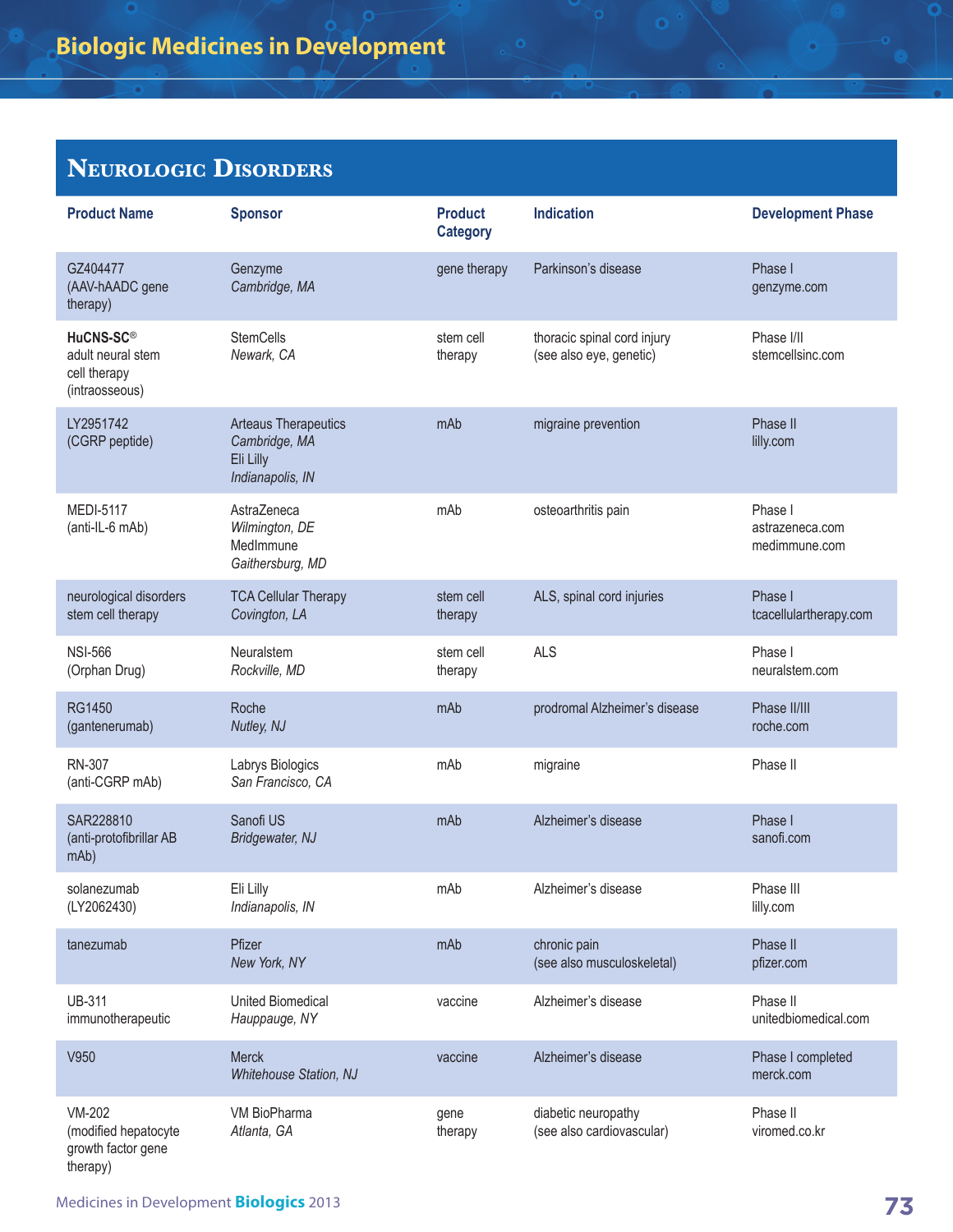## **Neurologic Disorders**

| <b>Product Name</b>                       | <b>Sponsor</b>                         | <b>Product</b><br><b>Category</b> | Indication                                                                           | <b>Development Phase</b>                            |
|-------------------------------------------|----------------------------------------|-----------------------------------|--------------------------------------------------------------------------------------|-----------------------------------------------------|
| $Xeomin^{\otimes}$<br>incobotulinumtoxinA | Merz Pharmaceuticals<br>Greensboro, NC | bacterial<br>protein              | post-stroke spasticity<br>sialorrhea in patients with<br>Parkinson's disease and ALS | Phase III<br>merzusa.com<br>Phase II<br>merzusa.com |

| <b>RESPIRATORY DISORDERS</b>   |                                                                                |                                   |                                                                                |                                              |
|--------------------------------|--------------------------------------------------------------------------------|-----------------------------------|--------------------------------------------------------------------------------|----------------------------------------------|
| <b>Product Name</b>            | <b>Sponsor</b>                                                                 | <b>Product</b><br><b>Category</b> | <b>Indication</b>                                                              | <b>Development Phase</b>                     |
| ALT-836                        | <b>Altor BioScience</b><br>Miramar, FL<br>Genentech<br>South San Francisco, CA | mAb                               | acute lung injury, adult respiratory<br>distress syndrome<br>(see also cancer) | Phase II<br>altorbioscience.com<br>gene.com  |
| AMG 157/MEDI-9929              | Amgen<br>Thousand Oaks, CA<br>AstraZeneca<br>Wilmington, DE                    | mAb                               | asthma                                                                         | Phase I<br>amgen.com<br>astrazeneca.com      |
| <b>AMG 761</b>                 | Amgen<br>Thousand Oaks, CA                                                     | mAb                               | asthma                                                                         | Phase I<br>amgen.com                         |
| <b>AMG 827</b><br>(brodalumab) | Amgen<br>Thousand Oaks, CA<br>AstraZeneca<br>Wilmington, DE                    | mAb                               | asthma<br>(see also musculoskeletal, skin)                                     | Phase II<br>amgen.com<br>astrazeneca.com     |
| ASM8                           | Pharmaxis<br>Exton, PA                                                         | antisense                         | asthma                                                                         | Phase II<br>pharmaxis.com.au                 |
| benralizumab                   | AstraZeneca<br>Wilmington, DE<br>MedImmune<br>Gaithersburg, MD                 | mAb                               | asthma, chronic obstructive<br>pulmonary disease (COPD)                        | Phase II<br>astrazeneca.com<br>medimmune.com |
| Bosatria™<br>mepolizumab       | GlaxoSmithKline<br>Rsch. Triangle Park, NC                                     | mAb                               | asthma                                                                         | Phase III<br>gsk.com                         |
| carlumab                       | Janssen Biotech<br>Horsham, PA                                                 | mAb                               | pulmonary fibrosis                                                             | Phase II<br>janssenbiotech.com               |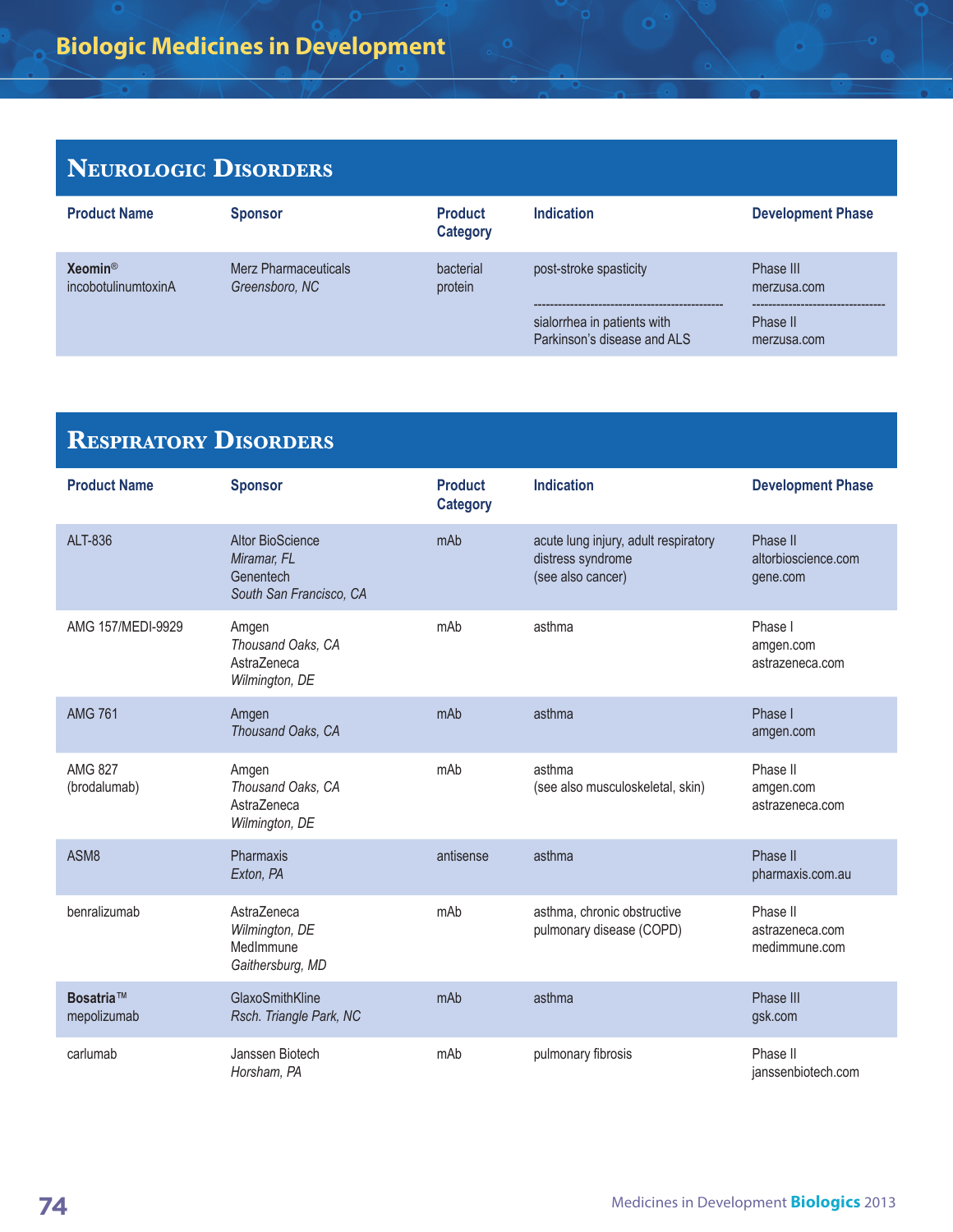## **Respiratory Disorders**

| <b>Product Name</b>                   | <b>Sponsor</b>                                                                     | <b>Product</b><br><b>Category</b> | <b>Indication</b>                                         | <b>Development Phase</b>                     |
|---------------------------------------|------------------------------------------------------------------------------------|-----------------------------------|-----------------------------------------------------------|----------------------------------------------|
| <b>CNTO-3157</b>                      | Janssen Biotech<br>Horsham, PA                                                     | mAb                               | asthma                                                    | Phase I<br>janssenbiotech.com                |
| <b>CNTO-5825</b>                      | Janssen Biotech<br>Horsham, PA                                                     | mAb                               | allergic asthma                                           | Phase I<br>janssenbiotech.com                |
| <b>CYT003</b>                         | Cytos Biotechnology<br>Zurich, Switzerland                                         | vaccine                           | allergic asthma                                           | Phase II<br>cytos.com                        |
| Excellair™<br>syk kinase silencer     | ZaBeCor Pharmaceuticals<br>Bala Cynwyd, PA                                         | <b>RNA</b><br>interference        | asthma                                                    | Phase II<br>zabecor.com                      |
| FG-3019                               | FibroGen<br>San Francisco, CA                                                      | mAb                               | idiopathic pulmonary fibrosis<br>(see also cancer, other) | Phase II<br>fibrogen.com                     |
| grass pollen extract                  | Stallergenes<br>Cedex, France                                                      | immuno-<br>therapy                | seasonal allergic rhinitis                                | Phase III<br>stallergenes.com                |
| GS-6624<br>(simtuzumab)               | <b>Gilead Sciences</b><br>Foster City, CA                                          | mAb                               | idiopathic pulmonary fibrosis<br>(see also cancer, other) | Phase I<br>gilead.com                        |
| GSK2586881<br>(APN01)                 | Apeiron Biologics<br>Vienna, Austria<br>GlaxoSmithKline<br>Rsch. Triangle Park, NC | recombinant<br>protein            | acute lung injury                                         | Phase I<br>gsk.com                           |
| <b>KB003</b>                          | KaloBios Pharmaceuticals<br>South San Francisco, CA                                | mAb                               | severe asthma                                             | Phase II<br>kalobios.com                     |
| <b>MEDI-4212</b><br>(anti-IgE mAb)    | AstraZeneca<br>Wilmington, DE<br>MedImmune<br>Gaithersburg, MD                     | mAb                               | asthma                                                    | Phase I<br>astrazeneca.com<br>medimmune.com  |
| <b>MEDI-7814</b><br>(anti-C5/C5a mAb) | AstraZeneca<br>Wilmington, DE<br>MedImmune<br>Gaithersburg, MD                     | mAb                               | COPD                                                      | Phase I<br>astrazeneca.com<br>medimmune.com  |
| <b>MEDI-8968</b><br>(anti-IL-1R mAb)  | AstraZeneca<br>Wilmington, DE<br>MedImmune<br>Gaithersburg, MD                     | mAb                               | COPD                                                      | Phase II<br>astrazeneca.com<br>medimmune.com |

G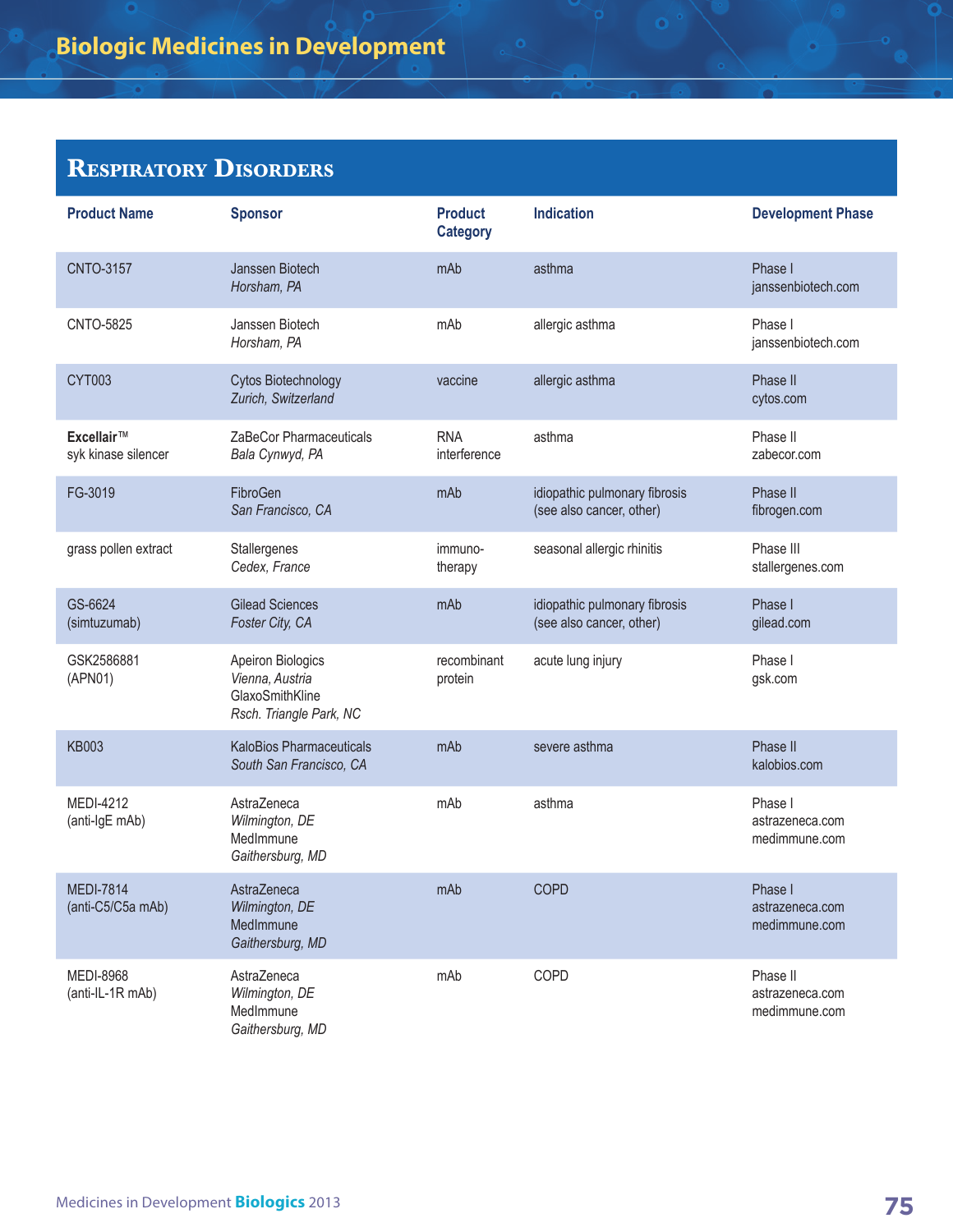## **Respiratory Disorders**

| <b>Product Name</b>                                           | <b>Sponsor</b>                                             | <b>Product</b><br><b>Category</b> | <b>Indication</b>                                                                                 | <b>Development Phase</b>                                                    |
|---------------------------------------------------------------|------------------------------------------------------------|-----------------------------------|---------------------------------------------------------------------------------------------------|-----------------------------------------------------------------------------|
| MK-3641<br>ragweed allergy vaccine<br>(sublingual)            | <b>Merck</b><br><b>Whitehouse Station, NJ</b>              | immuno-<br>therapy<br>vaccine     | ragweed pollen-induced<br>rhinoconjunctivitis                                                     | Phase III<br>merck.com                                                      |
| MK-7243<br>grass pollen allergy tablet<br>vaccine             | Merck<br>Whitehouse Station, NJ                            | immuno-<br>therapy                | grass pollen-induced allergic<br>rhinoconjunctivitis                                              | Phase III<br>merck.com                                                      |
| MK-8237<br>house dust mite<br>allergy vaccine tablet          | Merck<br><b>Whitehouse Station, NJ</b>                     | vaccine                           | allergic asthma, allergic rhinitis,<br>allergic rhinoconjunctivitis                               | Phase II<br>merck.com                                                       |
| <b>Pollinex® Quattro</b><br>injectable MPL allergy<br>vaccine | <b>Allergy Therapeutics</b><br>West Sussex, United Kingdom | vaccine                           | grass pollen hypersensitivity,<br>ragweed pollen hypersensitivity<br>tree pollen hypersensitivity | Phase III<br>allergytherapeutics.com<br>Phase II<br>allergytherapeutics.com |
| <b>PRM-151</b><br>(rhPTX-2 for injection)<br>(Orphan Drug)    | Promedior<br>Lexington, MA                                 | recombinant<br>protein            | idiopathic pulmonary fibrosis<br>(see also other)                                                 | Phase I<br>promedior.com                                                    |
| Prochymal <sup>®</sup><br>remestemcel-L                       | Osiris Therapeutics<br>Columbia, MD                        | stem cell<br>therapy              | COPD<br>(see also cardiovascular,<br>diabetes, digestive, transplantation)                        | Phase II<br>osiris.com                                                      |
| <b>QAX576</b>                                                 | <b>Novartis Pharmaceuticals</b><br>East Hanover, NJ        | mAb                               | asthma, idiopathic pulmonary<br>fibrosis<br>(see also digestive)                                  | Phase II<br>novartis.com                                                    |
| QBX258                                                        | Novartis Pharmaceuticals<br>East Hanover, NJ               | mAb                               | asthma                                                                                            | Phase II<br>novartis.com                                                    |
| QGE031                                                        | <b>Novartis Pharmaceuticals</b><br>East Hanover, NJ        | mAb                               | allergic asthma<br>(see also skin)                                                                | Phase II<br>novartis.com                                                    |
| quilizumab<br>(anti-M1 prime mAb)                             | Genentech<br>South San Francisco, CA                       | mAb                               | allergic asthma, allergic rhinitis                                                                | Phase II<br>gene.com                                                        |
| ragweed allergy<br>immunotherapy<br>(sublingual)              | Stallergenes<br>Cedex, France                              | vaccine                           | seasonal allergic rhinitis                                                                        | Phase I<br>stallergenes.com                                                 |
| ragweed allergy vaccine<br>(sublingual)                       | Greer Laboratories<br>Lenoir, NC                           | vaccine                           | seasonal allergic rhinitis                                                                        | Phase III<br>greerlabs.com                                                  |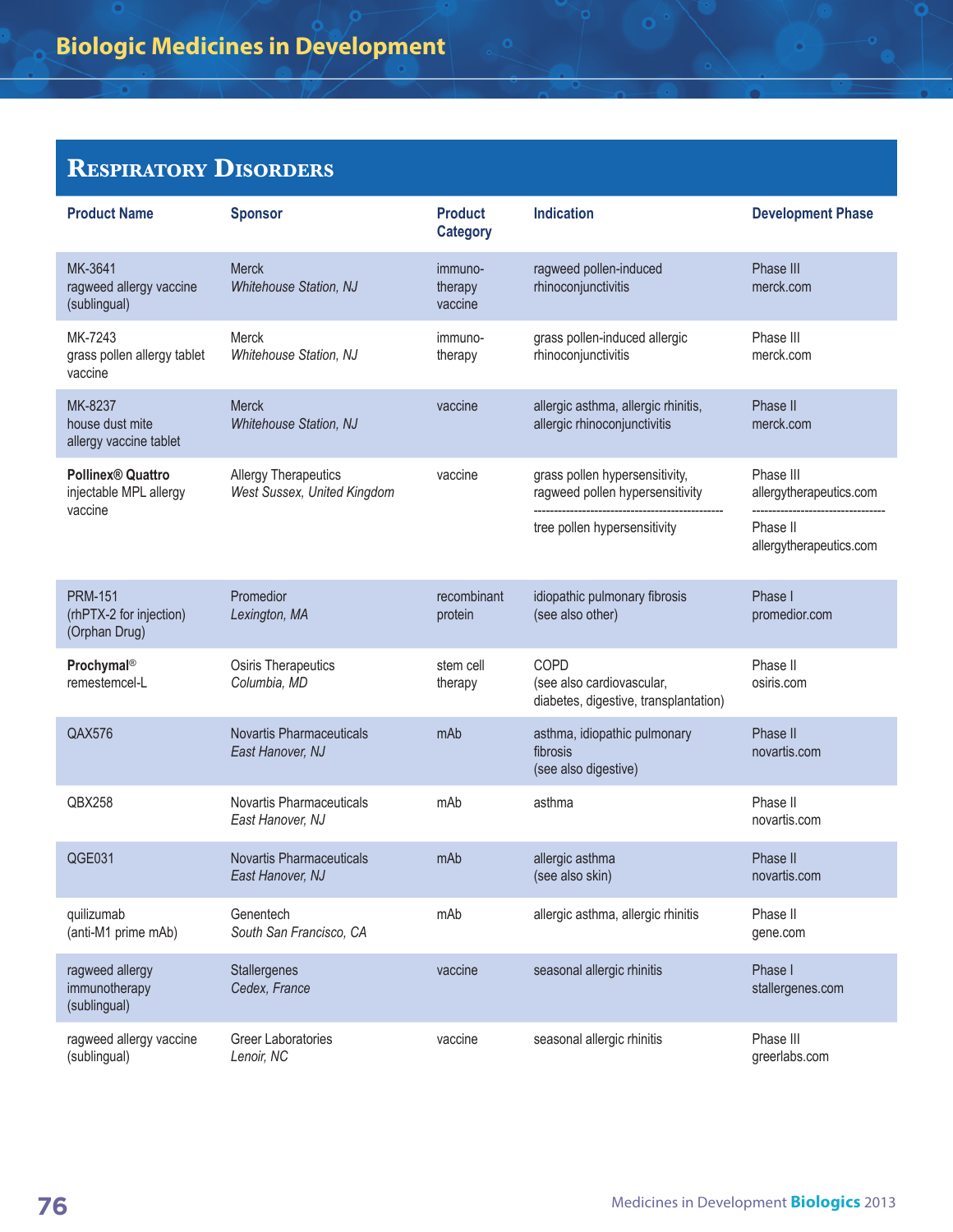### **Respiratory Disorders**

| <b>Product Name</b>                                            | <b>Sponsor</b>                                                             | <b>Product</b><br><b>Category</b> | <b>Indication</b>                                               | <b>Development Phase</b>                     |
|----------------------------------------------------------------|----------------------------------------------------------------------------|-----------------------------------|-----------------------------------------------------------------|----------------------------------------------|
| reslizumab<br>(Orphan Drug)                                    | Cephalon<br>Frazer, PA                                                     | mAb                               | asthma, eosinophilic esophagitis in<br>adolescents and children | Phase III<br>cephalon.com                    |
| RG3637<br>(lebrikizumab)                                       | Genentech<br>South San Francisco, CA<br>Roche<br>Nutley, NJ                | mAb                               | severe asthma                                                   | Phase III<br>gene.com<br>roche.com           |
| SAR156597<br>(bispecific interleukin-4/<br>interleukin-13 mAb) | Sanofi US<br>Bridgewater, NJ                                               | mAb                               | idiopathic pulmonary fibrosis                                   | Phase II<br>sanofi.com                       |
| SAR231893<br>(anti-IL4 mAb)                                    | Regeneron Pharmaceuticals<br>Tarrytown, NY<br>Sanofi US<br>Bridgewater, NJ | mAb                               | asthma<br>(see also skin)                                       | Phase II<br>regeneron.com<br>sanofi.com      |
| <b>STX-100</b>                                                 | Biogen Idec<br>Weston, MA                                                  | mAb                               | idiopathic pulmonary fibrosis                                   | Phase II<br>biogenidec.com                   |
| tralokinumab                                                   | AstraZeneca<br>Wilmington, DE<br>MedImmune<br>Gaithersburg, MD             | mAb                               | asthma<br>(see also digestive)                                  | Phase II<br>astrazeneca.com<br>medimmune.com |

# **Skin Diseases**

*medicines for skin cancer are listed under Cancer*

| <b>Product Name</b>             | <b>Sponsor</b>                                              | <b>Product</b><br><b>Category</b>            | Indication                                              | <b>Development Phase</b>                 |
|---------------------------------|-------------------------------------------------------------|----------------------------------------------|---------------------------------------------------------|------------------------------------------|
| AbGn-168H                       | AbGenomics International<br>Los Altos, CA                   | mAb                                          | plaque psoriasis                                        | Phase I completed<br>abgenomics.com      |
| <b>Amevive®</b><br>alefacept    | Astellas Pharma US<br>Deerfield, IL                         | recombinant<br>fusion<br>protein             | psoriasis in adolescents                                | Phase II completed<br>us.astellas.com    |
| <b>AMG 827</b><br>(brodalumab)  | Amgen<br>Thousand Oaks, CA<br>AstraZeneca<br>Wilmington, DE | mAb                                          | psoriasis<br>(see also musculoskeletal,<br>respiratory) | Phase II<br>amgen.com<br>astrazeneca.com |
| ANT-1207<br>(botulinum toxin A) | Anterios<br>New York, NY                                    | bacterial<br>protein,<br>nanotechnol-<br>ogy | acne vulgaris                                           | Phase II                                 |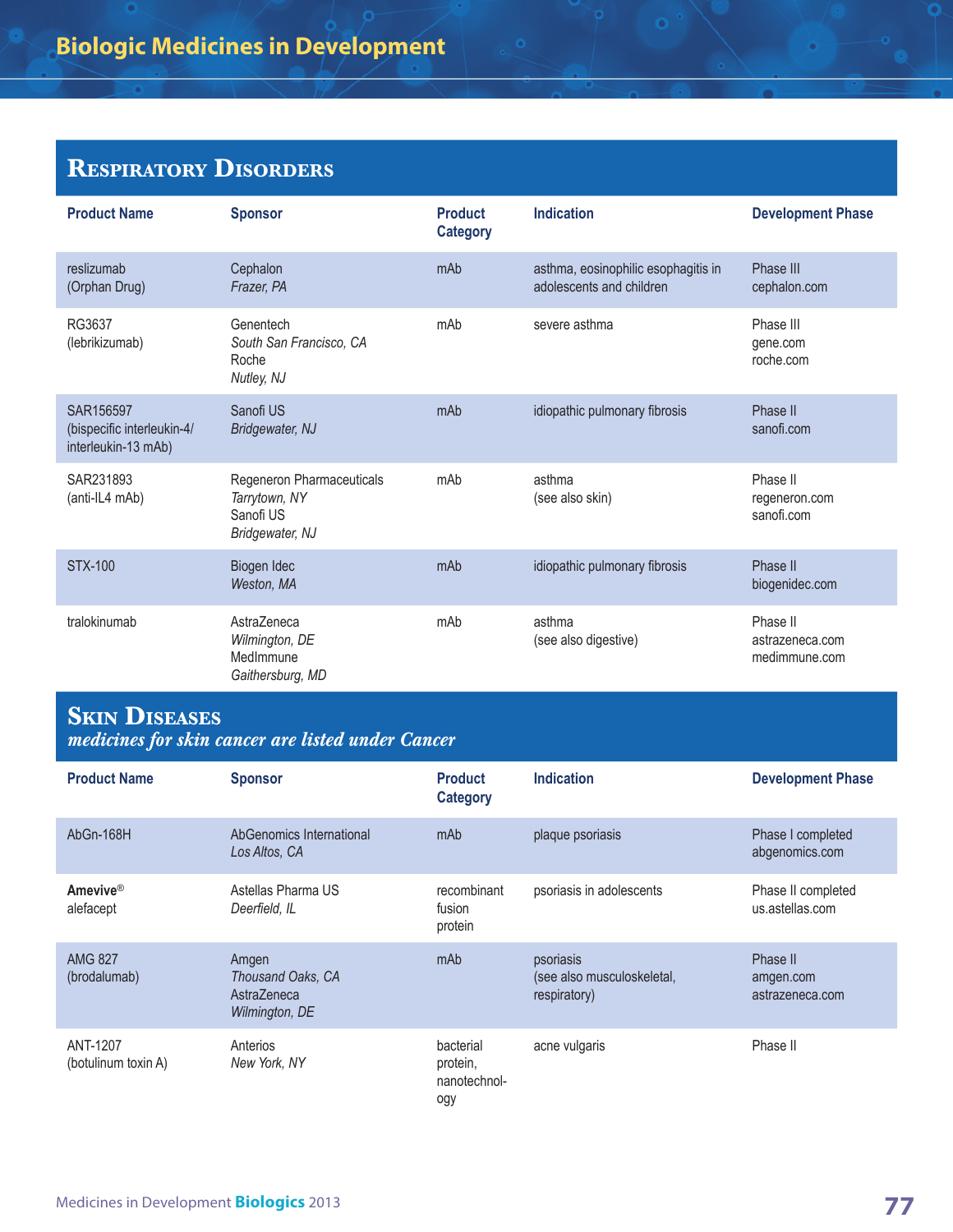## **Skin Diseases**

*medicines for skin cancer are listed under Cancer*

| <b>Product Name</b>                                  | <b>Sponsor</b>                                                                          | <b>Product</b><br><b>Category</b> | <b>Indication</b>                                                                            | <b>Development Phase</b>             |
|------------------------------------------------------|-----------------------------------------------------------------------------------------|-----------------------------------|----------------------------------------------------------------------------------------------|--------------------------------------|
| <b>BT-061</b>                                        | AbbVie<br>North Chicago, IL<br><b>Biotest</b><br>Dreieich, Germany                      | mAb                               | plague psoriasis<br>(see also autoimmune)                                                    | Phase II<br>abbvie.com<br>biotest.de |
| <b>CNTO-1959</b>                                     | Janssen Biotech<br>Horsham, PA                                                          | mAb                               | plaque psoriasis<br>(see also autoimmune)                                                    | Phase II<br>janssenbiotech.com       |
| CureXcell™<br>white blood cell therapy               | Macrocure<br>Tikva, Israel                                                              | cell therapy                      | diabetic foot ulcer                                                                          | Phase I/II<br>macrocure.com          |
| Enbrel®<br>etanercept                                | Amgen<br>Thousand Oaks, CA                                                              | recombinant<br>fusion protein     | plague psoriasis in adolescents<br>and children                                              | application submitted<br>amgen.com   |
| fibroblast growth<br>factor-1                        | CardioVascular Therapeutics<br>Las Vegas, NV                                            | fibroblast<br>growth factor       | wounds in diabetes<br>(see also cardiovascular)                                              | Phase II<br>cvbt.com                 |
| GBT 009                                              | Garnet BioTherapeutics<br>Malvern, PA                                                   | cell<br>therapy                   | scar prevention                                                                              | Phase II<br>garnetbio.com            |
| gevokizumab<br>(IL-1B inhibitor mAb)                 | <b>XOMA</b><br>Berkeley, CA                                                             | mAb                               | acne vulgaris<br>(see also diabetes, eye,<br>musculoskeletal)                                | Phase II<br>xoma.com                 |
| HP802-247<br>(allogeneic human<br>skin replacement)  | <b>Healthpoint Biotherapeutics</b><br>Fort Worth, TX                                    | cell<br>therapy                   | leg ulcers                                                                                   | Phase III<br>healthpointbio.com      |
|                                                      |                                                                                         |                                   | Mohs micrographic surgical wounds                                                            | Phase II<br>healthpointbio.com       |
| <b>Humira®</b><br>adalimumab                         | AbbVie<br>North Chicago, IL                                                             | mAb                               | hidradenitis suppurativa<br>(see also autoimmune, digestive,<br>eye, musculoskeletal, other) | Phase III<br>abbvie.com              |
| ixekizumab<br>(IL-17 antibody)                       | Eli Lilly<br>Indianapolis, IN                                                           | mAb                               | psoriasis<br>(see also musculoskeletal)                                                      | Phase III<br>lilly.com               |
| <b>JVS-100</b><br>(stromal cell-derived<br>factor-1) | SironRX Therapeutics<br>Cleveland, OH                                                   | gene<br>therapy                   | wound healing related to<br>cardiovascular surgery                                           | Phase I<br>sironrx.com               |
| <b>KUR-211</b><br>(bioactive wound-healing<br>foam)  | <b>Baxter International</b><br>Deerfield, IL<br>Kuros Biosurgery<br>Zurich, Switzerland | growth<br>factor                  | diabetic foot ulcers                                                                         | Phase II<br>baxter.com<br>kuros.ch   |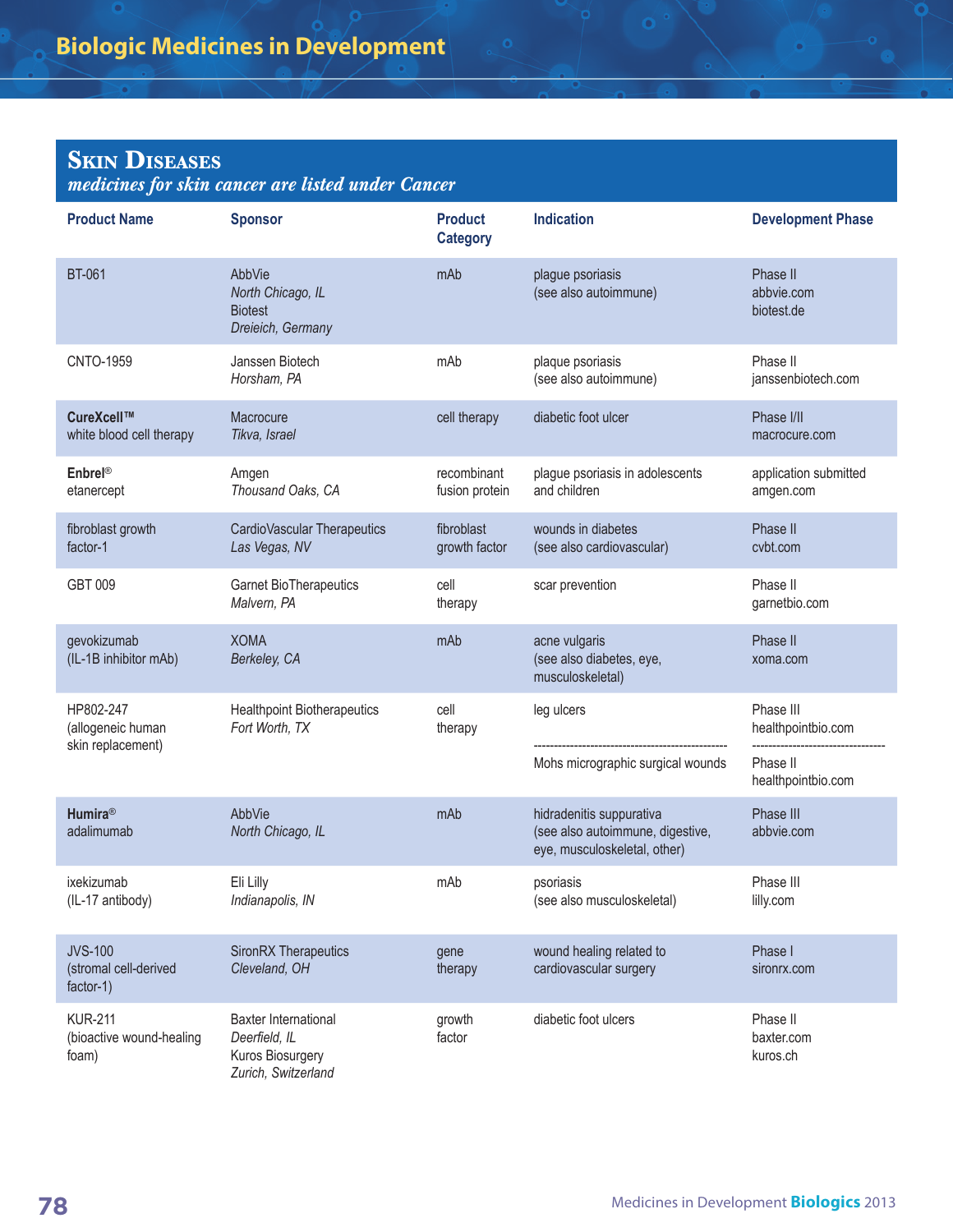## **Skin Diseases**

*medicines for skin cancer are listed under Cancer*

| <b>Product Name</b>                                                              | <b>Sponsor</b>                                                                       | <b>Product</b><br><b>Category</b> | <b>Indication</b>                                                  | <b>Development Phase</b>                |
|----------------------------------------------------------------------------------|--------------------------------------------------------------------------------------|-----------------------------------|--------------------------------------------------------------------|-----------------------------------------|
| laViv™<br>azficel-T                                                              | <b>Fibrocell Science</b><br>Exton, PA                                                | fibroblast<br>cell<br>therapy     | scars                                                              | Phase II/III<br>fibrocellscience.com    |
| MABp1                                                                            | <b>XBiotech</b><br>Austin, TX                                                        | mAb                               | acne, psoriasis<br>(see also cancer, cardiovascular,<br>diabetes)  | Phase II<br>xbiotech.com                |
| MK-3222<br>(tildrakizumab)                                                       | Merck<br><b>Whitehouse Station, NJ</b>                                               | mAb                               | plaque psoriasis                                                   | Phase III<br>merck.com                  |
| PF-06473871 (EXC 001)                                                            | Pfizer<br>New York, NY                                                               | antisense                         | dermal scarring                                                    | Phase II<br>pfizer.com                  |
| QGE031                                                                           | Novartis Pharmaceuticals<br>East Hanover, NJ                                         | mAb                               | atopic dermatitis<br>(see also respiratory)                        | Phase II<br>novartis.com                |
| REGN846                                                                          | Regeneron Pharmaceuticals<br>Tarrytown, NY                                           | mAb                               | atopic dermatitis                                                  | Phase I/II<br>regeneron.com             |
| <b>RT001</b><br>(botulinum toxin A)                                              | Revance Therapeutics<br>Newark, CA                                                   | bacterial<br>protein              | lateral canthal lines<br>(see also other)                          | Phase II<br>revance.com                 |
| <b>RXI-109</b>                                                                   | RXi Pharmaceuticals<br>Westborough, MA                                               | <b>RNA</b><br>interference        | dermal scarring                                                    | Phase I<br>rxipharma.com                |
| SAR231893<br>(anti-IL4 mAb)                                                      | Regeneron Pharmaceuticals<br>Tarrytown, NY<br>Sanofi US<br>Bridgewater, NJ           | mAb                               | atopic dermatitis<br>(see also respiratory)                        | Phase II<br>regeneron.com<br>sanofi.com |
| SDF-1                                                                            | <b>SironRX</b><br>Cleveland, OH                                                      | gene therapy                      | wound healing and reduction of<br>scarring                         | Phase I<br>sironrx.com                  |
| secukinumab<br>(AIN457)                                                          | <b>Novartis Pharmaceuticals</b><br>East Hanover, NJ                                  | mAb                               | plaque psoriasis<br>(see also autoimmune,<br>eye, musculoskeletal) | Phase III<br>novartis.com               |
| <b>StrataGraft<sup>®</sup></b><br>tissue repair cell<br>therapy<br>(Orphan Drug) | Stratatech<br>Madison, WI                                                            | cell<br>therapy                   | chronic wounds                                                     | Phase I/II<br>stratatechcorp.com        |
| <b>TD101</b>                                                                     | TransDerm<br>Santa Cruz, CA                                                          | <b>RNA</b><br>interference        | pachyonychia congenita                                             | Phase I<br>transderminc.com             |
| <b>Xolair®</b><br>omalizumab                                                     | Genentech<br>South San Francisco, CA<br>Novartis Pharmaceuticals<br>East Hanover, NJ | mAb                               | chronic idiopathic urticaria                                       | Phase III<br>gene.com<br>novartis.com   |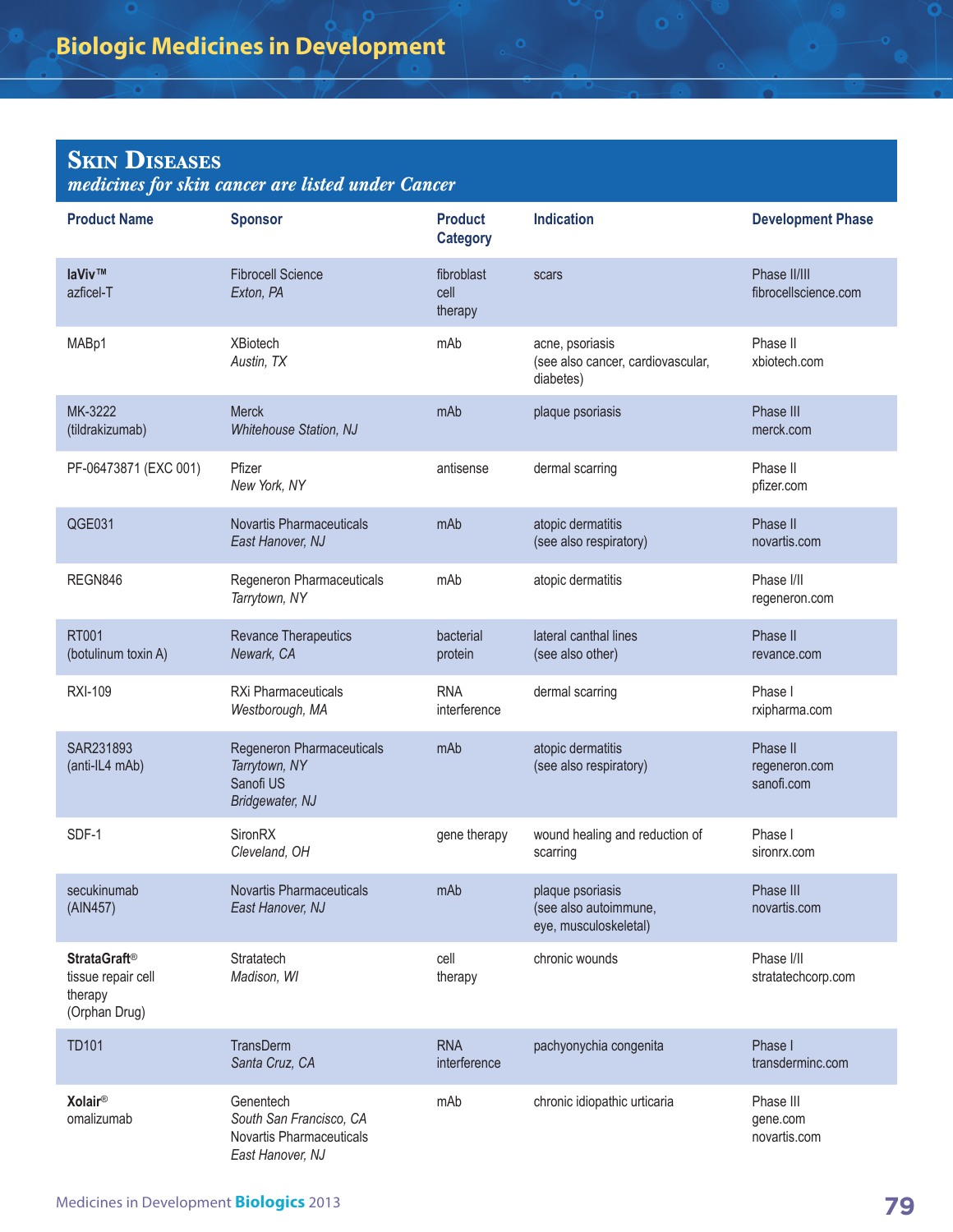#### **Transplantation**

| <b>Product Name</b>                                          | <b>Sponsor</b>                                                                   | <b>Product</b><br><b>Category</b> | <b>Indication</b>                                                                                                                                | <b>Development Phase</b>                              |
|--------------------------------------------------------------|----------------------------------------------------------------------------------|-----------------------------------|--------------------------------------------------------------------------------------------------------------------------------------------------|-------------------------------------------------------|
| <b>ASKP-1240</b>                                             | Astellas Pharma US<br>Deerfield, IL<br>Kyowa Hakko Kirin Pharma<br>Princeton, NJ | mAb                               | prevention of organ transplant<br>rejection                                                                                                      | Phase II<br>us.astellas.com<br>kyowa-kirin-pharma.com |
| <b>Benlysta®</b><br>belimumab<br>(intravenous)               | GlaxoSmithKline<br>Rsch. Triangle Park, NC                                       | mAb                               | immunosuppression<br>(see also autoimmune, blood)                                                                                                | Phase II<br>gsk.com                                   |
| CaspaCIDe™ DLI<br>T-cell replacement<br>therapy              | <b>Bellicum Pharmaceuticals</b><br>Houston, TX                                   | cell<br>therapy                   | graft-versus-host disease in<br>patients with late-stage cancer<br>undergoing bone marrow<br>transplantation                                     | Phase I/II<br>bellicum.com                            |
| CDX-301<br>(Fms-like tyrosine<br>kinase 3 ligand)            | <b>Celldex Therapeutics</b><br>Needham, MA                                       | recombinant<br>protein            | hematopoietic stem cell<br>transplantation                                                                                                       | Phase I<br>celldextherapeutics.com                    |
| <b>CLT-008</b>                                               | <b>Cellerant Therapeutics</b><br>San Carlos, CA                                  | cell therapy                      | facilitate engraftment in core<br>blood transplants<br>(see also cancer)                                                                         | Phase I<br>cellerant.com                              |
| <b>CYT107</b><br>(interleukin-7)                             | Cytheris<br>Rockville, MD                                                        | recombinant<br>interleukin        | prevention of bone marrow<br>transplant rejection<br>(see also blood, cancer, infectious)                                                        | Phase I<br>cytheris.com                               |
| mesenchymal precursor<br>cell (MPC) product<br>(Orphan Drug) | Mesoblast<br>New York, NY                                                        | stem cell<br>therapy              | for bone marrow regeneration<br>in patients undergoing bone<br>marrow transplantation<br>(see also cardiovascular, diabetes,<br>musculoskeletal) | Phase III<br>mesoblast.com                            |
| <b>MultiStem®</b><br>stem cell therapy<br>(Orphan Drug)      | Athersys<br>Cleveland, OH                                                        | stem cell<br>therapy              | graft-versus-host disease<br>(see also cardiovascular, digestive)                                                                                | Phase I<br>athersys.com                               |
| <b>NX001</b><br>(Orphan Drug)                                | Nephrx<br>Kalamazoo, MI                                                          | growth<br>factor                  | delayed graft function in<br>renal transplant patients                                                                                           | Phase I<br>nephrx.com                                 |
| Prochymal®<br>remestemcel-L<br>(Orphan Drug)                 | Osiris Therapeutics<br>Columbia, MD                                              | stem cell<br>therapy              | graft-versus-host disease<br>(Fast Track)<br>(see also cardiovascular, diabetes,<br>digestive, respiratory)                                      | Phase III<br>osiris.com                               |
| QPI 1002<br>(I5NP)<br>(Orphan Drug)                          | <b>Quark Pharmaceuticals</b><br>Fremont, CA                                      | <b>RNA</b><br>interference        | prevention of delayed graft<br>function<br>(see also other)                                                                                      | Phase II<br>quarkpharma.com                           |
| <b>Soliris®</b><br>eculizumab                                | <b>Alexion Pharmaceuticals</b><br>Cheshire, CT                                   | mAb                               | presensitized kidney transplant<br>(acute humoral rejection)<br>(see also autoimmune,<br>eye, infectious)                                        | Phase II<br>alxn.com                                  |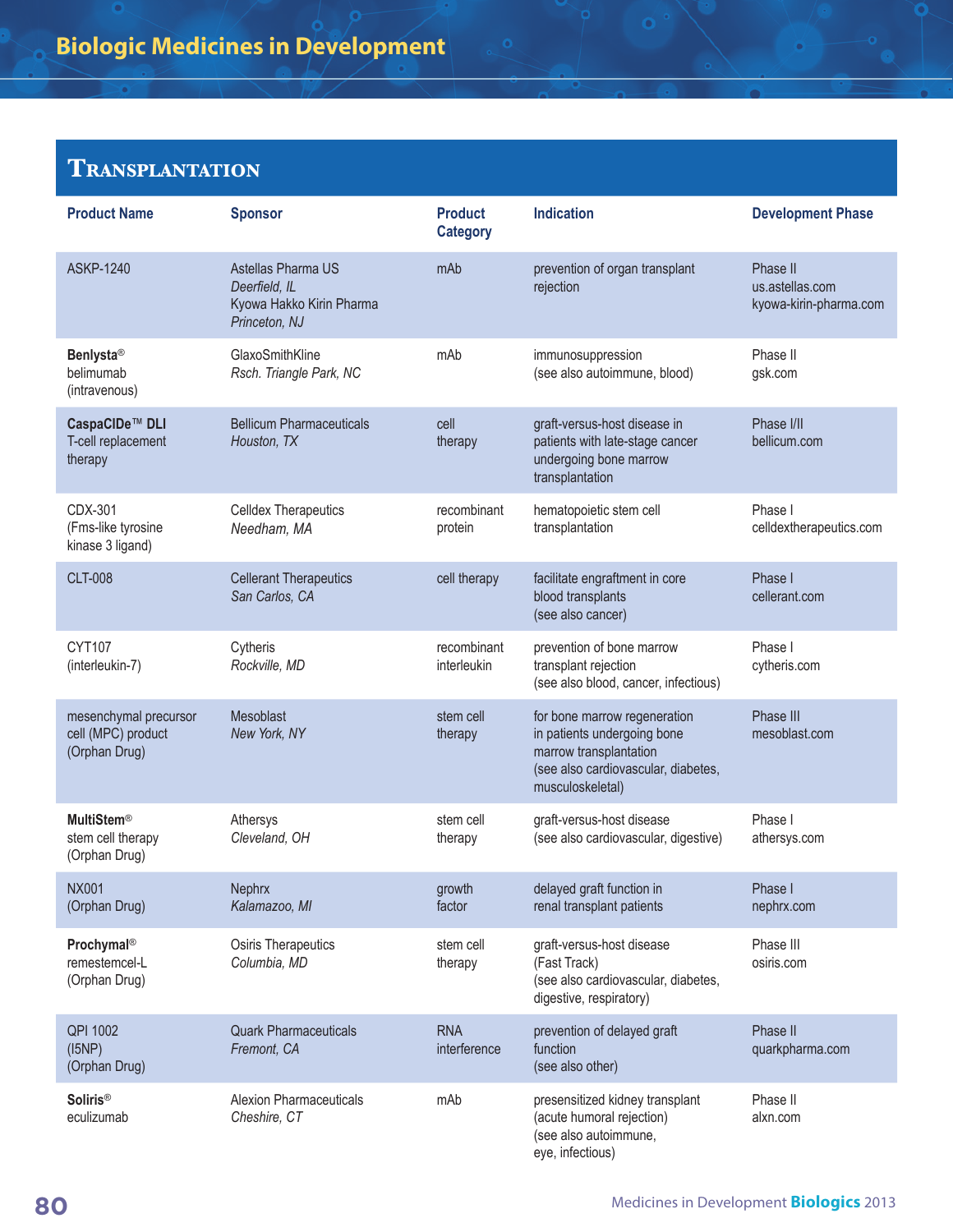#### **Transplantation**

| <b>Product Name</b>            | <b>Sponsor</b>                              | <b>Product</b><br><b>Category</b> | <b>Indication</b>                  | <b>Development Phase</b> |
|--------------------------------|---------------------------------------------|-----------------------------------|------------------------------------|--------------------------|
| <b>TOL101</b><br>(Orphan Drug) | <b>Tolera Therapeutics</b><br>Kalamazoo, MI | mAb                               | prevention of transplant rejection | Phase I/II<br>tolera.com |

 $\ddot{\mathbf{o}}$ 

#### **OTHER**

| <b>Product Name</b>                                                      | <b>Sponsor</b>                                                                            | <b>Product</b><br><b>Category</b> | <b>Indication</b>                                                        | <b>Development Phase</b>                             |
|--------------------------------------------------------------------------|-------------------------------------------------------------------------------------------|-----------------------------------|--------------------------------------------------------------------------|------------------------------------------------------|
| AC607<br>(allogeneic multi-potent<br>stem cell therapy)<br>(Orphan Drug) | AlloCure<br>Burlington, MA                                                                | stem cell<br>therapy              | acute kidney injury<br>(Fast Track)                                      | Phase II<br>allocure.com                             |
| AGN-214868<br>(senrebotase)                                              | Allergan<br>Irvine, CA                                                                    | recombinant<br>protein            | overactive bladder with urinary<br>incontinence<br>(see also neurologic) | Phase II<br>allergan.com                             |
| <b>ALD-451</b>                                                           | Cytomedix<br>Gaithersburg, MD                                                             | stem cell<br>therapy              | cognition disorders following<br>treatment for malignant glioma          | Phase I<br>cytomedix.com                             |
| Ampligen®<br>rintatolimid<br>(Orphan Drug)                               | Hemispherx Biopharma<br>Philadelphia, PA                                                  | RNA product                       | chronic fatigue syndrome                                                 | application submitted<br>hemispherx.net              |
| antibody therapeutic                                                     | MorphoSys<br>Munich, Germany<br><b>Novartis Pharmaceuticals</b><br>East Hanover, NJ       | mAb                               | undisclosed                                                              | Phase I<br>morphosys.com<br>novartis.com             |
| antibody therapeutic                                                     | MorphoSys<br>Munich, Germany<br>Novartis Pharmaceuticals<br>East Hanover, NJ              | mAb                               | undisclosed                                                              | Phase II<br>morphosys.com<br>novartis.com            |
| antibody therapeutic<br>$(BI-1)$                                         | MorphoSys<br>Munich, Germany<br>Boehringer-Ingelheim<br>Pharmaceuticals<br>Ridgefield, CT | mAh                               | undisclosed                                                              | Phase I<br>morphosys.com<br>boehringer-ingelheim.com |
| anti-IL31                                                                | <b>Bristol-Myers Squibb</b><br>Princeton, NJ                                              | mAb                               | immunology                                                               | Phase I<br>bms.com                                   |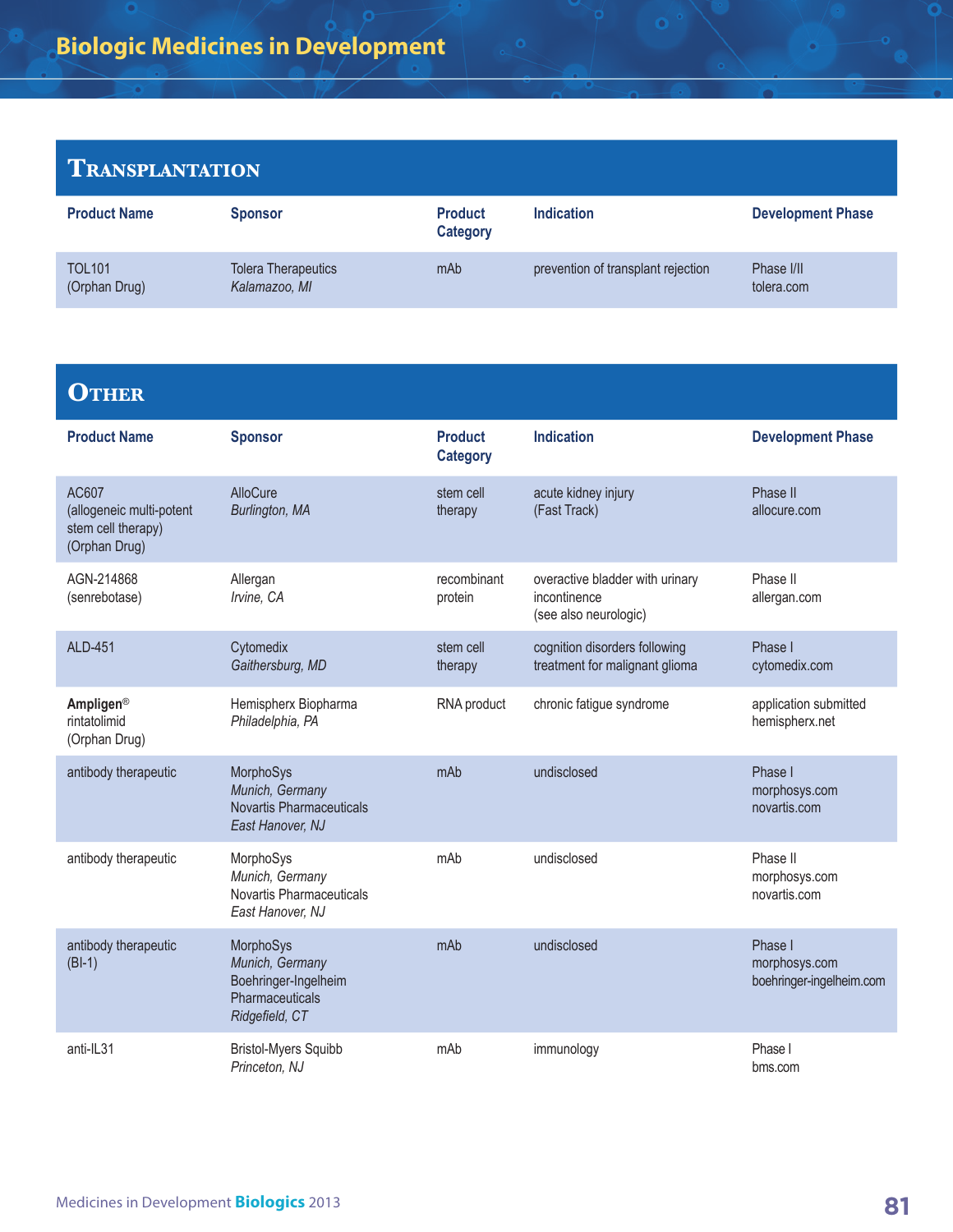## **Biologic Medicines in Development**

## **OTHER**

| <b>Product Name</b>                                                      | <b>Sponsor</b>                                                                          | <b>Product</b><br><b>Category</b> | <b>Indication</b>                                                                        | <b>Development Phase</b>                       |
|--------------------------------------------------------------------------|-----------------------------------------------------------------------------------------|-----------------------------------|------------------------------------------------------------------------------------------|------------------------------------------------|
| anti-TWEAK<br>(BIIB 023)                                                 | Biogen Idec<br>Weston, MA                                                               | mAb                               | lupus nephritis                                                                          | Phase II<br>biogenidec.com                     |
| <b>BAX-69</b>                                                            | <b>Baxter International</b><br>Deerfield, IL                                            | mAb                               | lupus nephritis<br>(see also cancer)                                                     | Phase I<br>baxter.com                          |
| <b>Botox®</b><br>onabotulinumtoxinA                                      | Allergan<br>Irvine, CA                                                                  | bacterial<br>protein              | idiopathic overactive<br>bladder<br>(see also neurologic)                                | application submitted<br>allergan.com          |
|                                                                          |                                                                                         |                                   | benign prostatic hyperplasia                                                             | Phase II<br>allergan.com                       |
| cat allergy vaccine                                                      | Circassia<br>Oxford, United Kingdom                                                     | vaccine                           | hypersensitivity in patients with<br>rhinoconjunctivitis caused by cat<br>allergy        | Phase III<br>circassia.co.uk                   |
| CDX-1135                                                                 | <b>Celldex Therapeutics</b><br>Needham, MA                                              | recombinant<br>protein            | kidney disorders                                                                         | Phase I<br>celldextherapeutics.com             |
| CM-AT                                                                    | CureMark<br>Rye, NY                                                                     | enzyme<br>replacement<br>therapy  | autistic disorder<br>(Fast Track)                                                        | Phase III<br>curemark.com                      |
| CNTO-5                                                                   | Janssen Biotech<br>Horsham, PA<br>MorphoSys<br>Munich, Germany                          | mAb                               | inflammation                                                                             | Phase I<br>janssenbiotech.com<br>morphosys.com |
| <b>CNTO-136</b><br>(sirukumab)                                           | Janssen Biotech<br>Horsham, PA                                                          | mAb                               | lupus nephritis<br>(see also autoimmune)                                                 | Phase II<br>janssenbiotech.com                 |
| <b>ELAD®</b><br>human-cell-based<br>bioartificial liver<br>(Orphan Drug) | <b>Vital Therapies</b><br>San Diego, CA                                                 | cell<br>therapy                   | liver failure                                                                            | Phase II/III<br>vitaltherapies.com             |
| entolimod<br>(CBLB502)<br>(Orphan Drug)                                  | Cleveland BioLabs<br>Buffalo, NY                                                        | engineered<br>peptide             | acute radiation syndrome<br>(Fast Track)<br>(see also cancer)                            | Phase I<br>cbiolabs.com                        |
| FB 301                                                                   | <b>Cytovance Biologics</b><br>Oklahoma City, OK<br>Fountain Biopharma<br>Taipei, Taiwan | mAb                               | hypersensitivity<br>(IgE-mediated allergic diseases)                                     | in clinical trials<br>cytovance.com            |
| FG-3019                                                                  | FibroGen<br>San Francisco, CA                                                           | mAb                               | liver fibrosis due to chronic<br>hepatitis B infection<br>(see also cancer, respiratory) | Phase II<br>fibrogen.com                       |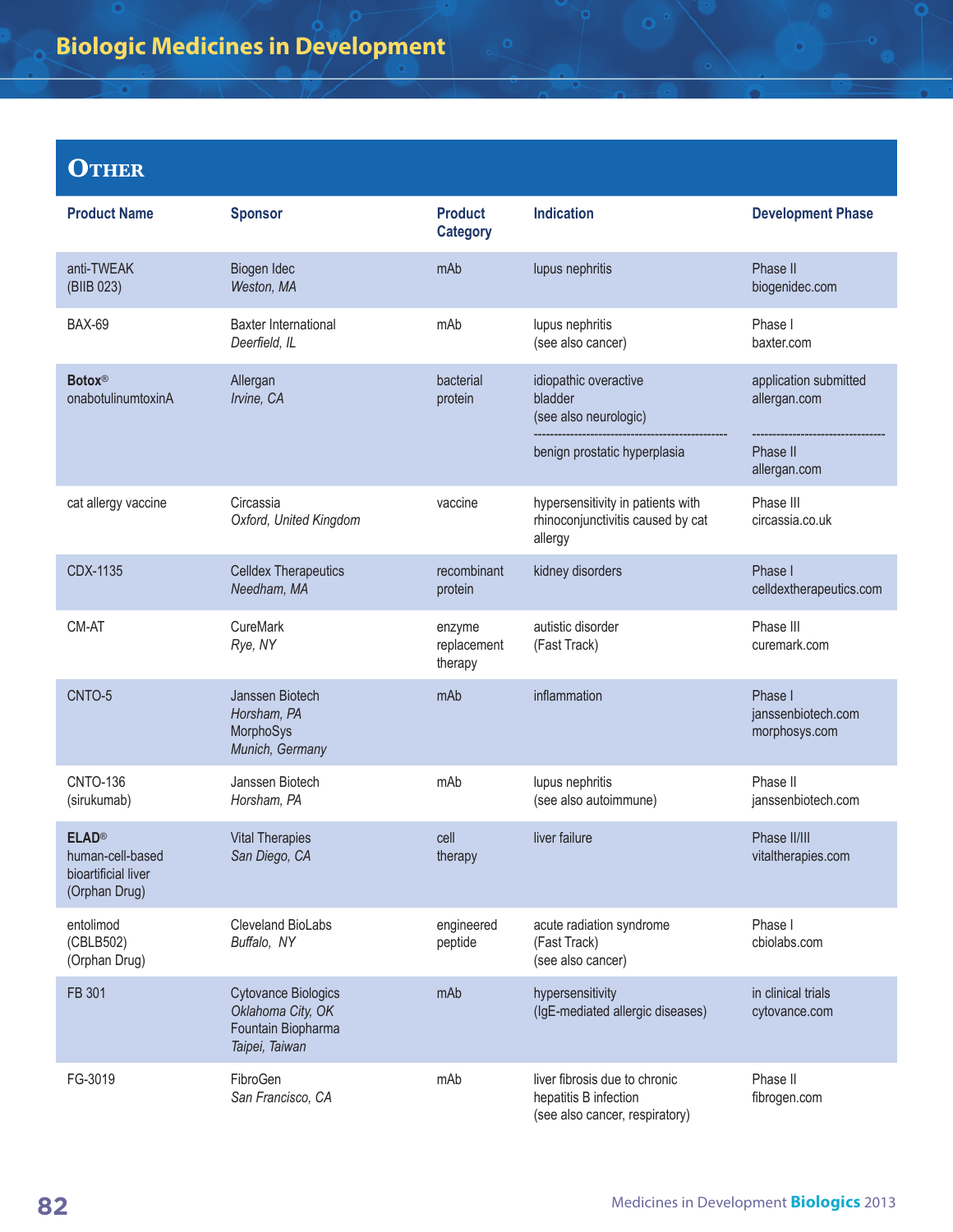## **Biologic Medicines in Development**

## **OTHER**

| <b>Product Name</b>                         | <b>Sponsor</b>                              | <b>Product</b><br><b>Category</b> | <b>Indication</b>                                                                                                  | <b>Development Phase</b>                           |
|---------------------------------------------|---------------------------------------------|-----------------------------------|--------------------------------------------------------------------------------------------------------------------|----------------------------------------------------|
| food allergy<br>immunotherapy               | <b>DBV Technologies</b><br>Paris, France    | topical<br>vaccine                | peanut hypersensitivity                                                                                            | Phase II<br>dbv-technologies.com                   |
| fresolimumab<br>(TGFß antagonist)           | Genzyme<br>Cambridge, MA                    | mAb                               | fibrosis                                                                                                           | Phase II<br>genzyme.com                            |
| GS-6624<br>(simtuzumab)                     | <b>Gilead Sciences</b><br>Foster City, CA   | mAb                               | liver fibrosis, myelofibrosis<br>(see also cancer, respiratory)                                                    | Phase II<br>gilead.com                             |
| GSK1070806<br>(anti-interleukin 18 mAb)     | GlaxoSmithKline<br>Rsch. Triangle Park, NC  | mAb                               | metabolic disorders                                                                                                | Phase II<br>gsk.com                                |
| hMaxi-K<br>gene therapy                     | Ion Channel Innovations<br>New York, NY     | gene therapy                      | overactive bladder                                                                                                 | Phase I completed<br>ionchannelinnovations.<br>com |
| <b>Humira®</b><br>adalimumab                | AbbVie<br>North Chicago, IL                 | mAb                               | interstitial cystitis<br>(see also autoimmune, digestive,<br>eye, musculoskeletal, skin)                           | Phase III<br>abbvie.com                            |
| ISIS-FGFR4 <sub>Rx</sub>                    | <b>Isis Pharmaceuticals</b><br>Carlsbad, CA | antisense                         | obesity                                                                                                            | Phase II<br>isispharm.com                          |
| ISIS-GCCR <sub>RY</sub>                     | Isis Pharmaceuticals<br>Carlsbad, CA        | antisense                         | Cushing syndrome<br>(see also diabetes)                                                                            | Phase I<br>isispharm.com                           |
| JRC-LAMP-vax                                | Immunomic Therapeutics<br>Lancaster, PA     | <b>DNA</b> vaccine                | Japanese red cedar pollen-induced<br>rhinoconjunctivitis                                                           | Phase I<br>immunomix.com                           |
| kidney disease medicine                     | Eli Lilly<br>Indianapolis, IN               | biologic                          | chronic kidney disease                                                                                             | Phase I<br>lilly.com                               |
| liprotamase<br>(LY3031642)<br>(Orphan Drug) | Eli Lilly<br>Indianapolis, IN               | enzyme<br>replacement<br>therapy  | treatment of exocrine pancreatic<br>enzyme insufficiency, including in<br>cystic fibrosis patients<br>(Fast Track) | application submitted<br>lilly.com                 |
| liraglutide<br>(NN8022)                     | Novo Nordisk<br>Princeton, NJ               | recombinant<br>peptide            | obesity                                                                                                            | Phase III<br>novonordisk.com                       |
| liver cell therapy<br>(Orphan Drug)         | Cytonet<br>Weinheim, Germany                | cell<br>therapy                   | urea cycle disorders in children<br>and infants                                                                    | Phase II<br>cytonet.de                             |
| LY2382770<br>(TGF-ß antibody)               | Eli Lilly<br>Indianapolis, IN               | mAb                               | diabetic nephropathy                                                                                               | Phase II<br>lilly.com                              |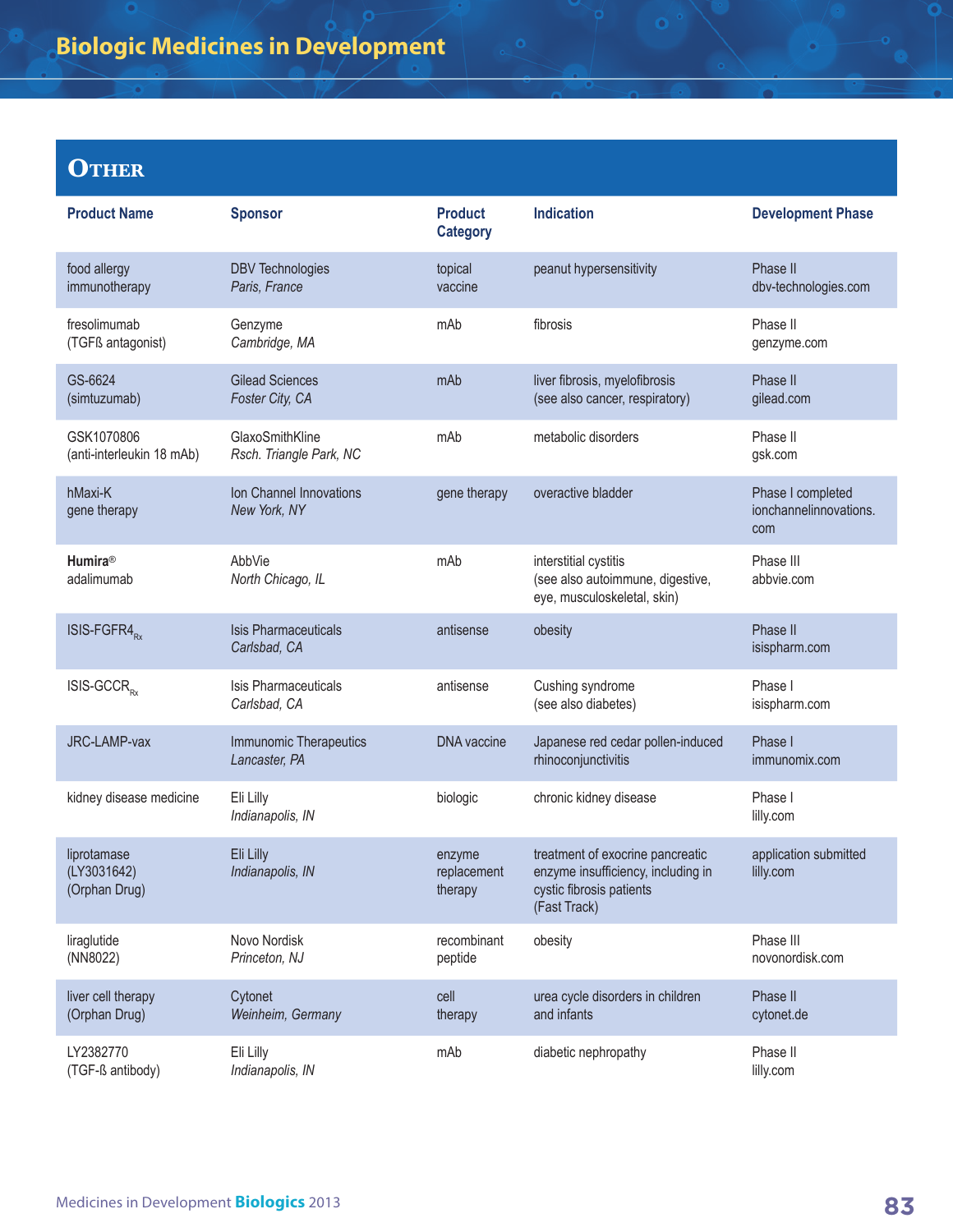## **OTHER**

| <b>Product Name</b>                                                                          | <b>Sponsor</b>                                     | <b>Product</b><br><b>Category</b> | <b>Indication</b>                                                                                          | <b>Development Phase</b>          |
|----------------------------------------------------------------------------------------------|----------------------------------------------------|-----------------------------------|------------------------------------------------------------------------------------------------------------|-----------------------------------|
| mAb                                                                                          | Genentech<br>South San Francisco, CA               | mAb                               | metabolic disorders                                                                                        | Phase I<br>gene.com               |
| Meth-mAb                                                                                     | InterveXion Therapeutics<br>Little Rock, AR        | mAb                               | methamfetamine abuse                                                                                       | Phase I<br>intervexion.com        |
| metreleptin                                                                                  | <b>Bristol-Myers Squibb</b><br>Princeton, NJ       | recombinant<br>hormone            | lipodystrophy                                                                                              | application submitted<br>bms.com  |
| Natpara <sup>®</sup><br>recombinant human<br>parathyroid hormone<br>(rhPTH)<br>(Orphan Drug) | <b>NPS Pharmaceuticals</b><br>Salt Lake City, UT   | recombinant<br>hormone            | hypoparathyroidism                                                                                         | Phase III<br>npsp.com             |
| Neo-Urinary Conduit™<br>autologous cultured<br>urological tissue cells                       | Tengion<br>Winston-Salem, NC                       | cell<br>therapy                   | cystectomy due to bladder cancer                                                                           | Phase I<br>tengion.com            |
| <b>NIC002</b>                                                                                | Novartis Pharmaceuticals<br>East Hanover, NJ       | vaccine                           | smoking withdrawal                                                                                         | Phase II<br>novartis.com          |
| Orencia <sup>®</sup><br>abatacept                                                            | <b>Bristol-Myers Squibb</b><br>Princeton, NJ       | recombinant<br>fusion<br>protein  | lupus nephritis<br>(see also autoimmune,<br>musculoskeletal)                                               | Phase III<br>bms.com              |
| PF-05402536                                                                                  | Pfizer<br>New York, NY                             | vaccine                           | smoking cessation                                                                                          | Phase I<br>pfizer.com             |
| <b>PRM-151</b><br>(rhPTX-2 for injection)                                                    | Promedior<br>Lexington, MA                         | recombinant<br>protein            | myelofibrosis<br>(see also respiratory)                                                                    | Phase I<br>promedior.com          |
| prohibitin targeting<br>peptide-1                                                            | <b>Ablaris Therapeutics</b><br>Pasadena, CA        | homing<br>peptide                 | obesity                                                                                                    | Phase I<br>ablaris.com            |
| <b>PRT-105</b>                                                                               | <b>Protalix Biotherapeutics</b><br>Carmiel, Israel | recombinant<br>enzyme             | poisoning                                                                                                  | Phase I completed<br>protalix.com |
| QPI-1002<br>(I5Np)                                                                           | <b>Quark Pharmaceuticals</b><br>Fremont, CA        | <b>RNA</b><br>interference        | prevention of renal failure in patients<br>undergoing cardiovascular surgery<br>(see also transplantation) | Phase I/II<br>quarkpharma.com     |
| recombinant human<br>hepatocyte growth factor                                                | Kringle Pharma<br>Osaka, Japan                     | recombinant<br>growth factor      | acute renal failure                                                                                        | Phase I<br>kringle-pharma.com     |
| REGN728                                                                                      | Regeneron Pharmaceuticals<br>Tarrytown, NY         | mAb                               | undisclosed                                                                                                | Phase I<br>regeneron.com          |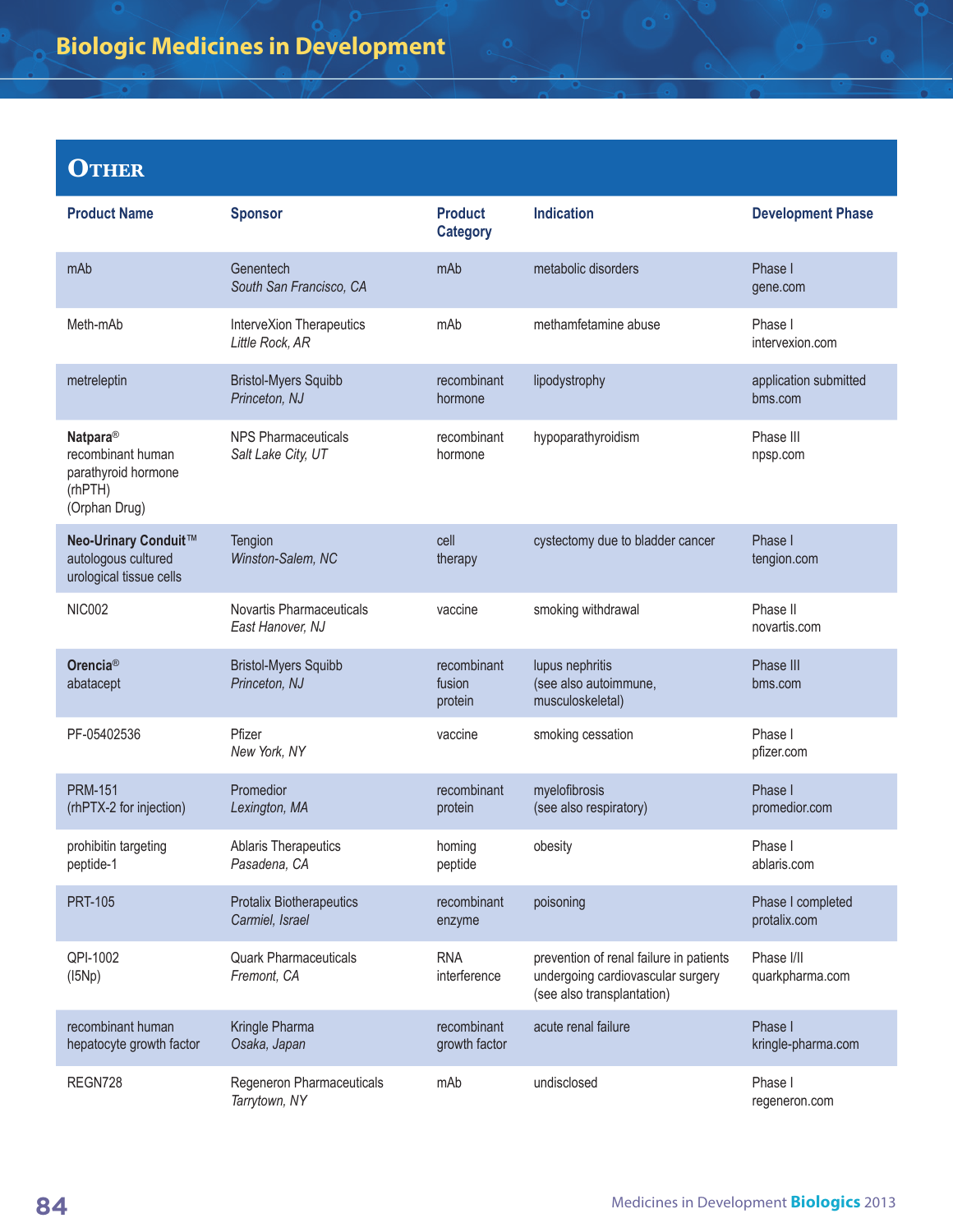## **Biologic Medicines in Development**

### **OTHER**

| <b>Product Name</b>                                                                    | <b>Sponsor</b>                                                                                          | <b>Product</b><br><b>Category</b>         | <b>Indication</b>                                                                 | <b>Development Phase</b>                                                                                 |
|----------------------------------------------------------------------------------------|---------------------------------------------------------------------------------------------------------|-------------------------------------------|-----------------------------------------------------------------------------------|----------------------------------------------------------------------------------------------------------|
| <b>RT001</b><br>(botulinum toxin A)                                                    | Revance Therapeutics<br>Newark, CA                                                                      | bacterial<br>protein                      | hyperhidrosis<br>(see also skin)                                                  | Phase II<br>revance.com                                                                                  |
| <b>SEL-068</b>                                                                         | Selecta Biosciences<br>Watertown, MA                                                                    | nanoparticle<br>vaccine                   | smoking withdrawal                                                                | Phase I<br>selectabio.com                                                                                |
| somatropin biosimilar<br>(sustained-release)                                           | <b>LG Life Sciences</b><br>Seoul, South Korea                                                           | recombinant<br>human<br>growth<br>hormone | somatropin deficiency                                                             | Phase III<br>lgls.com                                                                                    |
| <b>Stelara®</b><br>ustekinumab                                                         | Janssen Biotech<br>Horsham, PA                                                                          | mAb                                       | primary biliary cirrhosis<br>(see also autoimmune, digestive,<br>musculoskeletal) | Phase II<br>janssenbiotech.com                                                                           |
| TA-CD                                                                                  | <b>Celtic Pharma</b><br>Hamilton, Bermuda                                                               | immuno-<br>therapeutic<br>vaccine         | cocaine abuse                                                                     | Phase II<br>celtictherapeutic.com                                                                        |
| <b>UMK-121</b>                                                                         | Proteonomix<br>Hawthorne, NJ                                                                            | stem cell<br>therapy                      | liver failure                                                                     | Phase I<br>proteonomix.com                                                                               |
| <b>VAY736</b>                                                                          | MorphoSys<br>Munich, Germany<br><b>Novartis Pharmaceuticals</b><br>East Hanover, NJ                     | mAb                                       | inflammation<br>(see also cancer)                                                 | Phase I<br>morphosys.com<br>novartis.com                                                                 |
| <b>VEN100</b><br>(recombinant human<br>lactoferrin)                                    | Ventria Bioscience<br>Fort Collins, CO                                                                  | recombinant<br>protein                    | antibiotic-associated diarrhea                                                    | Phase II<br>ventria.com                                                                                  |
| <b>VRS-317</b><br>(human growth hormone)                                               | <b>Versartis</b><br>Redwood City, CA                                                                    | recombinant<br>human<br>growth<br>hormone | somatropin deficiency                                                             | Phase I/II<br>versartis.com                                                                              |
| <b>Xiaflex<sup>®</sup></b><br>collagenase clostridium<br>histolyticum<br>(Orphan Drug) | <b>Auxilium Pharmaceuticals</b><br>Chesterbrook, PA<br><b>BioSpecifics Technologies</b><br>Lynbrook, NY | peptide                                   | Peyronie's disease<br>(see also cancer, musculoskeletal)<br>cellulite             | application submitted<br>auxilium.com<br>biospecifics.com<br>Phase I<br>auxilium.com<br>biospecifics.com |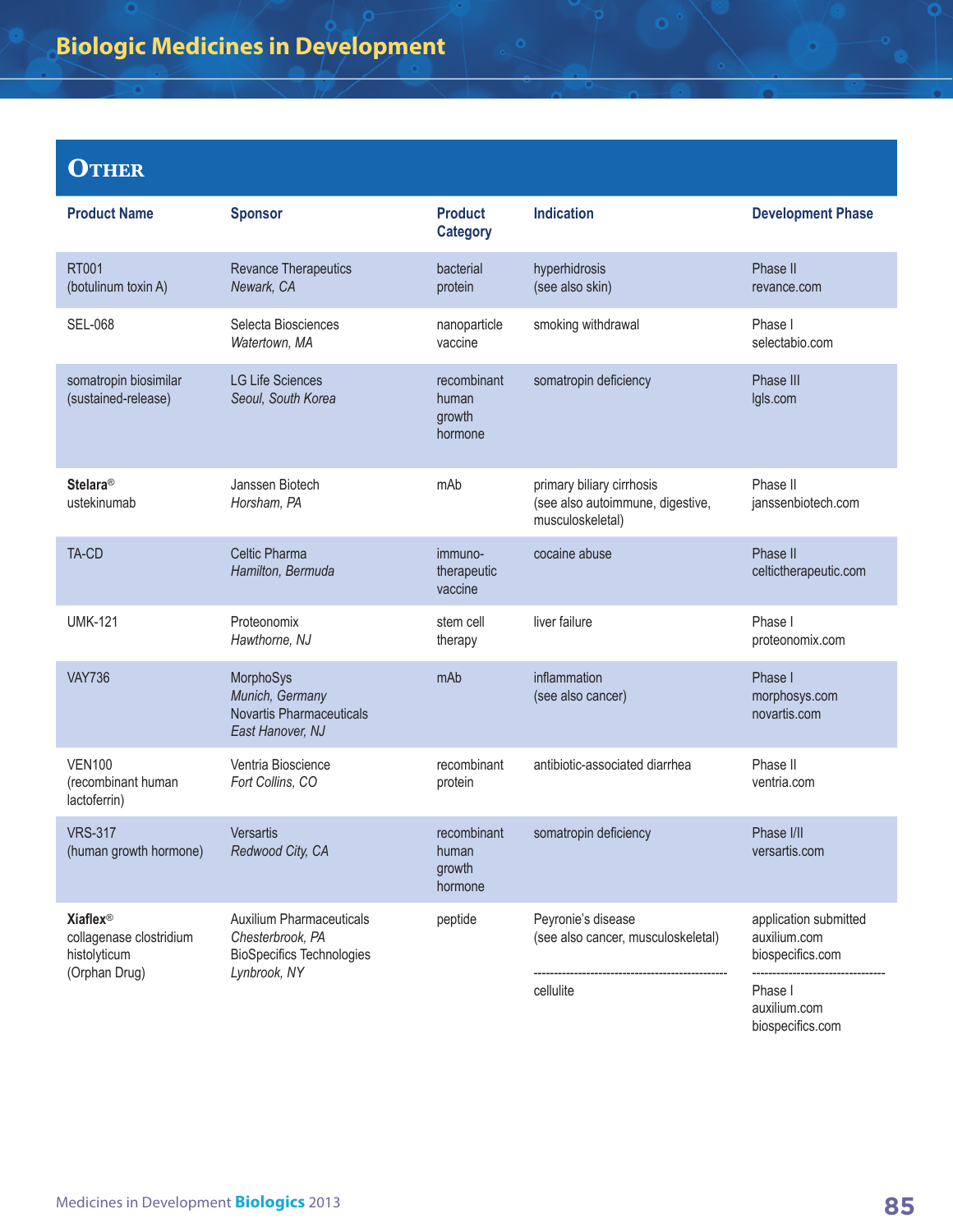#### **Glossary**

**adjuvant**—Substance or drug that aids another substance in its action.

**angioedema**—Swelling of the mucous membranes, tissues beneath the skin, or an internal organ due to an allergic reaction.

**ankylosing spondylitis**—An inflammatory disorder of unknown cause that primarily affects the spine. The vertebrae may fuse together and form a rigid back that is impossible to bend.

**antisense**—An antisense drug is the mirror or complementary image of a small segment of messenger RNA (mRNA), the substance that carries instructions ("sense") from the genes to the cell's protein-making machinery. The antisense drug readily binds to the mRNA strand, keeping it from transmitting its instructions to the cell, and thus inhibiting the production of an unwanted protein.

**application submitted**—An application for marketing has been submitted by the company to the Food and Drug Administration (FDA).

**biotechnology**—The collection of processes that involve the use of biological systems. For some of the industries, these processes involve the use of genetically engineered organisms. For the purpose of this report, only those products that involve recombinant DNA, monoclonal antibody/hybridoma, continuous cell lines, cellular therapy, gene therapy and vaccines technology are included.

*Clostridium difficile*—A bacterium that produces an irritating toxin that causes a form of colitis characterized by profuse, watery diarrhea with cramps and low-grade fever.

**colony stimulating factor (CSF)**—Protein responsible for controlling the production of white blood cells.

**Crohn's disease**—A subacute chronic gastrointestinal disorder, involving the small intestine, characterized by patchy deep ulcers that may cause fistulas and a narrowing and thickening of the bowel.

**cytomegalovirus (CMV)**—A DNA virus related to the herpes virus, affecting mostly neonatal infants and immunocompromised individuals. CMV can occur without symptoms or result in mild flu-like symptoms.

**erythropoietin**—Hormone that stimulates red blood cell production in the bone marrow.

**Fast Track**—A process designed to facilitate the development and expedite the review of drugs to treat serious diseases and fill an unmet medical need. The status is assigned by the U.S. Food and Drug Administration. The purpose is to get important new drugs to the patient earlier. Fast Track addresses a broad range of serious diseases. Generally, determining factors include whether the drug will have an impact on such factors as survival, day-to-day functioning, or the likelihood that the disease, if left untreated, will progress from a less severe condition to a more serious one. Filling an unmet medical need is defined as providing a therapy where none exists or providing a therapy which may be potentially superior to existing therapy. Once a drug receives Fast Track designation, early and frequent communication between the FDA and a drug company is encouraged throughout the entire drug development and review process. The frequency of communication assures that questions and issues are resolved quickly, often leading to earlier drug approval and access by patients.

**gene therapy**—Therapy at the intracellular level to replace or inactivate the effects of disease-causing genes or to augment normal gene functions to overcome illness.

**glioblastoma**—The most common primary brain tumor and one of the most aggressive forms of brain cancer, primarily affecting adults over the age of 50.

**growth factors**—Factors responsible for regulating cell proliferation (rapid and repeated reproduction), function and differentiation.

**growth hormone**—Pituitary hormone that stimulates the growth of long bones in prepubertal children.

**hemophilia A and B**—Hemophilia A, the "classic" hemophilia, is a genetic bleeding disorder due to deficiency of the coagulation factor VIII. Hemophilia B, or "Christmas" disease, is caused by deficiency of coagulation factor IX.

**hepatitis**—Inflammation of the liver with accompanying liver cell damage or death, caused most often by viral infection, e.g., **hepatitis B, and C.**

**herpes simplex virus**—A strain of herpes virus that may lie dormant in nerve tissue and can be reactivated to produce painful sores of the anus or genitals.

**human papillomavirus**—Viral agent of warts, believed to be contagious and usually harmless, but it can lead to cervical cancer.

**interferon**—A glycoprotein naturally produced by cells that interferes with the ability of a virus to reproduce after it invades the body.

**interleukin**—An endogenous substance that stimulates the production of different types of white blood cells or leukocytes.

**ischemia**—Insufficient supply of blood to an organ or tissue, which can cause organ damage such as an **ischemic stroke**.

**lymphoma**—Cancers in which the cells of lymphoid tissue, found mainly in the lymph nodes and spleen, multiply unchecked. Lymphomas fall into two categories: One is called **Hodgkin disease**, characterized by a particular kind of abnormal cell. All others are called **non-Hodgkin lymphomas**, which vary in their malignancy according to the nature and activity of the abnormal cells.

**mAb (monoclonal antibodies)**—Large protein molecules produced by white blood cells that seek out and destroy harmful foreign substances.

**macular degeneration**—A progressive disorder that affects the central part of the retina, causing gradual loss of vision. It is a painless condition, usually affects both eyes and is common in the elderly.

**metastases/metastatic**—Cancers that have spread from the primary or original cancer site. Cancer cells can break away from a tumor and travel to other areas of the body through the bloodstream or the lymph system. They are often more difficult to treat then primary tumors.

**multiple myeloma**—A malignant condition characterized by uncontrolled proliferation of plasma cells (a class of white blood cells) in bone marrow. Symptoms include pain and destruction of bone tissue, numbness and paralysis, kidney damage, anemia, and frequent infections.

**myelodysplastic syndromes (MDS)**—Blood disorders that ultimately are fatal. Patients usually succumb to infections or bleeding. The term "preleukemia" has been used to describe these disorders.